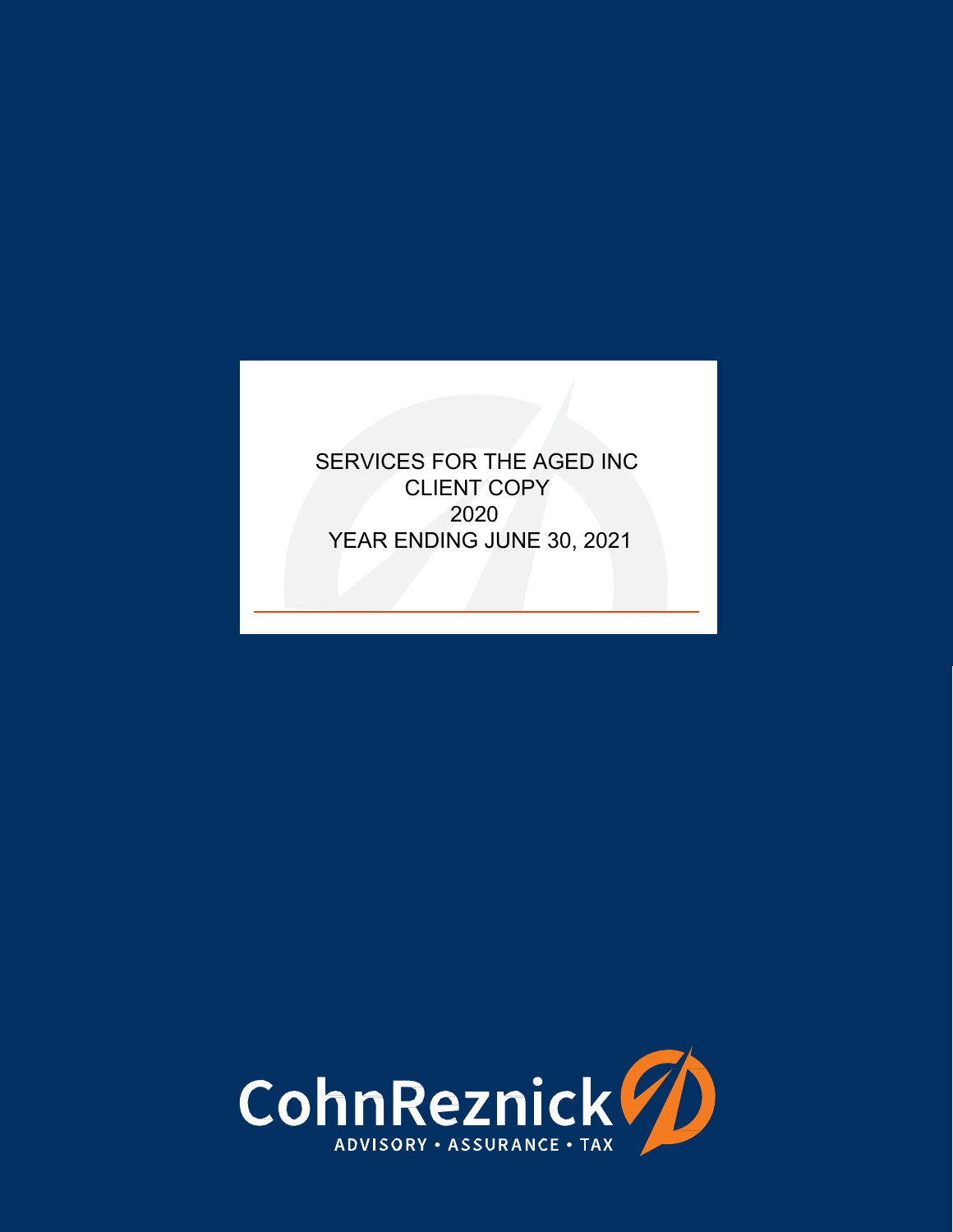

SERVICES FOR THE AGED INC 247 WEST 37TH STREET, 4TH FL NEW YORK, NY 10018

WE HAVE PREPARED THE FOLLOWING TAX RETURNS PRIMARILY FROM THE INFORMATION YOU FURNISHED. SINCE YOU HAVE THE FINAL RESPONSIBILITY FOR THE TAX RETURNS, YOU SHOULD REVIEW THEM CAREFULLY BEFORE YOU SIGN AND FILE THEM OR AUTHORIZE THEM TO BE ELECTRONICALLY FILED.

2020 FORM 990

2020 NEW YORK FORM CHAR500

PLEASE RETAIN ALL TAX RECORDS, CANCELLED CHECKS AND OTHER DOCUMENTS THAT WERE USED IN THE PREPARATION OF THESE RETURNS, AS THIS INFORMATION MAY BE REQUESTED SHOULD A TAXING AUTHORITY EXAMINE A RETURN.

YOUR COPY HAS EITHER BEEN INCLUDED IN THIS PACKAGE OR SENT TO YOU ELECTRONICALLY. PLEASE RETAIN FOR YOUR FILES.

INSTRUCTIONS FOR FILING THE ABOVE IS INCLUDED FOR EASY REFERENCE.

WE SINCERELY APPRECIATE THE OPPORTUNITY TO SERVE YOU. PLEASE CONTACT US IF YOU HAVE ANY QUESTIONS CONCERNING THE TAX RETURN.

VERY TRULY YOURS,

LORI ROTHE YOKOBOSKY, CPA

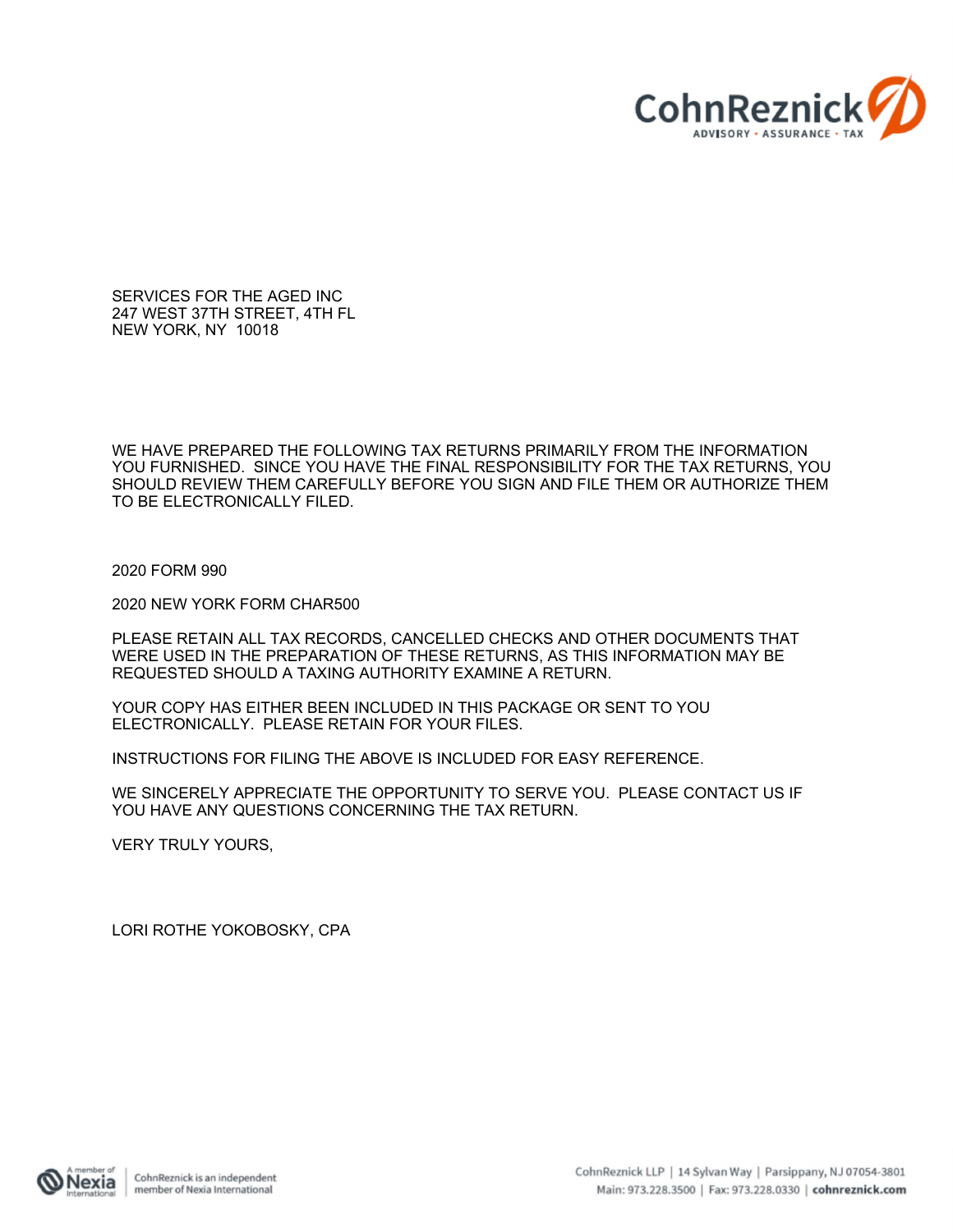

# **IMPORTANT PLEASE RESPOND IMMEDIATELY**

# **EFILE SIGNATURE AUTHORIZATION FORM(S)**

# **\*\*URGENT – NEW E-FILING RULE WITH MAJOR IMPACT\*\***

DUE TO MORE STRINGENT STATE REQUIREMENTS REGARDING E-FILED RETURNS, WE MUST RECEIVE YOUR E-FILE FORMS WITHIN THE NEXT 5 DAYS OR BY RETURN'S DUE DATE IF EARLIER. IF NOT RECEIVED, YOUR E-FILING MAY BE DELAYED AND A HIGH LIKELIHOOD THAT WE WILL NEED YOU TO RE-SIGN AND DATE ONE OR MORE E-FILE FORMS.

PLEASE REVIEW YOUR TAX RETURN(S) IMMEDIATELY! YOUR TAX RETURN(S) CANNOT BE FILED BY US UNTIL WE RECEIVE THE ENCLOSED AUTHORIZATION FORM(S) FROM YOU AUTHORIZING US TO FILE THE ATTACHED FORMS!

# **CURRENTLY, THE IRS WILL ACCEPT AN ELECTRONIC SIGNATURE FOR ALL FEDERAL E-FILE FORMS.**

**AS THE STATE/LOCAL RULES MAY VARY, MANUAL SIGNATURES ARE RECOMMENDED ON SUCH E-FILE AUTHORIZATION FORMS.**

**RETURN THE SIGNED AND DATED AUTHORIZATION FORM(S) VIA:**

- EMAIL: PARSEFILE@COHNREZNICK.COM
- FAX: (973) 364-7807
- **SECURE UPLOAD VIA SHAREFILE WEB SOLUTION: CLICK [THIS](https://cohnreznick.sharefile.com/r-r0e812877ab642da9) [LINK](https://cohnreznick.sharefile.com/r-r0e812877ab642da9) TO ACCESS** *USE OTHER RETURN OPTIONS IF UNABLE TO ACCESS SHAREFILE LINK*

IF AN ELECTRONIC PAYMENT IS BEING MADE WITH THE RETURN(S), PLEASE NOTIFY YOUR BANKING INSTITUTION OF THE PENDING WITHDRAWAL AND ENSURE THAT YOU HAVE VERIFIED YOUR BANK ACCOUNT NUMBER AND WITHDRAWAL AMOUNTS WITH YOUR ENGAGEMENT TEAM.

WE APPRECIATE YOUR EFFORTS TO RETURN THE COMPLETED ENCLOSED FORM(S) AS SOON AS POSSIBLE.

THANK YOU,

CohnReznick ZIP

COHNREZNICK LLP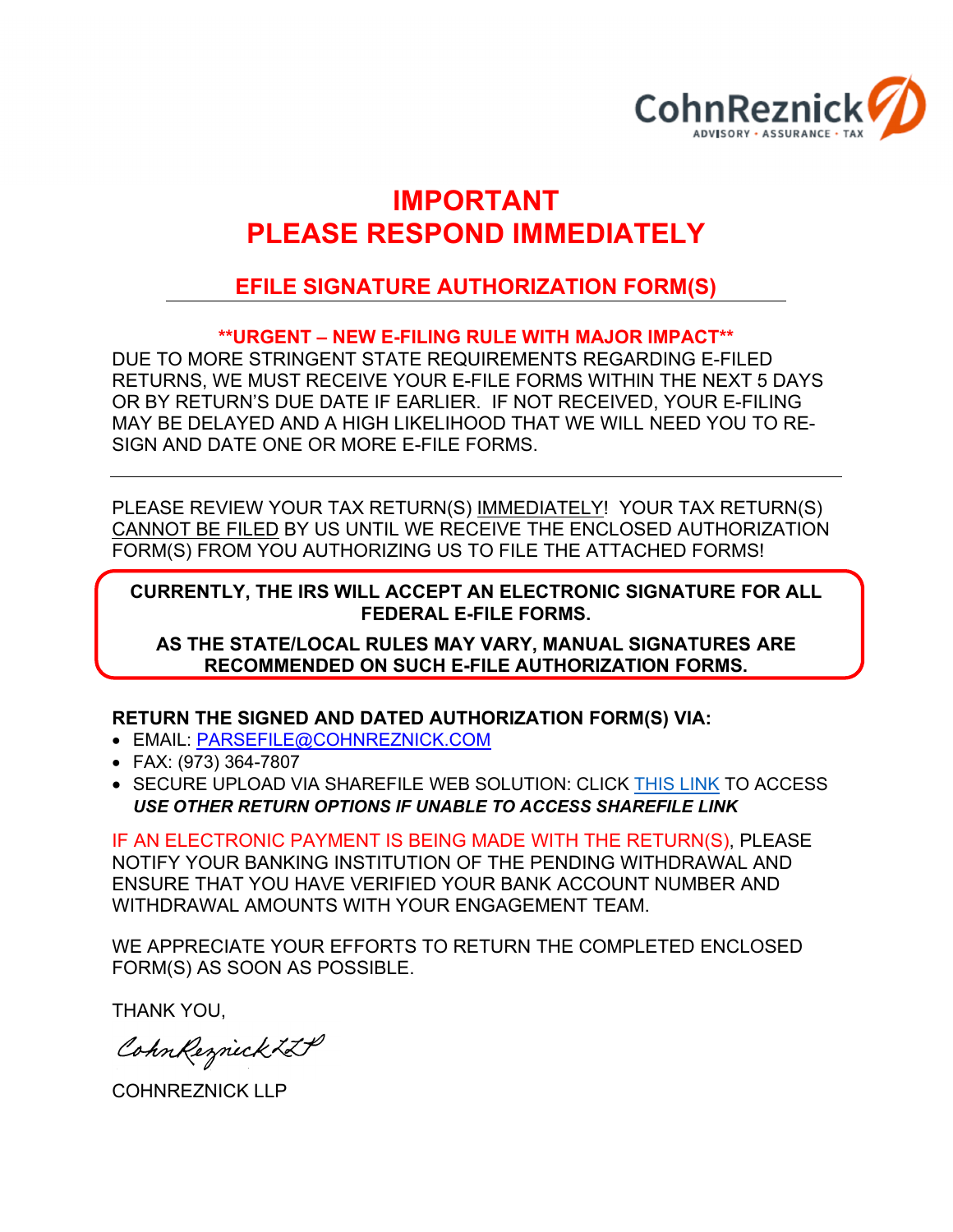# **TAX RETURN FILING INSTRUCTIONS**

FORM 990

# **FOR THE YEAR ENDING**

JUNE 30, 2021

# **PREPARED FOR:**

SERVICES FOR THE AGED INC 247 WEST 37TH STREET, 4TH FL NEW YORK, NY 10018

# **PREPARED BY:**

COHNREZNICK LLP 14 SYLVAN WAY PARSIPPANY, NJ 07054-3801

# **AMOUNT DUE OR REFUND:**

NOT APPLICABLE

# **MAKE CHECK PAYABLE TO:**

NOT APPLICABLE

# **MAIL TAX RETURN AND CHECK (IF APPLICABLE) TO:**

NOT APPLICABLE

# **RETURN MUST BE MAILED ON OR BEFORE:**

NOT APPLICABLE

# **SPECIAL INSTRUCTIONS:**

THIS RETURN HAS QUALIFIED FOR ELECTRONIC FILING. AFTER YOU HAVE REVIEWED THE RETURN FOR COMPLETENESS AND ACCURACY, PLEASE SIGN, DATE AND RETURN FORM 8879-EO TO OUR OFFICE. WE WILL TRANSMIT THE RETURN ELECTRONICALLY TO THE IRS AND NO FURTHER ACTION IS REQUIRED. RETURN FORM 8879-EO TO US BY MAY 16, 2022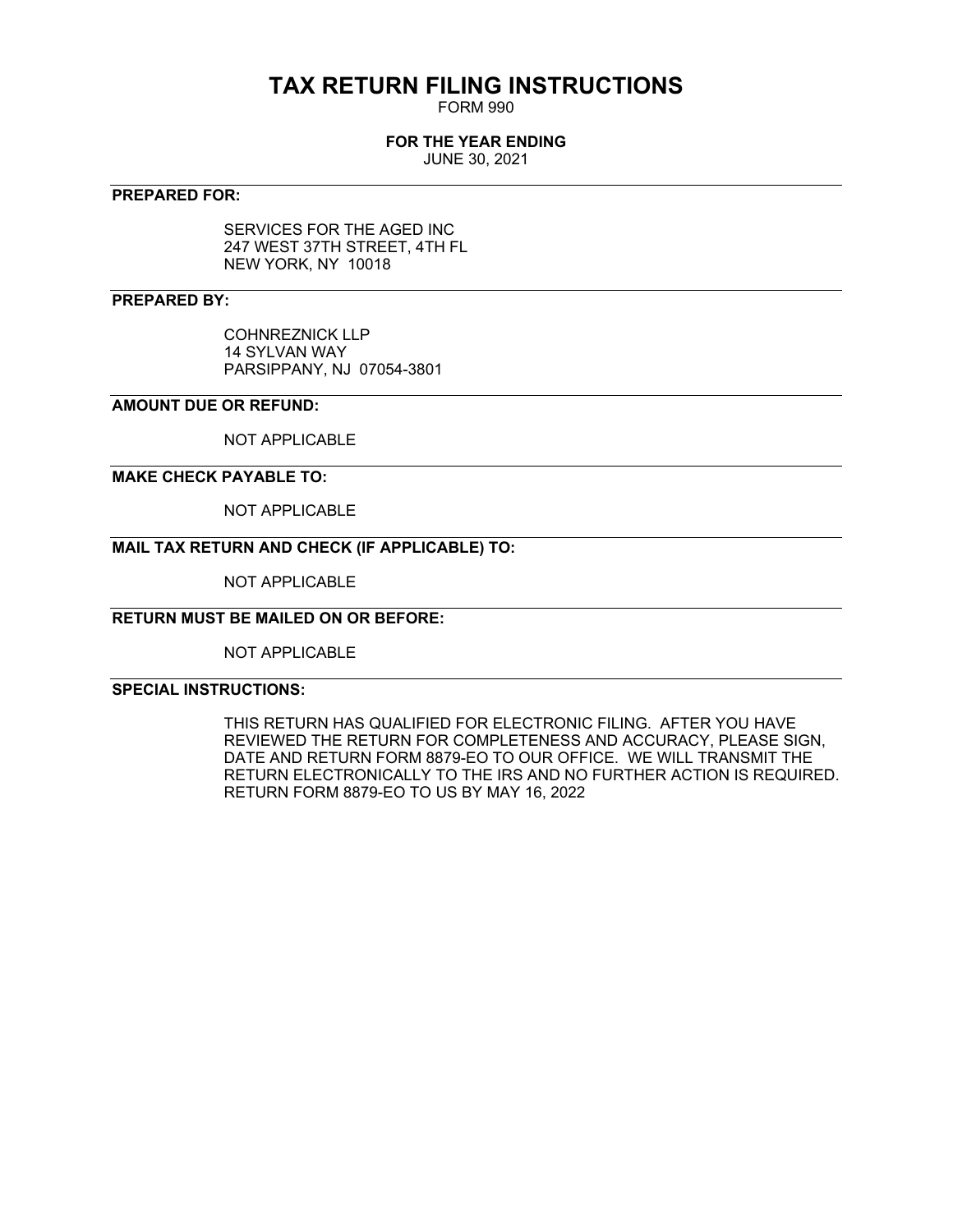| Form | 8879-1<br>E |
|------|-------------|
|      |             |

# **IRS e-file Signature Authorization for an Exempt Organization**

For calendar year 2020, or fiscal year beginning  $\rm\,JUL~$   $1$   $\rm\,$  , 2020, and ending  $\rm\,JUN~$   $30$   $\rm\,$  , 20 $21$ 

**| Do not send to the IRS. Keep for your records.**



OMB No. 1545-0047

Department of the Treasury Internal Revenue Service

**| Go to www.irs.gov/Form8879EO for the latest information.**

Name of exempt organization or person subject to tax

SERVICES FOR THE AGED INC

Name and title of officer or person subject to tax

KATHRYN HASLANGER

**Taxpayer identification number**

|--|

| Part I                                                                                                                                                                                                                                                                                                                                                                                                                                                                                                                                                                                                                                                                                                                                                                                                                                                                                                                                                                                                                                                                                                                                                                                                                                                                                                            |                        |                                |                                                   |
|-------------------------------------------------------------------------------------------------------------------------------------------------------------------------------------------------------------------------------------------------------------------------------------------------------------------------------------------------------------------------------------------------------------------------------------------------------------------------------------------------------------------------------------------------------------------------------------------------------------------------------------------------------------------------------------------------------------------------------------------------------------------------------------------------------------------------------------------------------------------------------------------------------------------------------------------------------------------------------------------------------------------------------------------------------------------------------------------------------------------------------------------------------------------------------------------------------------------------------------------------------------------------------------------------------------------|------------------------|--------------------------------|---------------------------------------------------|
| Type of Return and Return Information (Whole Dollars Only)                                                                                                                                                                                                                                                                                                                                                                                                                                                                                                                                                                                                                                                                                                                                                                                                                                                                                                                                                                                                                                                                                                                                                                                                                                                        |                        |                                |                                                   |
| Check the box for the return for which you are using this Form 8879-EO and enter the applicable amount, if any, from the return. If you<br>check the box on line 1a, 2a, 3a, 4a, 5a, 6a, or 7a below, and the amount on that line for the return being filed with this form was<br>blank, then leave line 1b, 2b, 3b, 4b, 5b, 6b, or 7b, whichever is applicable, blank (do not enter -0-). But, if you entered -0- on the<br>return, then enter -0- on the applicable line below. Do not complete more than one line in Part I.                                                                                                                                                                                                                                                                                                                                                                                                                                                                                                                                                                                                                                                                                                                                                                                  |                        |                                |                                                   |
|                                                                                                                                                                                                                                                                                                                                                                                                                                                                                                                                                                                                                                                                                                                                                                                                                                                                                                                                                                                                                                                                                                                                                                                                                                                                                                                   |                        |                                |                                                   |
| 2a Form 990-EZ check here $\blacktriangleright$                                                                                                                                                                                                                                                                                                                                                                                                                                                                                                                                                                                                                                                                                                                                                                                                                                                                                                                                                                                                                                                                                                                                                                                                                                                                   |                        |                                |                                                   |
| 3a Form 1120-POL check here                                                                                                                                                                                                                                                                                                                                                                                                                                                                                                                                                                                                                                                                                                                                                                                                                                                                                                                                                                                                                                                                                                                                                                                                                                                                                       |                        |                                |                                                   |
| 4a Form 990-PF check here                                                                                                                                                                                                                                                                                                                                                                                                                                                                                                                                                                                                                                                                                                                                                                                                                                                                                                                                                                                                                                                                                                                                                                                                                                                                                         |                        |                                |                                                   |
| 5a Form 8868 check here                                                                                                                                                                                                                                                                                                                                                                                                                                                                                                                                                                                                                                                                                                                                                                                                                                                                                                                                                                                                                                                                                                                                                                                                                                                                                           |                        |                                | 5b _____________________                          |
| 6a Form 990-T check here                                                                                                                                                                                                                                                                                                                                                                                                                                                                                                                                                                                                                                                                                                                                                                                                                                                                                                                                                                                                                                                                                                                                                                                                                                                                                          |                        |                                |                                                   |
| 7a Form 4720 check here                                                                                                                                                                                                                                                                                                                                                                                                                                                                                                                                                                                                                                                                                                                                                                                                                                                                                                                                                                                                                                                                                                                                                                                                                                                                                           |                        |                                |                                                   |
| Declaration and Signature Authorization of Officer or Person Subject to Tax<br>Part II                                                                                                                                                                                                                                                                                                                                                                                                                                                                                                                                                                                                                                                                                                                                                                                                                                                                                                                                                                                                                                                                                                                                                                                                                            |                        |                                |                                                   |
| Under penalties of perjury, I declare that $\boxed{\mathbf{X}}$ I am an officer of the above organization or $\boxed{\phantom{\mathbf{1}}}$ I am a person subject to tax with respect to                                                                                                                                                                                                                                                                                                                                                                                                                                                                                                                                                                                                                                                                                                                                                                                                                                                                                                                                                                                                                                                                                                                          |                        |                                |                                                   |
| (name of organization)                                                                                                                                                                                                                                                                                                                                                                                                                                                                                                                                                                                                                                                                                                                                                                                                                                                                                                                                                                                                                                                                                                                                                                                                                                                                                            |                        |                                | and that I have examined a copy                   |
| I consent to allow my intermediate service provider, transmitter, or electronic return originator (ERO) to send the return to the IRS and<br>to receive from the IRS (a) an acknowledgement of receipt or reason for rejection of the transmission, (b) the reason for any delay in<br>processing the return or refund, and (c) the date of any refund. If applicable, I authorize the U.S. Treasury and its designated Financial<br>Agent to initiate an electronic funds withdrawal (direct debit) entry to the financial institution account indicated in the tax preparation<br>software for payment of the federal taxes owed on this return, and the financial institution to debit the entry to this account. To revoke<br>a payment, I must contact the U.S. Treasury Financial Agent at 1-888-353-4537 no later than 2 business days prior to the payment<br>(settlement) date. I also authorize the financial institutions involved in the processing of the electronic payment of taxes to receive<br>confidential information necessary to answer inquiries and resolve issues related to the payment. I have selected a personal<br>identification number (PIN) as my signature for the electronic return and, if applicable, the consent to electronic funds withdrawal.<br>PIN: check one box only |                        |                                |                                                   |
| X   lauthorize COHNREZNICK LLP                                                                                                                                                                                                                                                                                                                                                                                                                                                                                                                                                                                                                                                                                                                                                                                                                                                                                                                                                                                                                                                                                                                                                                                                                                                                                    |                        | to enter my PIN                | 11111                                             |
| ERO firm name                                                                                                                                                                                                                                                                                                                                                                                                                                                                                                                                                                                                                                                                                                                                                                                                                                                                                                                                                                                                                                                                                                                                                                                                                                                                                                     |                        |                                | Enter five numbers, but<br>do not enter all zeros |
|                                                                                                                                                                                                                                                                                                                                                                                                                                                                                                                                                                                                                                                                                                                                                                                                                                                                                                                                                                                                                                                                                                                                                                                                                                                                                                                   |                        |                                |                                                   |
| as my signature on the tax year 2020 electronically filed return. If I have indicated within this return that a copy of the return is being filed with<br>a state agency(ies) regulating charities as part of the IRS Fed/State program, I also authorize the aforementioned ERO to enter my<br>PIN on the return's disclosure consent screen.                                                                                                                                                                                                                                                                                                                                                                                                                                                                                                                                                                                                                                                                                                                                                                                                                                                                                                                                                                    |                        |                                |                                                   |
| As an officer or person subject to tax with respect to the organization, I will enter my PIN as my signature on the tax year 2020<br>electronically filed return. If I have indicated within this return that a copy of the return is being filed with a state agency(ies)<br>regulating charities as part of the IRS Fed/State program, I will enter my PIN on the return's disclosure consent screen.                                                                                                                                                                                                                                                                                                                                                                                                                                                                                                                                                                                                                                                                                                                                                                                                                                                                                                           |                        |                                |                                                   |
| Signature of officer or person subject to tax<br><b>Certification and Authentication</b><br>Part III                                                                                                                                                                                                                                                                                                                                                                                                                                                                                                                                                                                                                                                                                                                                                                                                                                                                                                                                                                                                                                                                                                                                                                                                              |                        |                                | Date $\blacktriangleright$                        |
|                                                                                                                                                                                                                                                                                                                                                                                                                                                                                                                                                                                                                                                                                                                                                                                                                                                                                                                                                                                                                                                                                                                                                                                                                                                                                                                   |                        |                                |                                                   |
| ERO's EFIN/PIN. Enter your six-digit electronic filing identification<br>number (EFIN) followed by your five-digit self-selected PIN.                                                                                                                                                                                                                                                                                                                                                                                                                                                                                                                                                                                                                                                                                                                                                                                                                                                                                                                                                                                                                                                                                                                                                                             | 20770422147            |                                |                                                   |
| I certify that the above numeric entry is my PIN, which is my signature on the 2020 electronically filed return indicated above. I confirm<br>that I am submitting this return in accordance with the requirements of Pub. 4163, Modernized e-File (MeF) Information for Authorized<br>IRS e-file Providers for Business Returns.                                                                                                                                                                                                                                                                                                                                                                                                                                                                                                                                                                                                                                                                                                                                                                                                                                                                                                                                                                                 | Do not enter all zeros |                                |                                                   |
| ERO's signature COHNREZNICK LLP                                                                                                                                                                                                                                                                                                                                                                                                                                                                                                                                                                                                                                                                                                                                                                                                                                                                                                                                                                                                                                                                                                                                                                                                                                                                                   |                        | Date $\triangleright$ 03/11/22 |                                                   |
|                                                                                                                                                                                                                                                                                                                                                                                                                                                                                                                                                                                                                                                                                                                                                                                                                                                                                                                                                                                                                                                                                                                                                                                                                                                                                                                   |                        |                                |                                                   |
| <b>ERO Must Retain This Form - See Instructions</b><br>Do Not Submit This Form to the IRS Unless Requested To Do So                                                                                                                                                                                                                                                                                                                                                                                                                                                                                                                                                                                                                                                                                                                                                                                                                                                                                                                                                                                                                                                                                                                                                                                               |                        |                                |                                                   |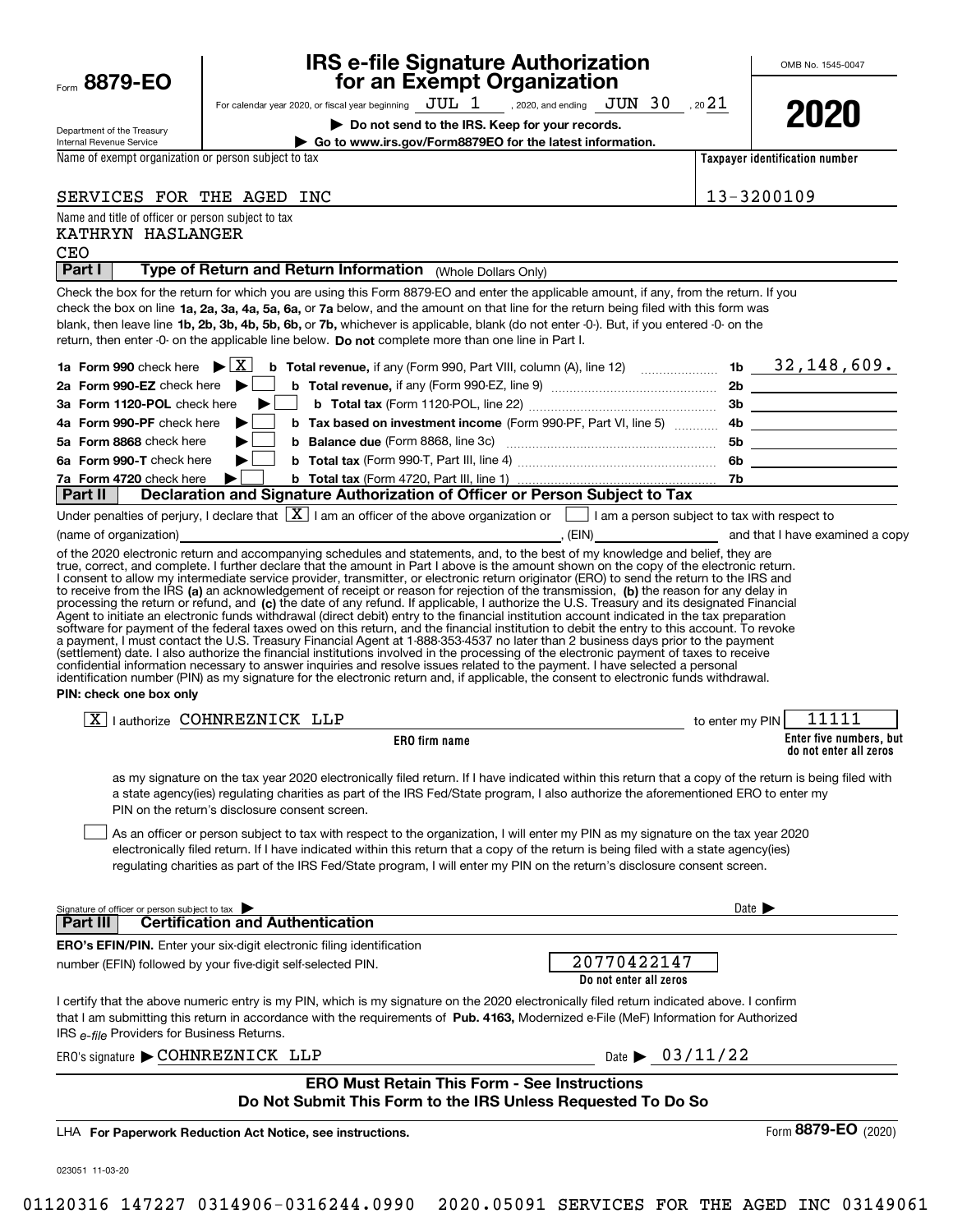| Do not enter social security numbers on this form as it may be made public.<br>Department of the Treasury<br>Go to www.irs.gov/Form990 for instructions and the latest information.<br>Internal Revenue Service<br>2021<br>JUL 1, 2020<br>and ending $JUN$ 30,<br>A For the 2020 calendar year, or tax year beginning<br>D Employer identification number<br><b>C</b> Name of organization<br><b>B</b> Check if<br>applicable:<br>Address<br>SERVICES FOR THE AGED INC<br>change<br>Name<br>13-3200109<br>Doing business as<br>change<br>Initial<br>Number and street (or P.O. box if mail is not delivered to street address)<br>E Telephone number<br>Room/suite<br>return<br> Final<br>$646 - 343 - 9300$<br>247 WEST 37TH STREET, 4TH FL<br>return/<br>termin-<br>City or town, state or province, country, and ZIP or foreign postal code<br>G Gross receipts \$<br>ated<br> Amended<br>10018<br>NEW YORK, NY<br>H(a) Is this a group return<br>∣return<br> Applica-<br>F Name and address of principal officer: KATHRYN HASLANGER<br>for subordinates?<br>tion<br>pending<br>SAME AS C ABOVE<br>H(b) Are all subordinates included?   Yes<br>Tax-exempt status: $\boxed{\mathbf{X}}$ 501(c)(3)<br>$501(c)$ (<br>$\blacktriangleleft$ (insert no.)<br>$4947(a)(1)$ or<br>527<br>If "No," attach a list. See instructions<br>J Website: WWW.JASA.ORG<br>$H(c)$ Group exemption number $\blacktriangleright$<br>K Form of organization: $\boxed{\mathbf{X}}$ Corporation<br>L Year of formation: $1980$ M State of legal domicile: NY<br>Other $\blacktriangleright$<br>Trust<br>Association<br>Part I<br>Summary<br>Briefly describe the organization's mission or most significant activities: PROVIDE HOME ATTENDANT SERVICES<br>1.<br>Activities & Governance<br>TO ELDERLY & DISABLED, ALLOWING THEM TO STAY IN THEIR HOMES.<br>Check this box $\blacktriangleright$ $\Box$ if the organization discontinued its operations or disposed of more than 25% of its net assets.<br>2<br>3<br>Number of voting members of the governing body (Part VI, line 1a)<br>З<br>$\overline{\mathbf{4}}$<br>4<br>5<br>5<br>6<br>  7a<br>7b<br><b>Prior Year</b><br>644,259.<br>Contributions and grants (Part VIII, line 1h)<br>8<br>Revenue<br>35, 441, 671.<br>31,436,066.<br>Program service revenue (Part VIII, line 2g)<br>9<br>21,840.<br>10<br>17,923.<br>Other revenue (Part VIII, column (A), lines 5, 6d, 8c, 9c, 10c, and 11e)<br>11<br>36, 125, 693.<br>Total revenue - add lines 8 through 11 (must equal Part VIII, column (A), line 12)<br>12<br>0.<br>13<br>Grants and similar amounts paid (Part IX, column (A), lines 1-3)<br>0.<br>14<br>32, 361, 391.<br>15 Salaries, other compensation, employee benefits (Part IX, column (A), lines 5-10)<br>Expenses<br>0.<br>$0$ .<br><b>b</b> Total fundraising expenses (Part IX, column (D), line 25)<br>3,688,250.<br>17<br>36,049,641.<br>Total expenses. Add lines 13-17 (must equal Part IX, column (A), line 25)<br>18<br>76,052.<br>19<br>t Assets or<br>d Balances<br><b>Beginning of Current Year</b><br>9,909,883.<br>Total assets (Part X, line 16)<br>20<br>4,846,966.<br>Total liabilities (Part X, line 26)<br>21<br>혏<br>5,062,917.<br>22<br>Part II<br><b>Signature Block</b> | <b>Return of Organization Exempt From Income Tax</b><br>Form <b>990</b><br>Under section 501(c), 527, or 4947(a)(1) of the Internal Revenue Code (except private foundations) | OMB No. 1545-0047                                                               |
|-----------------------------------------------------------------------------------------------------------------------------------------------------------------------------------------------------------------------------------------------------------------------------------------------------------------------------------------------------------------------------------------------------------------------------------------------------------------------------------------------------------------------------------------------------------------------------------------------------------------------------------------------------------------------------------------------------------------------------------------------------------------------------------------------------------------------------------------------------------------------------------------------------------------------------------------------------------------------------------------------------------------------------------------------------------------------------------------------------------------------------------------------------------------------------------------------------------------------------------------------------------------------------------------------------------------------------------------------------------------------------------------------------------------------------------------------------------------------------------------------------------------------------------------------------------------------------------------------------------------------------------------------------------------------------------------------------------------------------------------------------------------------------------------------------------------------------------------------------------------------------------------------------------------------------------------------------------------------------------------------------------------------------------------------------------------------------------------------------------------------------------------------------------------------------------------------------------------------------------------------------------------------------------------------------------------------------------------------------------------------------------------------------------------------------------------------------------------------------------------------------------------------------------------------------------------------------------------------------------------------------------------------------------------------------------------------------------------------------------------------------------------------------------------------------------------------------------------------------------------------------------------------------------------------------------------------------------------------------------------------------------------------------------------------------------------------------------------------------------------------------------------------------------------------------------------------------------------------------------------------------|-------------------------------------------------------------------------------------------------------------------------------------------------------------------------------|---------------------------------------------------------------------------------|
|                                                                                                                                                                                                                                                                                                                                                                                                                                                                                                                                                                                                                                                                                                                                                                                                                                                                                                                                                                                                                                                                                                                                                                                                                                                                                                                                                                                                                                                                                                                                                                                                                                                                                                                                                                                                                                                                                                                                                                                                                                                                                                                                                                                                                                                                                                                                                                                                                                                                                                                                                                                                                                                                                                                                                                                                                                                                                                                                                                                                                                                                                                                                                                                                                                                     |                                                                                                                                                                               | <b>Open to Public</b><br><b>Inspection</b>                                      |
|                                                                                                                                                                                                                                                                                                                                                                                                                                                                                                                                                                                                                                                                                                                                                                                                                                                                                                                                                                                                                                                                                                                                                                                                                                                                                                                                                                                                                                                                                                                                                                                                                                                                                                                                                                                                                                                                                                                                                                                                                                                                                                                                                                                                                                                                                                                                                                                                                                                                                                                                                                                                                                                                                                                                                                                                                                                                                                                                                                                                                                                                                                                                                                                                                                                     |                                                                                                                                                                               |                                                                                 |
|                                                                                                                                                                                                                                                                                                                                                                                                                                                                                                                                                                                                                                                                                                                                                                                                                                                                                                                                                                                                                                                                                                                                                                                                                                                                                                                                                                                                                                                                                                                                                                                                                                                                                                                                                                                                                                                                                                                                                                                                                                                                                                                                                                                                                                                                                                                                                                                                                                                                                                                                                                                                                                                                                                                                                                                                                                                                                                                                                                                                                                                                                                                                                                                                                                                     |                                                                                                                                                                               |                                                                                 |
|                                                                                                                                                                                                                                                                                                                                                                                                                                                                                                                                                                                                                                                                                                                                                                                                                                                                                                                                                                                                                                                                                                                                                                                                                                                                                                                                                                                                                                                                                                                                                                                                                                                                                                                                                                                                                                                                                                                                                                                                                                                                                                                                                                                                                                                                                                                                                                                                                                                                                                                                                                                                                                                                                                                                                                                                                                                                                                                                                                                                                                                                                                                                                                                                                                                     |                                                                                                                                                                               |                                                                                 |
|                                                                                                                                                                                                                                                                                                                                                                                                                                                                                                                                                                                                                                                                                                                                                                                                                                                                                                                                                                                                                                                                                                                                                                                                                                                                                                                                                                                                                                                                                                                                                                                                                                                                                                                                                                                                                                                                                                                                                                                                                                                                                                                                                                                                                                                                                                                                                                                                                                                                                                                                                                                                                                                                                                                                                                                                                                                                                                                                                                                                                                                                                                                                                                                                                                                     |                                                                                                                                                                               |                                                                                 |
|                                                                                                                                                                                                                                                                                                                                                                                                                                                                                                                                                                                                                                                                                                                                                                                                                                                                                                                                                                                                                                                                                                                                                                                                                                                                                                                                                                                                                                                                                                                                                                                                                                                                                                                                                                                                                                                                                                                                                                                                                                                                                                                                                                                                                                                                                                                                                                                                                                                                                                                                                                                                                                                                                                                                                                                                                                                                                                                                                                                                                                                                                                                                                                                                                                                     |                                                                                                                                                                               |                                                                                 |
|                                                                                                                                                                                                                                                                                                                                                                                                                                                                                                                                                                                                                                                                                                                                                                                                                                                                                                                                                                                                                                                                                                                                                                                                                                                                                                                                                                                                                                                                                                                                                                                                                                                                                                                                                                                                                                                                                                                                                                                                                                                                                                                                                                                                                                                                                                                                                                                                                                                                                                                                                                                                                                                                                                                                                                                                                                                                                                                                                                                                                                                                                                                                                                                                                                                     |                                                                                                                                                                               | 32, 148, 609.                                                                   |
|                                                                                                                                                                                                                                                                                                                                                                                                                                                                                                                                                                                                                                                                                                                                                                                                                                                                                                                                                                                                                                                                                                                                                                                                                                                                                                                                                                                                                                                                                                                                                                                                                                                                                                                                                                                                                                                                                                                                                                                                                                                                                                                                                                                                                                                                                                                                                                                                                                                                                                                                                                                                                                                                                                                                                                                                                                                                                                                                                                                                                                                                                                                                                                                                                                                     |                                                                                                                                                                               | $ {\mathsf Y}{\mathsf e}{\mathsf s} \: \mid \! \underline{{\mathsf X}} \:  $ No |
|                                                                                                                                                                                                                                                                                                                                                                                                                                                                                                                                                                                                                                                                                                                                                                                                                                                                                                                                                                                                                                                                                                                                                                                                                                                                                                                                                                                                                                                                                                                                                                                                                                                                                                                                                                                                                                                                                                                                                                                                                                                                                                                                                                                                                                                                                                                                                                                                                                                                                                                                                                                                                                                                                                                                                                                                                                                                                                                                                                                                                                                                                                                                                                                                                                                     |                                                                                                                                                                               | No                                                                              |
|                                                                                                                                                                                                                                                                                                                                                                                                                                                                                                                                                                                                                                                                                                                                                                                                                                                                                                                                                                                                                                                                                                                                                                                                                                                                                                                                                                                                                                                                                                                                                                                                                                                                                                                                                                                                                                                                                                                                                                                                                                                                                                                                                                                                                                                                                                                                                                                                                                                                                                                                                                                                                                                                                                                                                                                                                                                                                                                                                                                                                                                                                                                                                                                                                                                     |                                                                                                                                                                               |                                                                                 |
|                                                                                                                                                                                                                                                                                                                                                                                                                                                                                                                                                                                                                                                                                                                                                                                                                                                                                                                                                                                                                                                                                                                                                                                                                                                                                                                                                                                                                                                                                                                                                                                                                                                                                                                                                                                                                                                                                                                                                                                                                                                                                                                                                                                                                                                                                                                                                                                                                                                                                                                                                                                                                                                                                                                                                                                                                                                                                                                                                                                                                                                                                                                                                                                                                                                     |                                                                                                                                                                               |                                                                                 |
|                                                                                                                                                                                                                                                                                                                                                                                                                                                                                                                                                                                                                                                                                                                                                                                                                                                                                                                                                                                                                                                                                                                                                                                                                                                                                                                                                                                                                                                                                                                                                                                                                                                                                                                                                                                                                                                                                                                                                                                                                                                                                                                                                                                                                                                                                                                                                                                                                                                                                                                                                                                                                                                                                                                                                                                                                                                                                                                                                                                                                                                                                                                                                                                                                                                     |                                                                                                                                                                               |                                                                                 |
|                                                                                                                                                                                                                                                                                                                                                                                                                                                                                                                                                                                                                                                                                                                                                                                                                                                                                                                                                                                                                                                                                                                                                                                                                                                                                                                                                                                                                                                                                                                                                                                                                                                                                                                                                                                                                                                                                                                                                                                                                                                                                                                                                                                                                                                                                                                                                                                                                                                                                                                                                                                                                                                                                                                                                                                                                                                                                                                                                                                                                                                                                                                                                                                                                                                     |                                                                                                                                                                               |                                                                                 |
|                                                                                                                                                                                                                                                                                                                                                                                                                                                                                                                                                                                                                                                                                                                                                                                                                                                                                                                                                                                                                                                                                                                                                                                                                                                                                                                                                                                                                                                                                                                                                                                                                                                                                                                                                                                                                                                                                                                                                                                                                                                                                                                                                                                                                                                                                                                                                                                                                                                                                                                                                                                                                                                                                                                                                                                                                                                                                                                                                                                                                                                                                                                                                                                                                                                     |                                                                                                                                                                               |                                                                                 |
|                                                                                                                                                                                                                                                                                                                                                                                                                                                                                                                                                                                                                                                                                                                                                                                                                                                                                                                                                                                                                                                                                                                                                                                                                                                                                                                                                                                                                                                                                                                                                                                                                                                                                                                                                                                                                                                                                                                                                                                                                                                                                                                                                                                                                                                                                                                                                                                                                                                                                                                                                                                                                                                                                                                                                                                                                                                                                                                                                                                                                                                                                                                                                                                                                                                     |                                                                                                                                                                               |                                                                                 |
|                                                                                                                                                                                                                                                                                                                                                                                                                                                                                                                                                                                                                                                                                                                                                                                                                                                                                                                                                                                                                                                                                                                                                                                                                                                                                                                                                                                                                                                                                                                                                                                                                                                                                                                                                                                                                                                                                                                                                                                                                                                                                                                                                                                                                                                                                                                                                                                                                                                                                                                                                                                                                                                                                                                                                                                                                                                                                                                                                                                                                                                                                                                                                                                                                                                     |                                                                                                                                                                               |                                                                                 |
|                                                                                                                                                                                                                                                                                                                                                                                                                                                                                                                                                                                                                                                                                                                                                                                                                                                                                                                                                                                                                                                                                                                                                                                                                                                                                                                                                                                                                                                                                                                                                                                                                                                                                                                                                                                                                                                                                                                                                                                                                                                                                                                                                                                                                                                                                                                                                                                                                                                                                                                                                                                                                                                                                                                                                                                                                                                                                                                                                                                                                                                                                                                                                                                                                                                     |                                                                                                                                                                               |                                                                                 |
|                                                                                                                                                                                                                                                                                                                                                                                                                                                                                                                                                                                                                                                                                                                                                                                                                                                                                                                                                                                                                                                                                                                                                                                                                                                                                                                                                                                                                                                                                                                                                                                                                                                                                                                                                                                                                                                                                                                                                                                                                                                                                                                                                                                                                                                                                                                                                                                                                                                                                                                                                                                                                                                                                                                                                                                                                                                                                                                                                                                                                                                                                                                                                                                                                                                     |                                                                                                                                                                               |                                                                                 |
|                                                                                                                                                                                                                                                                                                                                                                                                                                                                                                                                                                                                                                                                                                                                                                                                                                                                                                                                                                                                                                                                                                                                                                                                                                                                                                                                                                                                                                                                                                                                                                                                                                                                                                                                                                                                                                                                                                                                                                                                                                                                                                                                                                                                                                                                                                                                                                                                                                                                                                                                                                                                                                                                                                                                                                                                                                                                                                                                                                                                                                                                                                                                                                                                                                                     |                                                                                                                                                                               |                                                                                 |
|                                                                                                                                                                                                                                                                                                                                                                                                                                                                                                                                                                                                                                                                                                                                                                                                                                                                                                                                                                                                                                                                                                                                                                                                                                                                                                                                                                                                                                                                                                                                                                                                                                                                                                                                                                                                                                                                                                                                                                                                                                                                                                                                                                                                                                                                                                                                                                                                                                                                                                                                                                                                                                                                                                                                                                                                                                                                                                                                                                                                                                                                                                                                                                                                                                                     |                                                                                                                                                                               | 1273                                                                            |
|                                                                                                                                                                                                                                                                                                                                                                                                                                                                                                                                                                                                                                                                                                                                                                                                                                                                                                                                                                                                                                                                                                                                                                                                                                                                                                                                                                                                                                                                                                                                                                                                                                                                                                                                                                                                                                                                                                                                                                                                                                                                                                                                                                                                                                                                                                                                                                                                                                                                                                                                                                                                                                                                                                                                                                                                                                                                                                                                                                                                                                                                                                                                                                                                                                                     |                                                                                                                                                                               |                                                                                 |
|                                                                                                                                                                                                                                                                                                                                                                                                                                                                                                                                                                                                                                                                                                                                                                                                                                                                                                                                                                                                                                                                                                                                                                                                                                                                                                                                                                                                                                                                                                                                                                                                                                                                                                                                                                                                                                                                                                                                                                                                                                                                                                                                                                                                                                                                                                                                                                                                                                                                                                                                                                                                                                                                                                                                                                                                                                                                                                                                                                                                                                                                                                                                                                                                                                                     |                                                                                                                                                                               | 0.                                                                              |
|                                                                                                                                                                                                                                                                                                                                                                                                                                                                                                                                                                                                                                                                                                                                                                                                                                                                                                                                                                                                                                                                                                                                                                                                                                                                                                                                                                                                                                                                                                                                                                                                                                                                                                                                                                                                                                                                                                                                                                                                                                                                                                                                                                                                                                                                                                                                                                                                                                                                                                                                                                                                                                                                                                                                                                                                                                                                                                                                                                                                                                                                                                                                                                                                                                                     |                                                                                                                                                                               |                                                                                 |
|                                                                                                                                                                                                                                                                                                                                                                                                                                                                                                                                                                                                                                                                                                                                                                                                                                                                                                                                                                                                                                                                                                                                                                                                                                                                                                                                                                                                                                                                                                                                                                                                                                                                                                                                                                                                                                                                                                                                                                                                                                                                                                                                                                                                                                                                                                                                                                                                                                                                                                                                                                                                                                                                                                                                                                                                                                                                                                                                                                                                                                                                                                                                                                                                                                                     |                                                                                                                                                                               | <b>Current Year</b>                                                             |
|                                                                                                                                                                                                                                                                                                                                                                                                                                                                                                                                                                                                                                                                                                                                                                                                                                                                                                                                                                                                                                                                                                                                                                                                                                                                                                                                                                                                                                                                                                                                                                                                                                                                                                                                                                                                                                                                                                                                                                                                                                                                                                                                                                                                                                                                                                                                                                                                                                                                                                                                                                                                                                                                                                                                                                                                                                                                                                                                                                                                                                                                                                                                                                                                                                                     |                                                                                                                                                                               | 711,639.                                                                        |
|                                                                                                                                                                                                                                                                                                                                                                                                                                                                                                                                                                                                                                                                                                                                                                                                                                                                                                                                                                                                                                                                                                                                                                                                                                                                                                                                                                                                                                                                                                                                                                                                                                                                                                                                                                                                                                                                                                                                                                                                                                                                                                                                                                                                                                                                                                                                                                                                                                                                                                                                                                                                                                                                                                                                                                                                                                                                                                                                                                                                                                                                                                                                                                                                                                                     |                                                                                                                                                                               |                                                                                 |
|                                                                                                                                                                                                                                                                                                                                                                                                                                                                                                                                                                                                                                                                                                                                                                                                                                                                                                                                                                                                                                                                                                                                                                                                                                                                                                                                                                                                                                                                                                                                                                                                                                                                                                                                                                                                                                                                                                                                                                                                                                                                                                                                                                                                                                                                                                                                                                                                                                                                                                                                                                                                                                                                                                                                                                                                                                                                                                                                                                                                                                                                                                                                                                                                                                                     |                                                                                                                                                                               |                                                                                 |
|                                                                                                                                                                                                                                                                                                                                                                                                                                                                                                                                                                                                                                                                                                                                                                                                                                                                                                                                                                                                                                                                                                                                                                                                                                                                                                                                                                                                                                                                                                                                                                                                                                                                                                                                                                                                                                                                                                                                                                                                                                                                                                                                                                                                                                                                                                                                                                                                                                                                                                                                                                                                                                                                                                                                                                                                                                                                                                                                                                                                                                                                                                                                                                                                                                                     |                                                                                                                                                                               |                                                                                 |
|                                                                                                                                                                                                                                                                                                                                                                                                                                                                                                                                                                                                                                                                                                                                                                                                                                                                                                                                                                                                                                                                                                                                                                                                                                                                                                                                                                                                                                                                                                                                                                                                                                                                                                                                                                                                                                                                                                                                                                                                                                                                                                                                                                                                                                                                                                                                                                                                                                                                                                                                                                                                                                                                                                                                                                                                                                                                                                                                                                                                                                                                                                                                                                                                                                                     |                                                                                                                                                                               |                                                                                 |
|                                                                                                                                                                                                                                                                                                                                                                                                                                                                                                                                                                                                                                                                                                                                                                                                                                                                                                                                                                                                                                                                                                                                                                                                                                                                                                                                                                                                                                                                                                                                                                                                                                                                                                                                                                                                                                                                                                                                                                                                                                                                                                                                                                                                                                                                                                                                                                                                                                                                                                                                                                                                                                                                                                                                                                                                                                                                                                                                                                                                                                                                                                                                                                                                                                                     |                                                                                                                                                                               |                                                                                 |
|                                                                                                                                                                                                                                                                                                                                                                                                                                                                                                                                                                                                                                                                                                                                                                                                                                                                                                                                                                                                                                                                                                                                                                                                                                                                                                                                                                                                                                                                                                                                                                                                                                                                                                                                                                                                                                                                                                                                                                                                                                                                                                                                                                                                                                                                                                                                                                                                                                                                                                                                                                                                                                                                                                                                                                                                                                                                                                                                                                                                                                                                                                                                                                                                                                                     |                                                                                                                                                                               |                                                                                 |
|                                                                                                                                                                                                                                                                                                                                                                                                                                                                                                                                                                                                                                                                                                                                                                                                                                                                                                                                                                                                                                                                                                                                                                                                                                                                                                                                                                                                                                                                                                                                                                                                                                                                                                                                                                                                                                                                                                                                                                                                                                                                                                                                                                                                                                                                                                                                                                                                                                                                                                                                                                                                                                                                                                                                                                                                                                                                                                                                                                                                                                                                                                                                                                                                                                                     |                                                                                                                                                                               |                                                                                 |
|                                                                                                                                                                                                                                                                                                                                                                                                                                                                                                                                                                                                                                                                                                                                                                                                                                                                                                                                                                                                                                                                                                                                                                                                                                                                                                                                                                                                                                                                                                                                                                                                                                                                                                                                                                                                                                                                                                                                                                                                                                                                                                                                                                                                                                                                                                                                                                                                                                                                                                                                                                                                                                                                                                                                                                                                                                                                                                                                                                                                                                                                                                                                                                                                                                                     |                                                                                                                                                                               |                                                                                 |
|                                                                                                                                                                                                                                                                                                                                                                                                                                                                                                                                                                                                                                                                                                                                                                                                                                                                                                                                                                                                                                                                                                                                                                                                                                                                                                                                                                                                                                                                                                                                                                                                                                                                                                                                                                                                                                                                                                                                                                                                                                                                                                                                                                                                                                                                                                                                                                                                                                                                                                                                                                                                                                                                                                                                                                                                                                                                                                                                                                                                                                                                                                                                                                                                                                                     |                                                                                                                                                                               |                                                                                 |
|                                                                                                                                                                                                                                                                                                                                                                                                                                                                                                                                                                                                                                                                                                                                                                                                                                                                                                                                                                                                                                                                                                                                                                                                                                                                                                                                                                                                                                                                                                                                                                                                                                                                                                                                                                                                                                                                                                                                                                                                                                                                                                                                                                                                                                                                                                                                                                                                                                                                                                                                                                                                                                                                                                                                                                                                                                                                                                                                                                                                                                                                                                                                                                                                                                                     |                                                                                                                                                                               |                                                                                 |
|                                                                                                                                                                                                                                                                                                                                                                                                                                                                                                                                                                                                                                                                                                                                                                                                                                                                                                                                                                                                                                                                                                                                                                                                                                                                                                                                                                                                                                                                                                                                                                                                                                                                                                                                                                                                                                                                                                                                                                                                                                                                                                                                                                                                                                                                                                                                                                                                                                                                                                                                                                                                                                                                                                                                                                                                                                                                                                                                                                                                                                                                                                                                                                                                                                                     |                                                                                                                                                                               |                                                                                 |
|                                                                                                                                                                                                                                                                                                                                                                                                                                                                                                                                                                                                                                                                                                                                                                                                                                                                                                                                                                                                                                                                                                                                                                                                                                                                                                                                                                                                                                                                                                                                                                                                                                                                                                                                                                                                                                                                                                                                                                                                                                                                                                                                                                                                                                                                                                                                                                                                                                                                                                                                                                                                                                                                                                                                                                                                                                                                                                                                                                                                                                                                                                                                                                                                                                                     |                                                                                                                                                                               | 904.<br>32, 148, 609.<br>0.<br>0.<br>28,821,695.<br>3,803,141.                  |
|                                                                                                                                                                                                                                                                                                                                                                                                                                                                                                                                                                                                                                                                                                                                                                                                                                                                                                                                                                                                                                                                                                                                                                                                                                                                                                                                                                                                                                                                                                                                                                                                                                                                                                                                                                                                                                                                                                                                                                                                                                                                                                                                                                                                                                                                                                                                                                                                                                                                                                                                                                                                                                                                                                                                                                                                                                                                                                                                                                                                                                                                                                                                                                                                                                                     |                                                                                                                                                                               |                                                                                 |
|                                                                                                                                                                                                                                                                                                                                                                                                                                                                                                                                                                                                                                                                                                                                                                                                                                                                                                                                                                                                                                                                                                                                                                                                                                                                                                                                                                                                                                                                                                                                                                                                                                                                                                                                                                                                                                                                                                                                                                                                                                                                                                                                                                                                                                                                                                                                                                                                                                                                                                                                                                                                                                                                                                                                                                                                                                                                                                                                                                                                                                                                                                                                                                                                                                                     |                                                                                                                                                                               |                                                                                 |
|                                                                                                                                                                                                                                                                                                                                                                                                                                                                                                                                                                                                                                                                                                                                                                                                                                                                                                                                                                                                                                                                                                                                                                                                                                                                                                                                                                                                                                                                                                                                                                                                                                                                                                                                                                                                                                                                                                                                                                                                                                                                                                                                                                                                                                                                                                                                                                                                                                                                                                                                                                                                                                                                                                                                                                                                                                                                                                                                                                                                                                                                                                                                                                                                                                                     |                                                                                                                                                                               | <b>End of Year</b>                                                              |
|                                                                                                                                                                                                                                                                                                                                                                                                                                                                                                                                                                                                                                                                                                                                                                                                                                                                                                                                                                                                                                                                                                                                                                                                                                                                                                                                                                                                                                                                                                                                                                                                                                                                                                                                                                                                                                                                                                                                                                                                                                                                                                                                                                                                                                                                                                                                                                                                                                                                                                                                                                                                                                                                                                                                                                                                                                                                                                                                                                                                                                                                                                                                                                                                                                                     |                                                                                                                                                                               | 32,624,836.<br>$-476, 227.$<br>9,398,199.                                       |
|                                                                                                                                                                                                                                                                                                                                                                                                                                                                                                                                                                                                                                                                                                                                                                                                                                                                                                                                                                                                                                                                                                                                                                                                                                                                                                                                                                                                                                                                                                                                                                                                                                                                                                                                                                                                                                                                                                                                                                                                                                                                                                                                                                                                                                                                                                                                                                                                                                                                                                                                                                                                                                                                                                                                                                                                                                                                                                                                                                                                                                                                                                                                                                                                                                                     |                                                                                                                                                                               | 4,811,509.                                                                      |
|                                                                                                                                                                                                                                                                                                                                                                                                                                                                                                                                                                                                                                                                                                                                                                                                                                                                                                                                                                                                                                                                                                                                                                                                                                                                                                                                                                                                                                                                                                                                                                                                                                                                                                                                                                                                                                                                                                                                                                                                                                                                                                                                                                                                                                                                                                                                                                                                                                                                                                                                                                                                                                                                                                                                                                                                                                                                                                                                                                                                                                                                                                                                                                                                                                                     |                                                                                                                                                                               | 4,586,690.                                                                      |

| Sign                                                                                                         | Signature of officer                                                                                         | Date                       |  |  |  |  |
|--------------------------------------------------------------------------------------------------------------|--------------------------------------------------------------------------------------------------------------|----------------------------|--|--|--|--|
| Here                                                                                                         | KATHRYN HASLANGER,<br>CEO                                                                                    |                            |  |  |  |  |
|                                                                                                              | Type or print name and title                                                                                 |                            |  |  |  |  |
|                                                                                                              | Date<br>Preparer's signature<br>Print/Type preparer's name                                                   | <b>PTIN</b><br>Check       |  |  |  |  |
| Paid                                                                                                         | LORI ROTHE YOKOBOSKY, CPALORI ROTHE YOKOBOSKY 03/11/22                                                       | P01273422<br>self-emploved |  |  |  |  |
| Preparer                                                                                                     | Firm's EIN $\triangleright$ 22-1478099<br>COHNREZNICK LLP<br>Firm's name                                     |                            |  |  |  |  |
| Use Only                                                                                                     | Firm's address 14 SYLVAN WAY                                                                                 |                            |  |  |  |  |
|                                                                                                              | Phone no. $973 - 228 - 3500$<br>PARSIPPANY, NJ 07054-3801                                                    |                            |  |  |  |  |
| $\mathbf{x}$<br>Yes<br>No<br>May the IRS discuss this return with the preparer shown above? See instructions |                                                                                                              |                            |  |  |  |  |
|                                                                                                              | Form 990 (2020)<br>LHA For Paperwork Reduction Act Notice, see the separate instructions.<br>032001 12-23-20 |                            |  |  |  |  |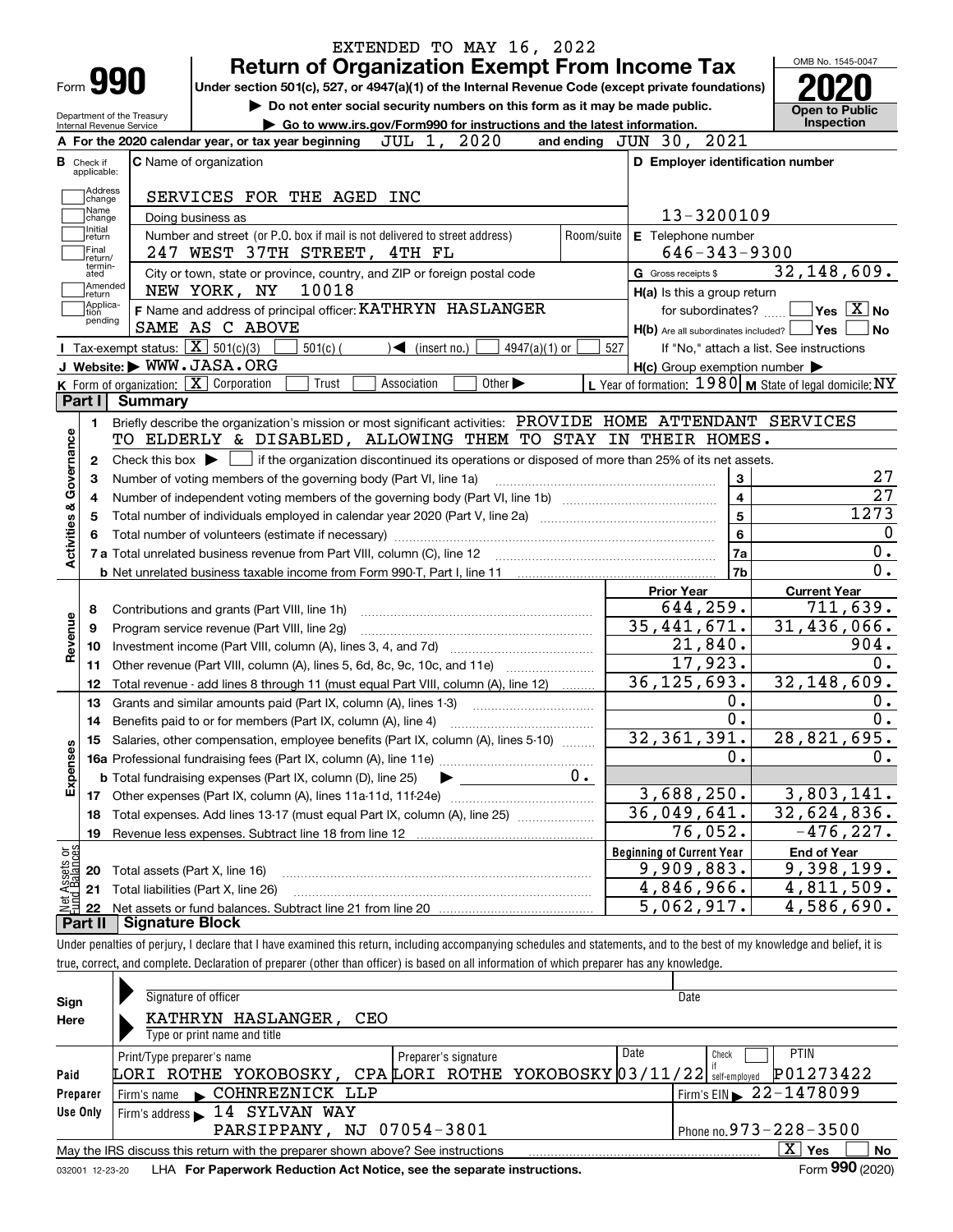|              |                                                                                                                                                                                                     |             | Form 990 (2020)                                      |
|--------------|-----------------------------------------------------------------------------------------------------------------------------------------------------------------------------------------------------|-------------|------------------------------------------------------|
| 4e           | (Expenses \$<br>including grants of \$<br>29, 443, 746.<br>Total program service expenses                                                                                                           |             |                                                      |
| 4d           | Other program services (Describe on Schedule O.)<br>(Revenue \$                                                                                                                                     |             |                                                      |
|              |                                                                                                                                                                                                     |             |                                                      |
|              |                                                                                                                                                                                                     |             |                                                      |
|              |                                                                                                                                                                                                     |             |                                                      |
|              |                                                                                                                                                                                                     |             |                                                      |
|              |                                                                                                                                                                                                     |             |                                                      |
|              |                                                                                                                                                                                                     |             |                                                      |
|              |                                                                                                                                                                                                     |             |                                                      |
| 4с           | including grants of \$<br>(Code: ) (Expenses \$<br>) (Revenue \$                                                                                                                                    |             |                                                      |
|              |                                                                                                                                                                                                     |             |                                                      |
|              |                                                                                                                                                                                                     |             |                                                      |
|              |                                                                                                                                                                                                     |             |                                                      |
|              |                                                                                                                                                                                                     |             |                                                      |
|              |                                                                                                                                                                                                     |             |                                                      |
|              |                                                                                                                                                                                                     |             |                                                      |
|              |                                                                                                                                                                                                     |             |                                                      |
|              |                                                                                                                                                                                                     |             |                                                      |
| 4b           |                                                                                                                                                                                                     |             |                                                      |
|              |                                                                                                                                                                                                     |             |                                                      |
|              |                                                                                                                                                                                                     |             |                                                      |
|              |                                                                                                                                                                                                     |             |                                                      |
|              |                                                                                                                                                                                                     |             |                                                      |
|              | HOME ATTENDANT SERVICES TO PRIVATE PAY CLIENTS.                                                                                                                                                     |             |                                                      |
|              | IN ADDITION, THE ORGANIZATION PROVIDES<br>MEDICAID-APPROVED CLIENTS.                                                                                                                                |             |                                                      |
|              | UNDER A CONTRACTUAL AGREEMENT WITH THE CITY OF NY AND MANAGED CARE<br>ORGANIZATIONS, THE ORGANIZATION PROVIDES HOME ATTENDANT SERVICE TO                                                            |             |                                                      |
| 4а           | 29,443,746.<br>) (Revenue \$<br>) (Expenses \$<br>including grants of \$<br>(Code:                                                                                                                  | 31,436,066. |                                                      |
|              | Section 501(c)(3) and 501(c)(4) organizations are required to report the amount of grants and allocations to others, the total expenses, and<br>revenue, if any, for each program service reported. |             |                                                      |
| 4            | Describe the organization's program service accomplishments for each of its three largest program services, as measured by expenses.                                                                |             |                                                      |
| 3            | Did the organization cease conducting, or make significant changes in how it conducts, any program services?<br>If "Yes," describe these changes on Schedule O.                                     |             | $\Box$ Yes $\boxed{\text{X}}$ No                     |
|              | If "Yes," describe these new services on Schedule O.                                                                                                                                                |             |                                                      |
| $\mathbf{2}$ | Did the organization undertake any significant program services during the year which were not listed on the<br>prior Form 990 or 990-EZ?                                                           |             | $\overline{\mathsf{Yes}}$ $\overline{\mathsf{X}}$ No |
|              |                                                                                                                                                                                                     |             |                                                      |
|              | THEM TO STAY IN THE COMFORT OF THEIR HOMES.                                                                                                                                                         |             |                                                      |
|              | Briefly describe the organization's mission:<br>TO PROVIDE HOME ATTENDANT SERVICES TO ELDERLY & DISABLED, ALLOWING                                                                                  |             |                                                      |
| 1            |                                                                                                                                                                                                     |             |                                                      |
|              |                                                                                                                                                                                                     |             |                                                      |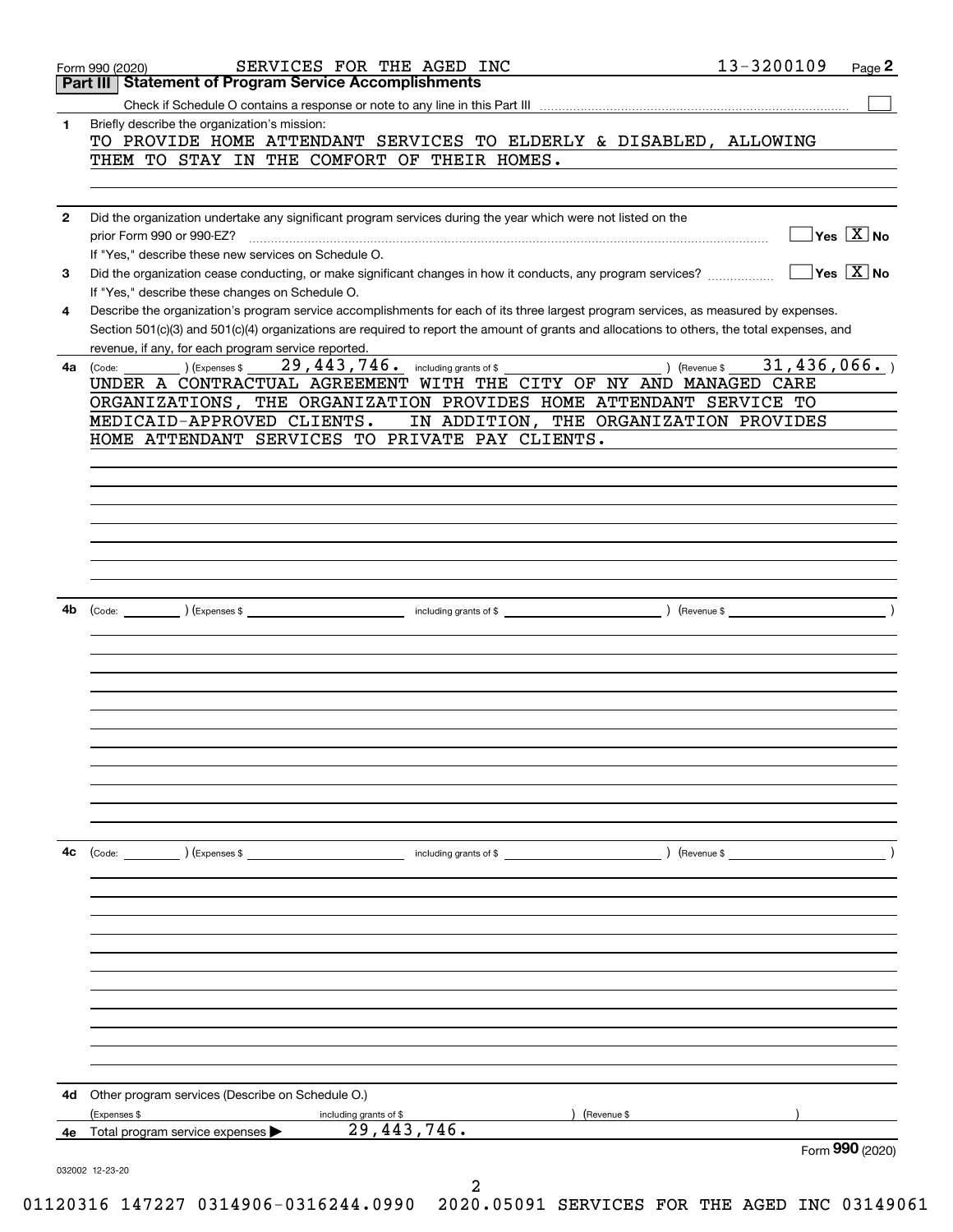| Form 990 (2020) |  |  |
|-----------------|--|--|
|                 |  |  |

|     |                                                                                                                                                 |                 | Yes         | No              |
|-----|-------------------------------------------------------------------------------------------------------------------------------------------------|-----------------|-------------|-----------------|
| 1.  | Is the organization described in section $501(c)(3)$ or $4947(a)(1)$ (other than a private foundation)?                                         |                 |             |                 |
|     |                                                                                                                                                 | 1.              | X           |                 |
| 2   |                                                                                                                                                 | $\overline{2}$  | $\mathbf x$ |                 |
| 3   | Did the organization engage in direct or indirect political campaign activities on behalf of or in opposition to candidates for                 |                 |             |                 |
|     |                                                                                                                                                 | 3               |             | x               |
| 4   | Section 501(c)(3) organizations. Did the organization engage in lobbying activities, or have a section 501(h) election in effect                |                 |             |                 |
|     |                                                                                                                                                 | 4               |             | x               |
| 5   | Is the organization a section 501(c)(4), 501(c)(5), or 501(c)(6) organization that receives membership dues, assessments, or                    |                 |             |                 |
|     |                                                                                                                                                 | 5               |             | x               |
| 6   | Did the organization maintain any donor advised funds or any similar funds or accounts for which donors have the right to                       |                 |             |                 |
|     | provide advice on the distribution or investment of amounts in such funds or accounts? If "Yes," complete Schedule D, Part I                    | 6               |             | x               |
| 7   | Did the organization receive or hold a conservation easement, including easements to preserve open space,                                       |                 |             |                 |
|     |                                                                                                                                                 | $\overline{7}$  |             | X.              |
| 8   | Did the organization maintain collections of works of art, historical treasures, or other similar assets? If "Yes," complete                    |                 |             |                 |
|     |                                                                                                                                                 | 8               |             | X.              |
| 9   | Did the organization report an amount in Part X, line 21, for escrow or custodial account liability, serve as a custodian for                   |                 |             |                 |
|     | amounts not listed in Part X; or provide credit counseling, debt management, credit repair, or debt negotiation services?                       |                 |             | x               |
|     |                                                                                                                                                 | 9               |             |                 |
| 10  | Did the organization, directly or through a related organization, hold assets in donor-restricted endowments                                    |                 |             | x               |
|     | If the organization's answer to any of the following questions is "Yes," then complete Schedule D, Parts VI, VII, VIII, IX, or X                | 10              |             |                 |
| 11  |                                                                                                                                                 |                 |             |                 |
|     | as applicable.<br>a Did the organization report an amount for land, buildings, and equipment in Part X, line 10? If "Yes," complete Schedule D, |                 |             |                 |
|     |                                                                                                                                                 | 11a             | х           |                 |
|     | <b>b</b> Did the organization report an amount for investments - other securities in Part X, line 12, that is 5% or more of its total           |                 |             |                 |
|     |                                                                                                                                                 | 11 <sub>b</sub> |             | X.              |
|     | c Did the organization report an amount for investments - program related in Part X, line 13, that is 5% or more of its total                   |                 |             |                 |
|     |                                                                                                                                                 | 11c             |             | х               |
|     | d Did the organization report an amount for other assets in Part X, line 15, that is 5% or more of its total assets reported in                 |                 |             |                 |
|     |                                                                                                                                                 | 11d             |             | x               |
|     | e Did the organization report an amount for other liabilities in Part X, line 25? If "Yes," complete Schedule D, Part X                         | 11e             | х           |                 |
| f   | Did the organization's separate or consolidated financial statements for the tax year include a footnote that addresses                         |                 |             |                 |
|     | the organization's liability for uncertain tax positions under FIN 48 (ASC 740)? If "Yes," complete Schedule D, Part X                          | 11f             | х           |                 |
|     | 12a Did the organization obtain separate, independent audited financial statements for the tax year? If "Yes," complete                         |                 |             |                 |
|     |                                                                                                                                                 | 12a             | х           |                 |
|     | <b>b</b> Was the organization included in consolidated, independent audited financial statements for the tax year?                              |                 |             |                 |
|     | If "Yes," and if the organization answered "No" to line 12a, then completing Schedule D, Parts XI and XII is optional                           | 12b             |             | A               |
| 13  |                                                                                                                                                 | 13              |             | $\mathbf X$     |
| 14a | Did the organization maintain an office, employees, or agents outside of the United States?                                                     | 14a             |             | х               |
|     | <b>b</b> Did the organization have aggregate revenues or expenses of more than \$10,000 from grantmaking, fundraising, business,                |                 |             |                 |
|     | investment, and program service activities outside the United States, or aggregate foreign investments valued at \$100,000                      |                 |             |                 |
|     |                                                                                                                                                 | 14b             |             | X               |
| 15  | Did the organization report on Part IX, column (A), line 3, more than \$5,000 of grants or other assistance to or for any                       |                 |             |                 |
|     |                                                                                                                                                 | 15              |             | x               |
| 16  | Did the organization report on Part IX, column (A), line 3, more than \$5,000 of aggregate grants or other assistance to                        |                 |             |                 |
|     |                                                                                                                                                 | 16              |             | x               |
| 17  | Did the organization report a total of more than \$15,000 of expenses for professional fundraising services on Part IX,                         |                 |             |                 |
|     |                                                                                                                                                 | 17              |             | x               |
| 18  | Did the organization report more than \$15,000 total of fundraising event gross income and contributions on Part VIII, lines                    |                 |             |                 |
|     |                                                                                                                                                 | 18              |             | x               |
| 19  | Did the organization report more than \$15,000 of gross income from gaming activities on Part VIII, line 9a? If "Yes."                          |                 |             |                 |
|     |                                                                                                                                                 | 19              |             | x               |
|     |                                                                                                                                                 | 20a             |             | х               |
|     | b If "Yes" to line 20a, did the organization attach a copy of its audited financial statements to this return?                                  | 20 <sub>b</sub> |             |                 |
| 21  | Did the organization report more than \$5,000 of grants or other assistance to any domestic organization or                                     |                 |             |                 |
|     |                                                                                                                                                 | 21              |             | X.              |
|     | 032003 12-23-20                                                                                                                                 |                 |             | Form 990 (2020) |

032003 12-23-20

3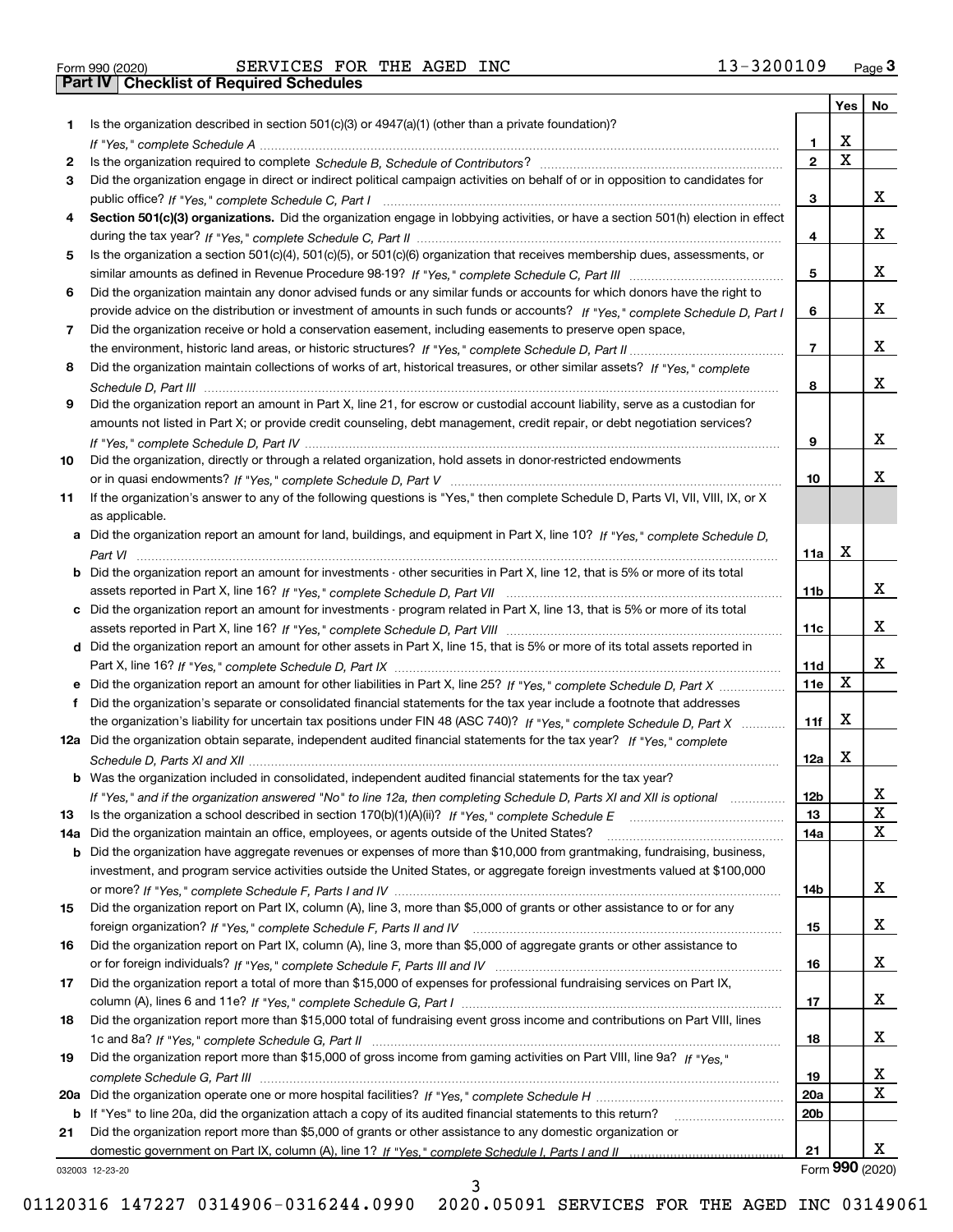|  | Form 990 (2020) |
|--|-----------------|

*(continued)*

|               |                                                                                                                                                                                                                                |                 | Yes | No              |
|---------------|--------------------------------------------------------------------------------------------------------------------------------------------------------------------------------------------------------------------------------|-----------------|-----|-----------------|
| 22            | Did the organization report more than \$5,000 of grants or other assistance to or for domestic individuals on                                                                                                                  |                 |     |                 |
|               |                                                                                                                                                                                                                                | 22              |     | x               |
| 23            | Did the organization answer "Yes" to Part VII, Section A, line 3, 4, or 5 about compensation of the organization's current                                                                                                     |                 |     |                 |
|               | and former officers, directors, trustees, key employees, and highest compensated employees? If "Yes," complete                                                                                                                 |                 |     |                 |
|               |                                                                                                                                                                                                                                | 23              | х   |                 |
|               | 24a Did the organization have a tax-exempt bond issue with an outstanding principal amount of more than \$100,000 as of the                                                                                                    |                 |     |                 |
|               | last day of the year, that was issued after December 31, 2002? If "Yes," answer lines 24b through 24d and complete                                                                                                             |                 |     |                 |
|               |                                                                                                                                                                                                                                | 24a             |     | х               |
|               |                                                                                                                                                                                                                                | 24 <sub>b</sub> |     |                 |
|               | c Did the organization maintain an escrow account other than a refunding escrow at any time during the year to defease                                                                                                         |                 |     |                 |
|               |                                                                                                                                                                                                                                | 24c             |     |                 |
|               |                                                                                                                                                                                                                                | 24d             |     |                 |
|               | 25a Section 501(c)(3), 501(c)(4), and 501(c)(29) organizations. Did the organization engage in an excess benefit                                                                                                               |                 |     |                 |
|               |                                                                                                                                                                                                                                | 25a             |     | х               |
|               | b Is the organization aware that it engaged in an excess benefit transaction with a disqualified person in a prior year, and                                                                                                   |                 |     |                 |
|               | that the transaction has not been reported on any of the organization's prior Forms 990 or 990-EZ? If "Yes," complete                                                                                                          |                 |     |                 |
|               | Schedule L, Part I                                                                                                                                                                                                             | 25 <sub>b</sub> |     | х               |
| 26            | Did the organization report any amount on Part X, line 5 or 22, for receivables from or payables to any current                                                                                                                |                 |     |                 |
|               | or former officer, director, trustee, key employee, creator or founder, substantial contributor, or 35%                                                                                                                        |                 |     |                 |
|               |                                                                                                                                                                                                                                | 26              |     | х               |
| 27            | Did the organization provide a grant or other assistance to any current or former officer, director, trustee, key employee,                                                                                                    |                 |     |                 |
|               | creator or founder, substantial contributor or employee thereof, a grant selection committee member, or to a 35% controlled                                                                                                    |                 |     |                 |
|               | entity (including an employee thereof) or family member of any of these persons? If "Yes," complete Schedule L, Part III                                                                                                       | 27              |     | х               |
| 28            | Was the organization a party to a business transaction with one of the following parties (see Schedule L, Part IV                                                                                                              |                 |     |                 |
|               | instructions, for applicable filing thresholds, conditions, and exceptions):                                                                                                                                                   |                 |     |                 |
|               | a A current or former officer, director, trustee, key employee, creator or founder, or substantial contributor? If                                                                                                             |                 |     |                 |
|               |                                                                                                                                                                                                                                | 28a             |     | х               |
|               |                                                                                                                                                                                                                                | 28b             |     | $\mathbf x$     |
|               | c A 35% controlled entity of one or more individuals and/or organizations described in lines 28a or 28b? If                                                                                                                    |                 |     |                 |
|               |                                                                                                                                                                                                                                | 28c             |     | х               |
| 29            |                                                                                                                                                                                                                                | 29              |     | $\mathbf x$     |
| 30            | Did the organization receive contributions of art, historical treasures, or other similar assets, or qualified conservation                                                                                                    |                 |     |                 |
|               |                                                                                                                                                                                                                                | 30              |     | х               |
| 31            | Did the organization liquidate, terminate, or dissolve and cease operations? If "Yes," complete Schedule N, Part I                                                                                                             | 31              |     | $\mathbf x$     |
| 32            | Did the organization sell, exchange, dispose of, or transfer more than 25% of its net assets? If "Yes," complete                                                                                                               |                 |     |                 |
|               |                                                                                                                                                                                                                                | 32              |     | х               |
| 33            | Did the organization own 100% of an entity disregarded as separate from the organization under Regulations                                                                                                                     |                 |     |                 |
|               |                                                                                                                                                                                                                                | 33              |     | х               |
| 34            | Was the organization related to any tax-exempt or taxable entity? If "Yes," complete Schedule R, Part II, III, or IV, and                                                                                                      |                 |     |                 |
|               |                                                                                                                                                                                                                                | 34              | х   |                 |
|               | 35a Did the organization have a controlled entity within the meaning of section 512(b)(13)?                                                                                                                                    | 35a             |     | X               |
|               | <b>b</b> If "Yes" to line 35a, did the organization receive any payment from or engage in any transaction with a controlled entity                                                                                             |                 |     |                 |
|               |                                                                                                                                                                                                                                | 35b             |     |                 |
| 36            | Section 501(c)(3) organizations. Did the organization make any transfers to an exempt non-charitable related organization?                                                                                                     |                 |     |                 |
|               |                                                                                                                                                                                                                                | 36              |     | x               |
| 37            | Did the organization conduct more than 5% of its activities through an entity that is not a related organization                                                                                                               |                 |     |                 |
|               |                                                                                                                                                                                                                                | 37              |     | х               |
| 38            | and that is treated as a partnership for federal income tax purposes? If "Yes," complete Schedule R, Part VI<br>Did the organization complete Schedule O and provide explanations in Schedule O for Part VI, lines 11b and 19? |                 |     |                 |
|               |                                                                                                                                                                                                                                |                 | х   |                 |
| <b>Part V</b> | Note: All Form 990 filers are required to complete Schedule O<br><b>Statements Regarding Other IRS Filings and Tax Compliance</b>                                                                                              | 38              |     |                 |
|               | Check if Schedule O contains a response or note to any line in this Part V                                                                                                                                                     |                 |     |                 |
|               |                                                                                                                                                                                                                                |                 |     |                 |
|               |                                                                                                                                                                                                                                |                 | Yes | No              |
|               | 6<br>1a Enter the number reported in Box 3 of Form 1096. Enter -0- if not applicable<br>1a<br>0                                                                                                                                |                 |     |                 |
|               | 1b                                                                                                                                                                                                                             |                 |     |                 |
|               | c Did the organization comply with backup withholding rules for reportable payments to vendors and reportable gaming                                                                                                           |                 | х   |                 |
|               | (gambling) winnings to prize winners?                                                                                                                                                                                          | 1c              |     | Form 990 (2020) |
|               | 032004 12-23-20<br>4                                                                                                                                                                                                           |                 |     |                 |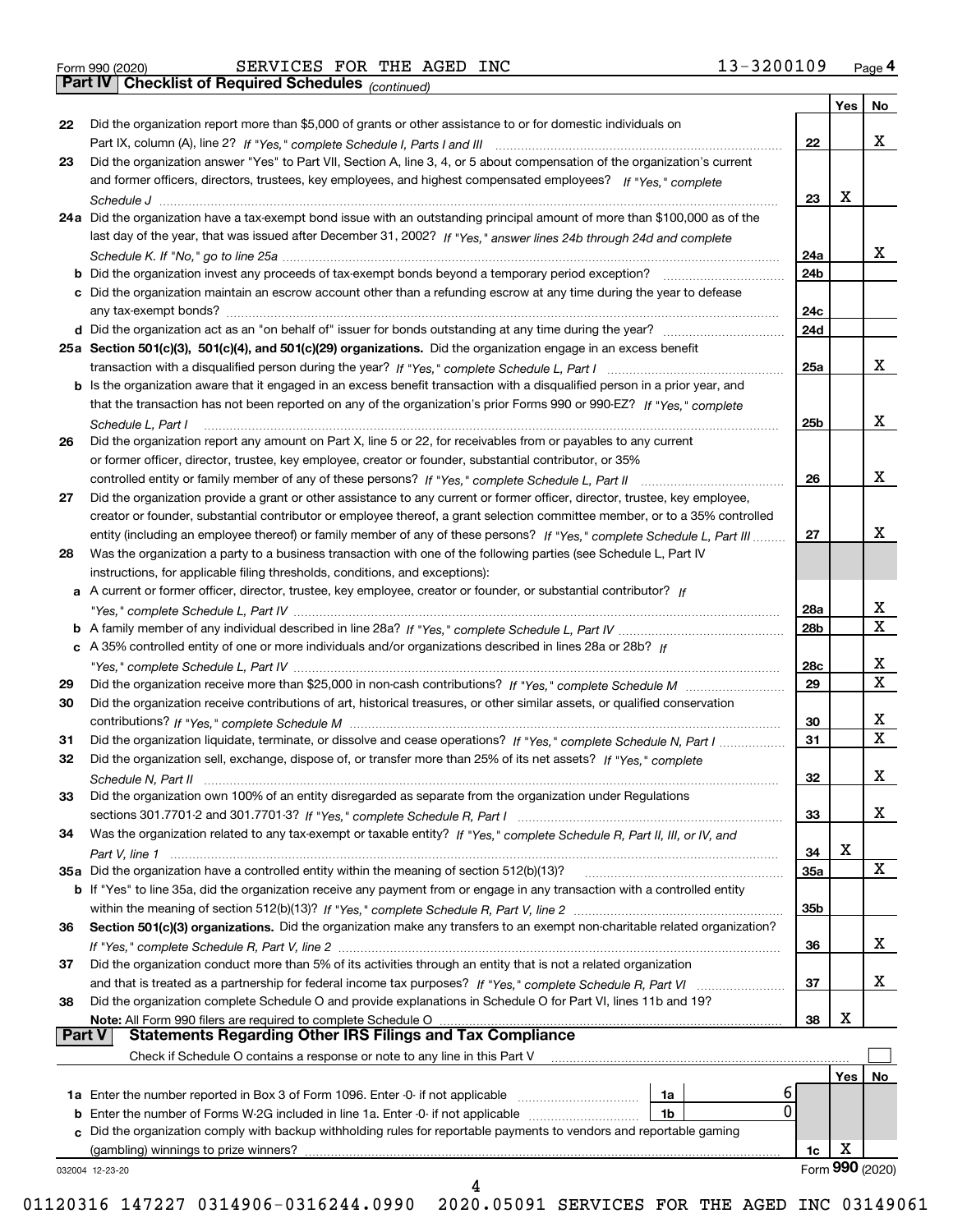|               | SERVICES FOR THE AGED INC<br>Form 990 (2020)                                                                                                      |                 | 13-3200109     |     | $_{\text{Page}}$ 5 |
|---------------|---------------------------------------------------------------------------------------------------------------------------------------------------|-----------------|----------------|-----|--------------------|
| <b>Part V</b> | Statements Regarding Other IRS Filings and Tax Compliance (continued)                                                                             |                 |                |     |                    |
|               |                                                                                                                                                   |                 |                | Yes | No                 |
|               | 2a Enter the number of employees reported on Form W-3, Transmittal of Wage and Tax Statements,                                                    |                 |                |     |                    |
|               | filed for the calendar year ending with or within the year covered by this return <i>manumumumum</i>                                              | 2a              | 1273           |     |                    |
|               |                                                                                                                                                   |                 | 2b             | х   |                    |
|               |                                                                                                                                                   |                 |                |     |                    |
|               | 3a Did the organization have unrelated business gross income of \$1,000 or more during the year?                                                  |                 | 3a             |     | х                  |
|               |                                                                                                                                                   |                 | 3b             |     |                    |
|               | 4a At any time during the calendar year, did the organization have an interest in, or a signature or other authority over, a                      |                 |                |     |                    |
|               |                                                                                                                                                   |                 | 4a             |     | х                  |
|               | <b>b</b> If "Yes," enter the name of the foreign country $\blacktriangleright$                                                                    |                 |                |     |                    |
|               | See instructions for filing requirements for FinCEN Form 114, Report of Foreign Bank and Financial Accounts (FBAR).                               |                 |                |     |                    |
|               |                                                                                                                                                   |                 |                |     | х                  |
|               | 5a Was the organization a party to a prohibited tax shelter transaction at any time during the tax year?                                          |                 | 5а             |     | X                  |
|               |                                                                                                                                                   |                 | 5 <sub>b</sub> |     |                    |
|               |                                                                                                                                                   |                 | 5c             |     |                    |
|               | 6a Does the organization have annual gross receipts that are normally greater than \$100,000, and did the organization solicit                    |                 |                |     |                    |
|               | any contributions that were not tax deductible as charitable contributions?                                                                       |                 | 6a             |     | x                  |
|               | <b>b</b> If "Yes," did the organization include with every solicitation an express statement that such contributions or gifts                     |                 |                |     |                    |
|               | were not tax deductible?                                                                                                                          |                 | 6b             |     |                    |
| 7             | Organizations that may receive deductible contributions under section 170(c).                                                                     |                 |                |     |                    |
|               | a Did the organization receive a payment in excess of \$75 made partly as a contribution and partly for goods and services provided to the payor? |                 | 7a             |     | х                  |
|               | <b>b</b> If "Yes," did the organization notify the donor of the value of the goods or services provided?                                          |                 | 7b             |     |                    |
|               | c Did the organization sell, exchange, or otherwise dispose of tangible personal property for which it was required                               |                 |                |     |                    |
|               |                                                                                                                                                   |                 | 7c             |     | х                  |
|               |                                                                                                                                                   | 7d              |                |     |                    |
| е             |                                                                                                                                                   |                 | 7е             |     | х                  |
| Ť.            | Did the organization, during the year, pay premiums, directly or indirectly, on a personal benefit contract?                                      |                 | 7f             |     | х                  |
| g             | If the organization received a contribution of qualified intellectual property, did the organization file Form 8899 as required?                  |                 | 7g             |     |                    |
|               | h If the organization received a contribution of cars, boats, airplanes, or other vehicles, did the organization file a Form 1098-C?              |                 | 7h             |     |                    |
| 8             | Sponsoring organizations maintaining donor advised funds. Did a donor advised fund maintained by the                                              |                 |                |     |                    |
|               | sponsoring organization have excess business holdings at any time during the year?                                                                |                 | 8              |     |                    |
| 9             | Sponsoring organizations maintaining donor advised funds.                                                                                         |                 |                |     |                    |
| а             | Did the sponsoring organization make any taxable distributions under section 4966?                                                                |                 | 9а             |     |                    |
|               | <b>b</b> Did the sponsoring organization make a distribution to a donor, donor advisor, or related person?                                        |                 | 9b             |     |                    |
| 10            | Section 501(c)(7) organizations. Enter:                                                                                                           |                 |                |     |                    |
|               |                                                                                                                                                   | 10a             |                |     |                    |
|               | Gross receipts, included on Form 990, Part VIII, line 12, for public use of club facilities                                                       | 10 <sub>b</sub> |                |     |                    |
| 11            | Section 501(c)(12) organizations. Enter:                                                                                                          |                 |                |     |                    |
|               |                                                                                                                                                   | 11a             |                |     |                    |
|               | b Gross income from other sources (Do not net amounts due or paid to other sources against                                                        |                 |                |     |                    |
|               |                                                                                                                                                   | 11b             |                |     |                    |
|               | 12a Section 4947(a)(1) non-exempt charitable trusts. Is the organization filing Form 990 in lieu of Form 1041?                                    |                 | 12a            |     |                    |
|               | <b>b</b> If "Yes," enter the amount of tax-exempt interest received or accrued during the year                                                    | 12b             |                |     |                    |
| 13            | Section 501(c)(29) qualified nonprofit health insurance issuers.                                                                                  |                 |                |     |                    |
|               | a Is the organization licensed to issue qualified health plans in more than one state?                                                            |                 | 13a            |     |                    |
|               | Note: See the instructions for additional information the organization must report on Schedule O.                                                 |                 |                |     |                    |
|               | <b>b</b> Enter the amount of reserves the organization is required to maintain by the states in which the                                         |                 |                |     |                    |
|               |                                                                                                                                                   | 13b             |                |     |                    |
|               |                                                                                                                                                   | 13с             |                |     |                    |
| 14a           | Did the organization receive any payments for indoor tanning services during the tax year?                                                        |                 | 14a            |     | x                  |
|               | <b>b</b> If "Yes," has it filed a Form 720 to report these payments? If "No," provide an explanation on Schedule O                                |                 | 14b            |     |                    |
| 15            | Is the organization subject to the section 4960 tax on payment(s) of more than \$1,000,000 in remuneration or                                     |                 |                |     |                    |
|               |                                                                                                                                                   |                 | 15             |     | x                  |
|               | If "Yes," see instructions and file Form 4720, Schedule N.                                                                                        |                 |                |     |                    |
| 16            | Is the organization an educational institution subject to the section 4968 excise tax on net investment income?                                   |                 | 16             |     | х                  |
|               | If "Yes," complete Form 4720, Schedule O.                                                                                                         |                 |                |     |                    |
|               |                                                                                                                                                   |                 |                |     | Form 990 (2020)    |

032005 12-23-20

5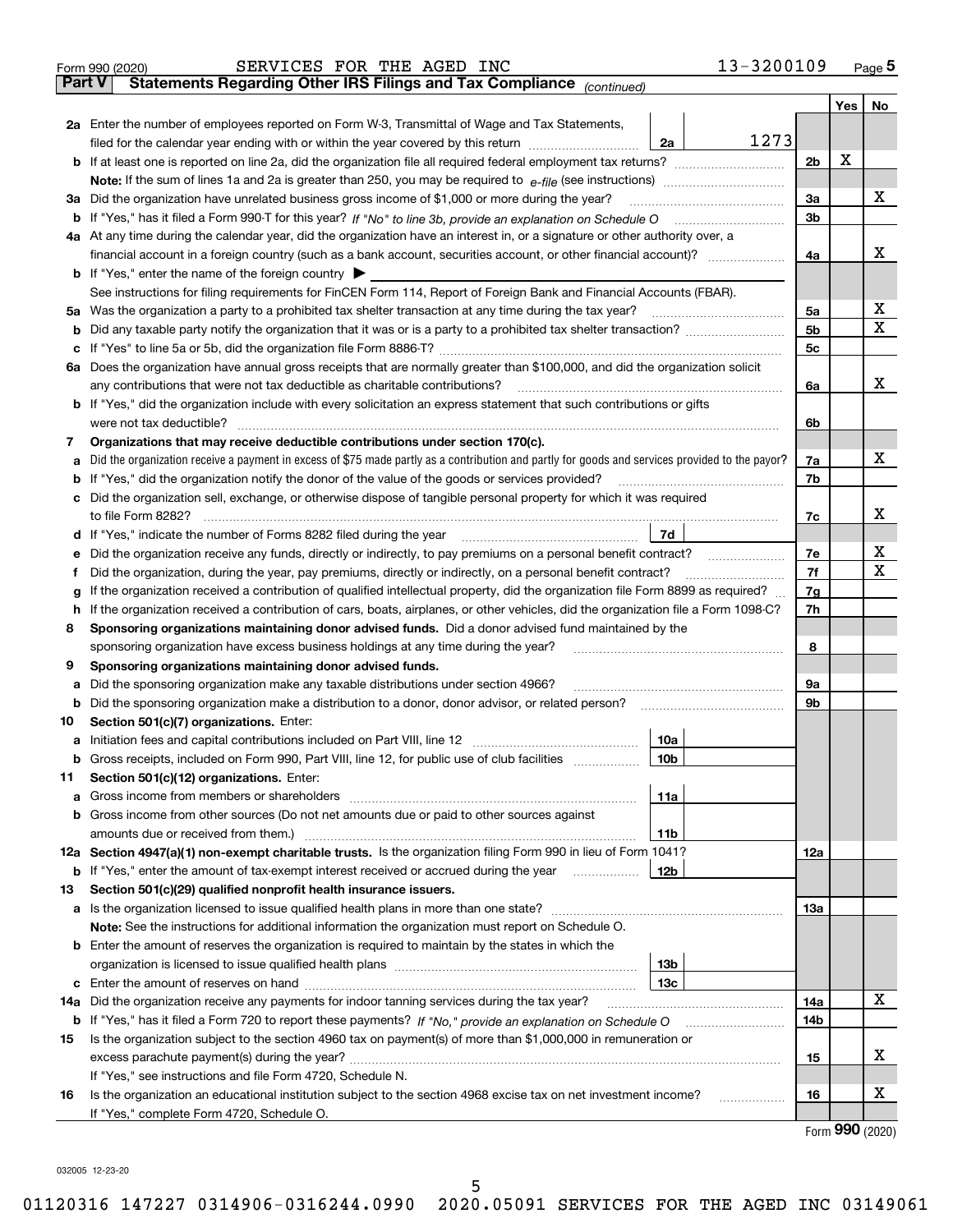|  | Form 990 (2020) |
|--|-----------------|
|  |                 |

# SERVICES FOR THE AGED INC 13-3200109

*For each "Yes" response to lines 2 through 7b below, and for a "No" response to line 8a, 8b, or 10b below, describe the circumstances, processes, or changes on Schedule O. See instructions.* Form 990 (2020) **CONVERT BERVICES FOR THE AGED INC 13-3200109** Page **6**<br>**Part VI Governance, Management, and Disclosure** For each "Yes" response to lines 2 through 7b below, and for a "No" response

|    |                                                                                                                                                                               |    |    |                 | Yes             | No                      |
|----|-------------------------------------------------------------------------------------------------------------------------------------------------------------------------------|----|----|-----------------|-----------------|-------------------------|
|    | <b>1a</b> Enter the number of voting members of the governing body at the end of the tax year <i>manumum</i>                                                                  | 1a | 27 |                 |                 |                         |
|    | If there are material differences in voting rights among members of the governing body, or if the governing                                                                   |    |    |                 |                 |                         |
|    | body delegated broad authority to an executive committee or similar committee, explain on Schedule O.                                                                         |    |    |                 |                 |                         |
| b  | Enter the number of voting members included on line 1a, above, who are independent                                                                                            | 1b | 27 |                 |                 |                         |
| 2  | Did any officer, director, trustee, or key employee have a family relationship or a business relationship with any other                                                      |    |    |                 |                 |                         |
|    | officer, director, trustee, or key employee?                                                                                                                                  |    |    | $\mathbf{2}$    |                 | X                       |
| 3  | Did the organization delegate control over management duties customarily performed by or under the direct supervision                                                         |    |    |                 |                 |                         |
|    |                                                                                                                                                                               |    |    | 3               |                 | X                       |
| 4  | Did the organization make any significant changes to its governing documents since the prior Form 990 was filed?                                                              |    |    | 4               |                 | $\overline{\mathbf{x}}$ |
| 5  |                                                                                                                                                                               |    |    | 5               |                 | $\mathbf X$             |
| 6  | Did the organization have members or stockholders?                                                                                                                            |    |    | 6               |                 | $\mathbf X$             |
| 7a | Did the organization have members, stockholders, or other persons who had the power to elect or appoint one or                                                                |    |    |                 |                 |                         |
|    |                                                                                                                                                                               |    |    | 7a              |                 | X                       |
|    | <b>b</b> Are any governance decisions of the organization reserved to (or subject to approval by) members, stockholders, or                                                   |    |    |                 |                 |                         |
|    | persons other than the governing body?                                                                                                                                        |    |    | 7b              |                 | X                       |
| 8  | Did the organization contemporaneously document the meetings held or written actions undertaken during the year by the following:                                             |    |    |                 |                 |                         |
| a  |                                                                                                                                                                               |    |    | 8a              | X               |                         |
| b  |                                                                                                                                                                               |    |    | 8b              | X               |                         |
| 9  | Is there any officer, director, trustee, or key employee listed in Part VII, Section A, who cannot be reached at the                                                          |    |    |                 |                 |                         |
|    |                                                                                                                                                                               |    |    | 9               |                 | х                       |
|    | Section B. Policies <sub>(This Section B requests information about policies not required by the Internal Revenue Code.)</sub>                                                |    |    |                 |                 |                         |
|    |                                                                                                                                                                               |    |    |                 | Yes             | No                      |
|    |                                                                                                                                                                               |    |    | 10a             |                 | X                       |
|    | <b>b</b> If "Yes," did the organization have written policies and procedures governing the activities of such chapters, affiliates,                                           |    |    |                 |                 |                         |
|    |                                                                                                                                                                               |    |    | 10b             |                 |                         |
|    | 11a Has the organization provided a complete copy of this Form 990 to all members of its governing body before filing the form?                                               |    |    | 11a             | X               |                         |
|    | <b>b</b> Describe in Schedule O the process, if any, used by the organization to review this Form 990.                                                                        |    |    |                 |                 |                         |
|    |                                                                                                                                                                               |    |    | 12a             | X               |                         |
| b  |                                                                                                                                                                               |    |    | 12b             | X               |                         |
| c  | Did the organization regularly and consistently monitor and enforce compliance with the policy? If "Yes," describe                                                            |    |    |                 |                 |                         |
|    | in Schedule O how this was done manufactured and contact the state of the state of the state of the state of t                                                                |    |    | 12c             | X               |                         |
| 13 |                                                                                                                                                                               |    |    | 13              | X               |                         |
| 14 | Did the organization have a written document retention and destruction policy? manufactured and the organization have a written document retention and destruction policy?    |    |    | 14              | X               |                         |
| 15 | Did the process for determining compensation of the following persons include a review and approval by independent                                                            |    |    |                 |                 |                         |
|    | persons, comparability data, and contemporaneous substantiation of the deliberation and decision?                                                                             |    |    |                 |                 |                         |
| а  | The organization's CEO, Executive Director, or top management official manufactured content content of the organization's CEO, Executive Director, or top management official |    |    | 15a             |                 | X                       |
|    | <b>b</b> Other officers or key employees of the organization                                                                                                                  |    |    | 15 <sub>b</sub> |                 | $\mathbf X$             |
|    | If "Yes" to line 15a or 15b, describe the process in Schedule O (see instructions).                                                                                           |    |    |                 |                 |                         |
|    | 16a Did the organization invest in, contribute assets to, or participate in a joint venture or similar arrangement with a                                                     |    |    |                 |                 |                         |
|    | taxable entity during the year?                                                                                                                                               |    |    | 16a             |                 | X                       |
|    | b If "Yes," did the organization follow a written policy or procedure requiring the organization to evaluate its participation                                                |    |    |                 |                 |                         |
|    | in joint venture arrangements under applicable federal tax law, and take steps to safeguard the organization's                                                                |    |    |                 |                 |                         |
|    | exempt status with respect to such arrangements?                                                                                                                              |    |    | 16b             |                 |                         |
|    | <b>Section C. Disclosure</b>                                                                                                                                                  |    |    |                 |                 |                         |
| 17 | List the states with which a copy of this Form 990 is required to be filed $\blacktriangleright$ NY                                                                           |    |    |                 |                 |                         |
| 18 | Section 6104 requires an organization to make its Forms 1023 (1024 or 1024-A, if applicable), 990, and 990-T (Section 501(c)(3)s only) available                              |    |    |                 |                 |                         |
|    | for public inspection. Indicate how you made these available. Check all that apply.                                                                                           |    |    |                 |                 |                         |
|    | $X$ Upon request<br>Another's website<br>Own website<br>Other (explain on Schedule O)                                                                                         |    |    |                 |                 |                         |
| 19 | Describe on Schedule O whether (and if so, how) the organization made its governing documents, conflict of interest policy, and financial                                     |    |    |                 |                 |                         |
|    | statements available to the public during the tax year.                                                                                                                       |    |    |                 |                 |                         |
| 20 | State the name, address, and telephone number of the person who possesses the organization's books and records<br>KAREN TYREE - 646-343-9300                                  |    |    |                 |                 |                         |
|    | 10018<br>247 WEST 37TH STREET, 4TH FL, NEW YORK, NY                                                                                                                           |    |    |                 |                 |                         |
|    |                                                                                                                                                                               |    |    |                 | Form 990 (2020) |                         |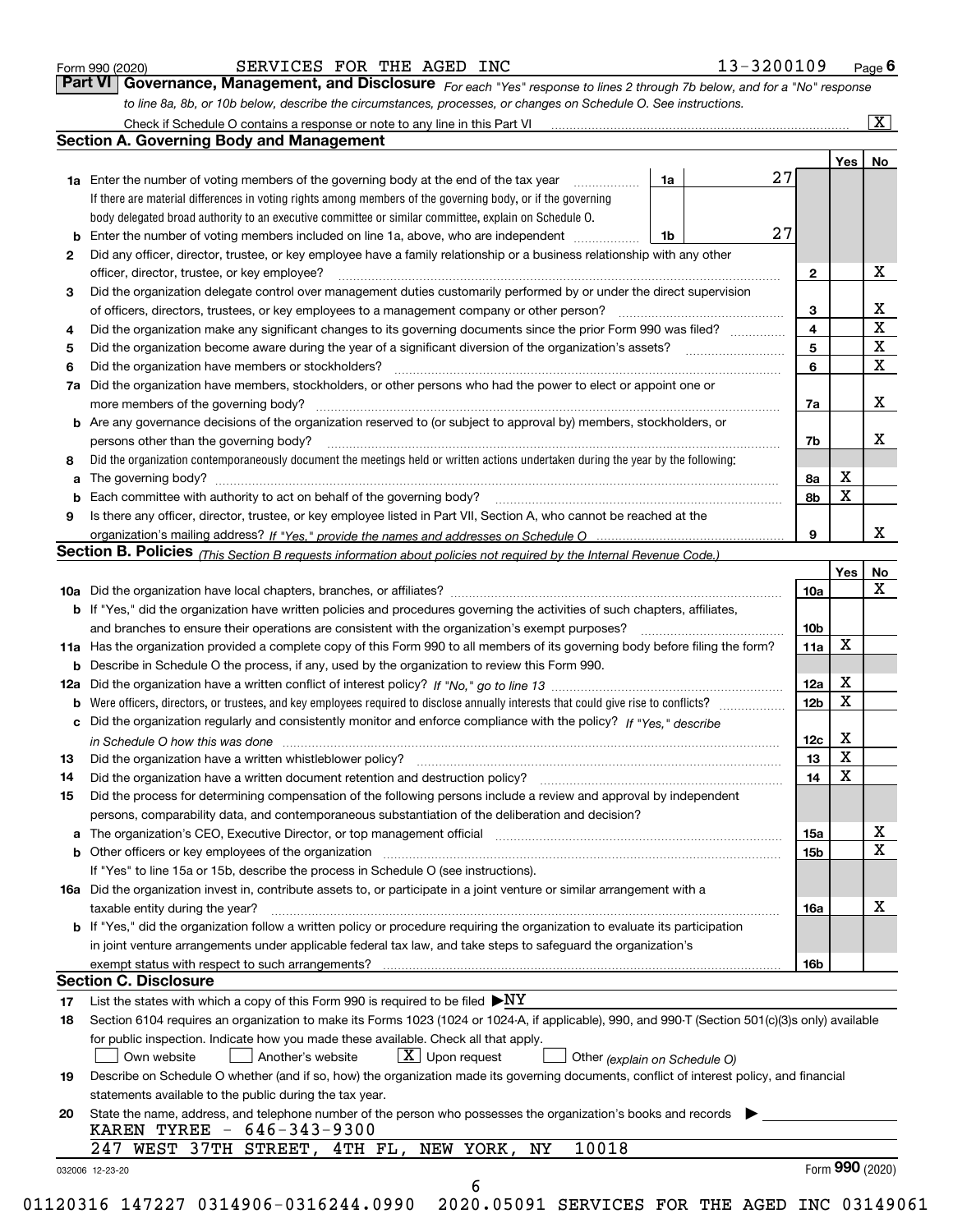$\mathcal{L}^{\text{max}}$ 

# **7Part VII Compensation of Officers, Directors, Trustees, Key Employees, Highest Compensated Employees, and Independent Contractors**

Check if Schedule O contains a response or note to any line in this Part VII

**Section A. Officers, Directors, Trustees, Key Employees, and Highest Compensated Employees**

**1a**  Complete this table for all persons required to be listed. Report compensation for the calendar year ending with or within the organization's tax year. **•** List all of the organization's current officers, directors, trustees (whether individuals or organizations), regardless of amount of compensation.

Enter -0- in columns (D), (E), and (F) if no compensation was paid.

 $\bullet$  List all of the organization's  $\,$ current key employees, if any. See instructions for definition of "key employee."

**•** List the organization's five current highest compensated employees (other than an officer, director, trustee, or key employee) who received reportable compensation (Box 5 of Form W-2 and/or Box 7 of Form 1099-MISC) of more than \$100,000 from the organization and any related organizations.

**•** List all of the organization's former officers, key employees, and highest compensated employees who received more than \$100,000 of reportable compensation from the organization and any related organizations.

**former directors or trustees**  ¥ List all of the organization's that received, in the capacity as a former director or trustee of the organization, more than \$10,000 of reportable compensation from the organization and any related organizations.

See instructions for the order in which to list the persons above.

Check this box if neither the organization nor any related organization compensated any current officer, director, or trustee.  $\mathcal{L}^{\text{max}}$ 

| (A)                           | (B)                    |                               |                                                                  | (C)                     |                              |                                 |           | (D)                 | (E)                              | (F)                      |
|-------------------------------|------------------------|-------------------------------|------------------------------------------------------------------|-------------------------|------------------------------|---------------------------------|-----------|---------------------|----------------------------------|--------------------------|
| Name and title                | Average                |                               | Position<br>(do not check more than one                          |                         | Reportable                   | Reportable                      | Estimated |                     |                                  |                          |
|                               | hours per              |                               | box, unless person is both an<br>officer and a director/trustee) |                         | compensation<br>compensation |                                 | amount of |                     |                                  |                          |
|                               | week                   |                               |                                                                  |                         |                              |                                 |           | from                | from related                     | other                    |
|                               | (list any<br>hours for |                               |                                                                  |                         |                              |                                 |           | the<br>organization | organizations<br>(W-2/1099-MISC) | compensation<br>from the |
|                               | related                |                               |                                                                  |                         |                              |                                 |           | (W-2/1099-MISC)     |                                  | organization             |
|                               | organizations          |                               |                                                                  |                         |                              |                                 |           |                     |                                  | and related              |
|                               | below                  | ndividual trustee or director | In stitutional trustee                                           |                         | Key employee                 | Highest compensated<br>employee |           |                     |                                  | organizations            |
|                               | line)                  |                               |                                                                  | Officer                 |                              |                                 | Former    |                     |                                  |                          |
| (1)<br>KATHRYN HASLANGER      | 1.00                   |                               |                                                                  |                         |                              |                                 |           |                     |                                  |                          |
| CEO                           | 34.00                  |                               |                                                                  | $\mathbf X$             |                              |                                 |           | $\mathbf{0}$ .      | 424,444.                         | 43,698.                  |
| (2)<br>TRACY WELSH            | 1.00                   |                               |                                                                  |                         |                              |                                 |           |                     |                                  |                          |
| COO                           | 34.00                  |                               |                                                                  | Χ                       |                              |                                 |           | $\mathbf 0$ .       | 294,987.                         | 56,737.                  |
| (3)<br>KAREN TYREE            | 17.50                  |                               |                                                                  |                         |                              |                                 |           |                     |                                  |                          |
| CONTROLLER-HOMECARE           | 17.50                  |                               |                                                                  |                         |                              | $\mathbf X$                     |           | $\mathbf 0$ .       | 172,255.                         | 19,625.                  |
| SVETLANA GOYKHBERG<br>(4)     | 35.00                  |                               |                                                                  |                         |                              |                                 |           |                     |                                  |                          |
| DIRECTOR OF HOMECARE          |                        |                               |                                                                  |                         |                              | $\overline{\textbf{X}}$         |           | 0.                  | 157,767.                         | 33,508.                  |
| MARTHA URENA-RODRIGUEZ<br>(5) | 35.00                  |                               |                                                                  |                         |                              |                                 |           |                     |                                  |                          |
| FINANCE MANAGER               |                        |                               |                                                                  |                         |                              | X                               |           | 100,617.            | $\mathbf 0$ .                    | 47,436.                  |
| ANNA MARYASINA<br>(6)         | 35.00                  |                               |                                                                  |                         |                              |                                 |           |                     |                                  |                          |
| DIRECTOR OF PATIENT SERVIC    |                        |                               |                                                                  |                         |                              | $\overline{\textbf{X}}$         |           | 111,465.            | 0.                               | 18,125.                  |
| <b>LEONARD BOXER</b><br>(7)   | 1.00                   |                               |                                                                  |                         |                              |                                 |           |                     |                                  |                          |
| <b>CHAIR</b>                  | 5.00                   | $\mathbf X$                   |                                                                  | X                       |                              |                                 |           | 0.                  | 0.                               | $0_{.}$                  |
| MARK R IMOWITZ<br>(8)         | 1.00                   |                               |                                                                  |                         |                              |                                 |           |                     |                                  |                          |
| VICE PERSIDENT                | 9.00                   | $\mathbf X$                   |                                                                  | X                       |                              |                                 |           | $\mathbf 0$ .       | 0.                               | 0.                       |
| (9)<br>BONNIE D ROSENBERG     | 1.00                   |                               |                                                                  |                         |                              |                                 |           |                     |                                  |                          |
| <b>TREASURER</b>              | 6.00                   | X                             |                                                                  | Χ                       |                              |                                 |           | $\mathbf 0$ .       | 0.                               | 0.                       |
| (10) ERIC LEVINE              | 1.00                   |                               |                                                                  |                         |                              |                                 |           |                     |                                  |                          |
| VICE PERSIDENT                | 5.00                   | X                             |                                                                  | $\overline{\textbf{X}}$ |                              |                                 |           | $\mathbf 0$ .       | 0.                               | 0.                       |
| (11) JESSICA FEDER MANTEL     | 1.00                   |                               |                                                                  |                         |                              |                                 |           |                     |                                  |                          |
| EXECUTIVE VICE PERSIDENT      | 6.00                   | X                             |                                                                  | X                       |                              |                                 |           | $\mathbf 0$ .       | Ο.                               | 0.                       |
| (12) JOSEPH RUBIN             | 1.00                   |                               |                                                                  |                         |                              |                                 |           |                     |                                  |                          |
| VICE PERSIDENT                | 5.00                   | $\mathbf X$                   |                                                                  | X                       |                              |                                 |           | $\mathbf 0$ .       | 0.                               | $0_{.}$                  |
| (13) MARTIN SIROKA            | 1.00                   |                               |                                                                  |                         |                              |                                 |           |                     |                                  |                          |
| PERSIDENT                     | 13.00                  | $\mathbf X$                   |                                                                  | X                       |                              |                                 |           | $\mathbf 0$ .       | 0.                               | $0_{.}$                  |
| (14) RUTH PERELSON            | 1.00                   |                               |                                                                  |                         |                              |                                 |           |                     |                                  |                          |
| VICE PERSIDENT                | 5.00                   | X                             |                                                                  | $\mathbf X$             |                              |                                 |           | $\mathbf 0$ .       | 0.                               | $\mathbf 0$ .            |
| (15) ELEANOR WAGNER           | 1.00                   |                               |                                                                  |                         |                              |                                 |           |                     |                                  |                          |
| <b>SECRETARY</b>              | $\overline{5.00}$      | $\mathbf X$                   |                                                                  | X                       |                              |                                 |           | $\mathbf 0$ .       | 0.                               | 0.                       |
| (16) ANDREA LANDES            | 1.00                   |                               |                                                                  |                         |                              |                                 |           |                     |                                  |                          |
| <b>TRUSTEE</b>                | $\overline{5.00}$      | $\mathbf X$                   |                                                                  |                         |                              |                                 |           | $\mathbf 0$ .       | 0.                               | $\mathbf 0$ .            |
| (17) CAROL CHINN              | 1.00                   |                               |                                                                  |                         |                              |                                 |           |                     |                                  |                          |
| <b>TRUSTEE</b>                | 5.00                   | $\mathbf X$                   |                                                                  |                         |                              |                                 |           | $\mathbf{0}$ .      | 0.                               | 0.<br>$\overline{2}$     |

032007 12-23-20

7

Form (2020) **990**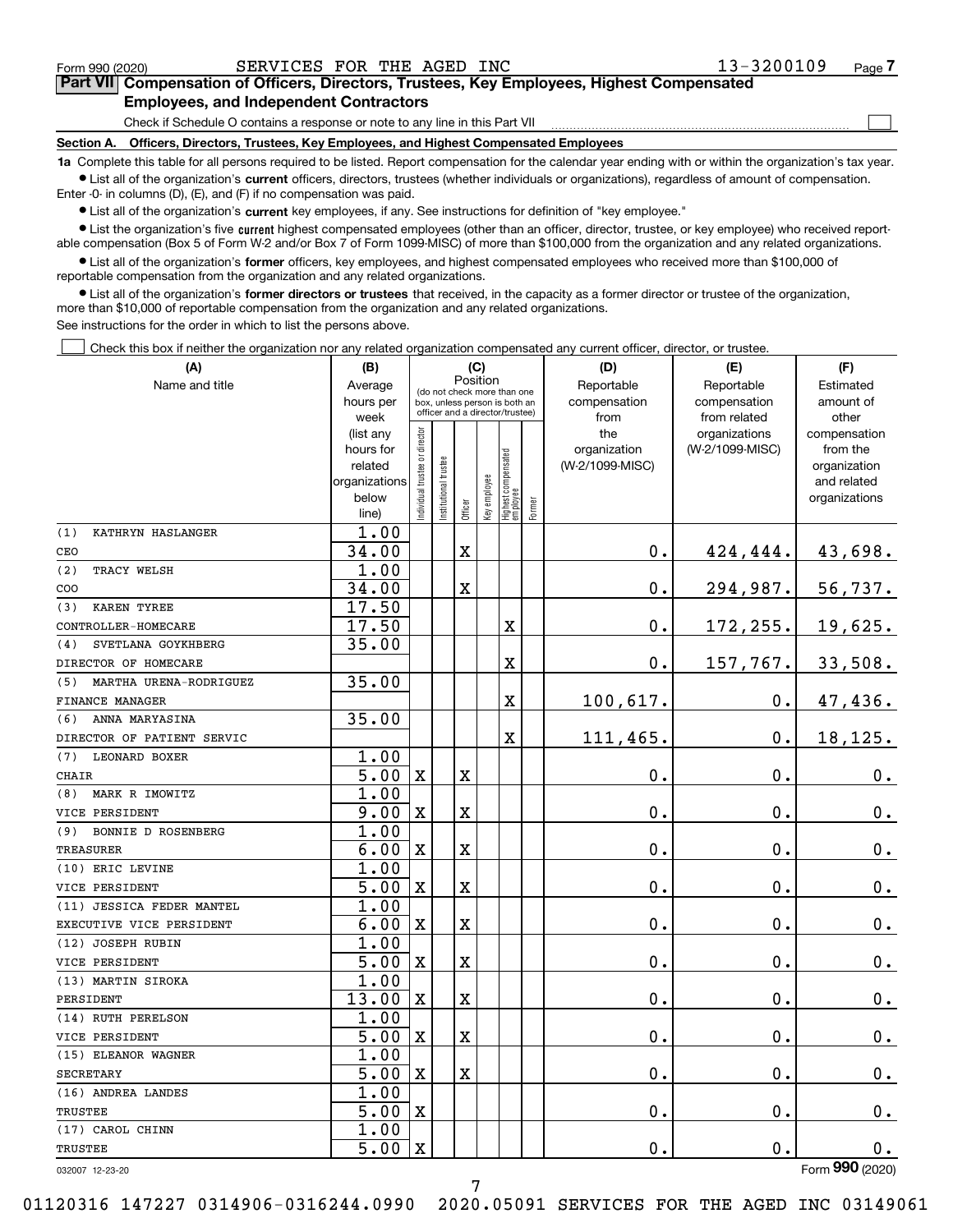|  | Form 990 (2020) |
|--|-----------------|
|  |                 |

| SERVICES FOR THE AGED INC<br>Form 990 (2020)                                                                                                         |                          |                               |                      |          |              |                                                              |                       |                 | 13-3200109            |     | Page 8                       |  |
|------------------------------------------------------------------------------------------------------------------------------------------------------|--------------------------|-------------------------------|----------------------|----------|--------------|--------------------------------------------------------------|-----------------------|-----------------|-----------------------|-----|------------------------------|--|
| <b>Part VII</b><br>Section A. Officers, Directors, Trustees, Key Employees, and Highest Compensated Employees (continued)                            |                          |                               |                      |          |              |                                                              |                       |                 |                       |     |                              |  |
| (A)                                                                                                                                                  | (B)                      |                               |                      |          | (C)          |                                                              |                       | (D)             | (E)                   |     | (F)                          |  |
| Name and title                                                                                                                                       | Average                  |                               |                      | Position |              |                                                              |                       | Reportable      | Reportable            |     | Estimated                    |  |
|                                                                                                                                                      | hours per                |                               |                      |          |              | (do not check more than one<br>box, unless person is both an |                       | compensation    | compensation          |     | amount of                    |  |
|                                                                                                                                                      | week                     |                               |                      |          |              | officer and a director/trustee)                              |                       | from            | from related          |     | other                        |  |
|                                                                                                                                                      | (list any                |                               |                      |          |              |                                                              |                       | the             | organizations         |     | compensation                 |  |
|                                                                                                                                                      | hours for                |                               |                      |          |              |                                                              |                       | organization    | (W-2/1099-MISC)       |     | from the                     |  |
|                                                                                                                                                      | related<br>organizations |                               |                      |          |              |                                                              |                       | (W-2/1099-MISC) |                       |     | organization                 |  |
|                                                                                                                                                      | below                    |                               |                      |          |              |                                                              |                       |                 |                       |     | and related<br>organizations |  |
|                                                                                                                                                      | line)                    | ndividual trustee or director | nstitutional trustee | Officer  | Key employee | Highest compensated<br>employee                              | Former                |                 |                       |     |                              |  |
| (18) DAVID HILDES                                                                                                                                    | 1.00                     |                               |                      |          |              |                                                              |                       |                 |                       |     |                              |  |
| TRUSTEE                                                                                                                                              | 9.00                     | X                             |                      |          |              |                                                              |                       | 0.              | 0.                    |     | 0.                           |  |
| (19) ERIC GREENHUT                                                                                                                                   | 1.00                     |                               |                      |          |              |                                                              |                       |                 |                       |     |                              |  |
| TRUSTEE                                                                                                                                              | 6.00                     | $\mathbf X$                   |                      |          |              |                                                              |                       | 0.              | 0.                    |     | $0$ .                        |  |
| (20) ILAINA EDISON                                                                                                                                   | 1.00                     |                               |                      |          |              |                                                              |                       |                 |                       |     |                              |  |
| TRUSTEE                                                                                                                                              | 5.00                     | $\mathbf X$                   |                      |          |              |                                                              |                       | 0.              | 0.                    |     | 0.                           |  |
| (21) JUDITH WEST                                                                                                                                     | 1.00                     |                               |                      |          |              |                                                              |                       |                 |                       |     |                              |  |
| TRUSTEE                                                                                                                                              | 5.00                     | $\mathbf X$                   |                      |          |              |                                                              |                       | 0.              | 0.                    |     | 0.                           |  |
| (22) LILA ADWAR                                                                                                                                      | 1.00                     |                               |                      |          |              |                                                              |                       |                 |                       |     |                              |  |
| TRUSTEE                                                                                                                                              | 5.00                     | $\mathbf X$                   |                      |          |              |                                                              |                       | 0.              | $0$ .                 |     | 0.                           |  |
| (23) LINDA ROSENSWEIG                                                                                                                                | 1.00                     |                               |                      |          |              |                                                              |                       |                 |                       |     |                              |  |
| <b>TRUSTEE</b>                                                                                                                                       | 6.00                     | $\mathbf X$                   |                      |          |              |                                                              |                       | 0.              | $0$ .                 |     | 0.                           |  |
| (24) LORI KLOPER                                                                                                                                     | 1.00                     |                               |                      |          |              |                                                              |                       |                 |                       |     |                              |  |
| <b>TRUSTEE</b>                                                                                                                                       | 5.00                     | $\mathbf X$                   |                      |          |              |                                                              |                       | 0.              | $0$ .                 |     | 0.                           |  |
| (25) MARK STEIGER                                                                                                                                    | 1.00                     |                               |                      |          |              |                                                              |                       |                 |                       |     |                              |  |
| TRUSTEE                                                                                                                                              | 5.00                     | $\mathbf X$                   |                      |          |              |                                                              |                       | 0.              | 0.                    |     | 0.                           |  |
| (26) MARTIN HALBFINGER                                                                                                                               | 1.00                     |                               |                      |          |              |                                                              |                       |                 |                       |     |                              |  |
| TRUSTEE                                                                                                                                              | 5.00                     | $\mathbf{X}$                  |                      |          |              |                                                              |                       | 0.              | 0.                    |     | $0 \cdot$                    |  |
| 1b Subtotal                                                                                                                                          |                          |                               |                      |          |              |                                                              |                       | 212,082.        | 1,049,453.            |     | 219, 129.                    |  |
| c Total from continuation sheets to Part VII, Section A manufactured and response Total from extension                                               |                          |                               |                      |          |              |                                                              | $\blacktriangleright$ | 0.              | $\overline{0}$ .      |     | 0.                           |  |
|                                                                                                                                                      |                          |                               |                      |          |              |                                                              |                       |                 | $212,082.$ 1,049,453. |     | 219, 129.                    |  |
| Total number of individuals (including but not limited to those listed above) who received more than \$100,000 of reportable<br>$\mathbf{2}$         |                          |                               |                      |          |              |                                                              |                       |                 |                       |     |                              |  |
| compensation from the organization $\blacktriangleright$                                                                                             |                          |                               |                      |          |              |                                                              |                       |                 |                       |     | 2<br>No<br>Yes               |  |
|                                                                                                                                                      |                          |                               |                      |          |              |                                                              |                       |                 |                       |     |                              |  |
| 3<br>Did the organization list any former officer, director, trustee, key employee, or highest compensated employee on                               |                          |                               |                      |          |              |                                                              |                       |                 |                       |     | x                            |  |
| line 1a? If "Yes," complete Schedule J for such individual manufactured contained and the line 1a? If "Yes," complete Schedule J for such individual |                          |                               |                      |          |              |                                                              |                       |                 |                       | 3   |                              |  |
| For any individual listed on line 1a, is the sum of reportable compensation and other compensation from the organization                             |                          |                               |                      |          |              |                                                              |                       |                 |                       |     | х                            |  |
| Did any person listed on line 1a receive or accrue compensation from any unrelated organization or individual for services                           |                          |                               |                      |          |              |                                                              |                       |                 |                       | 4   |                              |  |
| 5                                                                                                                                                    |                          |                               |                      |          |              |                                                              |                       |                 |                       | 5   | X                            |  |
| <b>Section B. Independent Contractors</b>                                                                                                            |                          |                               |                      |          |              |                                                              |                       |                 |                       |     |                              |  |
| Complete this table for your five highest compensated independent contractors that received more than \$100,000 of compensation from<br>1.           |                          |                               |                      |          |              |                                                              |                       |                 |                       |     |                              |  |
| the organization. Report compensation for the calendar year ending with or within the organization's tax year.                                       |                          |                               |                      |          |              |                                                              |                       |                 |                       |     |                              |  |
| (A)                                                                                                                                                  |                          |                               |                      |          |              |                                                              |                       | (B)             |                       | (C) |                              |  |
| Name and business address<br>Description of services<br>Compensation                                                                                 |                          |                               |                      |          |              |                                                              |                       |                 |                       |     |                              |  |
| SANDSPORT DATA SERVICES, 26 HARBOR PARK                                                                                                              |                          |                               |                      |          |              |                                                              |                       |                 |                       |     |                              |  |
| DRIVE, FORT WASHINGTON, NY 11050<br>SOFTWARE SERVICES<br><u>161,431.</u>                                                                             |                          |                               |                      |          |              |                                                              |                       |                 |                       |     |                              |  |
| MOBILE HEALTH MEDICAL SERVICES PC, 229 W                                                                                                             |                          |                               |                      |          |              |                                                              |                       |                 |                       |     |                              |  |
| 36TH ST 10TH FLOOR, NEW YORK, NY 10018<br>111,597.<br>MEDICAL EXAMS                                                                                  |                          |                               |                      |          |              |                                                              |                       |                 |                       |     |                              |  |
|                                                                                                                                                      |                          |                               |                      |          |              |                                                              |                       |                 |                       |     |                              |  |
|                                                                                                                                                      |                          |                               |                      |          |              |                                                              |                       |                 |                       |     |                              |  |
|                                                                                                                                                      |                          |                               |                      |          |              |                                                              |                       |                 |                       |     |                              |  |
|                                                                                                                                                      |                          |                               |                      |          |              |                                                              |                       |                 |                       |     |                              |  |

**2**Total number of independent contractors (including but not limited to those listed above) who received more than \$100,000 of compensation from the organization 2

Form (2020) **990**

SEE PART VII, SECTION A CONTINUATION SHEETS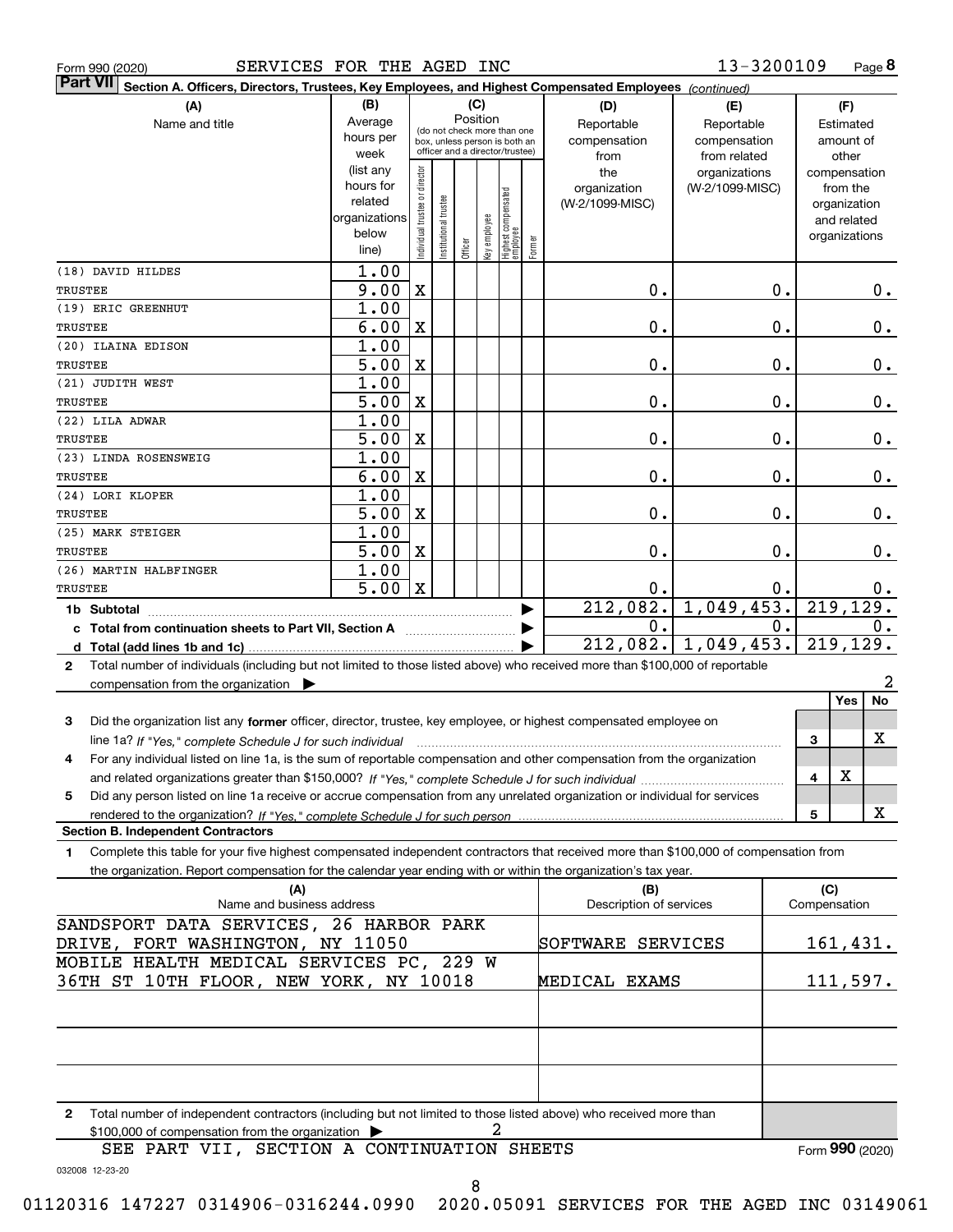| SERVICES FOR THE AGED INC<br>Form 990                                                                                     |                                                                                              | 13-3200109                     |                                                 |         |              |                              |                   |                                                                |                                                                  |                                                                                                |
|---------------------------------------------------------------------------------------------------------------------------|----------------------------------------------------------------------------------------------|--------------------------------|-------------------------------------------------|---------|--------------|------------------------------|-------------------|----------------------------------------------------------------|------------------------------------------------------------------|------------------------------------------------------------------------------------------------|
| <b>Part VII</b><br>Section A. Officers, Directors, Trustees, Key Employees, and Highest Compensated Employees (continued) |                                                                                              |                                |                                                 |         |              |                              |                   |                                                                |                                                                  |                                                                                                |
| (A)<br>Name and title                                                                                                     | (B)<br>Average                                                                               | (C)<br>Position                |                                                 |         |              |                              | (D)<br>Reportable | (E)<br>Reportable                                              | (F)<br>Estimated                                                 |                                                                                                |
|                                                                                                                           | hours<br>per<br>week<br>(list any<br>hours for<br>related<br>organizations<br>below<br>line) | Individual trustee or director | (check all that apply)<br>Institutional trustee | Officer | Key employee | Highest compensated employee | Former            | compensation<br>from<br>the<br>organization<br>(W-2/1099-MISC) | compensation<br>from related<br>organizations<br>(W-2/1099-MISC) | amount of<br>other<br>compensation<br>from the<br>organization<br>and related<br>organizations |
| (27) NANCY POLEVOY<br>TRUSTEE                                                                                             | 1.00<br>$\overline{5.00}$                                                                    | X                              |                                                 |         |              |                              |                   | $\mathbf 0$ .                                                  | $\mathbf 0$ .                                                    | 0.                                                                                             |
| (28) NISHAMA ARMOUR                                                                                                       | 1.00                                                                                         |                                |                                                 |         |              |                              |                   |                                                                |                                                                  |                                                                                                |
| TRUSTEE                                                                                                                   | 5.00                                                                                         | $\mathbf X$                    |                                                 |         |              |                              |                   | $\mathbf 0$ .                                                  | $\mathbf 0$ .                                                    | $\mathbf 0$ .                                                                                  |
| (29) PATRICIA GREEEN                                                                                                      | 1.00                                                                                         |                                |                                                 |         |              |                              |                   |                                                                |                                                                  |                                                                                                |
| TRUSTEE                                                                                                                   | $\overline{5.00}$                                                                            | X                              |                                                 |         |              |                              |                   | $\mathbf 0$ .                                                  | $\mathbf 0$ .                                                    | 0.                                                                                             |
| (30) PINCHAS LEV                                                                                                          | 1.00                                                                                         |                                |                                                 |         |              |                              |                   |                                                                |                                                                  |                                                                                                |
| TRUSTEE                                                                                                                   | $\overline{5.00}$                                                                            | $\mathbf X$                    |                                                 |         |              |                              |                   | $\mathbf 0$ .                                                  | $\mathbf 0$ .                                                    | $\mathbf 0$ .                                                                                  |
| (31) SABINE CHARLES                                                                                                       | 1.00                                                                                         |                                |                                                 |         |              |                              |                   |                                                                |                                                                  |                                                                                                |
| TRUSTEE                                                                                                                   | $\overline{5.00}$                                                                            | X                              |                                                 |         |              |                              |                   | $\mathbf 0$ .                                                  | $\mathbf 0$ .                                                    | 0.                                                                                             |
| (32) SAUL B KATZ                                                                                                          | 1.00                                                                                         |                                |                                                 |         |              |                              |                   |                                                                |                                                                  |                                                                                                |
| TRUSTEE                                                                                                                   | $\overline{5.00}$                                                                            | $\mathbf X$                    |                                                 |         |              |                              |                   | $\mathbf 0$ .                                                  | $\mathbf 0$ .                                                    | 0.                                                                                             |
| (33) SHARON MAKOWSKY                                                                                                      | 1.00<br>$\overline{5.00}$                                                                    | X                              |                                                 |         |              |                              |                   | $\mathbf 0$ .                                                  | $\mathbf 0$ .                                                    |                                                                                                |
| TRUSTEE                                                                                                                   |                                                                                              |                                |                                                 |         |              |                              |                   |                                                                |                                                                  | 0.                                                                                             |
|                                                                                                                           |                                                                                              |                                |                                                 |         |              |                              |                   |                                                                |                                                                  |                                                                                                |
|                                                                                                                           |                                                                                              |                                |                                                 |         |              |                              |                   |                                                                |                                                                  |                                                                                                |
|                                                                                                                           |                                                                                              |                                |                                                 |         |              |                              |                   |                                                                |                                                                  |                                                                                                |
|                                                                                                                           |                                                                                              |                                |                                                 |         |              |                              |                   |                                                                |                                                                  |                                                                                                |
|                                                                                                                           |                                                                                              |                                |                                                 |         |              |                              |                   |                                                                |                                                                  |                                                                                                |
|                                                                                                                           |                                                                                              |                                |                                                 |         |              |                              |                   |                                                                |                                                                  |                                                                                                |
|                                                                                                                           |                                                                                              |                                |                                                 |         |              |                              |                   |                                                                |                                                                  |                                                                                                |
|                                                                                                                           |                                                                                              |                                |                                                 |         |              |                              |                   |                                                                |                                                                  |                                                                                                |
|                                                                                                                           |                                                                                              |                                |                                                 |         |              |                              |                   |                                                                |                                                                  |                                                                                                |
|                                                                                                                           |                                                                                              |                                |                                                 |         |              |                              |                   |                                                                |                                                                  |                                                                                                |
|                                                                                                                           |                                                                                              |                                |                                                 |         |              |                              |                   |                                                                |                                                                  |                                                                                                |
|                                                                                                                           |                                                                                              |                                |                                                 |         |              |                              |                   |                                                                |                                                                  |                                                                                                |
|                                                                                                                           |                                                                                              |                                |                                                 |         |              |                              |                   |                                                                |                                                                  |                                                                                                |
|                                                                                                                           |                                                                                              |                                |                                                 |         |              |                              |                   |                                                                |                                                                  |                                                                                                |
|                                                                                                                           |                                                                                              |                                |                                                 |         |              |                              |                   |                                                                |                                                                  |                                                                                                |
|                                                                                                                           |                                                                                              |                                |                                                 |         |              |                              |                   |                                                                |                                                                  |                                                                                                |
|                                                                                                                           |                                                                                              |                                |                                                 |         |              |                              |                   |                                                                |                                                                  |                                                                                                |
| Total to Part VII, Section A, line 1c                                                                                     |                                                                                              |                                |                                                 |         |              |                              |                   |                                                                |                                                                  |                                                                                                |

032201 04-01-20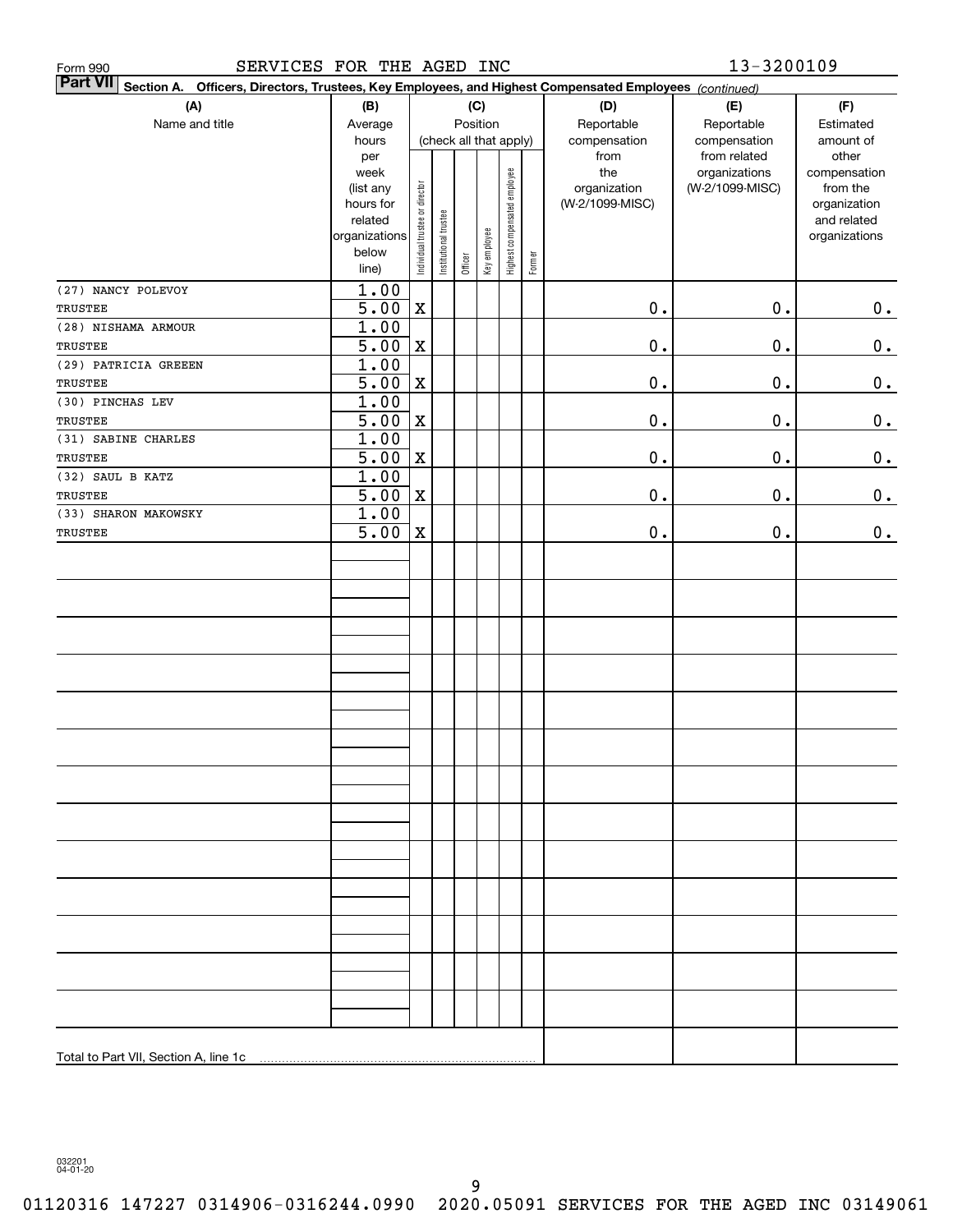|                                                           |                  | SERVICES FOR THE AGED INC<br>Form 990 (2020)                                                                                                                                 |                       |                      |                                                     | 13-3200109                    | Page 9                                                          |
|-----------------------------------------------------------|------------------|------------------------------------------------------------------------------------------------------------------------------------------------------------------------------|-----------------------|----------------------|-----------------------------------------------------|-------------------------------|-----------------------------------------------------------------|
|                                                           | <b>Part VIII</b> | <b>Statement of Revenue</b>                                                                                                                                                  |                       |                      |                                                     |                               |                                                                 |
|                                                           |                  | Check if Schedule O contains a response or note to any line in this Part VIII                                                                                                |                       |                      | $\overline{(\mathsf{B})}$ $\overline{(\mathsf{C})}$ |                               |                                                                 |
|                                                           |                  |                                                                                                                                                                              |                       | (A)<br>Total revenue | Related or exempt<br>function revenue               | Unrelated<br>business revenue | (D)<br>Revenue excluded<br>from tax under<br>sections 512 - 514 |
|                                                           |                  | 1 a Federated campaigns<br>1a                                                                                                                                                |                       |                      |                                                     |                               |                                                                 |
|                                                           |                  | 1 <sub>b</sub><br>Membership dues<br>b<br>$\overline{\phantom{a}}$                                                                                                           |                       |                      |                                                     |                               |                                                                 |
|                                                           |                  | 1 <sub>c</sub><br>c Fundraising events                                                                                                                                       |                       |                      |                                                     |                               |                                                                 |
| Contributions, Gifts, Grants<br>and Other Similar Amounts |                  | 1 <sub>d</sub><br>d Related organizations                                                                                                                                    |                       |                      |                                                     |                               |                                                                 |
|                                                           |                  | Government grants (contributions)<br>1e<br>е                                                                                                                                 | 585,239.              |                      |                                                     |                               |                                                                 |
|                                                           |                  | f All other contributions, gifts, grants, and                                                                                                                                |                       |                      |                                                     |                               |                                                                 |
|                                                           |                  | 1f<br>similar amounts not included above                                                                                                                                     | 126,400.              |                      |                                                     |                               |                                                                 |
|                                                           |                  | $1g$ \$<br>Noncash contributions included in lines 1a-1f<br>g                                                                                                                |                       | 711,639.             |                                                     |                               |                                                                 |
|                                                           |                  | h                                                                                                                                                                            | <b>Business Code</b>  |                      |                                                     |                               |                                                                 |
|                                                           | 2a               | NET PATIENT SERVICE REVENUE                                                                                                                                                  | 621610                | 31,436,066.          | 31,436,066.                                         |                               |                                                                 |
| Program Service<br>Revenue                                |                  | b                                                                                                                                                                            |                       |                      |                                                     |                               |                                                                 |
|                                                           |                  | с<br><u> 1999 - Johann Stein, mars and de Britannich (b. 1989)</u>                                                                                                           |                       |                      |                                                     |                               |                                                                 |
|                                                           |                  | d<br><u> 1989 - Johann Barn, mars ann an t-Amhain an t-Amhain an t-Amhain an t-Amhain an t-Amhain an t-Amhain an t-A</u>                                                     |                       |                      |                                                     |                               |                                                                 |
|                                                           |                  | е                                                                                                                                                                            |                       |                      |                                                     |                               |                                                                 |
|                                                           |                  | f All other program service revenue                                                                                                                                          |                       |                      |                                                     |                               |                                                                 |
|                                                           |                  | a                                                                                                                                                                            |                       | 31,436,066.          |                                                     |                               |                                                                 |
|                                                           | 3                | Investment income (including dividends, interest, and                                                                                                                        |                       |                      |                                                     |                               |                                                                 |
|                                                           |                  |                                                                                                                                                                              |                       | 904.                 |                                                     |                               | 904.                                                            |
|                                                           | 4                | Income from investment of tax-exempt bond proceeds                                                                                                                           |                       |                      |                                                     |                               |                                                                 |
|                                                           | 5                | (i) Real                                                                                                                                                                     | (ii) Personal         |                      |                                                     |                               |                                                                 |
|                                                           |                  | 6а<br>6 a Gross rents                                                                                                                                                        |                       |                      |                                                     |                               |                                                                 |
|                                                           |                  | 6b<br>Less: rental expenses<br>b                                                                                                                                             |                       |                      |                                                     |                               |                                                                 |
|                                                           |                  | Rental income or (loss)<br>6c<br>с                                                                                                                                           |                       |                      |                                                     |                               |                                                                 |
|                                                           |                  | d Net rental income or (loss)                                                                                                                                                |                       |                      |                                                     |                               |                                                                 |
|                                                           |                  | (i) Securities<br>7 a Gross amount from sales of                                                                                                                             | (ii) Other            |                      |                                                     |                               |                                                                 |
|                                                           |                  | assets other than inventory<br>7a                                                                                                                                            |                       |                      |                                                     |                               |                                                                 |
|                                                           |                  | <b>b</b> Less: cost or other basis                                                                                                                                           |                       |                      |                                                     |                               |                                                                 |
|                                                           |                  | 7b<br>and sales expenses                                                                                                                                                     |                       |                      |                                                     |                               |                                                                 |
| evenue                                                    |                  | 7c<br>c Gain or (loss)                                                                                                                                                       |                       |                      |                                                     |                               |                                                                 |
| Œ                                                         |                  |                                                                                                                                                                              |                       |                      |                                                     |                               |                                                                 |
| Other                                                     |                  | 8 a Gross income from fundraising events (not                                                                                                                                |                       |                      |                                                     |                               |                                                                 |
|                                                           |                  | including \$<br><u>and the state of</u> the state of<br>contributions reported on line 1c). See                                                                              |                       |                      |                                                     |                               |                                                                 |
|                                                           |                  | 8a                                                                                                                                                                           |                       |                      |                                                     |                               |                                                                 |
|                                                           |                  | 8b                                                                                                                                                                           |                       |                      |                                                     |                               |                                                                 |
|                                                           |                  | c Net income or (loss) from fundraising events                                                                                                                               |                       |                      |                                                     |                               |                                                                 |
|                                                           |                  | 9 a Gross income from gaming activities. See                                                                                                                                 |                       |                      |                                                     |                               |                                                                 |
|                                                           |                  | ∣9a ∣                                                                                                                                                                        |                       |                      |                                                     |                               |                                                                 |
|                                                           |                  | 9 <sub>b</sub>                                                                                                                                                               |                       |                      |                                                     |                               |                                                                 |
|                                                           |                  | c Net income or (loss) from gaming activities                                                                                                                                | .                     |                      |                                                     |                               |                                                                 |
|                                                           |                  | 10 a Gross sales of inventory, less returns                                                                                                                                  |                       |                      |                                                     |                               |                                                                 |
|                                                           |                  | 10a                                                                                                                                                                          |                       |                      |                                                     |                               |                                                                 |
|                                                           |                  | 10 <sub>b</sub><br><b>b</b> Less: cost of goods sold                                                                                                                         |                       |                      |                                                     |                               |                                                                 |
|                                                           |                  | c Net income or (loss) from sales of inventory                                                                                                                               | <b>Business Code</b>  |                      |                                                     |                               |                                                                 |
|                                                           | 11 a             |                                                                                                                                                                              |                       |                      |                                                     |                               |                                                                 |
|                                                           |                  | <u> 1989 - Johann Barn, mars and de Brasilian (b. 1989)</u><br>b                                                                                                             |                       |                      |                                                     |                               |                                                                 |
| evenue                                                    |                  | the control of the control of the control of the control of the control of the control of<br>с<br>the control of the control of the control of the control of the control of |                       |                      |                                                     |                               |                                                                 |
| Miscellaneous                                             |                  |                                                                                                                                                                              |                       |                      |                                                     |                               |                                                                 |
|                                                           |                  |                                                                                                                                                                              | $\blacktriangleright$ |                      |                                                     |                               |                                                                 |
|                                                           | 12               |                                                                                                                                                                              |                       | 32, 148, 609.        | 31,436,066.                                         | 0.                            | 904.                                                            |
| 032009 12-23-20                                           |                  |                                                                                                                                                                              |                       |                      |                                                     |                               | Form 990 (2020)                                                 |

10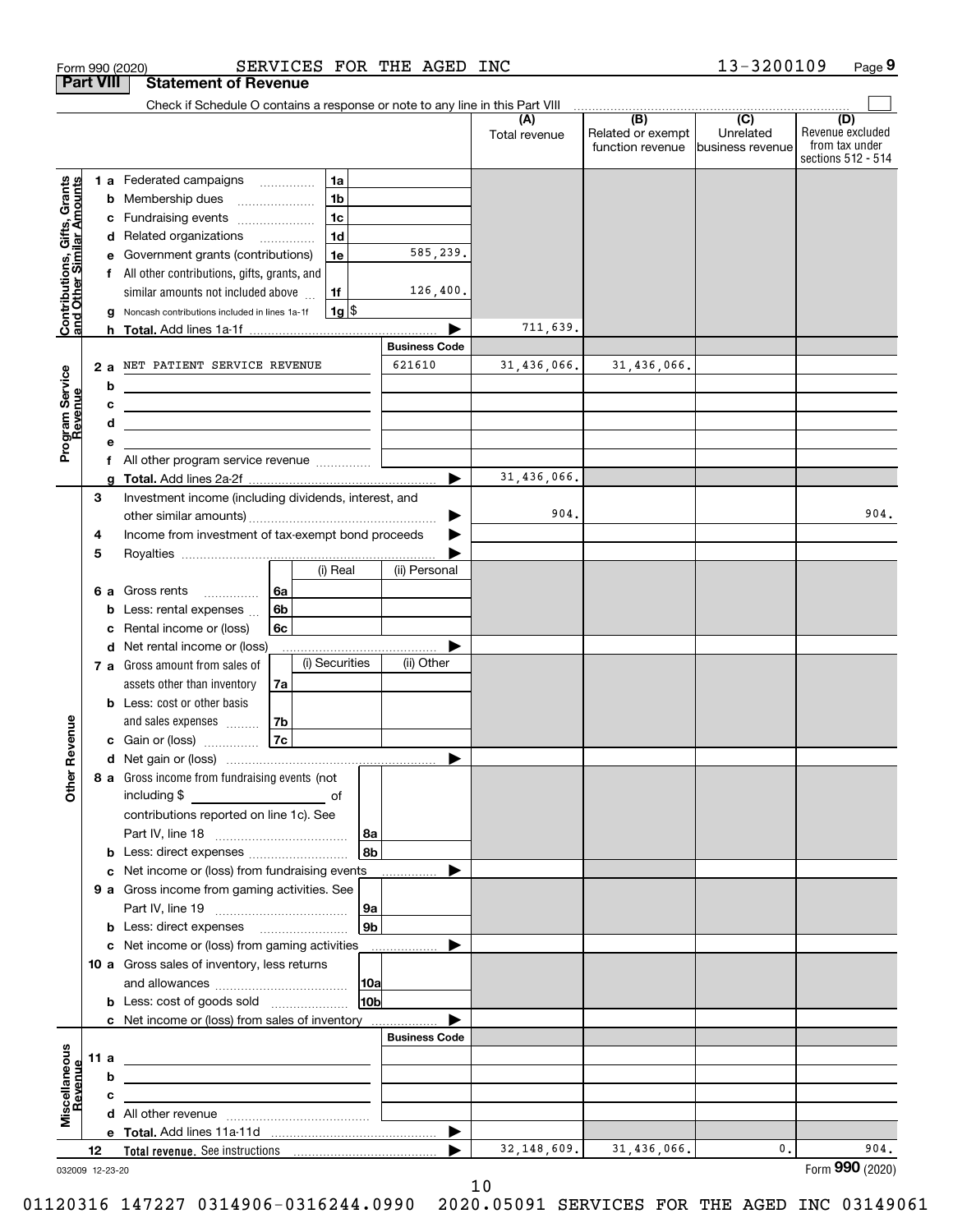$Form 990 (2020)$  SERVICES FOR THE AGED INC  $13-3200109$ **Part IX | Statement of Functional Expenses** THE AGED INC

|              | Section 501(c)(3) and 501(c)(4) organizations must complete all columns. All other organizations must complete column (A).                                                                                 |                          |                                    |                                                      |                                |
|--------------|------------------------------------------------------------------------------------------------------------------------------------------------------------------------------------------------------------|--------------------------|------------------------------------|------------------------------------------------------|--------------------------------|
|              | Check if Schedule O contains a response or note to any line in this Part IX.                                                                                                                               |                          |                                    |                                                      |                                |
|              | Do not include amounts reported on lines 6b,<br>7b, 8b, 9b, and 10b of Part VIII.                                                                                                                          | (A)<br>Total expenses    | (B)<br>Program service<br>expenses | $\overline{C}$<br>Management and<br>general expenses | (D)<br>Fundraising<br>expenses |
| 1.           | Grants and other assistance to domestic organizations                                                                                                                                                      |                          |                                    |                                                      |                                |
|              | and domestic governments. See Part IV, line 21                                                                                                                                                             |                          |                                    |                                                      |                                |
| $\mathbf{2}$ | Grants and other assistance to domestic                                                                                                                                                                    |                          |                                    |                                                      |                                |
|              | individuals. See Part IV, line 22                                                                                                                                                                          |                          |                                    |                                                      |                                |
| 3            | Grants and other assistance to foreign                                                                                                                                                                     |                          |                                    |                                                      |                                |
|              | organizations, foreign governments, and foreign                                                                                                                                                            |                          |                                    |                                                      |                                |
|              | individuals. See Part IV, lines 15 and 16                                                                                                                                                                  |                          |                                    |                                                      |                                |
| 4            | Benefits paid to or for members                                                                                                                                                                            |                          |                                    |                                                      |                                |
| 5            | Compensation of current officers, directors,                                                                                                                                                               |                          |                                    |                                                      |                                |
|              | trustees, and key employees                                                                                                                                                                                |                          |                                    |                                                      |                                |
| 6            | Compensation not included above to disqualified                                                                                                                                                            |                          |                                    |                                                      |                                |
|              | persons (as defined under section 4958(f)(1)) and                                                                                                                                                          |                          |                                    |                                                      |                                |
|              | persons described in section $4958(c)(3)(B)$<br>1.1.1.1.1.1.1                                                                                                                                              |                          |                                    |                                                      |                                |
| 7            |                                                                                                                                                                                                            | $\overline{23,808,199.}$ | $\overline{22,706,443}$ .          | 1,101,756.                                           |                                |
| 8            | Pension plan accruals and contributions (include                                                                                                                                                           |                          |                                    |                                                      |                                |
|              | section 401(k) and 403(b) employer contributions)                                                                                                                                                          | 623,817.                 | 586,436.                           | 37,381.                                              |                                |
| 9            |                                                                                                                                                                                                            |                          | $2,662,904.$ $2,418,488.$          | $\overline{244, 416}$ .                              |                                |
| 10           |                                                                                                                                                                                                            | 1,726,775.               | 1,644,658.                         | 82,117.                                              |                                |
| 11           | Fees for services (nonemployees):                                                                                                                                                                          |                          |                                    |                                                      |                                |
| а            |                                                                                                                                                                                                            | 1, 233, 819.             |                                    | 1,233,819.                                           |                                |
| b            |                                                                                                                                                                                                            | 10,451.                  |                                    | 10,451.                                              |                                |
| с            |                                                                                                                                                                                                            | 81,851.                  |                                    | 81,851.                                              |                                |
| d            |                                                                                                                                                                                                            |                          |                                    |                                                      |                                |
| е            | Professional fundraising services. See Part IV, line 17                                                                                                                                                    |                          |                                    |                                                      |                                |
| f            | Investment management fees                                                                                                                                                                                 |                          |                                    |                                                      |                                |
| g            | Other. (If line 11g amount exceeds 10% of line 25,                                                                                                                                                         |                          |                                    |                                                      |                                |
|              | column (A) amount, list line 11g expenses on Sch O.)                                                                                                                                                       | 143,593.                 | 142,911.                           | 682.                                                 |                                |
| 12           |                                                                                                                                                                                                            | 67,209.                  |                                    | 67,209.                                              |                                |
| 13           |                                                                                                                                                                                                            | 147,301.                 | 131,757.                           | 15,544.                                              |                                |
| 14           |                                                                                                                                                                                                            | 167,503.                 | 167,503.                           |                                                      |                                |
| 15           |                                                                                                                                                                                                            |                          |                                    |                                                      |                                |
| 16           |                                                                                                                                                                                                            | 418,054.                 | 204,611.                           | 213,443.                                             |                                |
| 17           |                                                                                                                                                                                                            | 30, 355.                 | 30, 355.                           |                                                      |                                |
| 18           | Payments of travel or entertainment expenses                                                                                                                                                               |                          |                                    |                                                      |                                |
|              | for any federal, state, or local public officials                                                                                                                                                          |                          |                                    |                                                      |                                |
| 19           | Conferences, conventions, and meetings                                                                                                                                                                     | 11,928.                  |                                    | 11,928.                                              |                                |
| 20           | Interest                                                                                                                                                                                                   |                          |                                    |                                                      |                                |
| 21           |                                                                                                                                                                                                            |                          |                                    |                                                      |                                |
| 22           | Depreciation, depletion, and amortization                                                                                                                                                                  | 16,642.                  |                                    | 16,642.                                              |                                |
| 23           | Insurance                                                                                                                                                                                                  | 1, 303, 355.             | 1,282,758.                         | 20,597.                                              |                                |
| 24           | Other expenses. Itemize expenses not covered<br>above (List miscellaneous expenses on line 24e. If<br>line 24e amount exceeds 10% of line 25, column (A)<br>amount, list line 24e expenses on Schedule 0.) |                          |                                    |                                                      |                                |
|              | a BAD DEBT                                                                                                                                                                                                 | 127,826.                 | 127,826.                           |                                                      |                                |
| b            | FURNITURE & EQUIPMENT M                                                                                                                                                                                    | $\overline{23,336}$ .    |                                    | 23,336.                                              |                                |
| c            | OTHER OPERATIONAL EXPEN                                                                                                                                                                                    | 19,918.                  |                                    | 19,918.                                              |                                |
| d            |                                                                                                                                                                                                            |                          |                                    |                                                      |                                |
|              | e All other expenses                                                                                                                                                                                       |                          |                                    |                                                      |                                |
| 25           | Total functional expenses. Add lines 1 through 24e                                                                                                                                                         | 32,624,836.              | $\overline{29,443,746}$ .          | 3,181,090.                                           | $\overline{0}$ .               |
| 26           | Joint costs. Complete this line only if the organization                                                                                                                                                   |                          |                                    |                                                      |                                |
|              | reported in column (B) joint costs from a combined                                                                                                                                                         |                          |                                    |                                                      |                                |
|              | educational campaign and fundraising solicitation.                                                                                                                                                         |                          |                                    |                                                      |                                |
|              | Check here         if following SOP 98-2 (ASC 958-720)                                                                                                                                                     |                          |                                    |                                                      |                                |

032010 12-23-20

Form (2020) **990**

11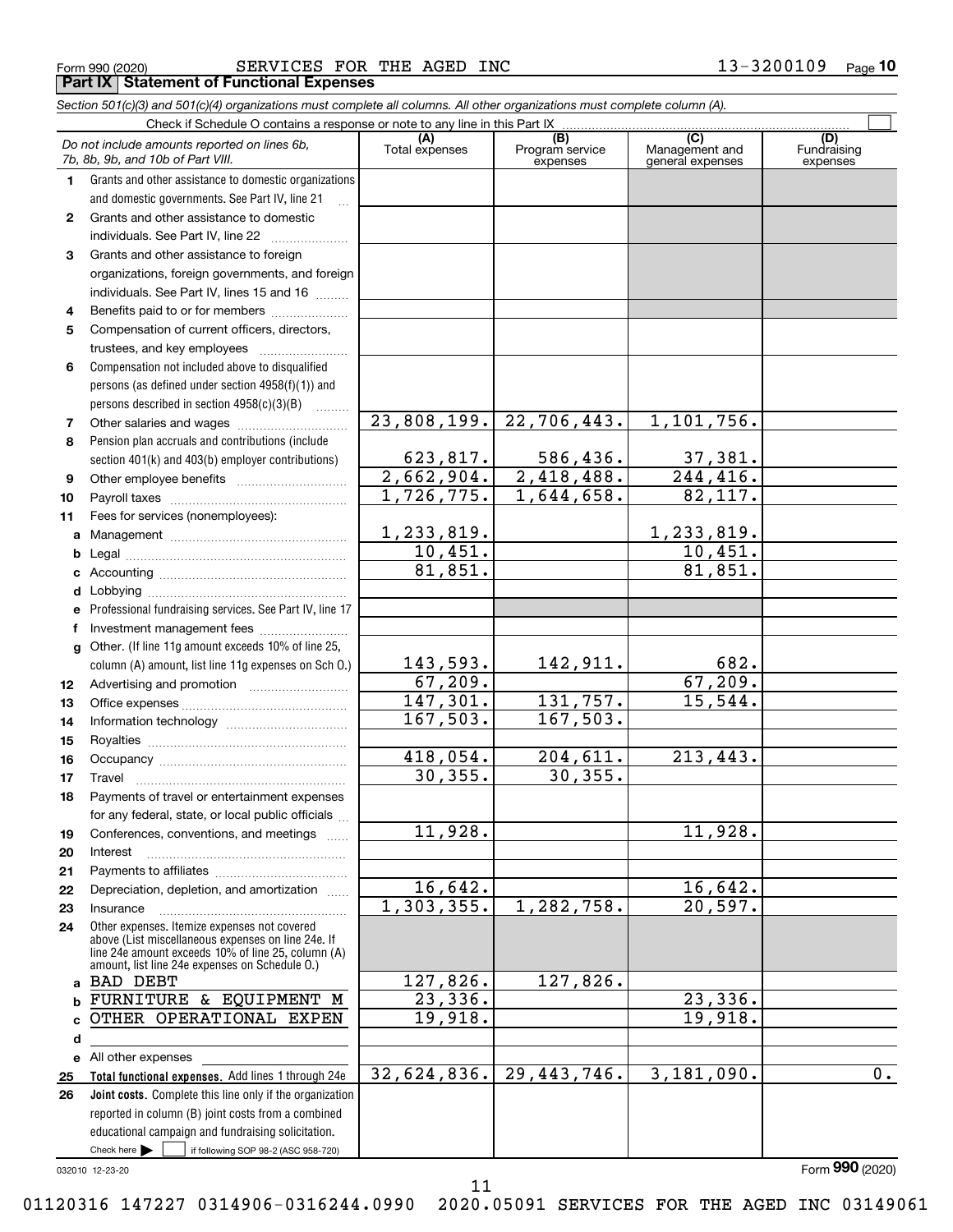**28**

**Assets**

**Part X** Balance Sheet

**Liabilities**

iabilities

**Net Assets or Fund Balances**

 $\frac{1}{2}$ 

Assets or Fund Balances

**and complete lines 29 through 33.**

Total liabilities and net assets/fund balances

**Organizations that do not follow FASB ASC 958, check here** |

Net assets with donor restrictions ~~~~~~~~~~~~~~~~~~~~~~

Capital stock or trust principal, or current funds ~~~~~~~~~~~~~~~Paid-in or capital surplus, or land, building, or equipment fund www.commun.com Retained earnings, endowment, accumulated income, or other funds www.com Total net assets or fund balances ~~~~~~~~~~~~~~~~~~~~~~

# Form 990 (2020) SERVICES FOR THE AGED INC 1 3 – 3 2 0 0 1 0 9  $\,$  Page

**123** Pledges and grants receivable, net  $\ldots$  **multimes contained and grants receivable**, net **multimes contained and grants receivable**, net **multimes contained and grants receivable 45**Loans and other receivables from any current or former officer, director, **678910a**Land, buildings, and equipment: cost or other **111213141516171819202122232425262712345678910c11121314151617181920212223242526b** Less: accumulated depreciation  $\ldots$  **10b** basis. Complete Part VI of Schedule D will aller **Total assets.**  Add lines 1 through 15 (must equal line 33) **Total liabilities.**  Add lines 17 through 25 **Organizations that follow FASB ASC 958, check here** | X **and complete lines 27, 28, 32, and 33. 27**Beginning of year | | End of year Cash - non-interest-bearing ~~~~~~~~~~~~~~~~~~~~~~~~~ Savings and temporary cash investments ~~~~~~~~~~~~~~~~~~Accounts receivable, net ~~~~~~~~~~~~~~~~~~~~~~~~~~ trustee, key employee, creator or founder, substantial contributor, or 35% controlled entity or family member of any of these persons ............................ Loans and other receivables from other disqualified persons (as defined under section  $4958(f)(1)$ , and persons described in section  $4958(c)(3)(B)$ Notes and loans receivable, net ~~~~~~~~~~~~~~~~~~~~~~~Inventories for sale or use ~~~~~~~~~~~~~~~~~~~~~~~~~~ Prepaid expenses and deferred charges ~~~~~~~~~~~~~~~~~~ Investments - publicly traded securities ~~~~~~~~~~~~~~~~~~~ Investments - other securities. See Part IV, line 11 ~~~~~~~~~~~~~~ Investments - program-related. See Part IV, line 11 ~~~~~~~~~~~~~Intangible assets ~~~~~~~~~~~~~~~~~~~~~~~~~~~~~~ Other assets. See Part IV, line 11 ~~~~~~~~~~~~~~~~~~~~~~ Accounts payable and accrued expenses ~~~~~~~~~~~~~~~~~~ Grants payable ~~~~~~~~~~~~~~~~~~~~~~~~~~~~~~~ Deferred revenue ~~~~~~~~~~~~~~~~~~~~~~~~~~~~~~ Tax-exempt bond liabilities …………………………………………………………… Escrow or custodial account liability. Complete Part IV of Schedule D Loans and other payables to any current or former officer, director, trustee, key employee, creator or founder, substantial contributor, or 35% controlled entity or family member of any of these persons ~~~~~~~~~Secured mortgages and notes payable to unrelated third parties Unsecured notes and loans payable to unrelated third parties ~~~~~~~~~~~~~ Other liabilities (including federal income tax, payables to related third parties, and other liabilities not included on lines 17-24). Complete Part X of Schedule D ~~~~~~~~~~~~~~~~~~~~~~~~~~~~~~~ Net assets without donor restrictions ~~~~~~~~~~~~~~~~~~~~  $6,140,530.$   $1$   $6,078,943.$  $2,859,398.$  4 3,071,995.  $\overline{561,286.}$  3 $\overline{31,111.}$  $237,202.$  9 109,124. 191,096.  $84,070.$  111,467.  $10c$  107,026.  $9,909,883.$   $16$  9,398,199.  $1,963,626.$   $17$  | 1,661,002. 20,224.  $2,863,116$ .  $|25|$  3,150,507.  $4,846,966.$   $26$  4,811,509.  $5,062,917.$   $|z_7|$  4,586,690.

Check if Schedule O contains a response or note to any line in this Part X

**28**

 $5,062,917.$   $32 \mid 4,586,690.$  $9,909,883.$   $33$  9,398,199.

Form (2020) **990**

 $\mathcal{L}^{\text{max}}$ 

**(A) (B)**

12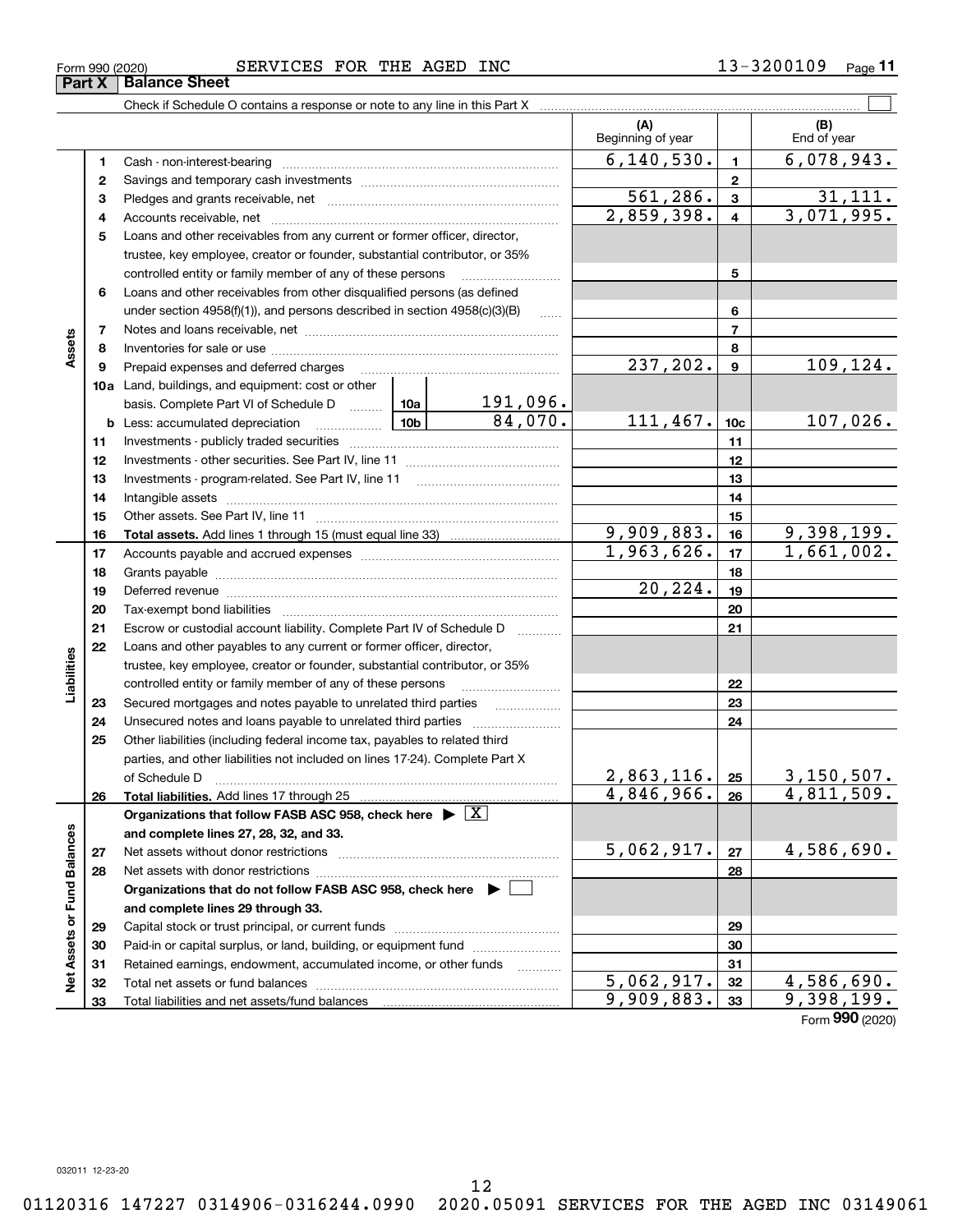|    | SERVICES FOR THE AGED INC<br>Form 990 (2020)                                                                                                                        |                | 13-3200109               |     | Page $12$               |  |  |  |
|----|---------------------------------------------------------------------------------------------------------------------------------------------------------------------|----------------|--------------------------|-----|-------------------------|--|--|--|
|    | Reconciliation of Net Assets<br>Part XI                                                                                                                             |                |                          |     |                         |  |  |  |
|    |                                                                                                                                                                     |                |                          |     |                         |  |  |  |
|    |                                                                                                                                                                     |                |                          |     |                         |  |  |  |
| 1  | Total revenue (must equal Part VIII, column (A), line 12)                                                                                                           | 1.             | 32,148,609.              |     |                         |  |  |  |
| 2  | 32,624,836.<br>$\overline{2}$                                                                                                                                       |                |                          |     |                         |  |  |  |
| 3  | Revenue less expenses. Subtract line 2 from line 1                                                                                                                  | 3              | $-476, 227.$             |     |                         |  |  |  |
| 4  |                                                                                                                                                                     | 4              | $\overline{5,062,917}$ . |     |                         |  |  |  |
| 5  | Net unrealized gains (losses) on investments                                                                                                                        | 5              |                          |     |                         |  |  |  |
| 6  |                                                                                                                                                                     | 6              |                          |     |                         |  |  |  |
| 7  | Investment expenses www.communication.com/www.communication.com/www.communication.com/www.com                                                                       | $\overline{7}$ |                          |     |                         |  |  |  |
| 8  |                                                                                                                                                                     | 8              |                          |     |                         |  |  |  |
| 9  | Other changes in net assets or fund balances (explain on Schedule O)                                                                                                | 9              |                          |     | $\overline{0}$ .        |  |  |  |
| 10 | Net assets or fund balances at end of year. Combine lines 3 through 9 (must equal Part X, line 32,                                                                  |                |                          |     |                         |  |  |  |
|    |                                                                                                                                                                     | 10             | 4,586,690.               |     |                         |  |  |  |
|    | Part XII Financial Statements and Reporting                                                                                                                         |                |                          |     |                         |  |  |  |
|    | Check if Schedule O contains a response or note to any line in this Part XII [11] [12] Check if Schedule O contains a response or note to any line in this Part XII |                |                          |     | $\overline{\mathbf{x}}$ |  |  |  |
|    |                                                                                                                                                                     |                |                          | Yes | No                      |  |  |  |
| 1  | $\boxed{\mathbf{X}}$ Accrual<br>Accounting method used to prepare the Form 990: <u>June</u> Cash<br>Other                                                           |                |                          |     |                         |  |  |  |
|    | If the organization changed its method of accounting from a prior year or checked "Other," explain in Schedule O.                                                   |                |                          |     |                         |  |  |  |
|    | 2a Were the organization's financial statements compiled or reviewed by an independent accountant?                                                                  |                | 2a                       |     | Х                       |  |  |  |
|    | If "Yes," check a box below to indicate whether the financial statements for the year were compiled or reviewed on a                                                |                |                          |     |                         |  |  |  |
|    | separate basis, consolidated basis, or both:                                                                                                                        |                |                          |     |                         |  |  |  |
|    | Separate basis<br>Both consolidated and separate basis<br><b>Consolidated basis</b>                                                                                 |                |                          |     |                         |  |  |  |
|    | <b>b</b> Were the organization's financial statements audited by an independent accountant?                                                                         |                | 2 <sub>b</sub>           | X   |                         |  |  |  |
|    | If "Yes," check a box below to indicate whether the financial statements for the year were audited on a separate basis,                                             |                |                          |     |                         |  |  |  |
|    | consolidated basis, or both:                                                                                                                                        |                |                          |     |                         |  |  |  |
|    | $X$ Separate basis<br><b>Consolidated basis</b><br>Both consolidated and separate basis                                                                             |                |                          |     |                         |  |  |  |
|    | c If "Yes" to line 2a or 2b, does the organization have a committee that assumes responsibility for oversight of the audit,                                         |                |                          |     |                         |  |  |  |
|    |                                                                                                                                                                     |                | 2c                       | х   |                         |  |  |  |
|    | If the organization changed either its oversight process or selection process during the tax year, explain on Schedule O.                                           |                |                          |     |                         |  |  |  |
|    | 3a As a result of a federal award, was the organization required to undergo an audit or audits as set forth in the Single Audit                                     |                |                          |     |                         |  |  |  |
|    |                                                                                                                                                                     |                | За                       |     | x                       |  |  |  |
|    | b If "Yes," did the organization undergo the required audit or audits? If the organization did not undergo the required audit                                       |                |                          |     |                         |  |  |  |
|    |                                                                                                                                                                     |                | 3b                       |     |                         |  |  |  |

Form (2020) **990**

032012 12-23-20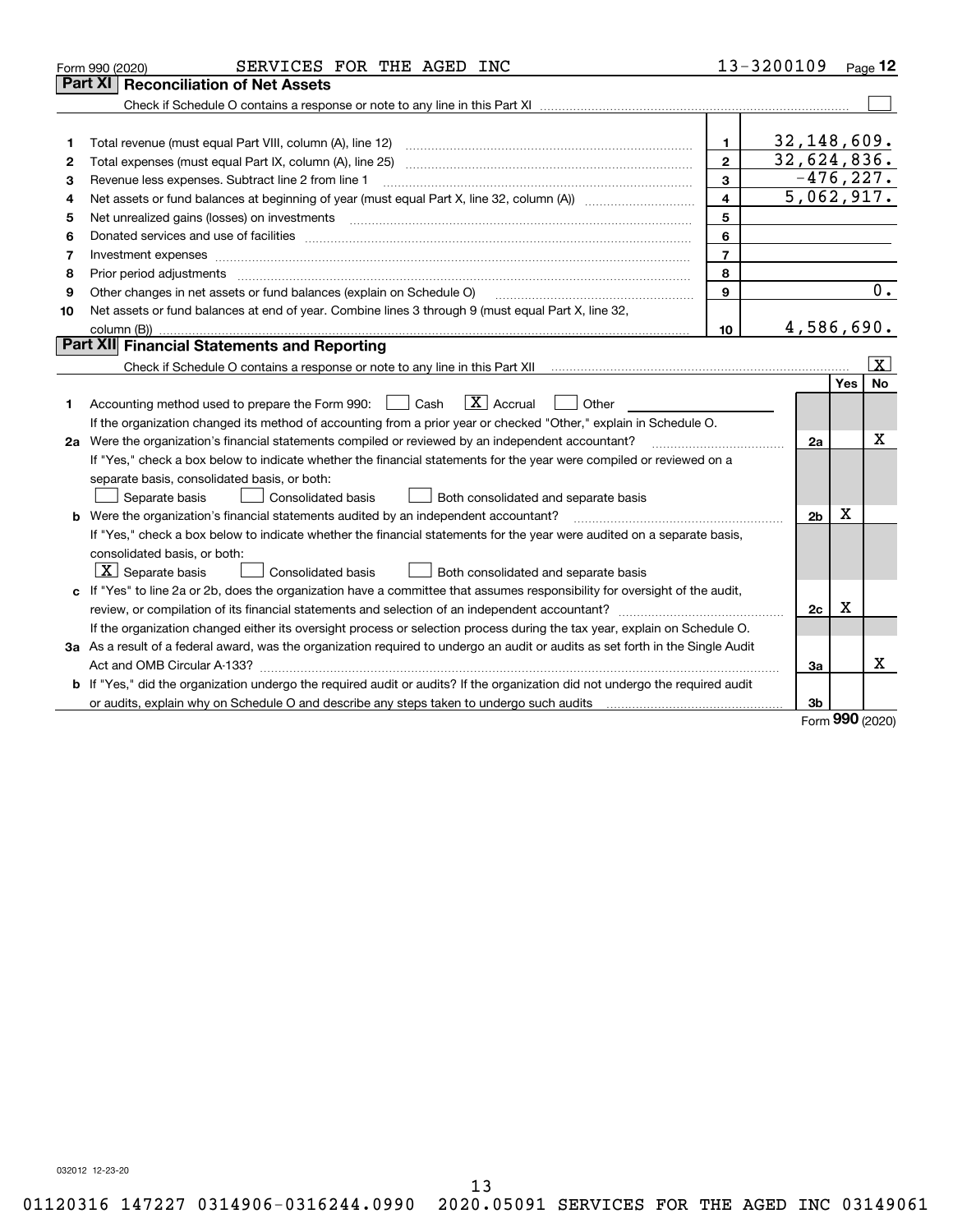| <b>SCHEDULE A</b> |
|-------------------|
|-------------------|

Department of the Treasury Internal Revenue Service

**(Form 990 or 990-EZ)**

# **Public Charity Status and Public Support**

**Complete if the organization is a section 501(c)(3) organization or a section 4947(a)(1) nonexempt charitable trust. | Attach to Form 990 or Form 990-EZ.** 

| <b>P</b> AUGUI IV I VIIII 330 VI I VIIII 330-LL.                         |  |
|--------------------------------------------------------------------------|--|
| ► Go to www.irs.gov/Form990 for instructions and the latest information. |  |
|                                                                          |  |

| Inspection |
|------------|
|            |

OMB No. 1545-0047

**Open to Public**

**2020**

|  | Name of the organizati |
|--|------------------------|
|  |                        |

|                      | Name of the organization                                                                                                                                                                                                                           |          | SERVICES FOR THE AGED INC  |                                    |    |                            | <b>Employer identification number</b><br>13-3200109 |
|----------------------|----------------------------------------------------------------------------------------------------------------------------------------------------------------------------------------------------------------------------------------------------|----------|----------------------------|------------------------------------|----|----------------------------|-----------------------------------------------------|
| Part I               | Reason for Public Charity Status. (All organizations must complete this part.) See instructions.                                                                                                                                                   |          |                            |                                    |    |                            |                                                     |
|                      |                                                                                                                                                                                                                                                    |          |                            |                                    |    |                            |                                                     |
|                      | The organization is not a private foundation because it is: (For lines 1 through 12, check only one box.)                                                                                                                                          |          |                            |                                    |    |                            |                                                     |
| 1.                   | A church, convention of churches, or association of churches described in section 170(b)(1)(A)(i).                                                                                                                                                 |          |                            |                                    |    |                            |                                                     |
| 2                    | A school described in section 170(b)(1)(A)(ii). (Attach Schedule E (Form 990 or 990-EZ).)                                                                                                                                                          |          |                            |                                    |    |                            |                                                     |
| з<br>4               | A hospital or a cooperative hospital service organization described in section $170(b)(1)(A)(iii)$ .<br>A medical research organization operated in conjunction with a hospital described in section 170(b)(1)(A)(iii). Enter the hospital's name, |          |                            |                                    |    |                            |                                                     |
|                      | city, and state:                                                                                                                                                                                                                                   |          |                            |                                    |    |                            |                                                     |
| 5                    | An organization operated for the benefit of a college or university owned or operated by a governmental unit described in                                                                                                                          |          |                            |                                    |    |                            |                                                     |
|                      | section 170(b)(1)(A)(iv). (Complete Part II.)                                                                                                                                                                                                      |          |                            |                                    |    |                            |                                                     |
| 6                    | A federal, state, or local government or governmental unit described in section 170(b)(1)(A)(v).                                                                                                                                                   |          |                            |                                    |    |                            |                                                     |
| 7                    | An organization that normally receives a substantial part of its support from a governmental unit or from the general public described in                                                                                                          |          |                            |                                    |    |                            |                                                     |
|                      | section 170(b)(1)(A)(vi). (Complete Part II.)                                                                                                                                                                                                      |          |                            |                                    |    |                            |                                                     |
| 8                    | A community trust described in section 170(b)(1)(A)(vi). (Complete Part II.)                                                                                                                                                                       |          |                            |                                    |    |                            |                                                     |
| 9                    | An agricultural research organization described in section 170(b)(1)(A)(ix) operated in conjunction with a land-grant college                                                                                                                      |          |                            |                                    |    |                            |                                                     |
|                      | or university or a non-land-grant college of agriculture (see instructions). Enter the name, city, and state of the college or                                                                                                                     |          |                            |                                    |    |                            |                                                     |
|                      | university:                                                                                                                                                                                                                                        |          |                            |                                    |    |                            |                                                     |
| $10 \quad \boxed{X}$ | An organization that normally receives (1) more than 33 1/3% of its support from contributions, membership fees, and gross receipts from                                                                                                           |          |                            |                                    |    |                            |                                                     |
|                      | activities related to its exempt functions, subject to certain exceptions; and (2) no more than 33 1/3% of its support from gross investment                                                                                                       |          |                            |                                    |    |                            |                                                     |
|                      | income and unrelated business taxable income (less section 511 tax) from businesses acquired by the organization after June 30, 1975.                                                                                                              |          |                            |                                    |    |                            |                                                     |
|                      | See section 509(a)(2). (Complete Part III.)                                                                                                                                                                                                        |          |                            |                                    |    |                            |                                                     |
| 11                   | An organization organized and operated exclusively to test for public safety. See section 509(a)(4).                                                                                                                                               |          |                            |                                    |    |                            |                                                     |
| 12                   | An organization organized and operated exclusively for the benefit of, to perform the functions of, or to carry out the purposes of one or                                                                                                         |          |                            |                                    |    |                            |                                                     |
|                      | more publicly supported organizations described in section 509(a)(1) or section 509(a)(2). See section 509(a)(3). Check the box in                                                                                                                 |          |                            |                                    |    |                            |                                                     |
|                      | lines 12a through 12d that describes the type of supporting organization and complete lines 12e, 12f, and 12g.                                                                                                                                     |          |                            |                                    |    |                            |                                                     |
| а                    | <b>Type I.</b> A supporting organization operated, supervised, or controlled by its supported organization(s), typically by giving                                                                                                                 |          |                            |                                    |    |                            |                                                     |
|                      | the supported organization(s) the power to regularly appoint or elect a majority of the directors or trustees of the supporting                                                                                                                    |          |                            |                                    |    |                            |                                                     |
|                      | organization. You must complete Part IV, Sections A and B.                                                                                                                                                                                         |          |                            |                                    |    |                            |                                                     |
| b                    | <b>Type II.</b> A supporting organization supervised or controlled in connection with its supported organization(s), by having                                                                                                                     |          |                            |                                    |    |                            |                                                     |
|                      | control or management of the supporting organization vested in the same persons that control or manage the supported                                                                                                                               |          |                            |                                    |    |                            |                                                     |
|                      | organization(s). You must complete Part IV, Sections A and C.                                                                                                                                                                                      |          |                            |                                    |    |                            |                                                     |
| с                    | Type III functionally integrated. A supporting organization operated in connection with, and functionally integrated with,                                                                                                                         |          |                            |                                    |    |                            |                                                     |
|                      | its supported organization(s) (see instructions). You must complete Part IV, Sections A, D, and E.                                                                                                                                                 |          |                            |                                    |    |                            |                                                     |
| d                    | Type III non-functionally integrated. A supporting organization operated in connection with its supported organization(s)                                                                                                                          |          |                            |                                    |    |                            |                                                     |
|                      | that is not functionally integrated. The organization generally must satisfy a distribution requirement and an attentiveness                                                                                                                       |          |                            |                                    |    |                            |                                                     |
|                      | requirement (see instructions). You must complete Part IV, Sections A and D, and Part V.                                                                                                                                                           |          |                            |                                    |    |                            |                                                     |
|                      | Check this box if the organization received a written determination from the IRS that it is a Type I, Type II, Type III                                                                                                                            |          |                            |                                    |    |                            |                                                     |
|                      | functionally integrated, or Type III non-functionally integrated supporting organization.                                                                                                                                                          |          |                            |                                    |    |                            |                                                     |
|                      | f Enter the number of supported organizations                                                                                                                                                                                                      |          |                            |                                    |    |                            |                                                     |
|                      | g Provide the following information about the supported organization(s).<br>(i) Name of supported                                                                                                                                                  | (ii) EIN | (iii) Type of organization | (iv) Is the organization listed    |    | (v) Amount of monetary     | (vi) Amount of other                                |
|                      | organization                                                                                                                                                                                                                                       |          | (described on lines 1-10   | in your governing document?<br>Yes | No | support (see instructions) | support (see instructions)                          |
|                      |                                                                                                                                                                                                                                                    |          | above (see instructions))  |                                    |    |                            |                                                     |
|                      |                                                                                                                                                                                                                                                    |          |                            |                                    |    |                            |                                                     |
|                      |                                                                                                                                                                                                                                                    |          |                            |                                    |    |                            |                                                     |
|                      |                                                                                                                                                                                                                                                    |          |                            |                                    |    |                            |                                                     |
|                      |                                                                                                                                                                                                                                                    |          |                            |                                    |    |                            |                                                     |
|                      |                                                                                                                                                                                                                                                    |          |                            |                                    |    |                            |                                                     |
|                      |                                                                                                                                                                                                                                                    |          |                            |                                    |    |                            |                                                     |
|                      |                                                                                                                                                                                                                                                    |          |                            |                                    |    |                            |                                                     |
|                      |                                                                                                                                                                                                                                                    |          |                            |                                    |    |                            |                                                     |

LHA For Paperwork Reduction Act Notice, see the Instructions for Form 990 or 990-EZ. <sub>032021</sub> o1-25-21 Schedule A (Form 990 or 990-EZ) 2020 **Total** 14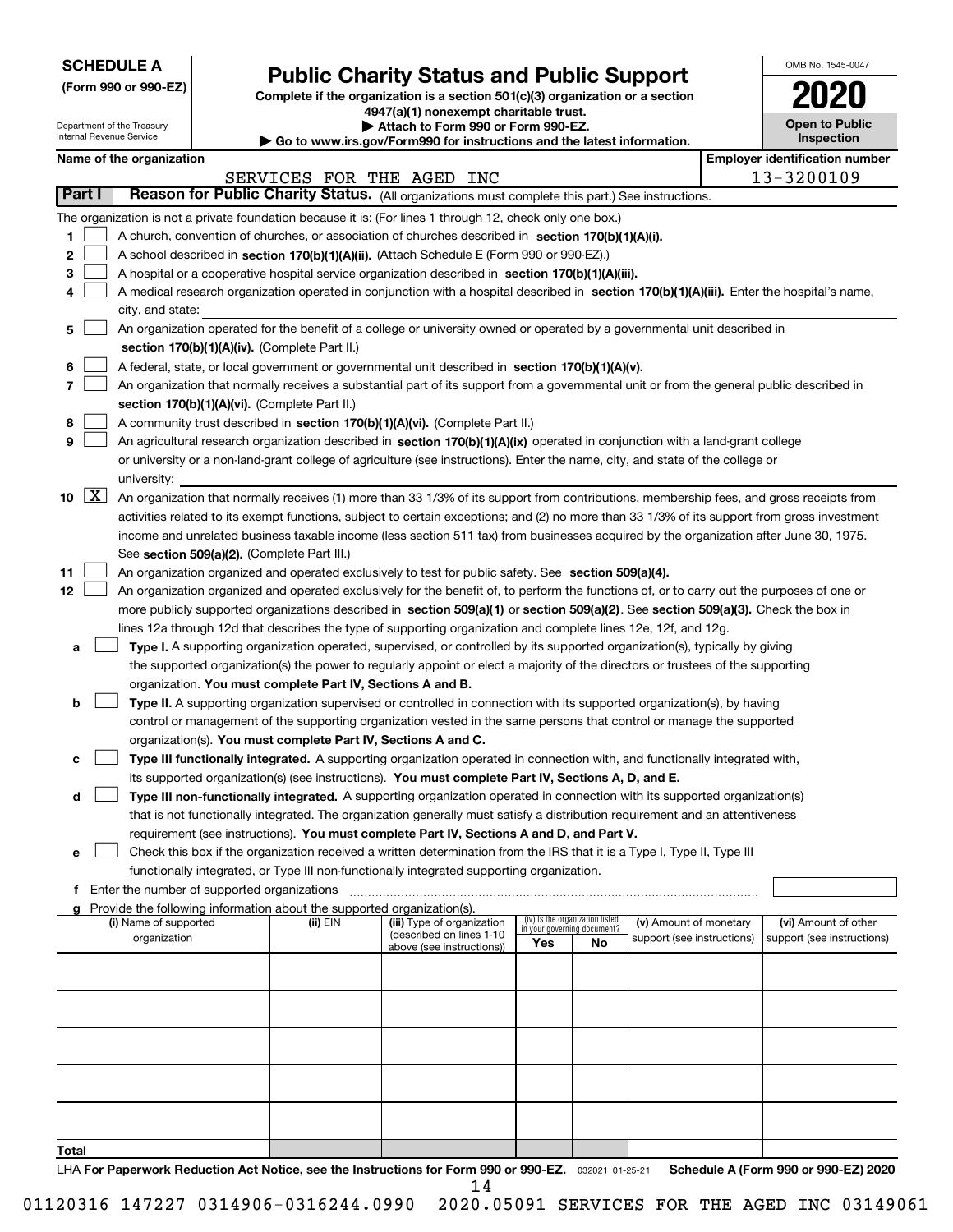#### Schedule A (Form 990 or 990-EZ) 2020 Page SERVICES FOR THE AGED INC 13-3200109

**2**

(Complete only if you checked the box on line 5, 7, or 8 of Part I or if the organization failed to qualify under Part III. If the organization fails to qualify under the tests listed below, please complete Part III.) **Part II Support Schedule for Organizations Described in Sections 170(b)(1)(A)(iv) and 170(b)(1)(A)(vi)**

|    | <b>Section A. Public Support</b>                                                                                                                                                                                                                           |          |          |            |            |          |                                      |
|----|------------------------------------------------------------------------------------------------------------------------------------------------------------------------------------------------------------------------------------------------------------|----------|----------|------------|------------|----------|--------------------------------------|
|    | Calendar year (or fiscal year beginning in) $\blacktriangleright$                                                                                                                                                                                          | (a) 2016 | (b) 2017 | $(c)$ 2018 | $(d)$ 2019 | (e) 2020 | (f) Total                            |
|    | <b>1</b> Gifts, grants, contributions, and                                                                                                                                                                                                                 |          |          |            |            |          |                                      |
|    | membership fees received. (Do not                                                                                                                                                                                                                          |          |          |            |            |          |                                      |
|    | include any "unusual grants.")                                                                                                                                                                                                                             |          |          |            |            |          |                                      |
|    | <b>2</b> Tax revenues levied for the organ-                                                                                                                                                                                                                |          |          |            |            |          |                                      |
|    | ization's benefit and either paid to                                                                                                                                                                                                                       |          |          |            |            |          |                                      |
|    | or expended on its behalf                                                                                                                                                                                                                                  |          |          |            |            |          |                                      |
|    | 3 The value of services or facilities                                                                                                                                                                                                                      |          |          |            |            |          |                                      |
|    | furnished by a governmental unit to                                                                                                                                                                                                                        |          |          |            |            |          |                                      |
|    | the organization without charge                                                                                                                                                                                                                            |          |          |            |            |          |                                      |
|    | 4 Total. Add lines 1 through 3                                                                                                                                                                                                                             |          |          |            |            |          |                                      |
| 5. | The portion of total contributions                                                                                                                                                                                                                         |          |          |            |            |          |                                      |
|    | by each person (other than a                                                                                                                                                                                                                               |          |          |            |            |          |                                      |
|    | governmental unit or publicly                                                                                                                                                                                                                              |          |          |            |            |          |                                      |
|    | supported organization) included                                                                                                                                                                                                                           |          |          |            |            |          |                                      |
|    | on line 1 that exceeds 2% of the                                                                                                                                                                                                                           |          |          |            |            |          |                                      |
|    | amount shown on line 11,                                                                                                                                                                                                                                   |          |          |            |            |          |                                      |
|    | column (f)                                                                                                                                                                                                                                                 |          |          |            |            |          |                                      |
|    | 6 Public support. Subtract line 5 from line 4.                                                                                                                                                                                                             |          |          |            |            |          |                                      |
|    | <b>Section B. Total Support</b>                                                                                                                                                                                                                            |          |          |            |            |          |                                      |
|    | Calendar year (or fiscal year beginning in)                                                                                                                                                                                                                | (a) 2016 | (b) 2017 | $(c)$ 2018 | $(d)$ 2019 | (e) 2020 | (f) Total                            |
|    | 7 Amounts from line 4                                                                                                                                                                                                                                      |          |          |            |            |          |                                      |
|    | 8 Gross income from interest,                                                                                                                                                                                                                              |          |          |            |            |          |                                      |
|    | dividends, payments received on                                                                                                                                                                                                                            |          |          |            |            |          |                                      |
|    | securities loans, rents, royalties,                                                                                                                                                                                                                        |          |          |            |            |          |                                      |
|    | and income from similar sources                                                                                                                                                                                                                            |          |          |            |            |          |                                      |
| 9. | Net income from unrelated business                                                                                                                                                                                                                         |          |          |            |            |          |                                      |
|    | activities, whether or not the                                                                                                                                                                                                                             |          |          |            |            |          |                                      |
|    | business is regularly carried on                                                                                                                                                                                                                           |          |          |            |            |          |                                      |
|    | <b>10</b> Other income. Do not include gain                                                                                                                                                                                                                |          |          |            |            |          |                                      |
|    | or loss from the sale of capital                                                                                                                                                                                                                           |          |          |            |            |          |                                      |
|    | assets (Explain in Part VI.)                                                                                                                                                                                                                               |          |          |            |            |          |                                      |
|    | <b>11 Total support.</b> Add lines 7 through 10                                                                                                                                                                                                            |          |          |            |            |          |                                      |
|    | <b>12</b> Gross receipts from related activities, etc. (see instructions)                                                                                                                                                                                  |          |          |            |            | 12       |                                      |
|    | 13 First 5 years. If the Form 990 is for the organization's first, second, third, fourth, or fifth tax year as a section 501(c)(3)                                                                                                                         |          |          |            |            |          |                                      |
|    | organization, check this box and <b>stop here</b> www.communication.communication.communication.communication.communic<br><b>Section C. Computation of Public Support Percentage</b>                                                                       |          |          |            |            |          |                                      |
|    |                                                                                                                                                                                                                                                            |          |          |            |            | 14       |                                      |
|    |                                                                                                                                                                                                                                                            |          |          |            |            | 15       | %                                    |
|    | 16a 33 1/3% support test - 2020. If the organization did not check the box on line 13, and line 14 is 33 1/3% or more, check this box and                                                                                                                  |          |          |            |            |          | %                                    |
|    |                                                                                                                                                                                                                                                            |          |          |            |            |          |                                      |
|    | stop here. The organization qualifies as a publicly supported organization<br>b 33 1/3% support test - 2019. If the organization did not check a box on line 13 or 16a, and line 15 is 33 1/3% or more, check this box                                     |          |          |            |            |          |                                      |
|    | and stop here. The organization qualifies as a publicly supported organization                                                                                                                                                                             |          |          |            |            |          |                                      |
|    | 17a 10% -facts-and-circumstances test - 2020. If the organization did not check a box on line 13, 16a, or 16b, and line 14 is 10% or more,                                                                                                                 |          |          |            |            |          |                                      |
|    |                                                                                                                                                                                                                                                            |          |          |            |            |          |                                      |
|    | and if the organization meets the facts-and-circumstances test, check this box and stop here. Explain in Part VI how the organization                                                                                                                      |          |          |            |            |          |                                      |
|    | meets the facts-and-circumstances test. The organization qualifies as a publicly supported organization                                                                                                                                                    |          |          |            |            |          |                                      |
|    | <b>b 10% -facts-and-circumstances test - 2019.</b> If the organization did not check a box on line 13, 16a, 16b, or 17a, and line 15 is 10% or                                                                                                             |          |          |            |            |          |                                      |
|    | more, and if the organization meets the facts-and-circumstances test, check this box and stop here. Explain in Part VI how the                                                                                                                             |          |          |            |            |          |                                      |
| 18 | organization meets the facts-and-circumstances test. The organization qualifies as a publicly supported organization<br>Private foundation. If the organization did not check a box on line 13, 16a, 16b, 17a, or 17b, check this box and see instructions |          |          |            |            |          |                                      |
|    |                                                                                                                                                                                                                                                            |          |          |            |            |          | Schedule A (Form 990 or 990-F7) 2020 |

**Schedule A (Form 990 or 990-EZ) 2020**

032022 01-25-21

15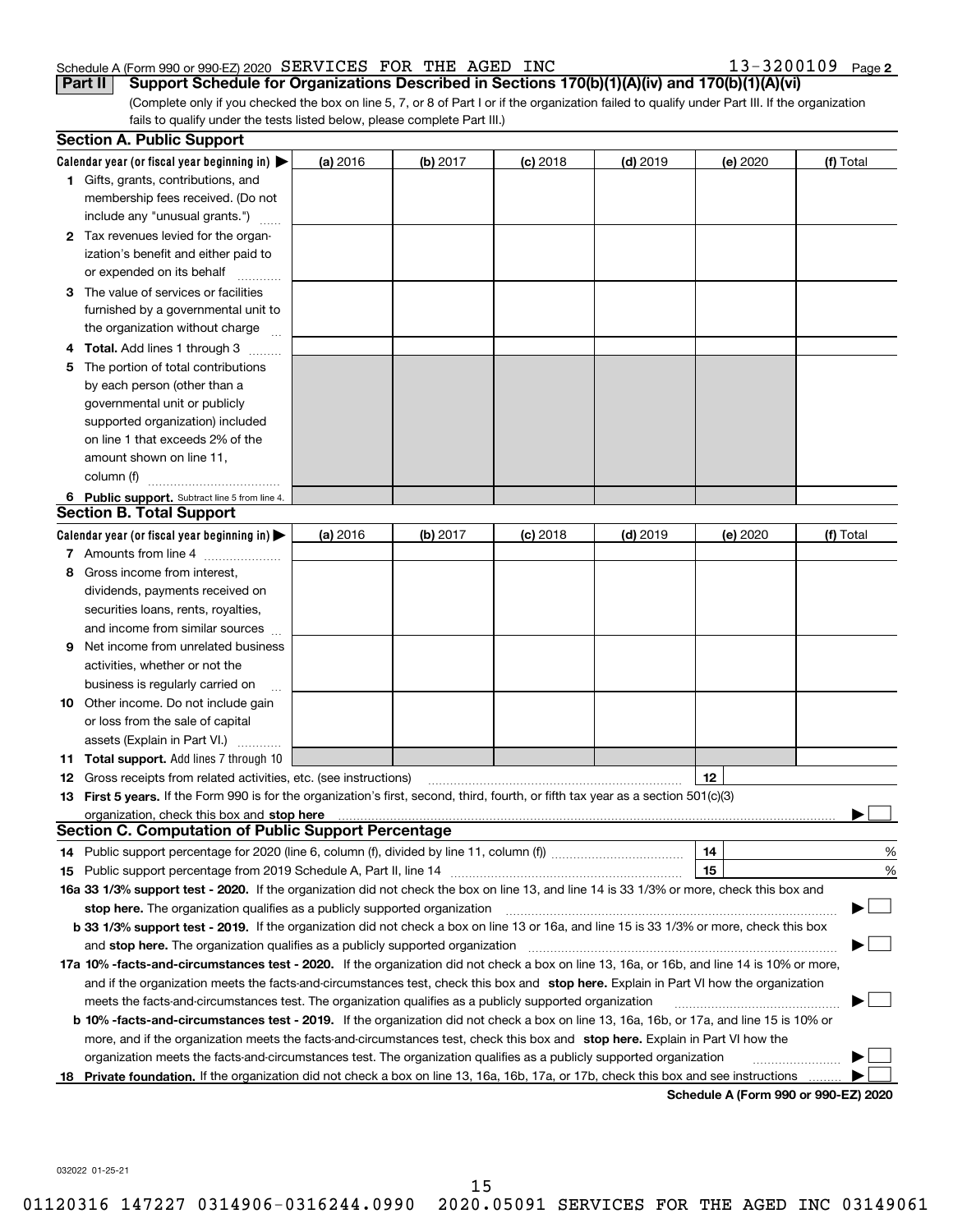# Schedule A (Form 990 or 990-EZ) 2020 Page SERVICES FOR THE AGED INC 13-3200109

(Complete only if you checked the box on line 10 of Part I or if the organization failed to qualify under Part II. If the organization fails to qualify under the tests listed below, please complete Part II.)

|    | <b>Section A. Public Support</b>                                                                                                                                                                                                                                 |                                                                   |          |            |                                    |          |                                          |
|----|------------------------------------------------------------------------------------------------------------------------------------------------------------------------------------------------------------------------------------------------------------------|-------------------------------------------------------------------|----------|------------|------------------------------------|----------|------------------------------------------|
|    | Calendar year (or fiscal year beginning in)                                                                                                                                                                                                                      | (a) 2016                                                          | (b) 2017 | $(c)$ 2018 | $(d)$ 2019                         | (e) 2020 | (f) Total                                |
|    | 1 Gifts, grants, contributions, and                                                                                                                                                                                                                              |                                                                   |          |            |                                    |          |                                          |
|    | membership fees received. (Do not                                                                                                                                                                                                                                |                                                                   |          |            |                                    |          |                                          |
|    | include any "unusual grants.")                                                                                                                                                                                                                                   |                                                                   |          |            | 71,048. 162,192. 157,191. 644,259. | 711,639. | 1746329.                                 |
|    | 2 Gross receipts from admissions,<br>merchandise sold or services per-<br>formed, or facilities furnished in<br>any activity that is related to the<br>organization's tax-exempt purpose                                                                         | 41431725.47580094.47199494.35441671.31436066.203089050            |          |            |                                    |          |                                          |
|    | 3 Gross receipts from activities that<br>are not an unrelated trade or bus-<br>iness under section 513                                                                                                                                                           |                                                                   |          |            |                                    |          |                                          |
|    | 4 Tax revenues levied for the organ-<br>ization's benefit and either paid to<br>or expended on its behalf                                                                                                                                                        |                                                                   |          |            |                                    |          |                                          |
|    | 5 The value of services or facilities<br>furnished by a governmental unit to<br>the organization without charge                                                                                                                                                  |                                                                   |          |            |                                    |          |                                          |
|    | 6 Total. Add lines 1 through 5                                                                                                                                                                                                                                   | 41502773.47742286.47356685.36085930.32147705.204835379            |          |            |                                    |          |                                          |
|    | 7a Amounts included on lines 1, 2, and<br>3 received from disqualified persons                                                                                                                                                                                   |                                                                   |          |            |                                    |          | $0$ .                                    |
|    | <b>b</b> Amounts included on lines 2 and 3 received<br>from other than disqualified persons that<br>exceed the greater of \$5,000 or 1% of the<br>amount on line 13 for the year                                                                                 |                                                                   |          |            |                                    |          | 0.                                       |
|    | c Add lines 7a and 7b                                                                                                                                                                                                                                            |                                                                   |          |            |                                    |          | $\overline{0}$ .                         |
|    | 8 Public support. (Subtract line 7c from line 6.)                                                                                                                                                                                                                |                                                                   |          |            |                                    |          | 204835379                                |
|    | <b>Section B. Total Support</b>                                                                                                                                                                                                                                  |                                                                   |          |            |                                    |          |                                          |
|    | Calendar year (or fiscal year beginning in)                                                                                                                                                                                                                      | (a) 2016                                                          | (b) 2017 | $(c)$ 2018 | $(d)$ 2019                         | (e) 2020 | (f) Total                                |
|    | 10a Gross income from interest,<br>dividends, payments received on<br>securities loans, rents, royalties,<br>and income from similar sources                                                                                                                     | 41502773.47742286.47356685.36085930.32147705.204835379<br>19,773. | 4,175.   | 2,623.     | 21,840.                            | 904.     | 49,315.                                  |
|    | <b>b</b> Unrelated business taxable income<br>(less section 511 taxes) from businesses<br>acquired after June 30, 1975                                                                                                                                           |                                                                   |          |            |                                    |          |                                          |
|    | c Add lines 10a and 10b<br>11 Net income from unrelated business<br>activities not included in line 10b,<br>whether or not the business is<br>regularly carried on                                                                                               | 19,773.                                                           | 4,175.   | 2,623.     | 21,840.                            | 904.     | 49,315.                                  |
|    | <b>12</b> Other income. Do not include gain<br>or loss from the sale of capital<br>assets (Explain in Part VI.)                                                                                                                                                  |                                                                   |          |            | 17,923.                            |          | 17,923.                                  |
|    | 13 Total support. (Add lines 9, 10c, 11, and 12.) $41522546.47746461.47359308.36125693.32148609.204902617$                                                                                                                                                       |                                                                   |          |            |                                    |          |                                          |
|    | 14 First 5 years. If the Form 990 is for the organization's first, second, third, fourth, or fifth tax year as a section 501(c)(3) organization,                                                                                                                 |                                                                   |          |            |                                    |          |                                          |
|    | check this box and stop here manufactured and stream and stream and stream and stream and stream and stop here                                                                                                                                                   |                                                                   |          |            |                                    |          |                                          |
|    | <b>Section C. Computation of Public Support Percentage</b>                                                                                                                                                                                                       |                                                                   |          |            |                                    |          |                                          |
|    | 15 Public support percentage for 2020 (line 8, column (f), divided by line 13, column (f))                                                                                                                                                                       |                                                                   |          |            |                                    | 15       | 99.97<br>%<br>99.97                      |
| 16 | Public support percentage from 2019 Schedule A, Part III, line 15<br><b>Section D. Computation of Investment Income Percentage</b>                                                                                                                               |                                                                   |          |            |                                    | 16       | %                                        |
|    |                                                                                                                                                                                                                                                                  |                                                                   |          |            |                                    |          | .02                                      |
| 17 | Investment income percentage for 2020 (line 10c, column (f), divided by line 13, column (f))                                                                                                                                                                     |                                                                   |          |            |                                    | 17<br>18 | $\%$<br>.02<br>%                         |
|    | 18 Investment income percentage from 2019 Schedule A, Part III, line 17<br>19a 33 1/3% support tests - 2020. If the organization did not check the box on line 14, and line 15 is more than 33 1/3%, and line 17 is not                                          |                                                                   |          |            |                                    |          |                                          |
|    | more than 33 1/3%, check this box and stop here. The organization qualifies as a publicly supported organization<br><b>b 33 1/3% support tests - 2019.</b> If the organization did not check a box on line 14 or line 19a, and line 16 is more than 33 1/3%, and |                                                                   |          |            |                                    |          | $\blacktriangleright$ $\boxed{\text{X}}$ |
|    | line 18 is not more than 33 1/3%, check this box and stop here. The organization qualifies as a publicly supported organization                                                                                                                                  |                                                                   |          |            |                                    |          |                                          |
| 20 | Private foundation. If the organization did not check a box on line 14, 19a, or 19b, check this box and see instructions                                                                                                                                         |                                                                   |          |            |                                    |          |                                          |
|    | 032023 01-25-21                                                                                                                                                                                                                                                  |                                                                   |          |            |                                    |          | Schedule A (Form 990 or 990-EZ) 2020     |

16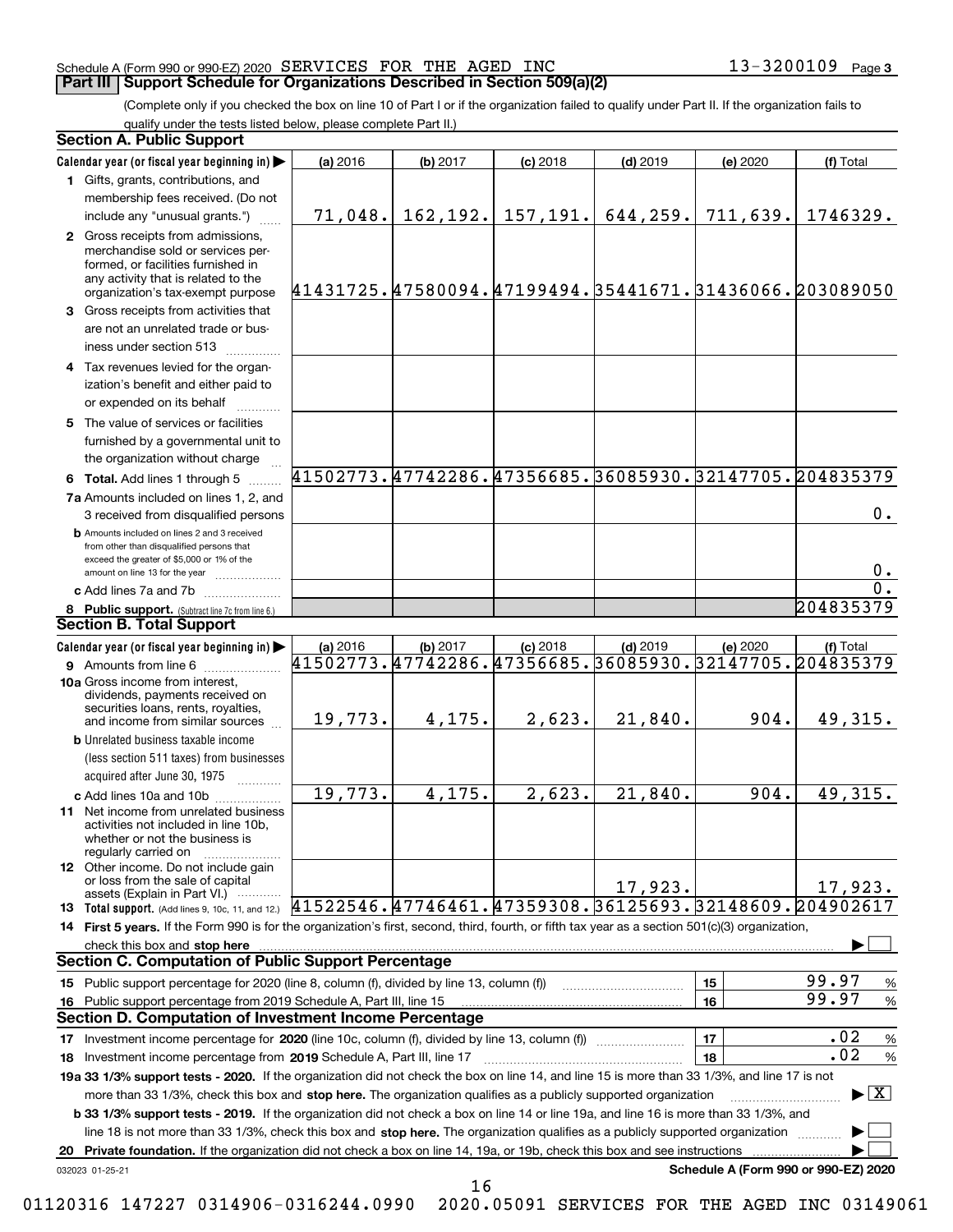**1**

**2**

**3a**

**3b**

**3c**

**4a**

**4b**

**4c**

**5a**

**5b5c**

**6**

**7**

**8**

**9a**

**9b**

**9c**

**10a**

**10b**

**YesNo**

# **Part IV Supporting Organizations**

(Complete only if you checked a box in line 12 on Part I. If you checked box 12a, Part I, complete Sections A and B. If you checked box 12b, Part I, complete Sections A and C. If you checked box 12c, Part I, complete Sections A, D, and E. If you checked box 12d, Part I, complete Sections A and D, and complete Part V.)

# **Section A. All Supporting Organizations**

- **1** Are all of the organization's supported organizations listed by name in the organization's governing documents? If "No," describe in **Part VI** how the supported organizations are designated. If designated by *class or purpose, describe the designation. If historic and continuing relationship, explain.*
- **2** Did the organization have any supported organization that does not have an IRS determination of status under section 509(a)(1) or (2)? If "Yes," explain in Part VI how the organization determined that the supported *organization was described in section 509(a)(1) or (2).*
- **3a** Did the organization have a supported organization described in section 501(c)(4), (5), or (6)? If "Yes," answer *lines 3b and 3c below.*
- **b** Did the organization confirm that each supported organization qualified under section 501(c)(4), (5), or (6) and satisfied the public support tests under section 509(a)(2)? If "Yes," describe in **Part VI** when and how the *organization made the determination.*
- **c**Did the organization ensure that all support to such organizations was used exclusively for section 170(c)(2)(B) purposes? If "Yes," explain in **Part VI** what controls the organization put in place to ensure such use.
- **4a***If* Was any supported organization not organized in the United States ("foreign supported organization")? *"Yes," and if you checked box 12a or 12b in Part I, answer lines 4b and 4c below.*
- **b** Did the organization have ultimate control and discretion in deciding whether to make grants to the foreign supported organization? If "Yes," describe in **Part VI** how the organization had such control and discretion *despite being controlled or supervised by or in connection with its supported organizations.*
- **c** Did the organization support any foreign supported organization that does not have an IRS determination under sections 501(c)(3) and 509(a)(1) or (2)? If "Yes," explain in **Part VI** what controls the organization used *to ensure that all support to the foreign supported organization was used exclusively for section 170(c)(2)(B) purposes.*
- **5a** Did the organization add, substitute, or remove any supported organizations during the tax year? If "Yes," answer lines 5b and 5c below (if applicable). Also, provide detail in **Part VI,** including (i) the names and EIN *numbers of the supported organizations added, substituted, or removed; (ii) the reasons for each such action; (iii) the authority under the organization's organizing document authorizing such action; and (iv) how the action was accomplished (such as by amendment to the organizing document).*
- **b** Type I or Type II only. Was any added or substituted supported organization part of a class already designated in the organization's organizing document?
- **cSubstitutions only.**  Was the substitution the result of an event beyond the organization's control?
- **6** Did the organization provide support (whether in the form of grants or the provision of services or facilities) to **Part VI.** *If "Yes," provide detail in* support or benefit one or more of the filing organization's supported organizations? anyone other than (i) its supported organizations, (ii) individuals that are part of the charitable class benefited by one or more of its supported organizations, or (iii) other supporting organizations that also
- **7**Did the organization provide a grant, loan, compensation, or other similar payment to a substantial contributor *If "Yes," complete Part I of Schedule L (Form 990 or 990-EZ).* regard to a substantial contributor? (as defined in section 4958(c)(3)(C)), a family member of a substantial contributor, or a 35% controlled entity with
- **8** Did the organization make a loan to a disqualified person (as defined in section 4958) not described in line 7? *If "Yes," complete Part I of Schedule L (Form 990 or 990-EZ).*
- **9a** Was the organization controlled directly or indirectly at any time during the tax year by one or more in section 509(a)(1) or (2))? If "Yes," *provide detail in* <code>Part VI.</code> disqualified persons, as defined in section 4946 (other than foundation managers and organizations described
- **b** Did one or more disqualified persons (as defined in line 9a) hold a controlling interest in any entity in which the supporting organization had an interest? If "Yes," provide detail in P**art VI**.
- **c**Did a disqualified person (as defined in line 9a) have an ownership interest in, or derive any personal benefit from, assets in which the supporting organization also had an interest? If "Yes," provide detail in P**art VI.**
- **10a** Was the organization subject to the excess business holdings rules of section 4943 because of section supporting organizations)? If "Yes," answer line 10b below. 4943(f) (regarding certain Type II supporting organizations, and all Type III non-functionally integrated
- **b** Did the organization have any excess business holdings in the tax year? (Use Schedule C, Form 4720, to *determine whether the organization had excess business holdings.)*

032024 01-25-21

17

**Schedule A (Form 990 or 990-EZ) 2020**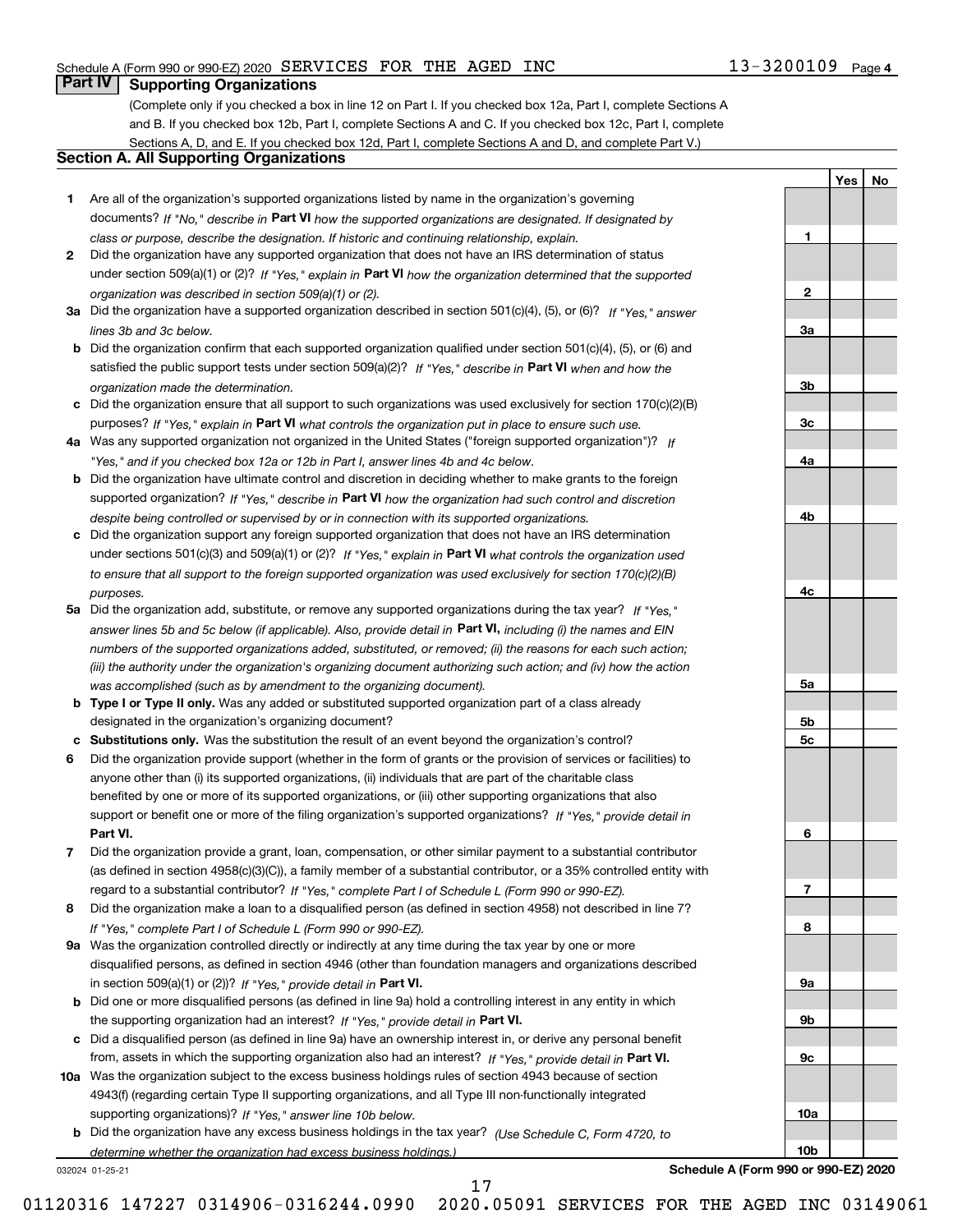#### Schedule A (Form 990 or 990-EZ) 2020 SERVICES FOR THE AGED INC 1 J – J Z U U I U 9 Page SERVICES FOR THE AGED INC 13-3200109

| Part IV | <b>Supporting Organizations (continued)</b>                                                                                                                                                                                                               |                 |            |           |
|---------|-----------------------------------------------------------------------------------------------------------------------------------------------------------------------------------------------------------------------------------------------------------|-----------------|------------|-----------|
|         |                                                                                                                                                                                                                                                           |                 | Yes        | No        |
| 11      | Has the organization accepted a gift or contribution from any of the following persons?                                                                                                                                                                   |                 |            |           |
|         | a A person who directly or indirectly controls, either alone or together with persons described in lines 11b and                                                                                                                                          |                 |            |           |
|         | 11c below, the governing body of a supported organization?                                                                                                                                                                                                | 11a             |            |           |
|         | <b>b</b> A family member of a person described in line 11a above?                                                                                                                                                                                         | 11 <sub>b</sub> |            |           |
|         | c A 35% controlled entity of a person described in line 11a or 11b above? If "Yes" to line 11a, 11b, or 11c, provide                                                                                                                                      |                 |            |           |
|         | detail in Part VI.                                                                                                                                                                                                                                        | 11c             |            |           |
|         | <b>Section B. Type I Supporting Organizations</b>                                                                                                                                                                                                         |                 |            |           |
|         |                                                                                                                                                                                                                                                           |                 | Yes        | No        |
| 1       | Did the governing body, members of the governing body, officers acting in their official capacity, or membership of one or                                                                                                                                |                 |            |           |
|         | more supported organizations have the power to regularly appoint or elect at least a majority of the organization's officers,                                                                                                                             |                 |            |           |
|         | directors, or trustees at all times during the tax year? If "No," describe in Part VI how the supported organization(s)<br>effectively operated, supervised, or controlled the organization's activities. If the organization had more than one supported |                 |            |           |
|         | organization, describe how the powers to appoint and/or remove officers, directors, or trustees were allocated among the                                                                                                                                  |                 |            |           |
|         | supported organizations and what conditions or restrictions, if any, applied to such powers during the tax year.                                                                                                                                          | 1               |            |           |
| 2       | Did the organization operate for the benefit of any supported organization other than the supported                                                                                                                                                       |                 |            |           |
|         | organization(s) that operated, supervised, or controlled the supporting organization? If "Yes," explain in                                                                                                                                                |                 |            |           |
|         | Part VI how providing such benefit carried out the purposes of the supported organization(s) that operated,                                                                                                                                               |                 |            |           |
|         | supervised, or controlled the supporting organization.                                                                                                                                                                                                    | $\overline{2}$  |            |           |
|         | <b>Section C. Type II Supporting Organizations</b>                                                                                                                                                                                                        |                 |            |           |
|         |                                                                                                                                                                                                                                                           |                 | Yes        | No        |
| 1       | Were a majority of the organization's directors or trustees during the tax year also a majority of the directors                                                                                                                                          |                 |            |           |
|         | or trustees of each of the organization's supported organization(s)? If "No," describe in Part VI how control                                                                                                                                             |                 |            |           |
|         | or management of the supporting organization was vested in the same persons that controlled or managed                                                                                                                                                    |                 |            |           |
|         | the supported organization(s).                                                                                                                                                                                                                            | 1               |            |           |
|         | <b>Section D. All Type III Supporting Organizations</b>                                                                                                                                                                                                   |                 |            |           |
|         |                                                                                                                                                                                                                                                           |                 | Yes        | No        |
| 1       | Did the organization provide to each of its supported organizations, by the last day of the fifth month of the                                                                                                                                            |                 |            |           |
|         | organization's tax year, (i) a written notice describing the type and amount of support provided during the prior tax                                                                                                                                     |                 |            |           |
|         | year, (ii) a copy of the Form 990 that was most recently filed as of the date of notification, and (iii) copies of the                                                                                                                                    |                 |            |           |
|         | organization's governing documents in effect on the date of notification, to the extent not previously provided?                                                                                                                                          | 1               |            |           |
| 2       | Were any of the organization's officers, directors, or trustees either (i) appointed or elected by the supported                                                                                                                                          |                 |            |           |
|         | organization(s) or (ii) serving on the governing body of a supported organization? If "No." explain in Part VI how                                                                                                                                        |                 |            |           |
|         | the organization maintained a close and continuous working relationship with the supported organization(s).                                                                                                                                               | $\mathbf 2$     |            |           |
| 3       | By reason of the relationship described in line 2, above, did the organization's supported organizations have a                                                                                                                                           |                 |            |           |
|         | significant voice in the organization's investment policies and in directing the use of the organization's                                                                                                                                                |                 |            |           |
|         | income or assets at all times during the tax year? If "Yes," describe in Part VI the role the organization's                                                                                                                                              |                 |            |           |
|         | supported organizations played in this regard.                                                                                                                                                                                                            |                 |            |           |
|         | Section E. Type III Functionally Integrated Supporting Organizations                                                                                                                                                                                      |                 |            |           |
| 1       | Check the box next to the method that the organization used to satisfy the Integral Part Test during the year (see instructions).                                                                                                                         |                 |            |           |
| а       | The organization satisfied the Activities Test. Complete line 2 below.                                                                                                                                                                                    |                 |            |           |
| b       | The organization is the parent of each of its supported organizations. Complete line 3 below.                                                                                                                                                             |                 |            |           |
| c       | The organization supported a governmental entity. Describe in Part VI how you supported a governmental entity (see instructions).                                                                                                                         |                 |            |           |
| 2       | Activities Test. Answer lines 2a and 2b below.                                                                                                                                                                                                            |                 | <b>Yes</b> | <u>No</u> |
| а       | Did substantially all of the organization's activities during the tax year directly further the exempt purposes of                                                                                                                                        |                 |            |           |
|         | the supported organization(s) to which the organization was responsive? If "Yes," then in Part VI identify                                                                                                                                                |                 |            |           |
|         | those supported organizations and explain how these activities directly furthered their exempt purposes,                                                                                                                                                  |                 |            |           |
|         | how the organization was responsive to those supported organizations, and how the organization determined                                                                                                                                                 |                 |            |           |
|         | that these activities constituted substantially all of its activities.                                                                                                                                                                                    | 2a              |            |           |
| b       | Did the activities described in line 2a, above, constitute activities that, but for the organization's involvement,                                                                                                                                       |                 |            |           |
|         | one or more of the organization's supported organization(s) would have been engaged in? If "Yes," explain in                                                                                                                                              |                 |            |           |
|         | <b>Part VI</b> the reasons for the organization's position that its supported organization(s) would have engaged in                                                                                                                                       |                 |            |           |
|         | these activities but for the organization's involvement.                                                                                                                                                                                                  | 2b              |            |           |
| з       | Parent of Supported Organizations. Answer lines 3a and 3b below.                                                                                                                                                                                          |                 |            |           |
| а       | Did the organization have the power to regularly appoint or elect a majority of the officers, directors, or                                                                                                                                               |                 |            |           |
|         | trustees of each of the supported organizations? If "Yes" or "No" provide details in Part VI.                                                                                                                                                             | За              |            |           |

**b** Did the organization exercise a substantial degree of direction over the policies, programs, and activities of each of its supported organizations? If "Yes," describe in Part VI the role played by the organization in this regard.

032025 01-25-21

18

**Schedule A (Form 990 or 990-EZ) 2020**

**3b**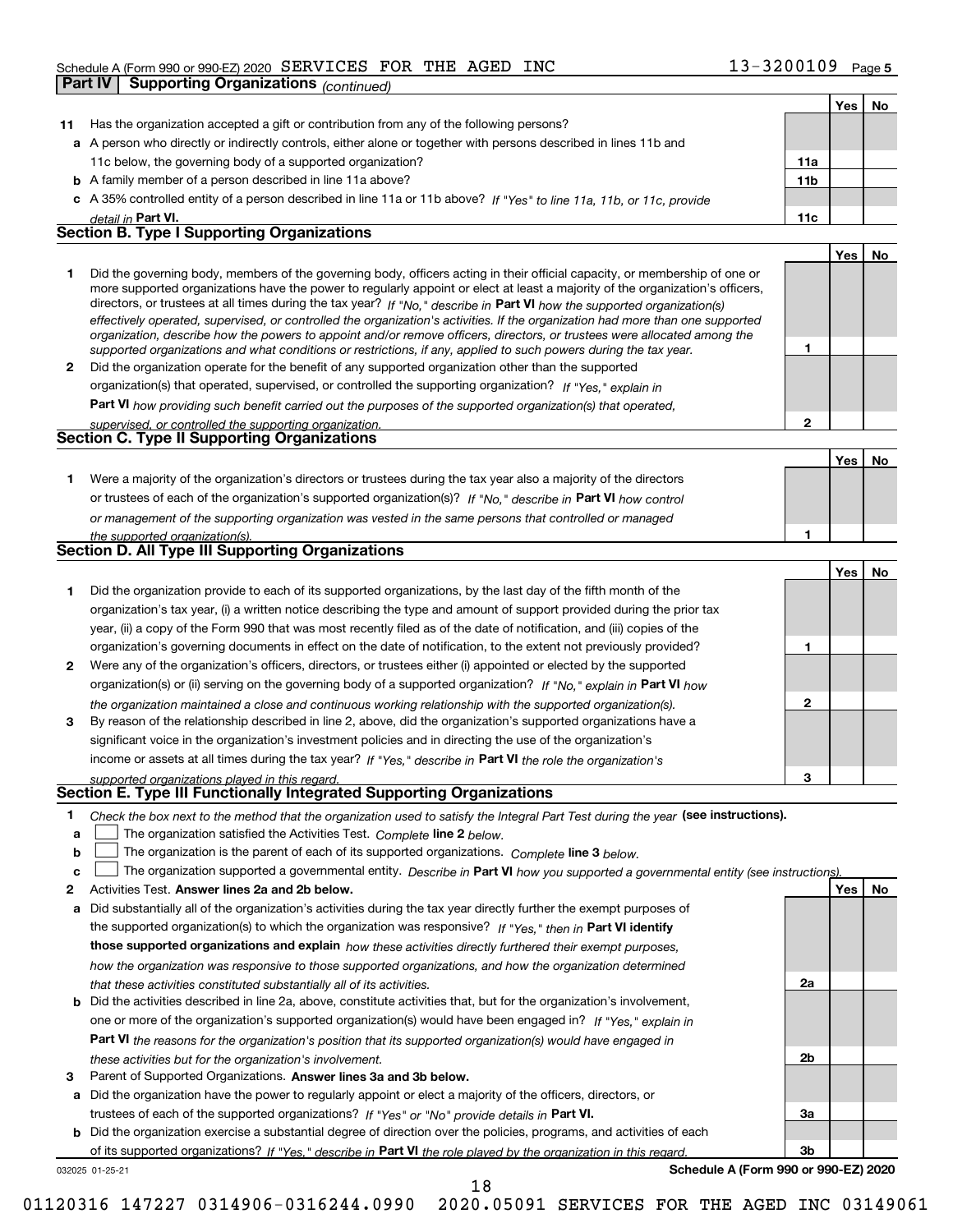| <b>Part V</b> Type III Non-Functionally Integrated 509(a)(3) Supporting Organizations |  |  |                       |  |
|---------------------------------------------------------------------------------------|--|--|-----------------------|--|
| Schedule A (Form 990 or 990-EZ) 2020 SERVICES FOR THE AGED INC                        |  |  | $13 - 3200109$ Page 6 |  |

1 Check here if the organization satisfied the Integral Part Test as a qualifying trust on Nov. 20, 1970 (explain in Part VI). See instructions. All other Type III non-functionally integrated supporting organizations must complete Sections A through E.

| Section A - Adjusted Net Income |                                                                             |                | (A) Prior Year | (B) Current Year<br>(optional) |
|---------------------------------|-----------------------------------------------------------------------------|----------------|----------------|--------------------------------|
| 1.                              | Net short-term capital gain                                                 | 1              |                |                                |
| 2                               | Recoveries of prior-year distributions                                      | $\overline{2}$ |                |                                |
| 3                               | Other gross income (see instructions)                                       | 3              |                |                                |
| 4                               | Add lines 1 through 3.                                                      | 4              |                |                                |
| 5                               | Depreciation and depletion                                                  | 5              |                |                                |
| 6                               | Portion of operating expenses paid or incurred for production or            |                |                |                                |
|                                 | collection of gross income or for management, conservation, or              |                |                |                                |
|                                 | maintenance of property held for production of income (see instructions)    | 6              |                |                                |
| 7                               | Other expenses (see instructions)                                           | $\overline{7}$ |                |                                |
| 8                               | Adjusted Net Income (subtract lines 5, 6, and 7 from line 4)                | 8              |                |                                |
|                                 | <b>Section B - Minimum Asset Amount</b>                                     |                | (A) Prior Year | (B) Current Year<br>(optional) |
| 1                               | Aggregate fair market value of all non-exempt-use assets (see               |                |                |                                |
|                                 | instructions for short tax year or assets held for part of year):           |                |                |                                |
|                                 | a Average monthly value of securities                                       | 1a             |                |                                |
|                                 | <b>b</b> Average monthly cash balances                                      | 1b             |                |                                |
|                                 | c Fair market value of other non-exempt-use assets                          | 1c             |                |                                |
|                                 | d Total (add lines 1a, 1b, and 1c)                                          | 1d             |                |                                |
|                                 | <b>e</b> Discount claimed for blockage or other factors                     |                |                |                                |
|                                 | (explain in detail in Part VI):                                             |                |                |                                |
| 2                               | Acquisition indebtedness applicable to non-exempt-use assets                | $\mathbf{2}$   |                |                                |
| З                               | Subtract line 2 from line 1d.                                               | 3              |                |                                |
| 4                               | Cash deemed held for exempt use. Enter 0.015 of line 3 (for greater amount, |                |                |                                |
|                                 | see instructions).                                                          | 4              |                |                                |
| 5                               | Net value of non-exempt-use assets (subtract line 4 from line 3)            | 5              |                |                                |
| 6                               | Multiply line 5 by 0.035.                                                   | 6              |                |                                |
| 7                               | Recoveries of prior-year distributions                                      | $\overline{7}$ |                |                                |
| 8                               | Minimum Asset Amount (add line 7 to line 6)                                 | 8              |                |                                |
|                                 | <b>Section C - Distributable Amount</b>                                     |                |                | <b>Current Year</b>            |
| 1                               | Adjusted net income for prior year (from Section A, line 8, column A)       | 1              |                |                                |
| 2                               | Enter 0.85 of line 1.                                                       | $\overline{2}$ |                |                                |
| 3                               | Minimum asset amount for prior year (from Section B, line 8, column A)      | 3              |                |                                |
| 4                               | Enter greater of line 2 or line 3.                                          | 4              |                |                                |
| 5                               | Income tax imposed in prior year                                            | 5              |                |                                |
| 6                               | <b>Distributable Amount.</b> Subtract line 5 from line 4, unless subject to |                |                |                                |
|                                 | emergency temporary reduction (see instructions).                           | 6              |                |                                |
|                                 |                                                                             |                |                |                                |

**7**Check here if the current year is the organization's first as a non-functionally integrated Type III supporting organization (see instructions).

**Schedule A (Form 990 or 990-EZ) 2020**

032026 01-25-21

**1**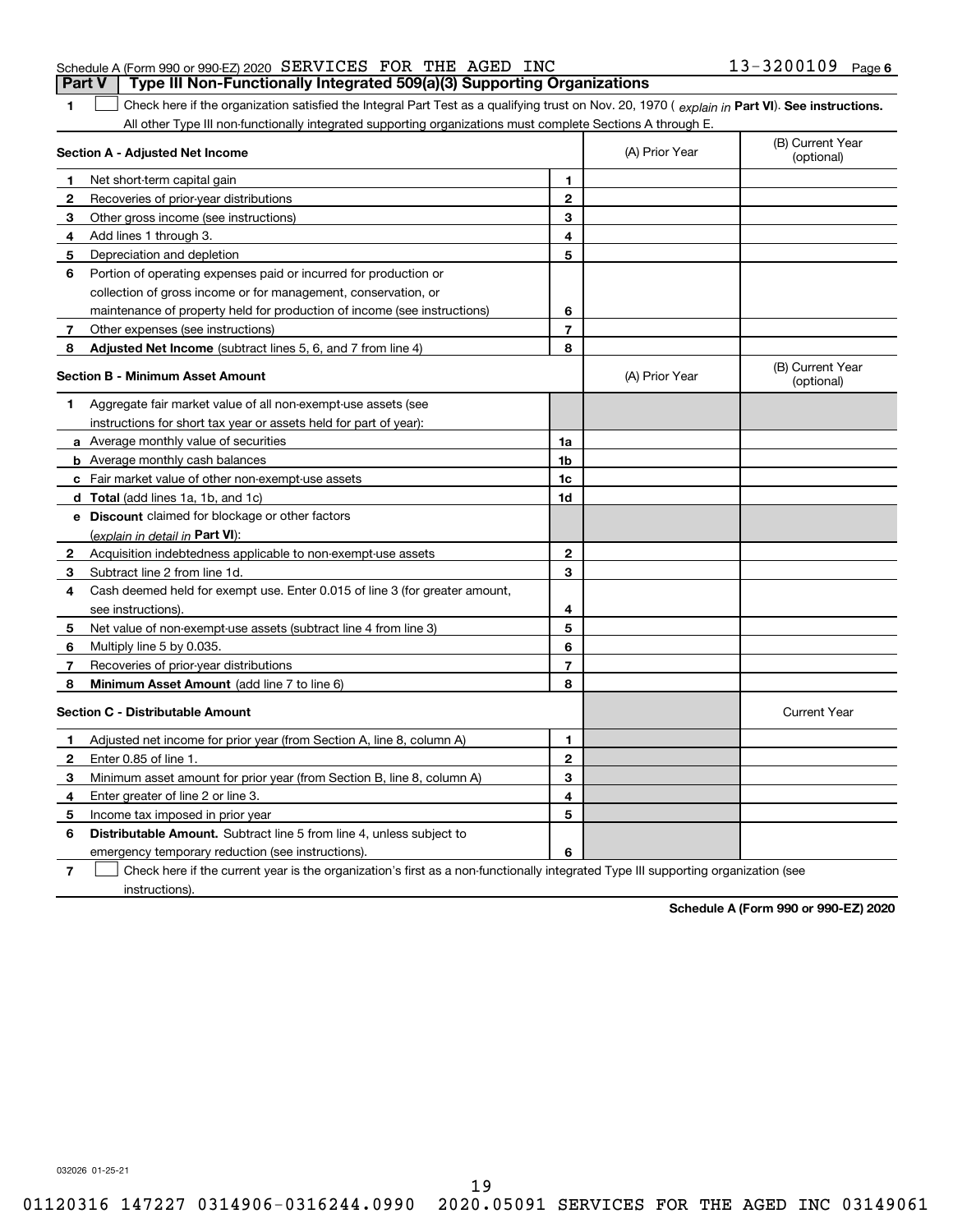### Schedule A (Form 990 or 990-EZ) 2020 Page SERVICES FOR THE AGED INC 13-3200109

|    | Type III Non-Functionally Integrated 509(a)(3) Supporting Organizations<br>Part V<br>(continued) |                             |                                       |    |                                         |  |  |  |
|----|--------------------------------------------------------------------------------------------------|-----------------------------|---------------------------------------|----|-----------------------------------------|--|--|--|
|    | <b>Section D - Distributions</b><br><b>Current Year</b>                                          |                             |                                       |    |                                         |  |  |  |
|    | Amounts paid to supported organizations to accomplish exempt purposes                            |                             |                                       | 1  |                                         |  |  |  |
| 2  | Amounts paid to perform activity that directly furthers exempt purposes of supported             |                             |                                       |    |                                         |  |  |  |
|    | organizations, in excess of income from activity                                                 |                             |                                       | 2  |                                         |  |  |  |
| 3  | Administrative expenses paid to accomplish exempt purposes of supported organizations            |                             |                                       | 3  |                                         |  |  |  |
| 4  | Amounts paid to acquire exempt-use assets                                                        |                             |                                       | 4  |                                         |  |  |  |
| 5  | Qualified set aside amounts (prior IRS approval required - provide details in Part VI)           |                             |                                       | 5  |                                         |  |  |  |
| 6  | Other distributions (describe in Part VI). See instructions.                                     |                             |                                       | 6  |                                         |  |  |  |
| 7  | Total annual distributions. Add lines 1 through 6.                                               |                             |                                       | 7  |                                         |  |  |  |
| 8  | Distributions to attentive supported organizations to which the organization is responsive       |                             |                                       |    |                                         |  |  |  |
|    | (provide details in Part VI). See instructions.                                                  |                             |                                       | 8  |                                         |  |  |  |
| 9  | Distributable amount for 2020 from Section C, line 6                                             |                             |                                       | 9  |                                         |  |  |  |
| 10 | Line 8 amount divided by line 9 amount                                                           |                             |                                       | 10 |                                         |  |  |  |
|    |                                                                                                  | (i)                         | (ii)                                  |    | (iii)                                   |  |  |  |
|    | <b>Section E - Distribution Allocations</b> (see instructions)                                   | <b>Excess Distributions</b> | <b>Underdistributions</b><br>Pre-2020 |    | <b>Distributable</b><br>Amount for 2020 |  |  |  |
| 1  | Distributable amount for 2020 from Section C, line 6                                             |                             |                                       |    |                                         |  |  |  |
| 2  | Underdistributions, if any, for years prior to 2020 (reason-                                     |                             |                                       |    |                                         |  |  |  |
|    | able cause required - explain in Part VI). See instructions.                                     |                             |                                       |    |                                         |  |  |  |
| 3  | Excess distributions carryover, if any, to 2020                                                  |                             |                                       |    |                                         |  |  |  |
|    | a From 2015                                                                                      |                             |                                       |    |                                         |  |  |  |
|    | $b$ From 2016                                                                                    |                             |                                       |    |                                         |  |  |  |
|    | $c$ From 2017                                                                                    |                             |                                       |    |                                         |  |  |  |
|    | <b>d</b> From 2018                                                                               |                             |                                       |    |                                         |  |  |  |
|    | e From 2019                                                                                      |                             |                                       |    |                                         |  |  |  |
|    | f Total of lines 3a through 3e                                                                   |                             |                                       |    |                                         |  |  |  |
|    | g Applied to underdistributions of prior years                                                   |                             |                                       |    |                                         |  |  |  |
|    | <b>h</b> Applied to 2020 distributable amount                                                    |                             |                                       |    |                                         |  |  |  |
|    | Carryover from 2015 not applied (see instructions)                                               |                             |                                       |    |                                         |  |  |  |
|    | Remainder. Subtract lines 3g, 3h, and 3i from line 3f.                                           |                             |                                       |    |                                         |  |  |  |
| 4  | Distributions for 2020 from Section D.                                                           |                             |                                       |    |                                         |  |  |  |
|    | line $7:$                                                                                        |                             |                                       |    |                                         |  |  |  |
|    | a Applied to underdistributions of prior years                                                   |                             |                                       |    |                                         |  |  |  |
|    | <b>b</b> Applied to 2020 distributable amount                                                    |                             |                                       |    |                                         |  |  |  |
|    | <b>c</b> Remainder. Subtract lines 4a and 4b from line 4.                                        |                             |                                       |    |                                         |  |  |  |
| 5  | Remaining underdistributions for years prior to 2020, if                                         |                             |                                       |    |                                         |  |  |  |
|    | any. Subtract lines 3g and 4a from line 2. For result greater                                    |                             |                                       |    |                                         |  |  |  |
|    | than zero, explain in Part VI. See instructions.                                                 |                             |                                       |    |                                         |  |  |  |
| 6  | Remaining underdistributions for 2020. Subtract lines 3h                                         |                             |                                       |    |                                         |  |  |  |
|    | and 4b from line 1. For result greater than zero, explain in                                     |                             |                                       |    |                                         |  |  |  |
|    | <b>Part VI.</b> See instructions.                                                                |                             |                                       |    |                                         |  |  |  |
| 7  | Excess distributions carryover to 2021. Add lines 3j                                             |                             |                                       |    |                                         |  |  |  |
|    | and 4c.                                                                                          |                             |                                       |    |                                         |  |  |  |
| 8  | Breakdown of line 7:                                                                             |                             |                                       |    |                                         |  |  |  |
|    | a Excess from 2016                                                                               |                             |                                       |    |                                         |  |  |  |
|    | <b>b</b> Excess from 2017                                                                        |                             |                                       |    |                                         |  |  |  |
|    | c Excess from 2018                                                                               |                             |                                       |    |                                         |  |  |  |
|    | d Excess from 2019                                                                               |                             |                                       |    |                                         |  |  |  |
|    | e Excess from 2020                                                                               |                             |                                       |    |                                         |  |  |  |

**Schedule A (Form 990 or 990-EZ) 2020**

032027 01-25-21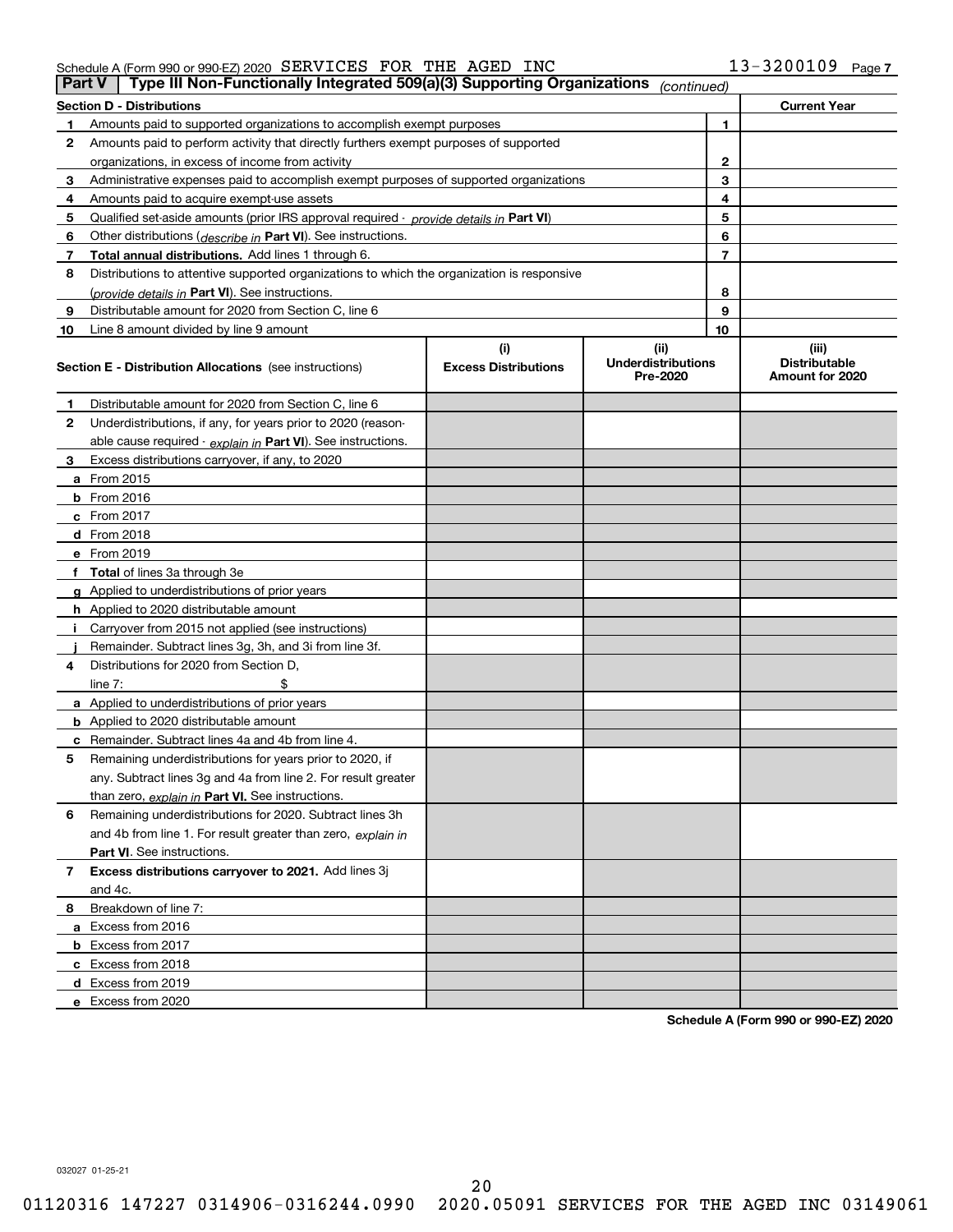Part VI | Supplemental Information. Provide the explanations required by Part II, line 10; Part II, line 17a or 17b; Part III, line 12; Part IV, Section A, lines 1, 2, 3b, 3c, 4b, 4c, 5a, 6, 9a, 9b, 9c, 11a, 11b, and 11c; Part IV, Section B, lines 1 and 2; Part IV, Section C, line 1; Part IV, Section D, lines 2 and 3; Part IV, Section E, lines 1c, 2a, 2b, 3a, and 3b; Part V, line 1; Part V, Section B, line 1e; Part V, Section D, lines 5, 6, and 8; and Part V, Section E, lines 2, 5, and 6. Also complete this part for any additional information. (See instructions.)

# SCHEDULE A, PART III, LINE 12, EXPLANATION FOR OTHER INCOME:

#### MISCELLANEOUS INCOME

2019 AMOUNT: \$ 17,923.

032028 01-25-21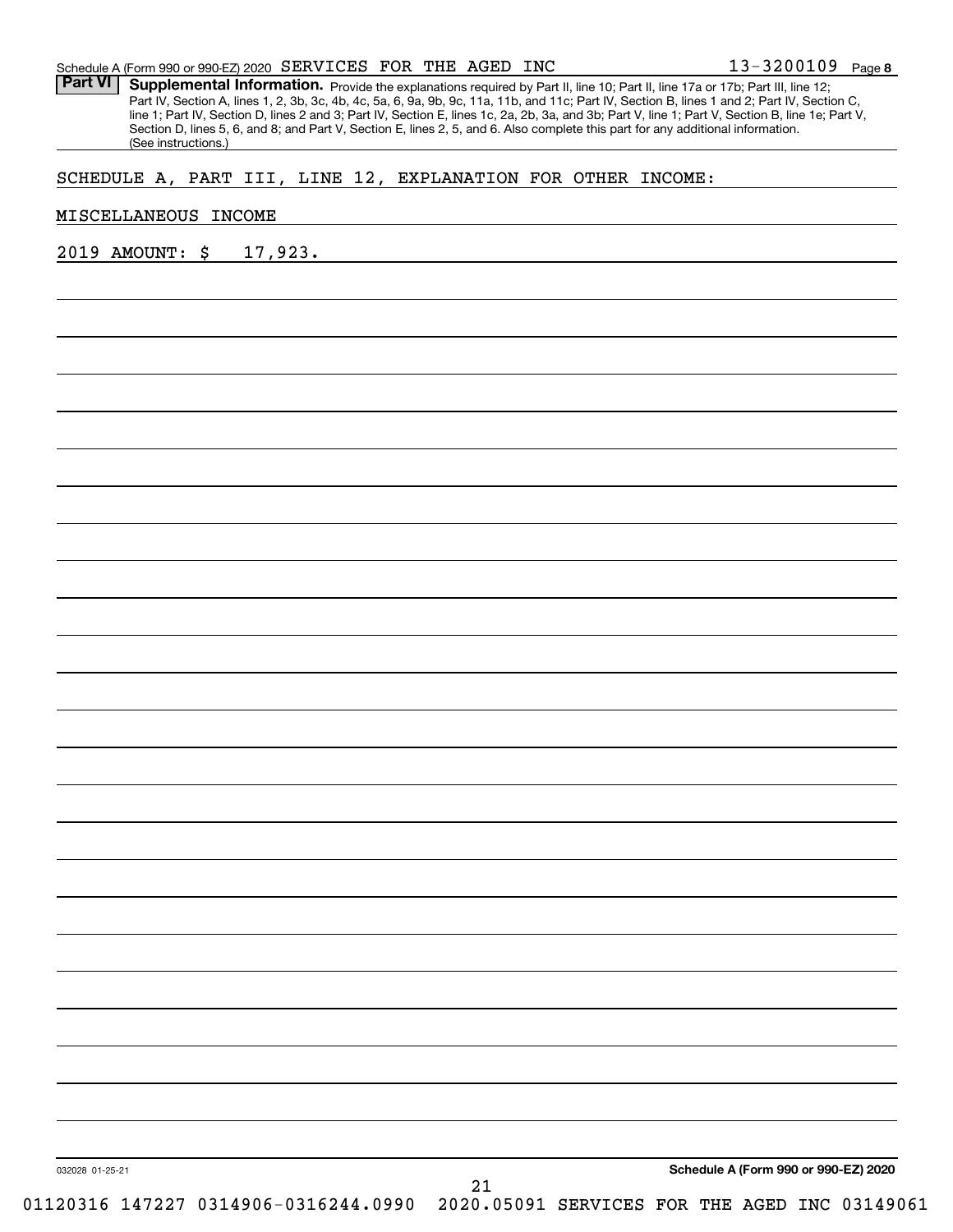Department of the Treasury Internal Revenue Service **(Form 990, 990-EZ, or 990-PF)**

Name of the organization

# **Schedule B Schedule of Contributors**

**| Attach to Form 990, Form 990-EZ, or Form 990-PF. | Go to www.irs.gov/Form990 for the latest information.** OMB No. 1545-0047

**2020**

**Employer identification number**

|                                                    | SERVICES FOR THE AGED INC                                                   | $13 - 3200109$ |  |  |  |  |
|----------------------------------------------------|-----------------------------------------------------------------------------|----------------|--|--|--|--|
| <b>Organization type (check one):</b>              |                                                                             |                |  |  |  |  |
| Filers of:                                         | Section:                                                                    |                |  |  |  |  |
| Form 990 or 990-EZ                                 | $\lfloor x \rfloor$ 501(c)( 3) (enter number) organization                  |                |  |  |  |  |
|                                                    | $4947(a)(1)$ nonexempt charitable trust not treated as a private foundation |                |  |  |  |  |
|                                                    | 527 political organization                                                  |                |  |  |  |  |
| Form 990-PF<br>501(c)(3) exempt private foundation |                                                                             |                |  |  |  |  |
|                                                    | 4947(a)(1) nonexempt charitable trust treated as a private foundation       |                |  |  |  |  |

501(c)(3) taxable private foundation  $\mathcal{L}^{\text{max}}$ 

Check if your organization is covered by the **General Rule** or a **Special Rule. Note:**  Only a section 501(c)(7), (8), or (10) organization can check boxes for both the General Rule and a Special Rule. See instructions.

# **General Rule**

 $\boxed{\textbf{X}}$  For an organization filing Form 990, 990-EZ, or 990-PF that received, during the year, contributions totaling \$5,000 or more (in money or property) from any one contributor. Complete Parts I and II. See instructions for determining a contributor's total contributions.

#### **Special Rules**

| For an organization described in section 501(c)(3) filing Form 990 or 990-EZ that met the 33 1/3% support test of the regulations under               |
|-------------------------------------------------------------------------------------------------------------------------------------------------------|
| sections 509(a)(1) and 170(b)(1)(A)(vi), that checked Schedule A (Form 990 or 990-EZ), Part II, line 13, 16a, or 16b, and that received from          |
| any one contributor, during the year, total contributions of the greater of (1) \$5,000; or (2) 2% of the amount on (i) Form 990, Part VIII, line 1h; |
| or (ii) Form 990-EZ, line 1. Complete Parts I and II.                                                                                                 |

For an organization described in section 501(c)(7), (8), or (10) filing Form 990 or 990-EZ that received from any one contributor, during the year, total contributions of more than \$1,000 exclusively for religious, charitable, scientific, literary, or educational purposes, or for the prevention of cruelty to children or animals. Complete Parts I (entering "N/A" in column (b) instead of the contributor name and address), II, and III.  $\mathcal{L}^{\text{max}}$ 

purpose. Don't complete any of the parts unless the **General Rule** applies to this organization because it received *nonexclusively* year, contributions <sub>exclusively</sub> for religious, charitable, etc., purposes, but no such contributions totaled more than \$1,000. If this box is checked, enter here the total contributions that were received during the year for an  $\;$ exclusively religious, charitable, etc., For an organization described in section 501(c)(7), (8), or (10) filing Form 990 or 990-EZ that received from any one contributor, during the religious, charitable, etc., contributions totaling \$5,000 or more during the year  $\Box$ — $\Box$   $\Box$  $\mathcal{L}^{\text{max}}$ 

**Caution:**  An organization that isn't covered by the General Rule and/or the Special Rules doesn't file Schedule B (Form 990, 990-EZ, or 990-PF),  **must** but it answer "No" on Part IV, line 2, of its Form 990; or check the box on line H of its Form 990-EZ or on its Form 990-PF, Part I, line 2, to certify that it doesn't meet the filing requirements of Schedule B (Form 990, 990-EZ, or 990-PF).

**For Paperwork Reduction Act Notice, see the instructions for Form 990, 990-EZ, or 990-PF. Schedule B (Form 990, 990-EZ, or 990-PF) (2020)** LHA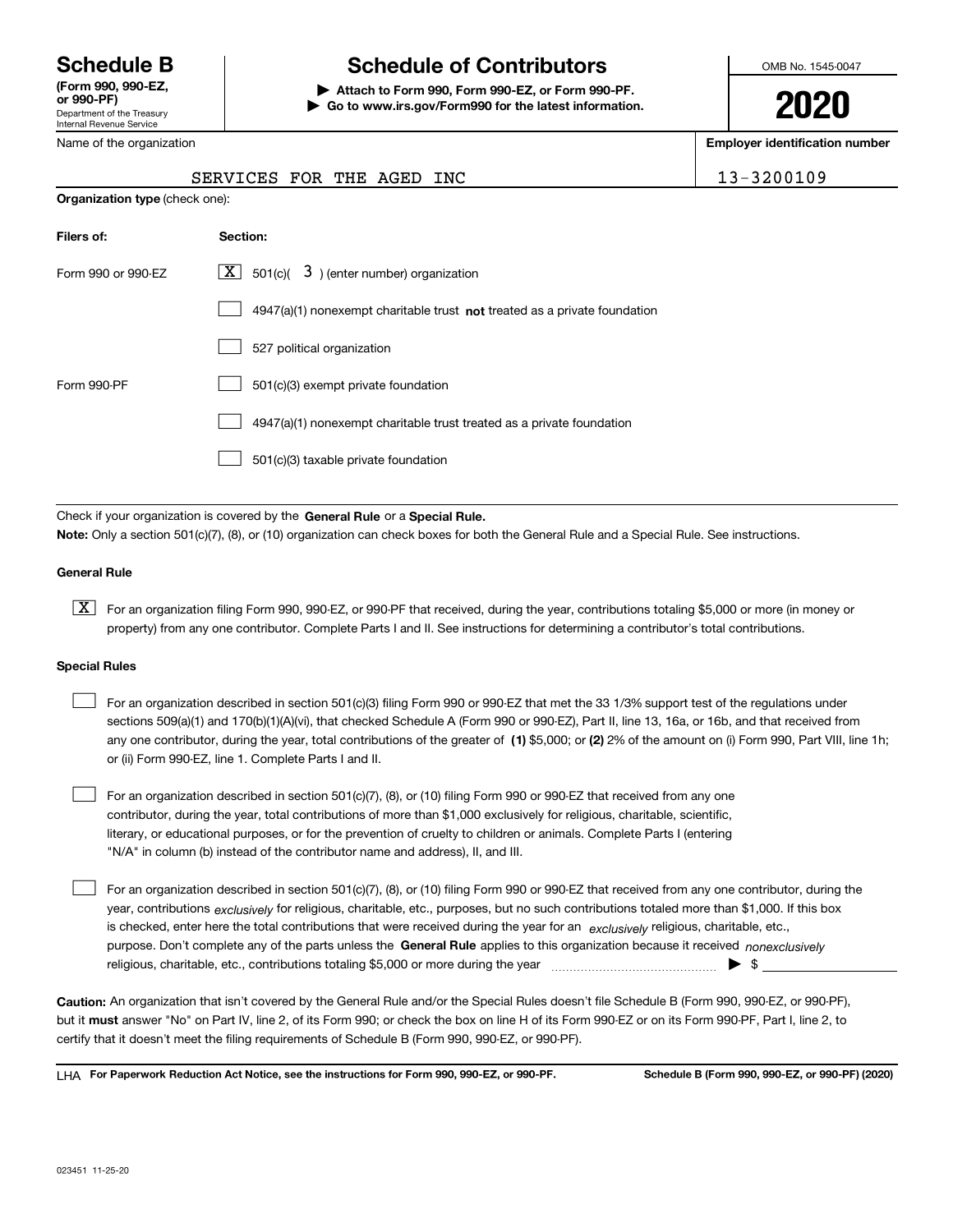# Schedule B (Form 990, 990-EZ, or 990-PF) (2020) Page 2

|                 | Schedule B (Form 990, 990-EZ, or 990-PF) (2020)                                                               |                                   | Page 2                                                                                                                              |
|-----------------|---------------------------------------------------------------------------------------------------------------|-----------------------------------|-------------------------------------------------------------------------------------------------------------------------------------|
|                 | Name of organization                                                                                          |                                   | <b>Employer identification number</b>                                                                                               |
|                 | SERVICES FOR THE AGED INC                                                                                     |                                   | 13-3200109                                                                                                                          |
| Part I          | Contributors (see instructions). Use duplicate copies of Part I if additional space is needed.                |                                   |                                                                                                                                     |
| (a)<br>No.      | (b)<br>Name, address, and ZIP + 4                                                                             | (c)<br><b>Total contributions</b> | (d)<br>Type of contribution                                                                                                         |
| 1               | <b>GOTTESMAN FUND</b><br>NORTH STREET NORTH WEST<br>1740<br>WASHINGTON, DC 20036                              | 15,651.<br>\$                     | $\mathbf{X}$<br>Person<br>Payroll<br>Noncash<br>(Complete Part II for<br>noncash contributions.)                                    |
| (a)<br>No.      | (b)<br>Name, address, and ZIP + 4                                                                             | (c)<br><b>Total contributions</b> | (d)<br>Type of contribution                                                                                                         |
| $\overline{a}$  | MOTHER CABRINI HEALTH FONDATION, INC<br>3RD AVENUE, 23RD FLOOR<br>777<br>NEW YORK, NY 10017                   | 55, 173.<br>\$                    | $\mathbf{X}$<br>Person<br>Payroll<br>Noncash<br>(Complete Part II for<br>noncash contributions.)                                    |
| (a)<br>No.      | (b)<br>Name, address, and ZIP + 4                                                                             | (c)<br><b>Total contributions</b> | (d)<br>Type of contribution                                                                                                         |
| 3               | PARA PROFESSIONAL HEALTHCARE INSTITUTE<br>400 EAST FORDHAM ROAD, 11TH FLOOR<br>BRONX, NY 10458                | 35,351.<br>\$                     | $\mathbf{X}$<br>Person<br>Payroll<br>Noncash<br>(Complete Part II for<br>noncash contributions.)                                    |
| (a)<br>No.      | (b)<br>Name, address, and ZIP + 4                                                                             | (c)<br><b>Total contributions</b> | (d)<br>Type of contribution                                                                                                         |
| 4               | ROBIN HOOD FOUNDATION<br>826 BROADWAY<br>NEW YORK, NY 10003                                                   | 20, 224.<br>\$                    | $\mathbf{X}$<br>Person<br>Payroll<br><b>Noncash</b><br>(Complete Part II for<br>noncash contributions.)                             |
| (a)<br>No.      | (b)<br>Name, address, and ZIP + 4                                                                             | (c)<br><b>Total contributions</b> | (d)<br>Type of contribution                                                                                                         |
| 5               | U.S. DEPARTMENT OF HEALTH & HUMAN<br><b>SERVICES</b><br>200 INDEPENDENCE AVENUE, S.W.<br>WASHINGTON, DC 20201 | 585,239.<br>\$                    | $\boxed{\text{X}}$<br>Person<br>Payroll<br>Noncash<br>(Complete Part II for<br>noncash contributions.)                              |
| (a)<br>No.      | (b)<br>Name, address, and ZIP + 4                                                                             | (c)<br><b>Total contributions</b> | (d)<br>Type of contribution                                                                                                         |
| 023452 11-25-20 |                                                                                                               | \$                                | Person<br>Payroll<br>Noncash<br>(Complete Part II for<br>noncash contributions.)<br>Schedule B (Form 990, 990-EZ, or 990-PF) (2020) |

23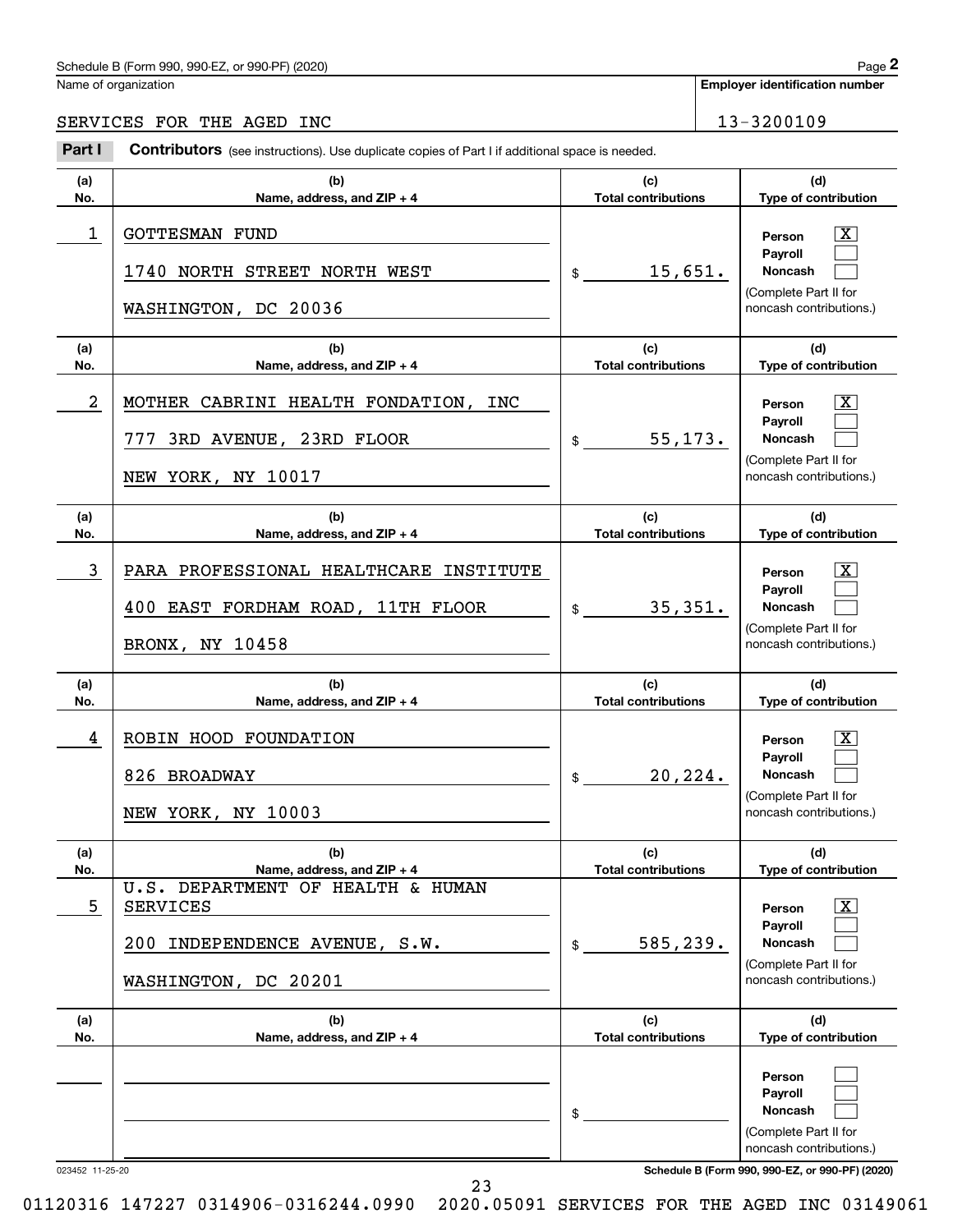Name of organization

**Employer identification number**

SERVICES FOR THE AGED INC 13-3200109

(see instructions). Use duplicate copies of Part II if additional space is needed.<br> **2Part II Noncash Property** (see instructions). Use duplicate copies of Part II if additional space is needed.<br> **2Part II Noncash Prop** 

| (a)<br>No.<br>from<br>Part I | (b)<br>Description of noncash property given | (c)<br>FMV (or estimate)<br>(See instructions.) | (d)<br>Date received                            |
|------------------------------|----------------------------------------------|-------------------------------------------------|-------------------------------------------------|
|                              |                                              | $\mathfrak s$                                   |                                                 |
| (a)<br>No.<br>from<br>Part I | (b)<br>Description of noncash property given | (c)<br>FMV (or estimate)<br>(See instructions.) | (d)<br>Date received                            |
|                              |                                              | $\sim$                                          |                                                 |
| (a)<br>No.<br>from<br>Part I | (b)<br>Description of noncash property given | (c)<br>FMV (or estimate)<br>(See instructions.) | (d)<br>Date received                            |
|                              |                                              | $\frac{1}{2}$                                   |                                                 |
| (a)<br>No.<br>from<br>Part I | (b)<br>Description of noncash property given | (c)<br>FMV (or estimate)<br>(See instructions.) | (d)<br>Date received                            |
|                              |                                              | $\frac{1}{2}$                                   |                                                 |
| (a)<br>No.<br>from<br>Part I | (b)<br>Description of noncash property given | (c)<br>FMV (or estimate)<br>(See instructions.) | (d)<br>Date received                            |
|                              |                                              | \$                                              |                                                 |
| (a)<br>No.<br>from<br>Part I | (b)<br>Description of noncash property given | (c)<br>FMV (or estimate)<br>(See instructions.) | (d)<br>Date received                            |
|                              |                                              | \$                                              |                                                 |
| 023453 11-25-20              |                                              |                                                 | Schedule B (Form 990, 990-EZ, or 990-PF) (2020) |

24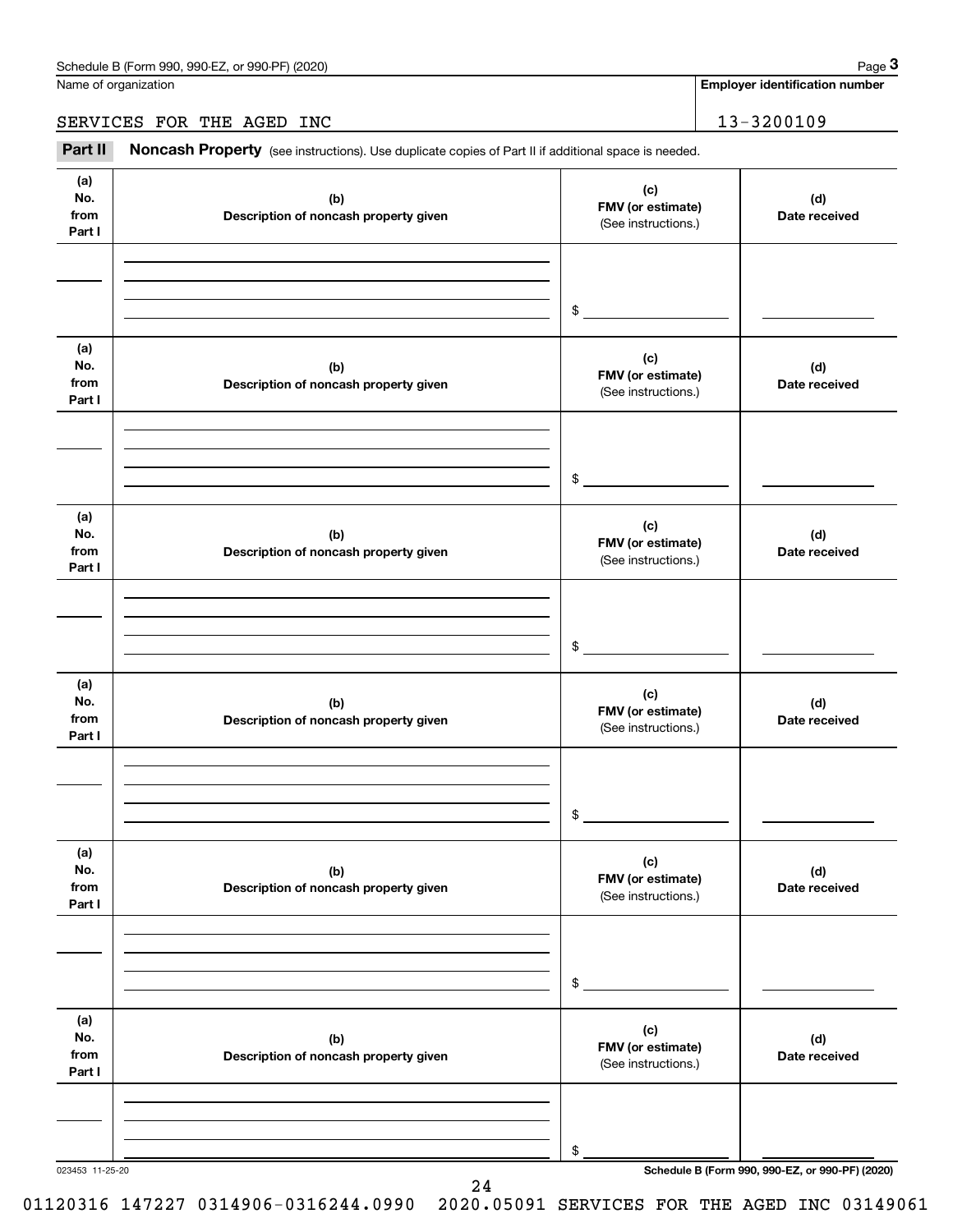|                           | Schedule B (Form 990, 990-EZ, or 990-PF) (2020)                                                                                                                                                                                                                                                 |                      |                                       | Page 4                                          |  |  |  |  |  |
|---------------------------|-------------------------------------------------------------------------------------------------------------------------------------------------------------------------------------------------------------------------------------------------------------------------------------------------|----------------------|---------------------------------------|-------------------------------------------------|--|--|--|--|--|
|                           | Name of organization                                                                                                                                                                                                                                                                            |                      | <b>Employer identification number</b> |                                                 |  |  |  |  |  |
|                           | SERVICES FOR THE AGED INC                                                                                                                                                                                                                                                                       |                      |                                       | 13-3200109                                      |  |  |  |  |  |
| Part III                  | Exclusively religious, charitable, etc., contributions to organizations described in section 501(c)(7), (8), or (10) that total more than \$1,000 for the year                                                                                                                                  |                      |                                       |                                                 |  |  |  |  |  |
|                           | from any one contributor. Complete columns (a) through (e) and the following line entry. For organizations<br>completing Part III, enter the total of exclusively religious, charitable, etc., contributions of \$1,000 or less for the year. (Enter this info. once.) $\blacktriangleright$ \$ |                      |                                       |                                                 |  |  |  |  |  |
|                           | Use duplicate copies of Part III if additional space is needed.                                                                                                                                                                                                                                 |                      |                                       |                                                 |  |  |  |  |  |
| (a) No.<br>from<br>Part I | (b) Purpose of gift                                                                                                                                                                                                                                                                             | (c) Use of gift      |                                       | (d) Description of how gift is held             |  |  |  |  |  |
|                           |                                                                                                                                                                                                                                                                                                 |                      |                                       |                                                 |  |  |  |  |  |
|                           |                                                                                                                                                                                                                                                                                                 |                      |                                       |                                                 |  |  |  |  |  |
|                           |                                                                                                                                                                                                                                                                                                 | (e) Transfer of gift |                                       |                                                 |  |  |  |  |  |
|                           | Transferee's name, address, and ZIP + 4                                                                                                                                                                                                                                                         |                      |                                       | Relationship of transferor to transferee        |  |  |  |  |  |
|                           |                                                                                                                                                                                                                                                                                                 |                      |                                       |                                                 |  |  |  |  |  |
| (a) No.<br>from<br>Part I | (b) Purpose of gift                                                                                                                                                                                                                                                                             | (c) Use of gift      |                                       | (d) Description of how gift is held             |  |  |  |  |  |
|                           |                                                                                                                                                                                                                                                                                                 |                      |                                       |                                                 |  |  |  |  |  |
|                           |                                                                                                                                                                                                                                                                                                 |                      |                                       |                                                 |  |  |  |  |  |
|                           | (e) Transfer of gift                                                                                                                                                                                                                                                                            |                      |                                       |                                                 |  |  |  |  |  |
|                           | Transferee's name, address, and ZIP + 4                                                                                                                                                                                                                                                         |                      |                                       | Relationship of transferor to transferee        |  |  |  |  |  |
|                           |                                                                                                                                                                                                                                                                                                 |                      |                                       |                                                 |  |  |  |  |  |
| (a) No.<br>from<br>Part I | (b) Purpose of gift                                                                                                                                                                                                                                                                             | (c) Use of gift      |                                       | (d) Description of how gift is held             |  |  |  |  |  |
|                           |                                                                                                                                                                                                                                                                                                 |                      |                                       |                                                 |  |  |  |  |  |
|                           | (e) Transfer of gift                                                                                                                                                                                                                                                                            |                      |                                       |                                                 |  |  |  |  |  |
|                           | Transferee's name, address, and ZIP + 4                                                                                                                                                                                                                                                         |                      |                                       | Relationship of transferor to transferee        |  |  |  |  |  |
|                           |                                                                                                                                                                                                                                                                                                 |                      |                                       |                                                 |  |  |  |  |  |
| (a) No.<br>from<br>Part I | (b) Purpose of gift                                                                                                                                                                                                                                                                             | (c) Use of gift      |                                       | (d) Description of how gift is held             |  |  |  |  |  |
|                           |                                                                                                                                                                                                                                                                                                 |                      |                                       |                                                 |  |  |  |  |  |
|                           |                                                                                                                                                                                                                                                                                                 |                      |                                       |                                                 |  |  |  |  |  |
|                           |                                                                                                                                                                                                                                                                                                 | (e) Transfer of gift |                                       |                                                 |  |  |  |  |  |
|                           | Transferee's name, address, and $ZIP + 4$                                                                                                                                                                                                                                                       |                      |                                       | Relationship of transferor to transferee        |  |  |  |  |  |
|                           |                                                                                                                                                                                                                                                                                                 |                      |                                       |                                                 |  |  |  |  |  |
| 023454 11-25-20           |                                                                                                                                                                                                                                                                                                 |                      |                                       | Schedule B (Form 990, 990-EZ, or 990-PF) (2020) |  |  |  |  |  |

25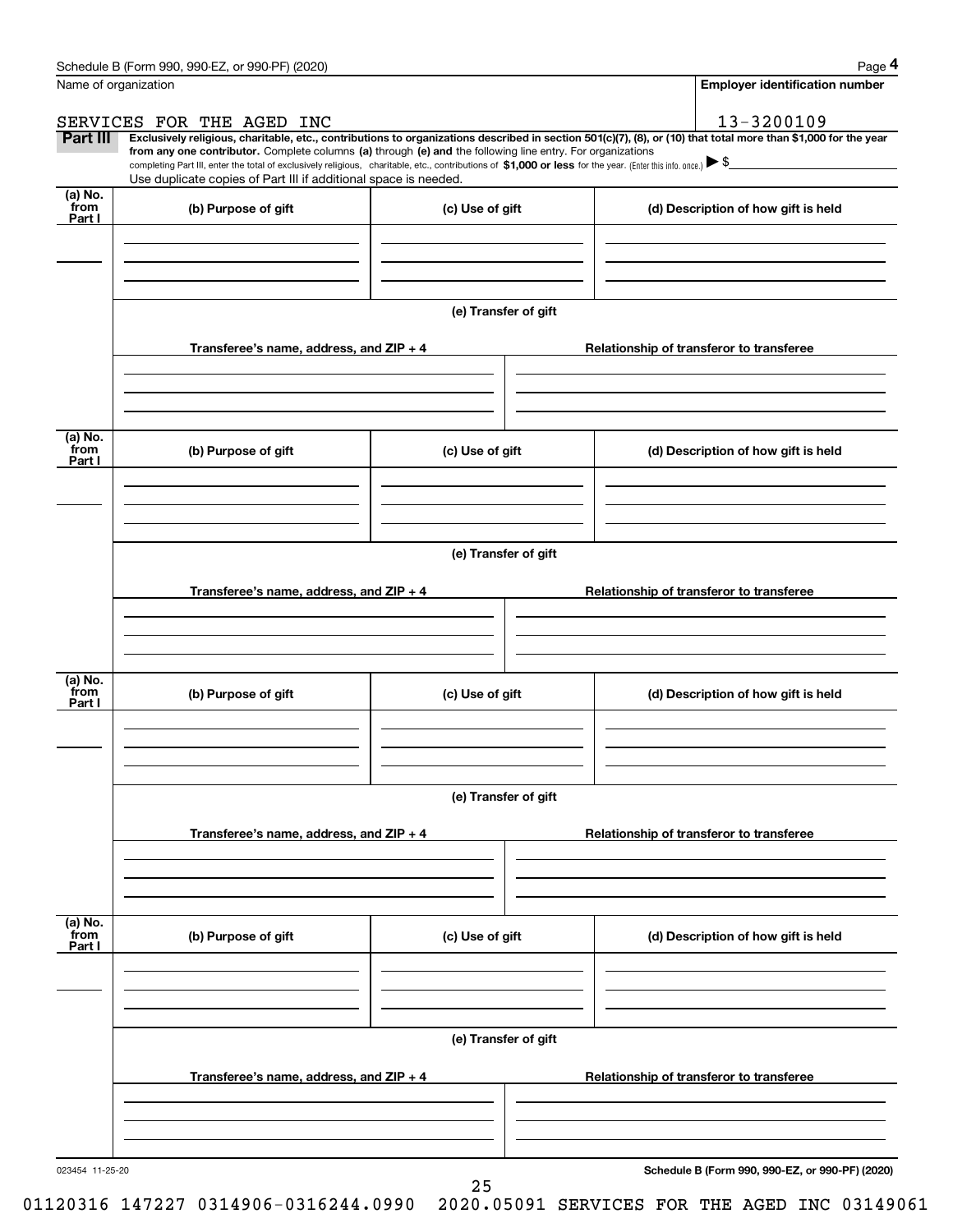|        | <b>SCHEDULE D</b><br>(Form 990)    |                                                                                                        | <b>Supplemental Financial Statements</b><br>Complete if the organization answered "Yes" on Form 990,                                           |                |                                                     |
|--------|------------------------------------|--------------------------------------------------------------------------------------------------------|------------------------------------------------------------------------------------------------------------------------------------------------|----------------|-----------------------------------------------------|
|        | Department of the Treasury         |                                                                                                        | Part IV, line 6, 7, 8, 9, 10, 11a, 11b, 11c, 11d, 11e, 11f, 12a, or 12b.<br>Attach to Form 990.                                                |                | <b>Open to Public</b>                               |
|        | Internal Revenue Service           |                                                                                                        | Go to www.irs.gov/Form990 for instructions and the latest information.                                                                         |                | Inspection                                          |
|        | Name of the organization           | SERVICES FOR THE AGED INC                                                                              |                                                                                                                                                |                | <b>Employer identification number</b><br>13-3200109 |
| Part I |                                    |                                                                                                        | Organizations Maintaining Donor Advised Funds or Other Similar Funds or Accounts. Complete if the                                              |                |                                                     |
|        |                                    | organization answered "Yes" on Form 990, Part IV, line 6.                                              |                                                                                                                                                |                |                                                     |
|        |                                    |                                                                                                        | (a) Donor advised funds                                                                                                                        |                | (b) Funds and other accounts                        |
| 1      |                                    |                                                                                                        |                                                                                                                                                |                |                                                     |
| 2      |                                    | Aggregate value of contributions to (during year)                                                      |                                                                                                                                                |                |                                                     |
| з      |                                    |                                                                                                        |                                                                                                                                                |                |                                                     |
| 4      |                                    |                                                                                                        |                                                                                                                                                |                |                                                     |
| 5      |                                    |                                                                                                        | Did the organization inform all donors and donor advisors in writing that the assets held in donor advised funds                               |                |                                                     |
|        |                                    |                                                                                                        |                                                                                                                                                |                | Yes<br>No                                           |
| 6      |                                    |                                                                                                        | Did the organization inform all grantees, donors, and donor advisors in writing that grant funds can be used only                              |                |                                                     |
|        |                                    |                                                                                                        | for charitable purposes and not for the benefit of the donor or donor advisor, or for any other purpose conferring                             |                |                                                     |
|        |                                    |                                                                                                        |                                                                                                                                                |                | <b>Yes</b><br>No                                    |
|        | Part II                            |                                                                                                        | <b>Conservation Easements.</b> Complete if the organization answered "Yes" on Form 990, Part IV, line 7.                                       |                |                                                     |
| 1      |                                    | Purpose(s) of conservation easements held by the organization (check all that apply).                  |                                                                                                                                                |                |                                                     |
|        |                                    | Preservation of land for public use (for example, recreation or education)                             |                                                                                                                                                |                | Preservation of a historically important land area  |
|        |                                    | Protection of natural habitat                                                                          | Preservation of a certified historic structure                                                                                                 |                |                                                     |
|        |                                    | Preservation of open space                                                                             |                                                                                                                                                |                |                                                     |
| 2      |                                    |                                                                                                        | Complete lines 2a through 2d if the organization held a qualified conservation contribution in the form of a conservation easement on the last |                |                                                     |
|        | day of the tax year.               |                                                                                                        |                                                                                                                                                | 2a             | Held at the End of the Tax Year                     |
|        |                                    |                                                                                                        |                                                                                                                                                | 2 <sub>b</sub> |                                                     |
| b<br>c |                                    |                                                                                                        |                                                                                                                                                | 2c             |                                                     |
|        |                                    |                                                                                                        | d Number of conservation easements included in (c) acquired after 7/25/06, and not on a historic structure                                     |                |                                                     |
|        |                                    |                                                                                                        |                                                                                                                                                | 2d             |                                                     |
| 3      |                                    |                                                                                                        | Number of conservation easements modified, transferred, released, extinguished, or terminated by the organization during the tax               |                |                                                     |
|        | $\gamma$ ear $\blacktriangleright$ |                                                                                                        |                                                                                                                                                |                |                                                     |
| 4      |                                    | Number of states where property subject to conservation easement is located $\blacktriangleright$      |                                                                                                                                                |                |                                                     |
| 5      |                                    | Does the organization have a written policy regarding the periodic monitoring, inspection, handling of |                                                                                                                                                |                |                                                     |
|        |                                    | violations, and enforcement of the conservation easements it holds?                                    |                                                                                                                                                |                | Yes<br><b>No</b>                                    |
|        |                                    |                                                                                                        | Staff and volunteer hours devoted to monitoring, inspecting, handling of violations, and enforcing conservation easements during the year      |                |                                                     |
|        |                                    |                                                                                                        |                                                                                                                                                |                |                                                     |
| 7      |                                    |                                                                                                        | Amount of expenses incurred in monitoring, inspecting, handling of violations, and enforcing conservation easements during the year            |                |                                                     |
|        | ▶ \$                               |                                                                                                        |                                                                                                                                                |                |                                                     |
| 8      |                                    |                                                                                                        | Does each conservation easement reported on line 2(d) above satisfy the requirements of section 170(h)(4)(B)(i)                                |                |                                                     |
|        | and section 170(h)(4)(B)(ii)?      |                                                                                                        |                                                                                                                                                |                | Yes<br>No                                           |
| 9      |                                    |                                                                                                        | In Part XIII, describe how the organization reports conservation easements in its revenue and expense statement and                            |                |                                                     |
|        |                                    |                                                                                                        | balance sheet, and include, if applicable, the text of the footnote to the organization's financial statements that describes the              |                |                                                     |
|        | Part III                           | organization's accounting for conservation easements.                                                  | Organizations Maintaining Collections of Art, Historical Treasures, or Other Similar Assets.                                                   |                |                                                     |
|        |                                    | Complete if the organization answered "Yes" on Form 990, Part IV, line 8.                              |                                                                                                                                                |                |                                                     |
|        |                                    |                                                                                                        |                                                                                                                                                |                |                                                     |
|        |                                    |                                                                                                        | 1a If the organization elected, as permitted under FASB ASC 958, not to report in its revenue statement and balance sheet works                |                |                                                     |
|        |                                    |                                                                                                        | of art, historical treasures, or other similar assets held for public exhibition, education, or research in furtherance of public              |                |                                                     |
|        |                                    |                                                                                                        | service, provide in Part XIII the text of the footnote to its financial statements that describes these items.                                 |                |                                                     |
|        |                                    |                                                                                                        | <b>b</b> If the organization elected, as permitted under FASB ASC 958, to report in its revenue statement and balance sheet works of           |                |                                                     |
|        |                                    | provide the following amounts relating to these items:                                                 | art, historical treasures, or other similar assets held for public exhibition, education, or research in furtherance of public service,        |                |                                                     |
|        |                                    |                                                                                                        |                                                                                                                                                |                |                                                     |
|        |                                    |                                                                                                        |                                                                                                                                                |                |                                                     |
|        |                                    |                                                                                                        |                                                                                                                                                |                |                                                     |

| 2 If the organization received or held works of art, historical treasures, or other similar assets for financial gain, provide |  |
|--------------------------------------------------------------------------------------------------------------------------------|--|
| the following amounts required to be reported under FASB ASC 958 relating to these items:                                      |  |
| a Revenue included on Form 990, Part VIII, line 1                                                                              |  |

| LHA For Paperwork Reduction Act Notice, see the Instructions for Form 990. |
|----------------------------------------------------------------------------|
| 032051 12-01-20                                                            |

**Schedule D (Form 990) 2020** 

 $\blacktriangleright$  \$

 $\blacktriangleright$  \$

26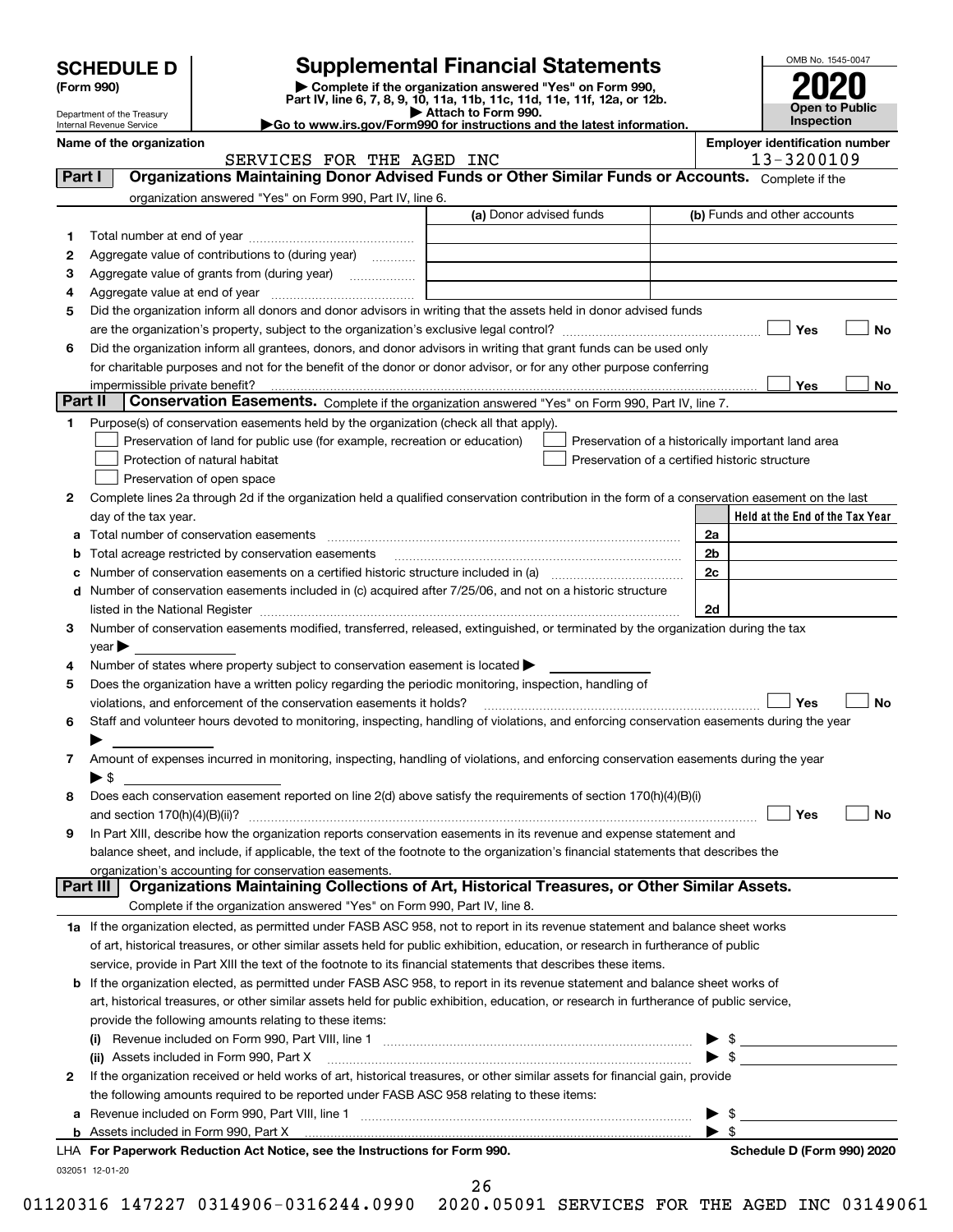|        | Schedule D (Form 990) 2020                                                                                                                                                                                                           | SERVICES FOR THE AGED INC               |   |                |                                    |                                 | 13-3200109 |                | Page $2$                                   |
|--------|--------------------------------------------------------------------------------------------------------------------------------------------------------------------------------------------------------------------------------------|-----------------------------------------|---|----------------|------------------------------------|---------------------------------|------------|----------------|--------------------------------------------|
|        | Part III<br>Organizations Maintaining Collections of Art, Historical Treasures, or Other Similar Assets (continued)                                                                                                                  |                                         |   |                |                                    |                                 |            |                |                                            |
| 3      | Using the organization's acquisition, accession, and other records, check any of the following that make significant use of its                                                                                                      |                                         |   |                |                                    |                                 |            |                |                                            |
|        | collection items (check all that apply):                                                                                                                                                                                             |                                         |   |                |                                    |                                 |            |                |                                            |
| a      | Public exhibition                                                                                                                                                                                                                    |                                         |   |                | Loan or exchange program           |                                 |            |                |                                            |
| b      | Scholarly research                                                                                                                                                                                                                   |                                         |   |                |                                    |                                 |            |                |                                            |
| с      | Preservation for future generations                                                                                                                                                                                                  |                                         |   |                |                                    |                                 |            |                |                                            |
| 4      | Provide a description of the organization's collections and explain how they further the organization's exempt purpose in Part XIII.                                                                                                 |                                         |   |                |                                    |                                 |            |                |                                            |
| 5      | During the year, did the organization solicit or receive donations of art, historical treasures, or other similar assets                                                                                                             |                                         |   |                |                                    |                                 |            |                |                                            |
|        | to be sold to raise funds rather than to be maintained as part of the organization's collection?                                                                                                                                     |                                         |   |                |                                    |                                 |            | Yes            | No                                         |
|        | <b>Part IV</b><br>Escrow and Custodial Arrangements. Complete if the organization answered "Yes" on Form 990, Part IV, line 9, or                                                                                                    |                                         |   |                |                                    |                                 |            |                |                                            |
|        | reported an amount on Form 990, Part X, line 21.                                                                                                                                                                                     |                                         |   |                |                                    |                                 |            |                |                                            |
|        | 1a Is the organization an agent, trustee, custodian or other intermediary for contributions or other assets not included                                                                                                             |                                         |   |                |                                    |                                 |            |                |                                            |
|        | on Form 990, Part X? [11] matter contracts and contracts and contracts are contracted as a form 990, Part X?                                                                                                                         |                                         |   |                |                                    |                                 |            | Yes            | No                                         |
|        | b If "Yes," explain the arrangement in Part XIII and complete the following table:                                                                                                                                                   |                                         |   |                |                                    |                                 |            |                |                                            |
|        |                                                                                                                                                                                                                                      |                                         |   |                |                                    |                                 |            | Amount         |                                            |
| c      | Beginning balance <b>contract contract and contract and contract and contract and contract and contract and contract and contract and contract and contract and contract and contract and contract and contract and contract and</b> |                                         |   |                |                                    | 1c                              |            |                |                                            |
|        | Additions during the year manufactured and an account of the state of the state of the state of the state of the state of the state of the state of the state of the state of the state of the state of the state of the state       |                                         |   |                |                                    | 1d                              |            |                |                                            |
|        | Distributions during the year manufactured and an account of the year manufactured and the year manufactured and the year manufactured and the year manufactured and the year manufactured and the year manufactured and the y       |                                         |   |                |                                    | 1e                              |            |                |                                            |
| Ť.     |                                                                                                                                                                                                                                      |                                         |   |                |                                    | 1f                              |            |                |                                            |
|        | 2a Did the organization include an amount on Form 990, Part X, line 21, for escrow or custodial account liability?                                                                                                                   |                                         |   |                |                                    |                                 |            | Yes            | No                                         |
| Part V | <b>b</b> If "Yes," explain the arrangement in Part XIII. Check here if the explanation has been provided on Part XIII<br>Endowment Funds. Complete if the organization answered "Yes" on Form 990, Part IV, line 10.                 |                                         |   |                |                                    |                                 |            |                |                                            |
|        |                                                                                                                                                                                                                                      |                                         |   |                |                                    |                                 |            |                |                                            |
|        |                                                                                                                                                                                                                                      | (a) Current year                        |   | (b) Prior year | (c) Two years back                 |                                 |            |                | (d) Three years back   (e) Four years back |
| 1a     | Beginning of year balance                                                                                                                                                                                                            |                                         |   |                |                                    |                                 |            |                |                                            |
|        |                                                                                                                                                                                                                                      |                                         |   |                |                                    |                                 |            |                |                                            |
|        | Net investment earnings, gains, and losses                                                                                                                                                                                           |                                         |   |                |                                    |                                 |            |                |                                            |
| d      |                                                                                                                                                                                                                                      |                                         |   |                |                                    |                                 |            |                |                                            |
|        | e Other expenditures for facilities                                                                                                                                                                                                  |                                         |   |                |                                    |                                 |            |                |                                            |
|        | and programs                                                                                                                                                                                                                         |                                         |   |                |                                    |                                 |            |                |                                            |
|        | End of year balance                                                                                                                                                                                                                  |                                         |   |                |                                    |                                 |            |                |                                            |
| g<br>2 | Provide the estimated percentage of the current year end balance (line 1g, column (a)) held as:                                                                                                                                      |                                         |   |                |                                    |                                 |            |                |                                            |
| а      | Board designated or quasi-endowment                                                                                                                                                                                                  |                                         | % |                |                                    |                                 |            |                |                                            |
|        | Permanent endowment > <u>example</u>                                                                                                                                                                                                 | %                                       |   |                |                                    |                                 |            |                |                                            |
|        | Term endowment $\blacktriangleright$                                                                                                                                                                                                 | %                                       |   |                |                                    |                                 |            |                |                                            |
|        | The percentages on lines 2a, 2b, and 2c should equal 100%.                                                                                                                                                                           |                                         |   |                |                                    |                                 |            |                |                                            |
|        | 3a Are there endowment funds not in the possession of the organization that are held and administered for the organization                                                                                                           |                                         |   |                |                                    |                                 |            |                |                                            |
|        | by:                                                                                                                                                                                                                                  |                                         |   |                |                                    |                                 |            |                | Yes<br>No.                                 |
|        | (i)                                                                                                                                                                                                                                  |                                         |   |                |                                    |                                 |            | 3a(i)          |                                            |
|        |                                                                                                                                                                                                                                      |                                         |   |                |                                    |                                 |            | 3a(ii)         |                                            |
|        |                                                                                                                                                                                                                                      |                                         |   |                |                                    |                                 |            | 3b             |                                            |
| 4      | Describe in Part XIII the intended uses of the organization's endowment funds.                                                                                                                                                       |                                         |   |                |                                    |                                 |            |                |                                            |
|        | Land, Buildings, and Equipment.<br>Part VI                                                                                                                                                                                           |                                         |   |                |                                    |                                 |            |                |                                            |
|        | Complete if the organization answered "Yes" on Form 990, Part IV, line 11a. See Form 990, Part X, line 10.                                                                                                                           |                                         |   |                |                                    |                                 |            |                |                                            |
|        | Description of property                                                                                                                                                                                                              | (a) Cost or other<br>basis (investment) |   |                | (b) Cost or other<br>basis (other) | (c) Accumulated<br>depreciation |            | (d) Book value |                                            |
|        |                                                                                                                                                                                                                                      |                                         |   |                |                                    |                                 |            |                |                                            |
| b      |                                                                                                                                                                                                                                      |                                         |   |                |                                    |                                 |            |                |                                            |
|        |                                                                                                                                                                                                                                      |                                         |   |                | 39,398.                            | 10,534.                         |            |                | 28,864.                                    |
|        |                                                                                                                                                                                                                                      |                                         |   |                | 130,498.                           | 64,536.                         |            |                | 65,962.                                    |
|        |                                                                                                                                                                                                                                      |                                         |   |                | 21, 200.                           | 9,000.                          |            |                | 12, 200.                                   |
|        |                                                                                                                                                                                                                                      |                                         |   |                |                                    |                                 |            |                | 107,026.                                   |

**Schedule D (Form 990) 2020**

032052 12-01-20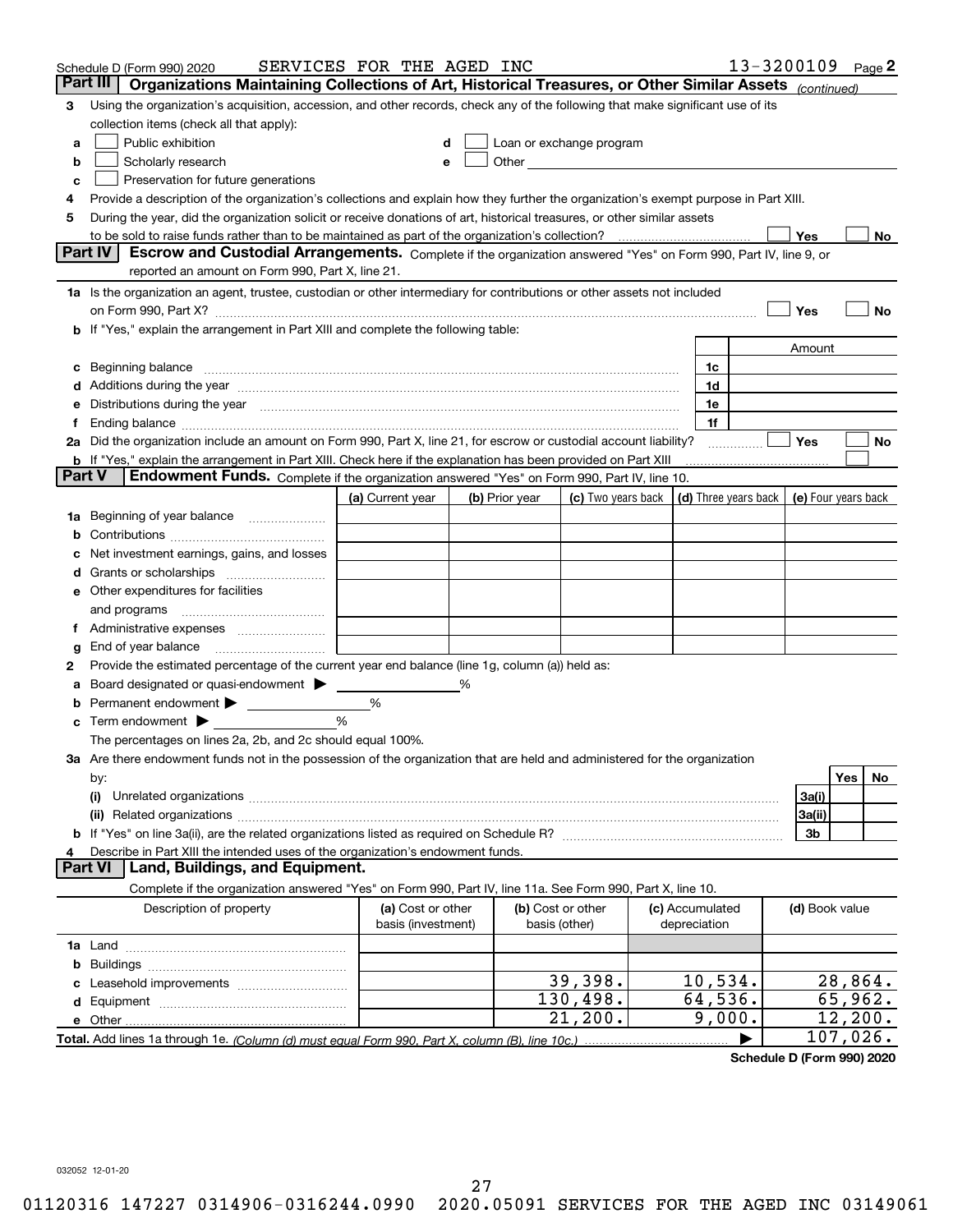| 13-3200109<br>SERVICES FOR THE AGED<br>INC<br>Schedule D (Form 990) 2020 |  | Page |
|--------------------------------------------------------------------------|--|------|
|--------------------------------------------------------------------------|--|------|

## **3Part VII Investments - Other Securities.**

Complete if the organization answered "Yes" on Form 990, Part IV, line 11b. See Form 990, Part X, line 12.

| (a) Description of security or category (including name of security)                          | (b) Book value | (c) Method of valuation: Cost or end-of-year market value |
|-----------------------------------------------------------------------------------------------|----------------|-----------------------------------------------------------|
| (1) Financial derivatives                                                                     |                |                                                           |
| (2) Closely held equity interests<br>                                                         |                |                                                           |
| $(3)$ Other                                                                                   |                |                                                           |
| (A)                                                                                           |                |                                                           |
| (B)                                                                                           |                |                                                           |
| (C)                                                                                           |                |                                                           |
| (D)                                                                                           |                |                                                           |
| (E)                                                                                           |                |                                                           |
| (F)                                                                                           |                |                                                           |
| (G)                                                                                           |                |                                                           |
| (H)                                                                                           |                |                                                           |
| <b>Total.</b> (Col. (b) must equal Form 990, Part X, col. (B) line 12.) $\blacktriangleright$ |                |                                                           |

## **Part VIII Investments - Program Related.**

Complete if the organization answered "Yes" on Form 990, Part IV, line 11c. See Form 990, Part X, line 13.

| (a) Description of investment                                                                 | (b) Book value | (c) Method of valuation: Cost or end-of-year market value |
|-----------------------------------------------------------------------------------------------|----------------|-----------------------------------------------------------|
| (1)                                                                                           |                |                                                           |
| (2)                                                                                           |                |                                                           |
| $\frac{1}{2}$                                                                                 |                |                                                           |
| (4)                                                                                           |                |                                                           |
| (5)                                                                                           |                |                                                           |
| (6)                                                                                           |                |                                                           |
| (7)                                                                                           |                |                                                           |
| (8)                                                                                           |                |                                                           |
| (9)                                                                                           |                |                                                           |
| <b>Total.</b> (Col. (b) must equal Form 990, Part X, col. (B) line 13.) $\blacktriangleright$ |                |                                                           |

# **Part IX Other Assets.**

Complete if the organization answered "Yes" on Form 990, Part IV, line 11d. See Form 990, Part X, line 15.

| (a) Description | (b) Book value |
|-----------------|----------------|
| (1)             |                |
| (2)             |                |
| (3)             |                |
| (4)             |                |
| (5)             |                |
| (6)             |                |
|                 |                |
| (8)             |                |
| (9)             |                |
|                 |                |
|                 |                |

Complete if the organization answered "Yes" on Form 990, Part IV, line 11e or 11f. See Form 990, Part X, line 25.

| 1.  | (a) Description of liability                                       | (b) Book value |
|-----|--------------------------------------------------------------------|----------------|
|     | Federal income taxes                                               |                |
| (2) | DEFERRED RENT PAYABLE                                              | 429,604.       |
| (3) | DUE TO HRA                                                         | 2,346,351.     |
| (4) | TO AFFILIATE<br>DUE                                                | 275,976.       |
| (5) | SECURITY DEPOSITS                                                  | 98,576.        |
| (6) |                                                                    |                |
| (7) |                                                                    |                |
| (8) |                                                                    |                |
| (9) |                                                                    |                |
|     | Total. (Column (b) must equal Form 990, Part X, col. (B) line 25.) | 3,150,507.     |

**2.** Liability for uncertain tax positions. In Part XIII, provide the text of the footnote to the organization's financial statements that reports the organization's liability for uncertain tax positions under FASB ASC 740. Check here if the text of the footnote has been provided in Part XIII  $\boxed{\text{X}}$ 

**Schedule D (Form 990) 2020**

032053 12-01-20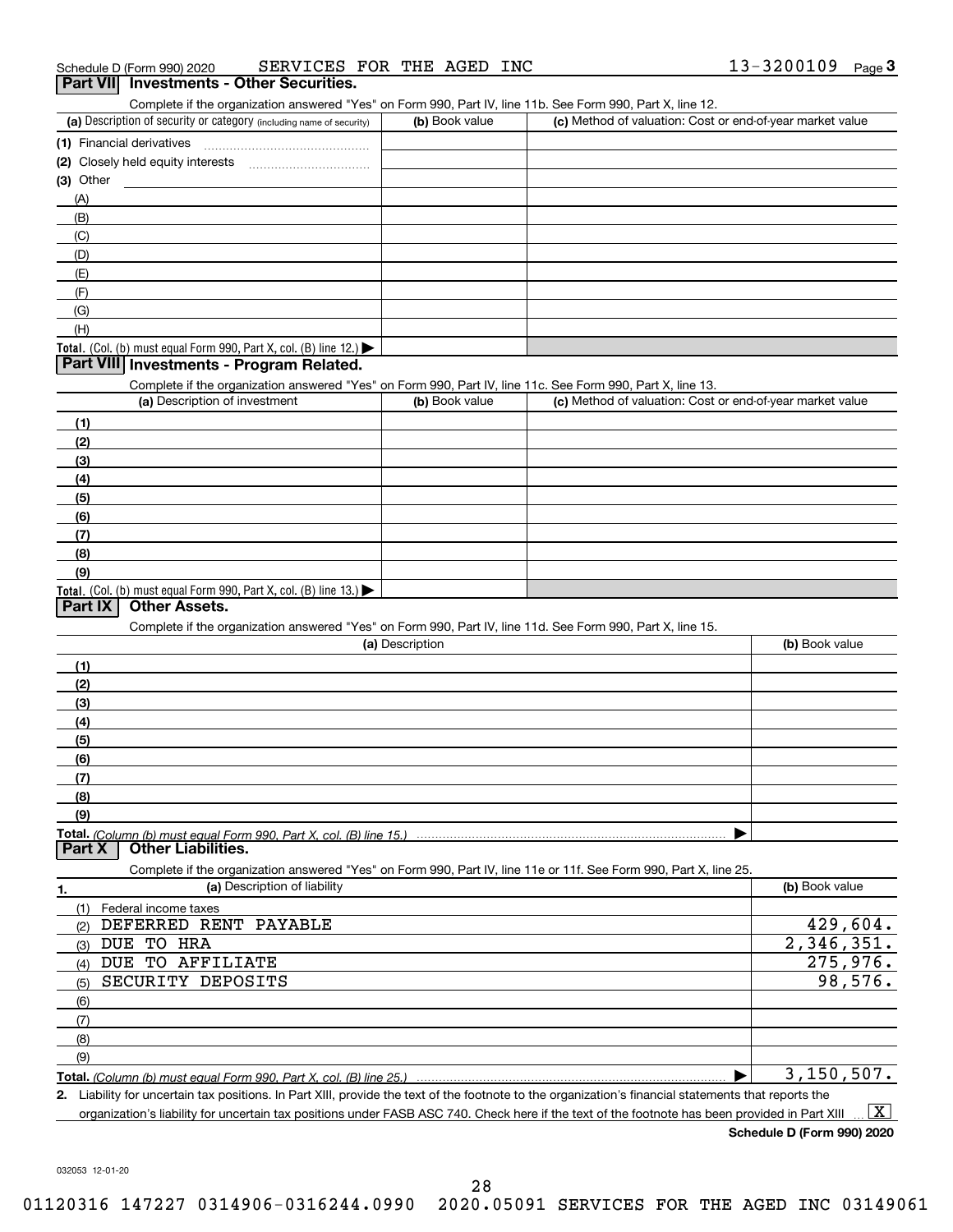|    | SERVICES FOR THE AGED INC<br>Schedule D (Form 990) 2020                                                                  |                |              | 13-3200109<br>Page $4$    |
|----|--------------------------------------------------------------------------------------------------------------------------|----------------|--------------|---------------------------|
|    | Reconciliation of Revenue per Audited Financial Statements With Revenue per Return.<br>Part XI                           |                |              |                           |
|    | Complete if the organization answered "Yes" on Form 990, Part IV, line 12a.                                              |                |              |                           |
| 1  | Total revenue, gains, and other support per audited financial statements                                                 |                | $\mathbf{1}$ | $\overline{32,148,609}$ . |
| 2  | Amounts included on line 1 but not on Form 990, Part VIII, line 12:                                                      |                |              |                           |
| a  | Net unrealized gains (losses) on investments [11] matter contracts and the unrealized gains (losses) on investments      | 2a             |              |                           |
| b  |                                                                                                                          | 2 <sub>b</sub> |              |                           |
|    |                                                                                                                          | 2c             |              |                           |
| d  |                                                                                                                          | 2d             |              |                           |
| e  | Add lines 2a through 2d <b>must be a constructed as the constant of the constant of the constant of the construction</b> |                | <b>2e</b>    | 0.                        |
| З  |                                                                                                                          |                | 3            | 32, 148, 609.             |
| 4  | Amounts included on Form 990. Part VIII. line 12, but not on line 1:                                                     |                |              |                           |
| a  |                                                                                                                          | 4а             |              |                           |
|    |                                                                                                                          | 4b             |              |                           |
| c. | Add lines 4a and 4b                                                                                                      |                | 4c           |                           |
|    |                                                                                                                          |                | 5            | 32, 148, 609.             |
|    | Part XII   Reconciliation of Expenses per Audited Financial Statements With Expenses per Return.                         |                |              |                           |
|    |                                                                                                                          |                |              |                           |
|    | Complete if the organization answered "Yes" on Form 990, Part IV, line 12a.                                              |                |              |                           |
| 1  |                                                                                                                          |                | $\mathbf{1}$ | 32,624,836.               |
| 2  | Amounts included on line 1 but not on Form 990, Part IX, line 25:                                                        |                |              |                           |
| a  |                                                                                                                          | 2a             |              |                           |
| b  | Prior year adjustments <i>www.www.www.www.www.www.www.www.www.</i> ww.                                                   | 2 <sub>b</sub> |              |                           |
|    |                                                                                                                          | 2c             |              |                           |
| d  |                                                                                                                          | 2d             |              |                           |
| е  |                                                                                                                          |                | 2e           | υ.                        |
| 3  | Add lines 2a through 2d <b>must be a constructed as the constant of the constant of the constant of the construction</b> |                | 3            | 32,624,836.               |
| 4  | Amounts included on Form 990, Part IX, line 25, but not on line 1:                                                       |                |              |                           |
| a  |                                                                                                                          | 4a             |              |                           |
| b  | Other (Describe in Part XIII.)                                                                                           | 4 <sub>h</sub> |              |                           |
| c  | Add lines 4a and 4b                                                                                                      |                | 4c           |                           |
|    |                                                                                                                          |                | 5            | 32,624,836.               |
|    | Part XIII Supplemental Information.                                                                                      |                |              |                           |

Provide the descriptions required for Part II, lines 3, 5, and 9; Part III, lines 1a and 4; Part IV, lines 1b and 2b; Part V, line 4; Part X, line 2; Part XI, lines 2d and 4b; and Part XII, lines 2d and 4b. Also complete this part to provide any additional information.

# PART X, LINE 2:

THE ORGANIZATION HAS NO UNRECOGNIZED TAX BENEFITS AS OF JUNE 30, 2021. THE

ORGANIZATION'S FEDERAL AND STATE INCOME TAX RETURNS PRIOR TO FISCAL YEAR

2017 ARE CLOSED AND MANAGEMENT CONTINUALLY EVALUATES EXPIRING STATUTES OF

LIMITATIONS, AUDITS, PROPOSED SETTLEMENTS, CHANGES IN TAX LAW AND

AUTHORITATIVE RULINGS.

# IF APPLICABLE, THE ORGANIZATION WILL RECOGNIZE INTEREST AND PENALTIES PAID

IN ASSOCIATION WITH TAX MATTERS AS PART OF EXPENSES IN THE STATEMENT OF

# ACTIVITIES AND CHANGES IN NET ASSETS. THERE WERE NO INTEREST OR PENALTIES

FOR THE YEAR ENDED JUNE 30, 2021.

032054 12-01-20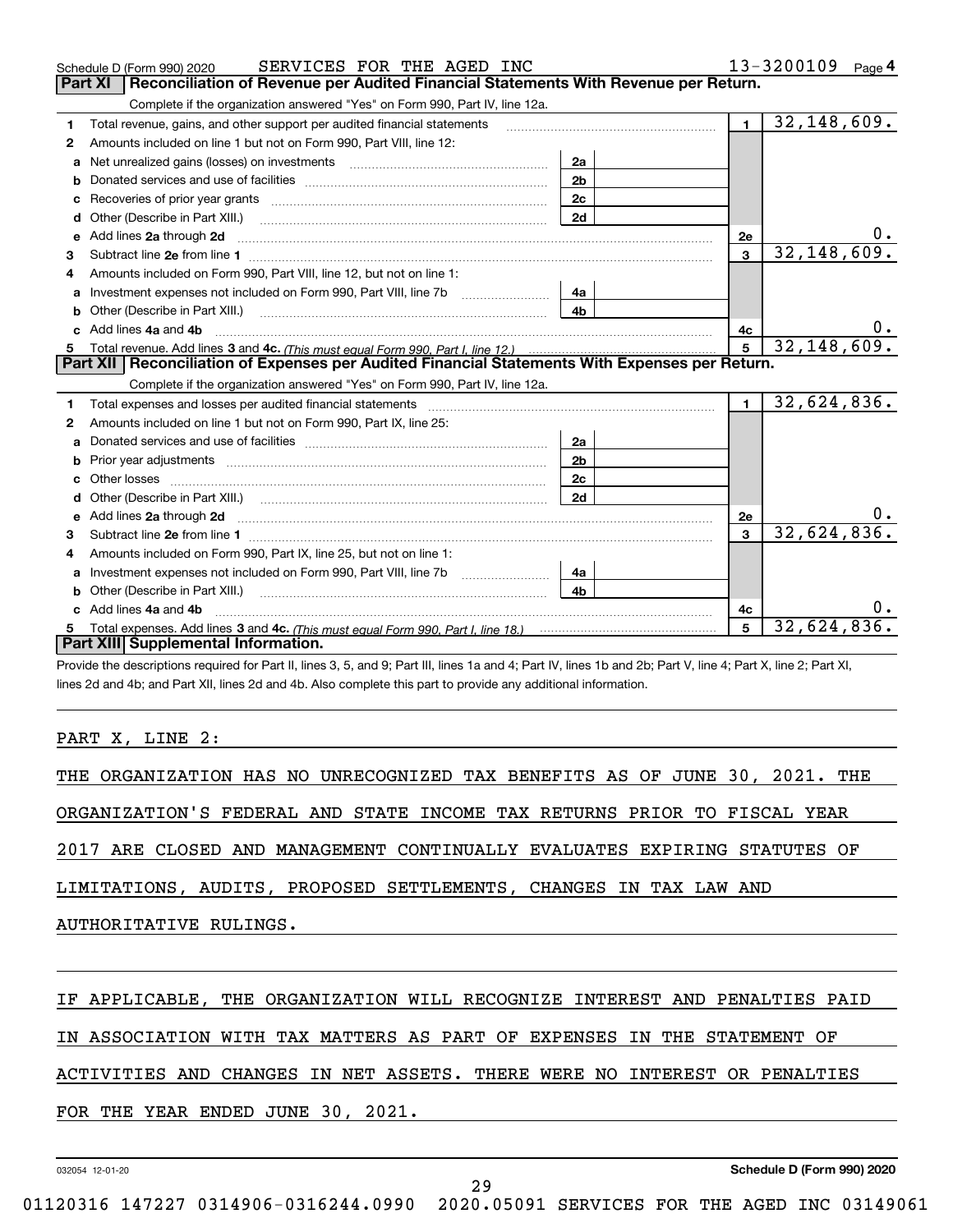| Schedule D (Form 990) 2020 |  |
|----------------------------|--|
|                            |  |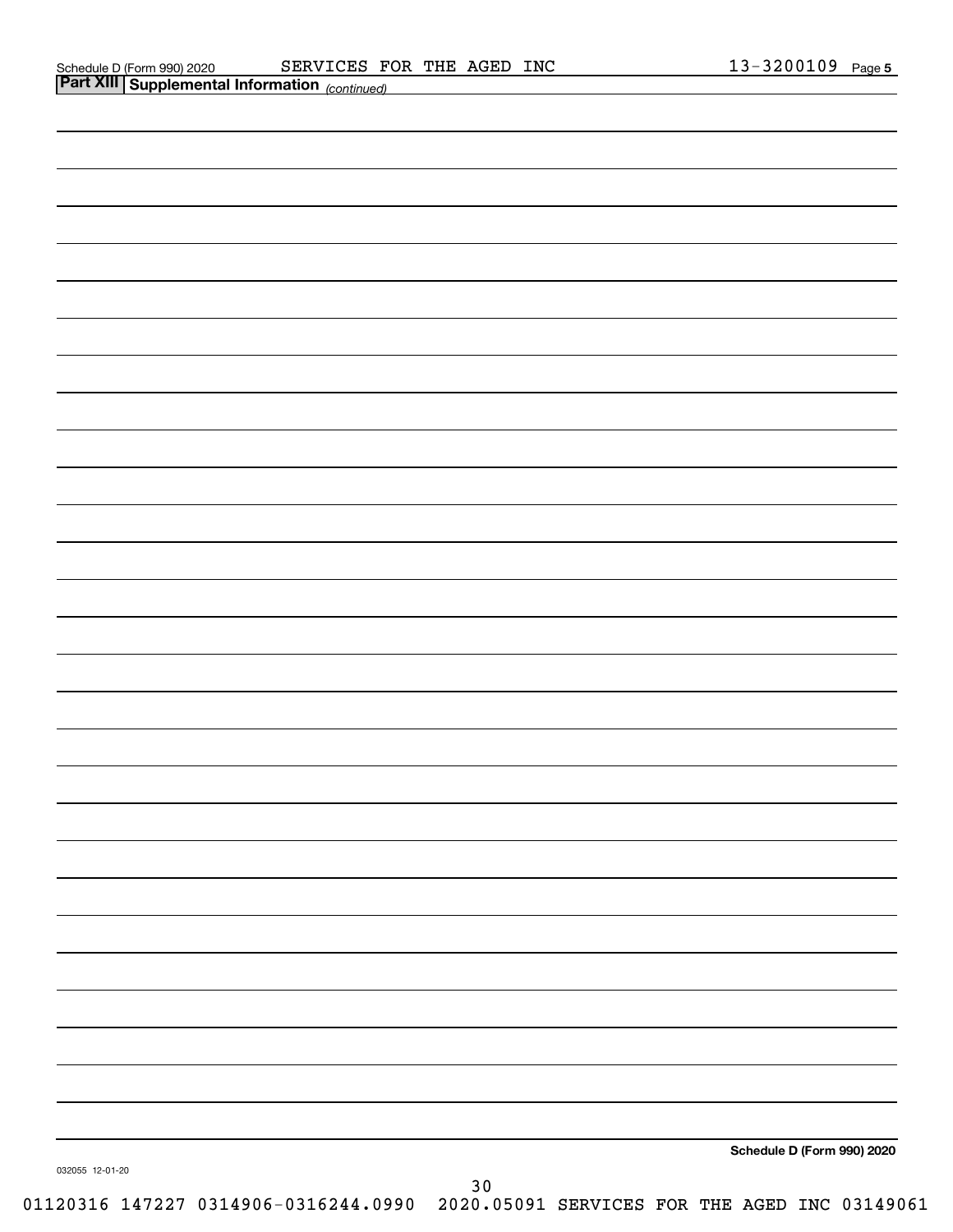|    | <b>Compensation Information</b><br><b>SCHEDULE J</b>                                                                             |                                       | OMB No. 1545-0047          |     |                         |
|----|----------------------------------------------------------------------------------------------------------------------------------|---------------------------------------|----------------------------|-----|-------------------------|
|    | (Form 990)<br>For certain Officers, Directors, Trustees, Key Employees, and Highest                                              |                                       |                            |     |                         |
|    | <b>Compensated Employees</b>                                                                                                     |                                       |                            |     |                         |
|    | Complete if the organization answered "Yes" on Form 990, Part IV, line 23.<br>Attach to Form 990.<br>Department of the Treasury  |                                       | <b>Open to Public</b>      |     |                         |
|    | Go to www.irs.gov/Form990 for instructions and the latest information.<br>Internal Revenue Service                               |                                       | Inspection                 |     |                         |
|    | Name of the organization                                                                                                         | <b>Employer identification number</b> |                            |     |                         |
|    | SERVICES FOR THE AGED INC                                                                                                        |                                       | 13-3200109                 |     |                         |
|    | <b>Questions Regarding Compensation</b><br>Part I                                                                                |                                       |                            |     |                         |
|    |                                                                                                                                  |                                       |                            | Yes | No                      |
|    | <b>1a</b> Check the appropriate box(es) if the organization provided any of the following to or for a person listed on Form 990, |                                       |                            |     |                         |
|    | Part VII, Section A, line 1a. Complete Part III to provide any relevant information regarding these items.                       |                                       |                            |     |                         |
|    | First-class or charter travel<br>Housing allowance or residence for personal use                                                 |                                       |                            |     |                         |
|    | Travel for companions<br>Payments for business use of personal residence<br>Health or social club dues or initiation fees        |                                       |                            |     |                         |
|    | Tax indemnification and gross-up payments<br>Discretionary spending account                                                      |                                       |                            |     |                         |
|    | Personal services (such as maid, chauffeur, chef)                                                                                |                                       |                            |     |                         |
|    | <b>b</b> If any of the boxes on line 1a are checked, did the organization follow a written policy regarding payment or           |                                       |                            |     |                         |
|    | reimbursement or provision of all of the expenses described above? If "No," complete Part III to explain                         |                                       | 1b                         |     |                         |
| 2  | Did the organization require substantiation prior to reimbursing or allowing expenses incurred by all directors,                 |                                       |                            |     |                         |
|    |                                                                                                                                  |                                       | $\mathbf 2$                |     |                         |
|    |                                                                                                                                  |                                       |                            |     |                         |
| З  | Indicate which, if any, of the following the organization used to establish the compensation of the organization's               |                                       |                            |     |                         |
|    | CEO/Executive Director. Check all that apply. Do not check any boxes for methods used by a related organization to               |                                       |                            |     |                         |
|    | establish compensation of the CEO/Executive Director, but explain in Part III.                                                   |                                       |                            |     |                         |
|    | Compensation committee<br>Written employment contract                                                                            |                                       |                            |     |                         |
|    | Independent compensation consultant<br>Compensation survey or study                                                              |                                       |                            |     |                         |
|    | Form 990 of other organizations<br>Approval by the board or compensation committee                                               |                                       |                            |     |                         |
|    |                                                                                                                                  |                                       |                            |     |                         |
| 4  | During the year, did any person listed on Form 990, Part VII, Section A, line 1a, with respect to the filing                     |                                       |                            |     |                         |
|    | organization or a related organization:                                                                                          |                                       |                            |     |                         |
|    | Receive a severance payment or change-of-control payment?                                                                        |                                       | 4a                         |     | х                       |
|    | Participate in or receive payment from a supplemental nonqualified retirement plan?                                              |                                       | 4b                         |     | $\overline{\textbf{X}}$ |
| с  | Participate in or receive payment from an equity-based compensation arrangement?                                                 |                                       | 4c                         |     | $\overline{\mathbf{x}}$ |
|    | If "Yes" to any of lines 4a-c, list the persons and provide the applicable amounts for each item in Part III.                    |                                       |                            |     |                         |
|    |                                                                                                                                  |                                       |                            |     |                         |
|    | Only section 501(c)(3), 501(c)(4), and 501(c)(29) organizations must complete lines 5-9.                                         |                                       |                            |     |                         |
| 5. | For persons listed on Form 990, Part VII, Section A, line 1a, did the organization pay or accrue any compensation                |                                       |                            |     |                         |
|    | contingent on the revenues of:                                                                                                   |                                       |                            |     | <u>x</u>                |
|    |                                                                                                                                  |                                       | 5a<br>5b                   |     | $\overline{\mathbf{x}}$ |
|    | If "Yes" on line 5a or 5b, describe in Part III.                                                                                 |                                       |                            |     |                         |
|    | 6 For persons listed on Form 990, Part VII, Section A, line 1a, did the organization pay or accrue any compensation              |                                       |                            |     |                         |
|    | contingent on the net earnings of:                                                                                               |                                       |                            |     |                         |
|    |                                                                                                                                  |                                       | 6а                         |     | x                       |
|    |                                                                                                                                  |                                       | 6b                         |     | $\overline{\mathbf{x}}$ |
|    | If "Yes" on line 6a or 6b, describe in Part III.                                                                                 |                                       |                            |     |                         |
|    | 7 For persons listed on Form 990, Part VII, Section A, line 1a, did the organization provide any nonfixed payments               |                                       |                            |     |                         |
|    |                                                                                                                                  |                                       | 7                          |     | х                       |
| 8  | Were any amounts reported on Form 990, Part VII, paid or accrued pursuant to a contract that was subject to the                  |                                       |                            |     |                         |
|    |                                                                                                                                  |                                       | 8                          |     | x                       |
| 9  | If "Yes" on line 8, did the organization also follow the rebuttable presumption procedure described in                           |                                       |                            |     |                         |
|    |                                                                                                                                  |                                       | 9                          |     |                         |
|    | LHA For Paperwork Reduction Act Notice, see the Instructions for Form 990.                                                       |                                       | Schedule J (Form 990) 2020 |     |                         |

032111 12-07-20

31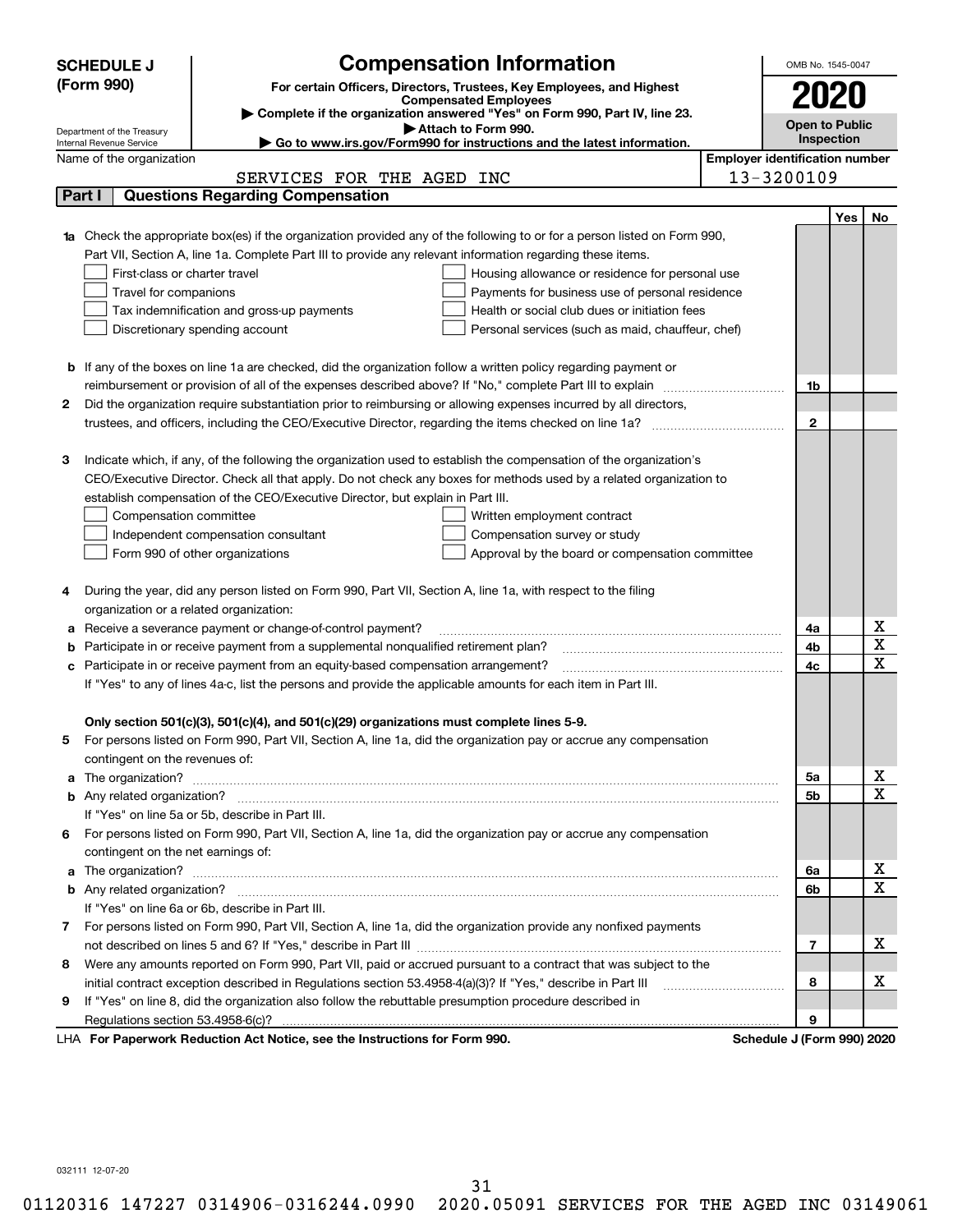# **Part II Officers, Directors, Trustees, Key Employees, and Highest Compensated Employees.**  Schedule J (Form 990) 2020 Page Use duplicate copies if additional space is needed.

For each individual whose compensation must be reported on Schedule J, report compensation from the organization on row (i) and from related organizations, described in the instructions, on row (ii). Do not list any individuals that aren't listed on Form 990, Part VII.

**Note:**  The sum of columns (B)(i)-(iii) for each listed individual must equal the total amount of Form 990, Part VII, Section A, line 1a, applicable column (D) and (E) amounts for that individual.

|                           |      |                          | (B) Breakdown of W-2 and/or 1099-MISC compensation |                                           | (C) Retirement and<br>other deferred | (D) Nontaxable<br>benefits | (E) Total of columns<br>$(B)(i)-(D)$ | (F) Compensation<br>in column (B)         |
|---------------------------|------|--------------------------|----------------------------------------------------|-------------------------------------------|--------------------------------------|----------------------------|--------------------------------------|-------------------------------------------|
| (A) Name and Title        |      | (i) Base<br>compensation | (ii) Bonus &<br>incentive<br>compensation          | (iii) Other<br>reportable<br>compensation | compensation                         |                            |                                      | reported as deferred<br>on prior Form 990 |
| KATHRYN HASLANGER<br>(1)  | (i)  | 0.                       | 0.                                                 | 0.                                        | 0.                                   | 0.                         | 0.                                   | 0.                                        |
| CEO                       | (ii) | 403,080.                 | $\overline{0}$ .                                   | $\overline{21,364}$ .                     | 9,596.                               | 34,102.                    | 468,142.                             | $\overline{0}$ .                          |
| TRACY WELSH<br>(2)        | (i)  | $\mathbf 0$ .            | $\overline{0}$ .                                   | 0.                                        | 0.                                   | 0.                         | 0.                                   | $\overline{\mathbf{0}}$ .                 |
| COO                       | (ii) | 294, 285.                | $\overline{0}$ .                                   | 702.                                      | 8,634.                               | 48, 103.                   | 351,724.                             | $\overline{\mathbf{0}}$ .                 |
| KAREN TYREE<br>(3)        | (i)  | $\overline{0}$ .         | $\overline{0}$ .                                   | $\overline{0}$ .                          | $\overline{0}$ .                     | $\mathbf 0$ .              | $\overline{0}$                       | $\overline{0}$ .                          |
| CONTROLLER-HOMECARE       | (ii) | 171, 411.                | $\overline{0}$ .                                   | 844.                                      | $\overline{0}$ .                     | 19,625.                    | 191,880.                             | $\overline{0}$ .                          |
| SVETLANA GOYKHBERG<br>(4) | (i)  | $\overline{0}$ .         | $\overline{0}$ .                                   | 0.                                        | $\overline{0}$ .                     | 0.                         | $\overline{0}$ .                     | $\overline{\mathbf{0}}$ .                 |
| DIRECTOR OF HOMECARE      | (ii) | 157, 286.                | $\overline{0}$ .                                   | 481.                                      | $\overline{0}$ .                     | 33,508.                    | 191, 275.                            | $\overline{0}$ .                          |
|                           | (i)  |                          |                                                    |                                           |                                      |                            |                                      |                                           |
|                           | (ii) |                          |                                                    |                                           |                                      |                            |                                      |                                           |
|                           | (i)  |                          |                                                    |                                           |                                      |                            |                                      |                                           |
|                           | (ii) |                          |                                                    |                                           |                                      |                            |                                      |                                           |
|                           | (i)  |                          |                                                    |                                           |                                      |                            |                                      |                                           |
|                           | (ii) |                          |                                                    |                                           |                                      |                            |                                      |                                           |
|                           | (i)  |                          |                                                    |                                           |                                      |                            |                                      |                                           |
|                           | (ii) |                          |                                                    |                                           |                                      |                            |                                      |                                           |
|                           | (i)  |                          |                                                    |                                           |                                      |                            |                                      |                                           |
|                           | (ii) |                          |                                                    |                                           |                                      |                            |                                      |                                           |
|                           | (i)  |                          |                                                    |                                           |                                      |                            |                                      |                                           |
|                           | (ii) |                          |                                                    |                                           |                                      |                            |                                      |                                           |
|                           | (i)  |                          |                                                    |                                           |                                      |                            |                                      |                                           |
|                           | (ii) |                          |                                                    |                                           |                                      |                            |                                      |                                           |
|                           | (i)  |                          |                                                    |                                           |                                      |                            |                                      |                                           |
|                           | (ii) |                          |                                                    |                                           |                                      |                            |                                      |                                           |
|                           | (i)  |                          |                                                    |                                           |                                      |                            |                                      |                                           |
|                           | (ii) |                          |                                                    |                                           |                                      |                            |                                      |                                           |
|                           | (i)  |                          |                                                    |                                           |                                      |                            |                                      |                                           |
|                           | (ii) |                          |                                                    |                                           |                                      |                            |                                      |                                           |
|                           | (i)  |                          |                                                    |                                           |                                      |                            |                                      |                                           |
|                           | (ii) |                          |                                                    |                                           |                                      |                            |                                      |                                           |
|                           | (i)  |                          |                                                    |                                           |                                      |                            |                                      |                                           |
|                           | (ii) |                          |                                                    |                                           |                                      |                            |                                      |                                           |

**Schedule J (Form 990) 2020**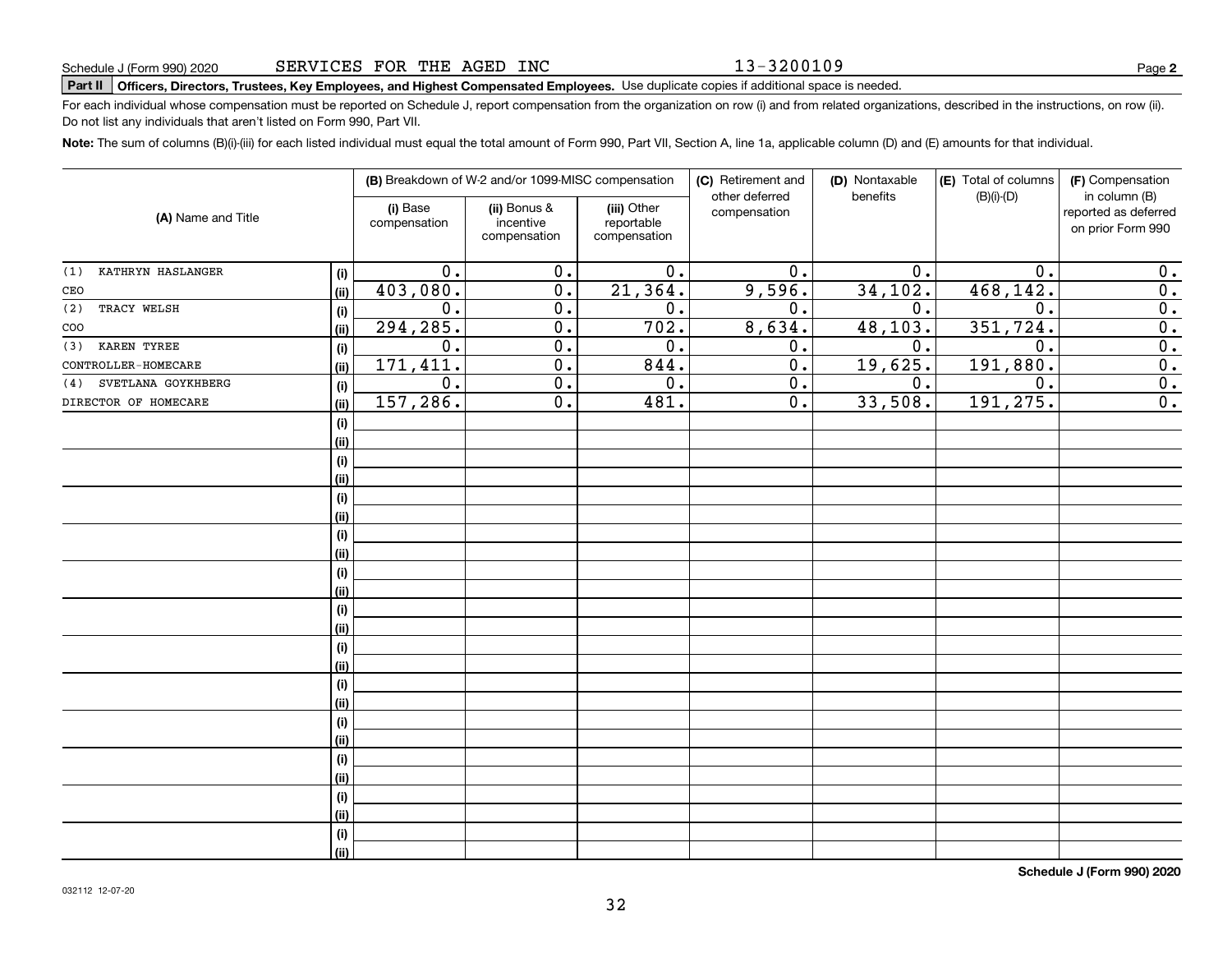# **Part III Supplemental Information**

Schedule J (Form 990) 2020 SERVICES FOR THE AGED INC<br>Part III Supplemental Information<br>Provide the information, explanation, or descriptions required for Part I, lines 1a, 1b, 3, 4a, 4b, 4c, 5a, 5b, 6a, 6b, 7, and 8, and f

**Schedule J (Form 990) 2020**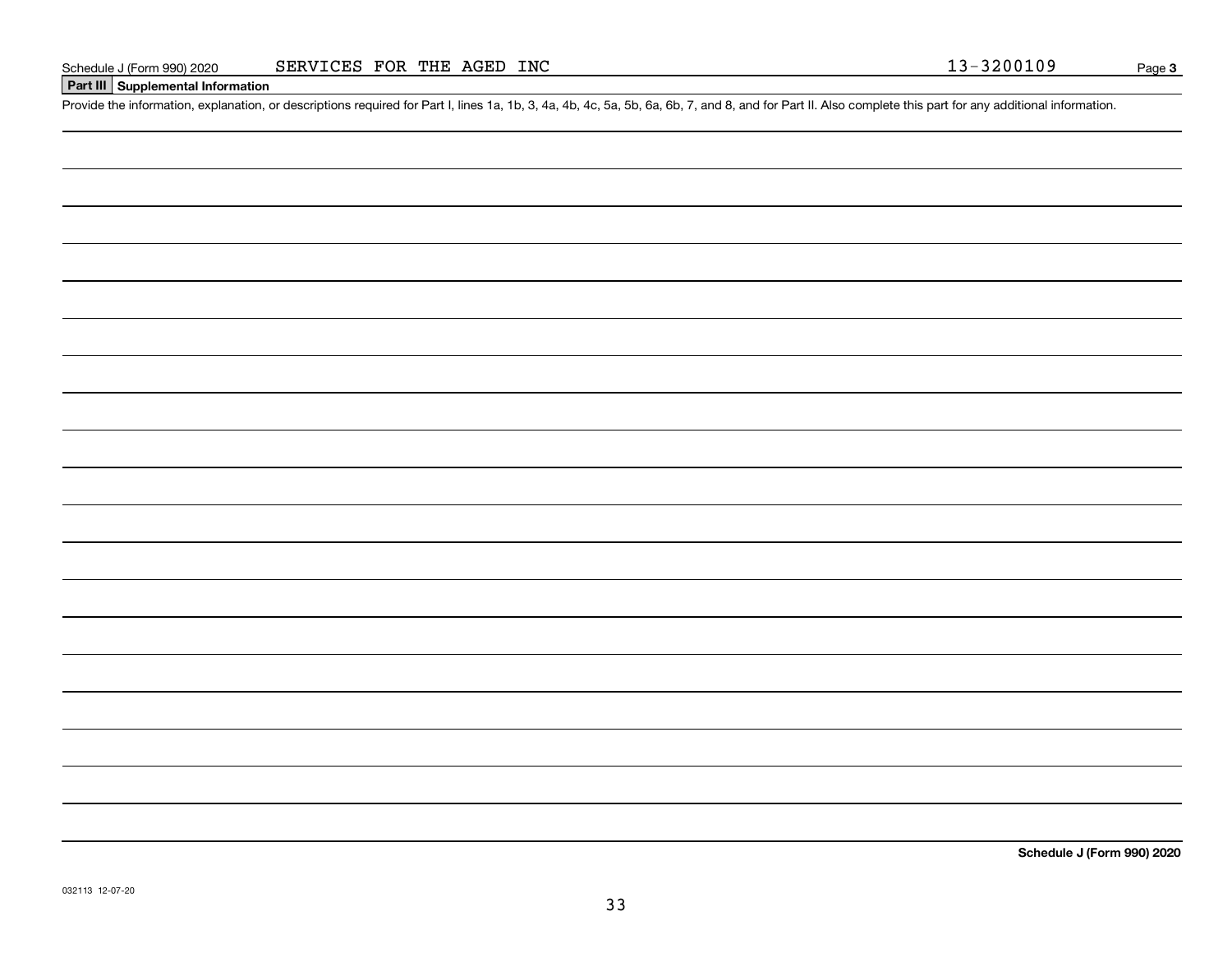**(Form 990 or 990-EZ)**

Department of the Treasury Internal Revenue Service Name of the organization

# **SCHEDULE O Supplemental Information to Form 990 or 990-EZ**

**Complete to provide information for responses to specific questions on Form 990 or 990-EZ or to provide any additional information. | Attach to Form 990 or 990-EZ. | Go to www.irs.gov/Form990 for the latest information.**



**Employer identification number**

SERVICES FOR THE AGED INC 13-3200109

FORM 990, PART VI, SECTION B, LINE 11B:

THE FORM 990 IS REVIEWED BY THE CONTROLLER WITH THE VP OF FINANCE AND

CHIEF OPERATING OFFICER THEN IT IS PROVIDED TO THE BOARD PRIOR TO FILING

WITH THE IRS

FORM 990, PART VI, SECTION B, LINE 12C:

ON AN ANNUAL BASIS, THE CONFLICT OF INTEREST POLICY STATEMENT IS SENT TO

THE BOARD ALONG WITH A LIST OF VENDORS, SERVICE PROVIDERS, EMPLOYEES, ETC

THE FORM MUST BE SIGNED AND RETURNED TO THE RESPECTIVE COMMITTEE OF THE

BOARD THE FORMS ARE REVIEWED AND KEPT ON FILE.

FORM 990, PART VI, SECTION B, LINE 15:

EACH YEAR, COMPENSATION OF THE CEO AND OTHER KEY EMPLOYEES ARE REVIEWED BY THE COMPENSATION COMMITTEE OF THE BOARD OF A RELATED ORGANIZATION EVERY TWO YEARS, AN EXTERNAL CONSULTANT OR FIRM IS ENGAGED TO PROVIDE A COMPARATIVE SALARY AND COMPENSATION DATA REPORT FOR FULL SALARY REVIEWS AND APPROVALS FOR THE CEO AND KEY EMPLOYEE ROLES THE FIRST COMPENSATION REPORT WAS PREPARED IN 2014-2015. THE LAST COMPREHENSIVE COMPENSATION REPORT AND REVIEW WAS IN 2021. THE NEXT COMPREHENSIVE COMPENSATION REPORT AND REVIEW IS SCHEDULE FOR THE SPRING OF 2023 DOCUMENTATION IS MAINTAINED OF SALARY REVIEWS.

FORM 990, PART VI, SECTION C, LINE 19:

THE CORPORATION'S AUDITED FINANCIAL STATEMENTS ARE AVAILABLE ON THE WEBSITE

ALL OTHER GOVERNING DOCUMENTS AND CONFLICT OF INTEREST POLICIES ARE

032211 11-20-20 LHA For Paperwork Reduction Act Notice, see the Instructions for Form 990 or 990-EZ. Schedule O (Form 990 or 990-EZ) 2020 AVAILABLE TO THE PUBLIC UPON REQUEST.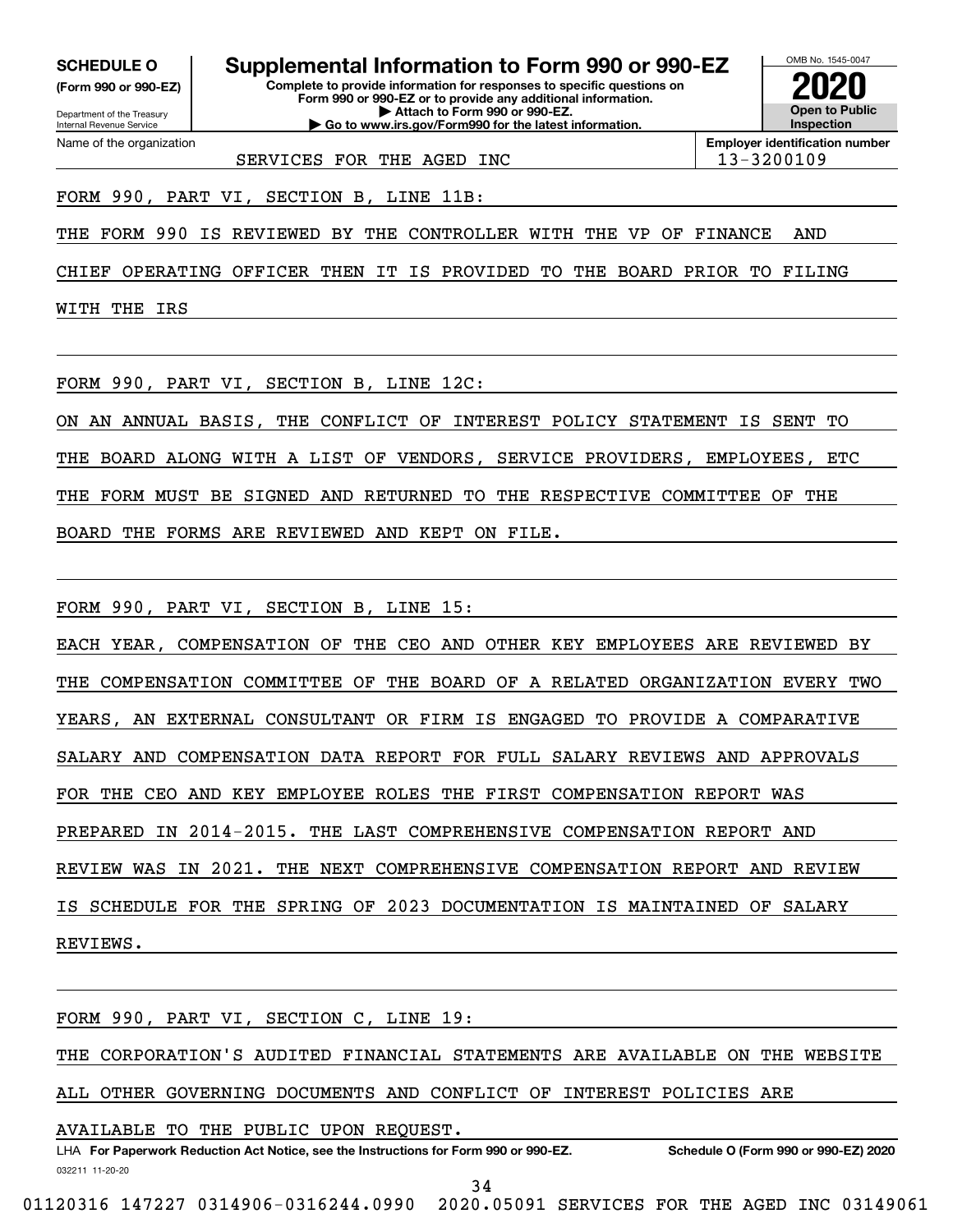| Schedule O (Form 990 or 990-EZ) 2020 |
|--------------------------------------|
|--------------------------------------|

SERVICES FOR THE AGED INC 13-3200109

FORM 990, PART XII, LINE 2C:

THE PROCESS OF OVERSEEING THE AUDIT AND SELECTING AN INDEPENDENT

ACCOUNTANT HAS NOT CHANGED FROM THE PRIOR YEAR.

032212 11-20-20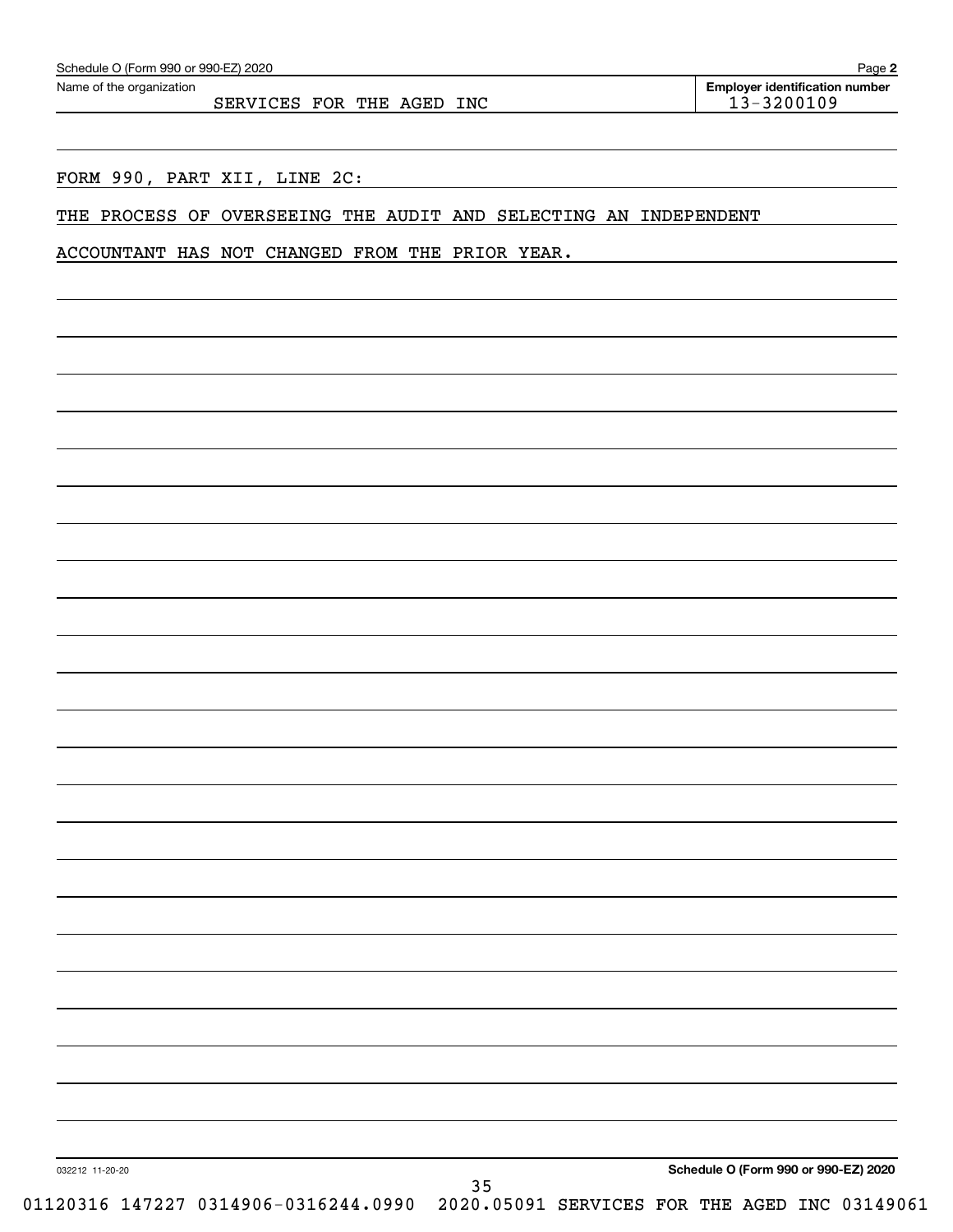032161 10-28-20 LHA

# **Related Organizations and Unrelated Partnerships**

**Complete if the organization answered "Yes" on Form 990, Part IV, line 33, 34, 35b, 36, or 37.** |

**Attach to Form 990.**  |

# Department of the Treasury Internal Revenue Service Name of the organization

SERVICES FOR THE AGED INC

**Part I Identification of Disregarded Entities.**  Complete if the organization answered "Yes" on Form 990, Part IV, line 33.

| (a)<br>Name, address, and EIN (if applicable)<br>of disregarded entity | (b)<br>Primary activity | (c)<br>Legal domicile (state or<br>foreign country) | (d)<br>Total income | (e)<br>End-of-year assets | (f)<br>Direct controlling<br>entity |
|------------------------------------------------------------------------|-------------------------|-----------------------------------------------------|---------------------|---------------------------|-------------------------------------|
|                                                                        |                         |                                                     |                     |                           |                                     |
|                                                                        |                         |                                                     |                     |                           |                                     |
|                                                                        |                         |                                                     |                     |                           |                                     |
|                                                                        |                         |                                                     |                     |                           |                                     |

#### **Identification of Related Tax-Exempt Organizations.** Complete if the organization answered "Yes" on Form 990, Part IV, line 34, because it had one or more related tax-exempt **Part II** organizations during the tax year.

| (a)<br>Name, address, and EIN<br>of related organization | (b)<br>Primary activity | (c)<br>Legal domicile (state or<br>foreign country) | (d)<br>Exempt Code<br>section | (e)<br>Public charity<br>status (if section | (f)<br>Direct controlling<br>entity |     | $(g)$<br>Section 512(b)(13)<br>controlled<br>entity? |
|----------------------------------------------------------|-------------------------|-----------------------------------------------------|-------------------------------|---------------------------------------------|-------------------------------------|-----|------------------------------------------------------|
|                                                          |                         |                                                     |                               | 501(c)(3)                                   |                                     | Yes | No.                                                  |
| ASSOCIATION FOR SERVICES FOR THE AGED INC. -             |                         |                                                     |                               |                                             |                                     |     |                                                      |
| 13-2951640, 247 W 37TH STREET 4TH FLOOR, NEW             |                         |                                                     |                               |                                             |                                     |     |                                                      |
| YORK, NY 10018                                           | HOME CARE               | NEW YORK                                            | 501(C)(3)                     | LINE 10                                     | <b>JASA CORP</b>                    |     | х                                                    |
| BRIGHTON BEACH HOUSING DEVELOPMENT FUND                  |                         |                                                     |                               |                                             |                                     |     |                                                      |
| COMPANY INC - 13-3042331, 247 W 37TH STREET              | AFFORDABLE HOUSING FOR  |                                                     |                               |                                             |                                     |     |                                                      |
| 4TH FLOOR, NEW YORK, NY 10018                            | OLDER ADULTS            | NEW YORK                                            | 501(C)(3)                     | LINE 10                                     | <b>JASA CORP</b>                    |     | х                                                    |
| BROOKDALE VILLAGE HOUSING CORPORATION -                  |                         |                                                     |                               |                                             |                                     |     |                                                      |
| 23-7375605, 247 W 37TH STREET 4TH FLOOR, NEW             | AFFORDABLE HOUSING FOR  |                                                     |                               |                                             |                                     |     |                                                      |
| YORK, NY 10018                                           | OLDER ADULTS            | NEW YORK                                            | 501(C)(3)                     | LINE 10                                     | <b>JASA CORP</b>                    |     | х                                                    |
| CONEY ISLAND SITE NINE HOUSES INC -                      |                         |                                                     |                               |                                             |                                     |     |                                                      |
| 11-2306651, 247 W 37TH STREET 4TH FLOOR, NEW             | AFFORDABLE HOUSING FOR  |                                                     |                               |                                             |                                     |     |                                                      |
| YORK, NY 10018                                           | OLDER ADULTS            | NEW YORK                                            | 501(C)(3)                     | LINE 10                                     | <b>JASA CORP</b>                    |     | x                                                    |

**For Paperwork Reduction Act Notice, see the Instructions for Form 990. Schedule R (Form 990) 2020**

OMB No. 1545-0047

**Open to Public 2020**

**Employer identification number**

13-3200109

**| Go to www.irs.gov/Form990 for instructions and the latest information. Inspection**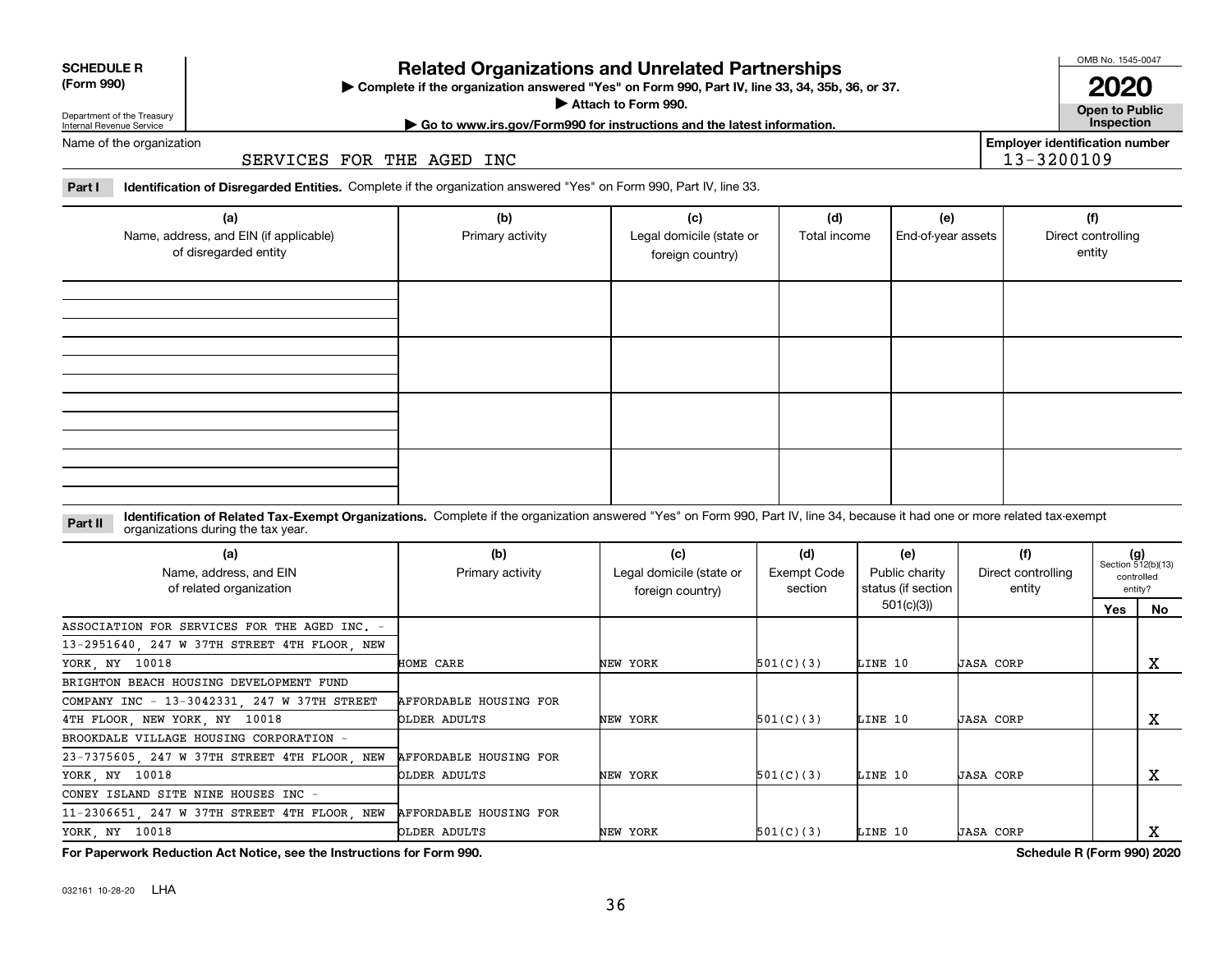**Part II Continuation of Identification of Related Tax-Exempt Organizations**

| (a)<br>Name, address, and EIN<br>of related organization | (b)<br>Primary activity   | (c)<br>Legal domicile (state or<br>foreign country) | (d)<br><b>Exempt Code</b><br>section | (e)<br>Public charity<br>status (if section | (f)<br>Direct controlling<br>entity | $(g)$<br>Section 512(b)(13)<br>controlled<br>organization? |    |
|----------------------------------------------------------|---------------------------|-----------------------------------------------------|--------------------------------------|---------------------------------------------|-------------------------------------|------------------------------------------------------------|----|
|                                                          |                           |                                                     |                                      | 501(c)(3)                                   |                                     | Yes                                                        | No |
| ISRAEL SENIOR CITIZENS HOUSING DEVELOPMENT               |                           |                                                     |                                      |                                             |                                     |                                                            |    |
| FUND CORP - 11-2077747, 247 W 37TH STREET                | AFFORDABLE HOUSING FOR    |                                                     |                                      |                                             |                                     |                                                            |    |
| 4TH FLOOR, NEW YORK, NY 10018                            | OLDER ADULTS              | NEW YORK                                            | 501(C)(3)                            | LINE 10                                     | <b>JASA CORP</b>                    |                                                            | X  |
| JASA CORPORATION - 13-3936007                            |                           |                                                     |                                      |                                             |                                     |                                                            |    |
| 247 W 37TH STREET 4TH FLOOR                              |                           |                                                     |                                      |                                             |                                     |                                                            |    |
| NEW YORK, NY 10018                                       | SUPPORTED ORGANIZATION    | NEW YORK                                            | 501(C)(3)                            | LINE 12A, I                                 | N/A                                 |                                                            | X  |
| JASA HOUSING MANAGEMENT SERVICES FOR THE                 |                           |                                                     |                                      |                                             |                                     |                                                            |    |
| AGED INC. - 13-3078676, 247 W 37TH STREET                |                           |                                                     |                                      |                                             |                                     |                                                            |    |
| 4TH FLOOR, NEW YORK, NY 10018                            | SUPPORTED ORGANIZATION    | NEW YORK                                            | 501(C)(3)                            | LINE 12A, I JASA CORP                       |                                     |                                                            | X  |
| JEWISH ASSOCIATION FOR SERVICES FOR THE AGED             |                           |                                                     |                                      |                                             |                                     |                                                            |    |
| $-13-2620896$ , 247 W 37TH STREET 4TH FLOOR              | SOCIAL SERVICES FOR OLDER |                                                     |                                      |                                             |                                     |                                                            |    |
| NEW YORK, NY 10018                                       | ADULTS                    | NEW YORK                                            | 501(C)(3)                            | LINE 7                                      | <b>JASA CORP</b>                    |                                                            | X  |
| MANHATTAN BEACH HOUSING DEVELOPMENT FUND                 |                           |                                                     |                                      |                                             |                                     |                                                            |    |
| CORP - 13-3035718, 247 W 37TH STREET 4TH                 | AFFORDABLE HOUSING FOR    |                                                     |                                      |                                             |                                     |                                                            |    |
| FLOOR, NEW YORK, NY 10018                                | OLDER ADULTS              | NEW YORK                                            | 501(C)(3)                            | LINE 10                                     | <b>JASA CORP</b>                    |                                                            | x  |
| ONE STOP SENIOR SERVICES - 13-3174492                    |                           |                                                     |                                      |                                             |                                     |                                                            |    |
| 247 W 37TH STREET 4TH FLOOR                              | SOCIAL SERVICES FOR OLDER |                                                     |                                      |                                             |                                     |                                                            |    |
| NEW YORK, NY 10018                                       | ADULTS                    | NEW YORK                                            | 501(C)(3)                            | LINE 7                                      | <b>JASA CORP</b>                    |                                                            | X  |
| POSITIVELY THIRD STREET HOUSING DEVELOPMENT              |                           |                                                     |                                      |                                             |                                     |                                                            |    |
| FUND INC - 30-0054211, 247 W 37TH STREET 4TH             | AFFORDABLE HOUSING FOR    |                                                     |                                      |                                             |                                     |                                                            |    |
| FLOOR, NEW YORK, NY 10018                                | OLDER ADULTS              | NEW YORK                                            | 501(C)(3)                            | LINE 10                                     | <b>JASA CORP</b>                    |                                                            | x  |
| SEAGIRT HOUSING DEVELOPMENT FUND -                       |                           |                                                     |                                      |                                             |                                     |                                                            |    |
| 13-3173810, 247 W 37TH STREET 4TH FLOOR, NEW             | AFFORDABLE HOUSING FOR    |                                                     |                                      |                                             |                                     |                                                            |    |
| YORK, NY 10018                                           | OLDER ADULTS              | NEW YORK                                            | 501(C)(3)                            | LINE 7                                      | <b>JASA CORP</b>                    |                                                            | x  |
|                                                          |                           |                                                     |                                      |                                             |                                     |                                                            |    |
|                                                          |                           |                                                     |                                      |                                             |                                     |                                                            |    |
|                                                          |                           |                                                     |                                      |                                             |                                     |                                                            |    |
|                                                          |                           |                                                     |                                      |                                             |                                     |                                                            |    |
|                                                          |                           |                                                     |                                      |                                             |                                     |                                                            |    |
|                                                          |                           |                                                     |                                      |                                             |                                     |                                                            |    |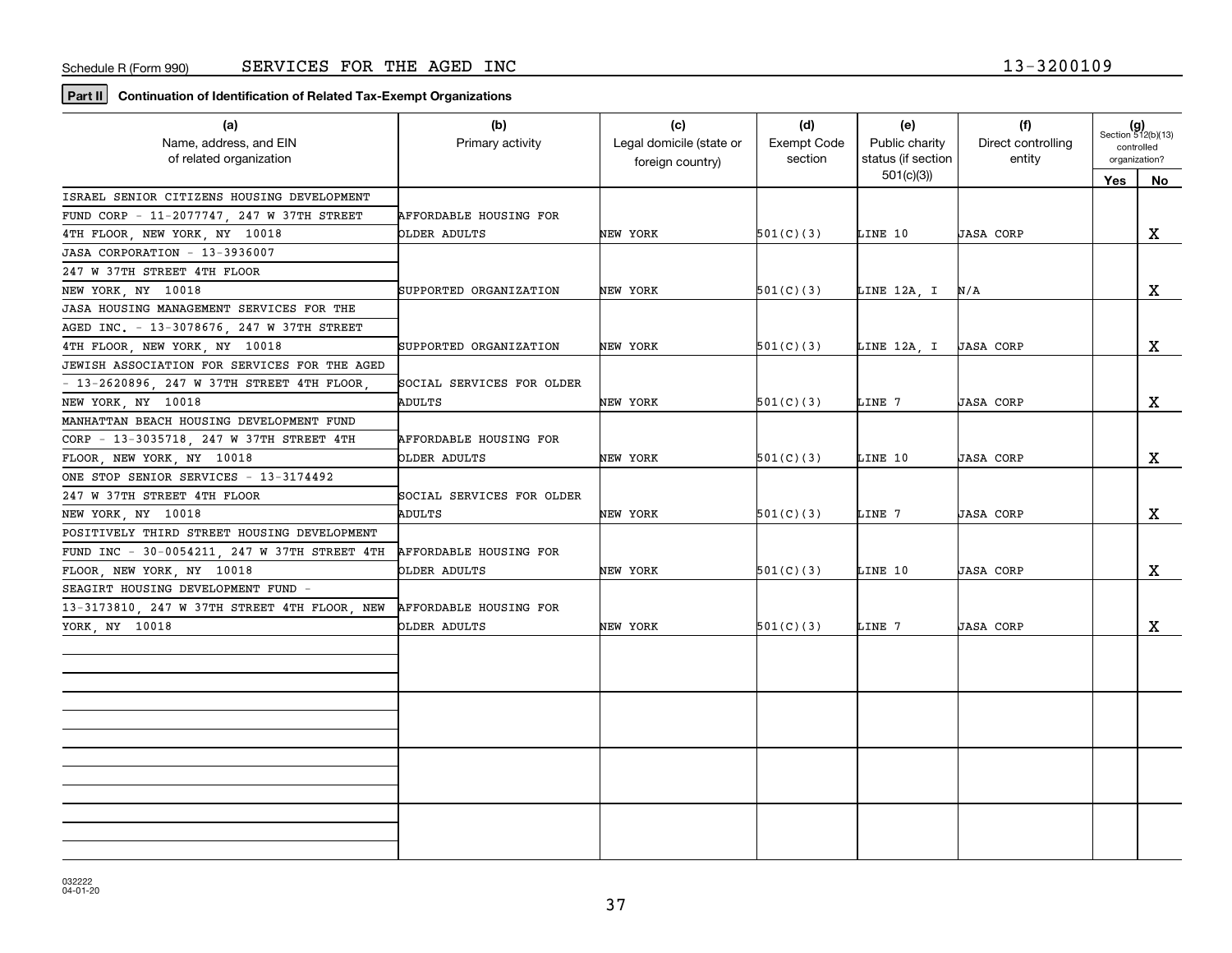#### Schedule R (Form 990) 2020 Page SERVICES FOR THE AGED INC 13-3200109

**Identification of Related Organizations Taxable as a Partnership.** Complete if the organization answered "Yes" on Form 990, Part IV, line 34, because it had one or more related **Part III** organizations treated as a partnership during the tax year.

| (a)                                               | (b)              | (c)                  | (d)                          | (e)                                                                  | (f)                      | (g)                     |              | (h)              | (i)                                                       | (i) | (k)                                                       |
|---------------------------------------------------|------------------|----------------------|------------------------------|----------------------------------------------------------------------|--------------------------|-------------------------|--------------|------------------|-----------------------------------------------------------|-----|-----------------------------------------------------------|
| Name, address, and EIN<br>of related organization | Primary activity | Legal<br>domicile    | Direct controlling<br>entity | Predominant income                                                   | Share of total<br>income | Share of<br>end-of-year |              | Disproportionate | Code V-UBI                                                |     | General or Percentage<br>managing<br>partner?<br>partner? |
|                                                   |                  | (state or<br>foreign |                              |                                                                      |                          | assets                  | allocations? |                  |                                                           |     |                                                           |
|                                                   |                  | country)             |                              | (related, unrelated,<br>excluded from tax under<br>sections 512-514) |                          |                         | Yes $ $      | No               | amount in box<br>20 of Schedule<br>K-1 (Form 1065) Yes No |     |                                                           |
|                                                   |                  |                      |                              |                                                                      |                          |                         |              |                  |                                                           |     |                                                           |
|                                                   |                  |                      |                              |                                                                      |                          |                         |              |                  |                                                           |     |                                                           |
|                                                   |                  |                      |                              |                                                                      |                          |                         |              |                  |                                                           |     |                                                           |
|                                                   |                  |                      |                              |                                                                      |                          |                         |              |                  |                                                           |     |                                                           |
|                                                   |                  |                      |                              |                                                                      |                          |                         |              |                  |                                                           |     |                                                           |
|                                                   |                  |                      |                              |                                                                      |                          |                         |              |                  |                                                           |     |                                                           |
|                                                   |                  |                      |                              |                                                                      |                          |                         |              |                  |                                                           |     |                                                           |
|                                                   |                  |                      |                              |                                                                      |                          |                         |              |                  |                                                           |     |                                                           |
|                                                   |                  |                      |                              |                                                                      |                          |                         |              |                  |                                                           |     |                                                           |
|                                                   |                  |                      |                              |                                                                      |                          |                         |              |                  |                                                           |     |                                                           |
|                                                   |                  |                      |                              |                                                                      |                          |                         |              |                  |                                                           |     |                                                           |
|                                                   |                  |                      |                              |                                                                      |                          |                         |              |                  |                                                           |     |                                                           |
|                                                   |                  |                      |                              |                                                                      |                          |                         |              |                  |                                                           |     |                                                           |
|                                                   |                  |                      |                              |                                                                      |                          |                         |              |                  |                                                           |     |                                                           |
|                                                   |                  |                      |                              |                                                                      |                          |                         |              |                  |                                                           |     |                                                           |
|                                                   |                  |                      |                              |                                                                      |                          |                         |              |                  |                                                           |     |                                                           |
|                                                   |                  |                      |                              |                                                                      |                          |                         |              |                  |                                                           |     |                                                           |

**Identification of Related Organizations Taxable as a Corporation or Trust.** Complete if the organization answered "Yes" on Form 990, Part IV, line 34, because it had one or more related **Part IV** organizations treated as a corporation or trust during the tax year.

| (a)<br>Name, address, and EIN<br>of related organization | (b)<br>Primary activity | (c)<br>Legal domicile<br>(state or<br>foreign | (d)<br>Direct controlling<br>entity | (e)<br>Type of entity<br>(C corp, S corp,<br>or trust) | (f)<br>Share of total<br>income | (g)<br>Share of<br>end-of-year<br>assets | (h)<br>Percentage<br>ownership | (i)<br>Section<br>512(b)(13)<br>controlled | entity?  |
|----------------------------------------------------------|-------------------------|-----------------------------------------------|-------------------------------------|--------------------------------------------------------|---------------------------------|------------------------------------------|--------------------------------|--------------------------------------------|----------|
|                                                          |                         | country)                                      |                                     |                                                        |                                 |                                          |                                |                                            | Yes   No |
|                                                          |                         |                                               |                                     |                                                        |                                 |                                          |                                |                                            |          |
|                                                          |                         |                                               |                                     |                                                        |                                 |                                          |                                |                                            |          |
|                                                          |                         |                                               |                                     |                                                        |                                 |                                          |                                |                                            |          |
|                                                          |                         |                                               |                                     |                                                        |                                 |                                          |                                |                                            |          |
|                                                          |                         |                                               |                                     |                                                        |                                 |                                          |                                |                                            |          |
|                                                          |                         |                                               |                                     |                                                        |                                 |                                          |                                |                                            |          |
|                                                          |                         |                                               |                                     |                                                        |                                 |                                          |                                |                                            |          |
|                                                          |                         |                                               |                                     |                                                        |                                 |                                          |                                |                                            |          |
|                                                          |                         |                                               |                                     |                                                        |                                 |                                          |                                |                                            |          |
|                                                          |                         |                                               |                                     |                                                        |                                 |                                          |                                |                                            |          |
|                                                          |                         |                                               |                                     |                                                        |                                 |                                          |                                |                                            |          |
|                                                          |                         |                                               |                                     |                                                        |                                 |                                          |                                |                                            |          |
|                                                          |                         |                                               |                                     |                                                        |                                 |                                          |                                |                                            |          |
|                                                          |                         |                                               |                                     |                                                        |                                 |                                          |                                |                                            |          |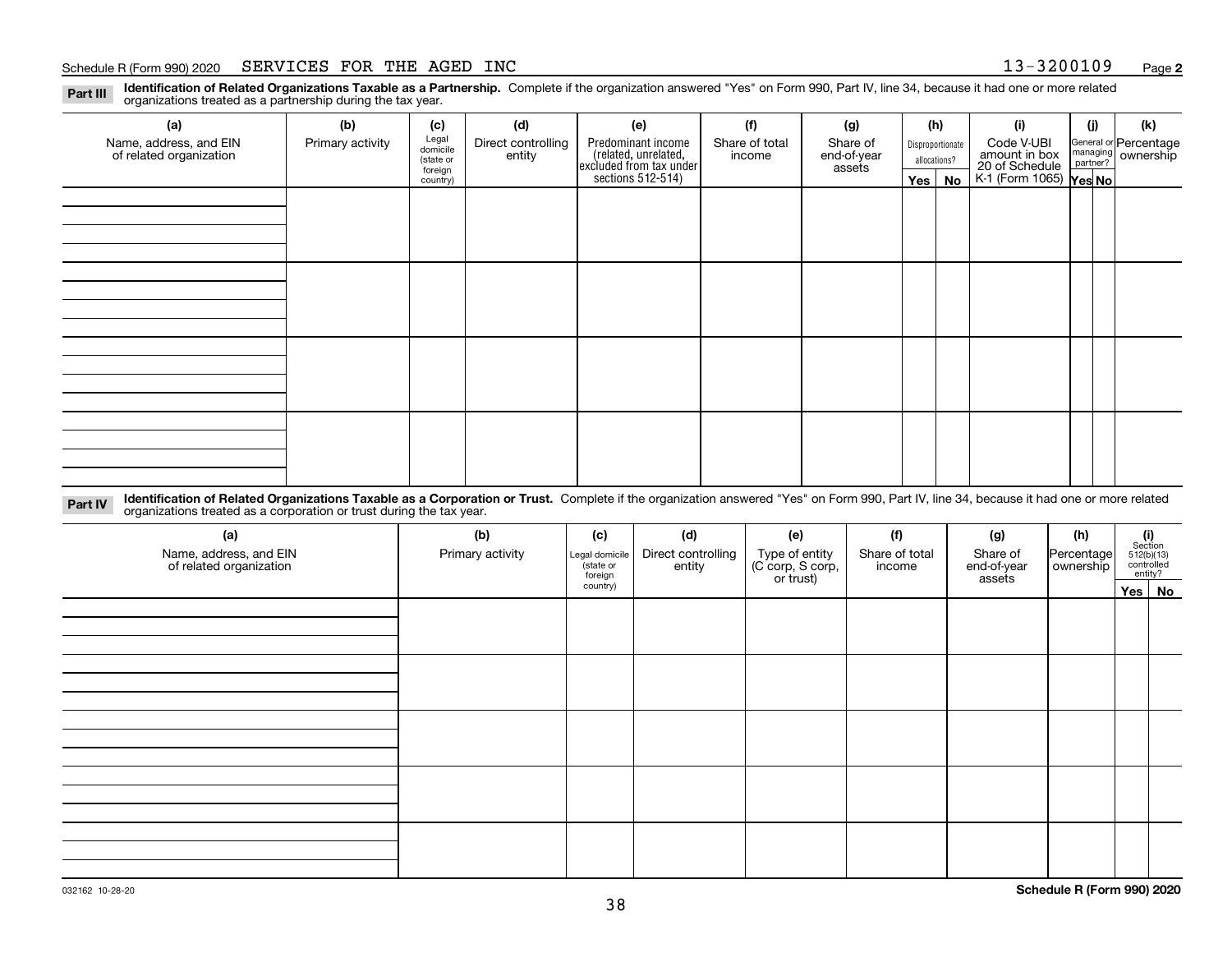### Schedule R (Form 990) 2020 Page SERVICES FOR THE AGED INC 13-3200109

**Part V** T**ransactions With Related Organizations.** Complete if the organization answered "Yes" on Form 990, Part IV, line 34, 35b, or 36.

| Note: Complete line 1 if any entity is listed in Parts II, III, or IV of this schedule.                                                                                                                                        |                 | Yes         | No                      |
|--------------------------------------------------------------------------------------------------------------------------------------------------------------------------------------------------------------------------------|-----------------|-------------|-------------------------|
| During the tax year, did the organization engage in any of the following transactions with one or more related organizations listed in Parts II-IV?                                                                            |                 |             |                         |
|                                                                                                                                                                                                                                | 1a              |             | $\mathbf x$             |
| <b>b</b> Gift, grant, or capital contribution to related organization(s)                                                                                                                                                       | 1 <sub>b</sub>  |             | X                       |
|                                                                                                                                                                                                                                | 1 <sub>c</sub>  |             | $\mathbf x$             |
|                                                                                                                                                                                                                                | 1 <sub>d</sub>  | X           |                         |
|                                                                                                                                                                                                                                | 1e              |             | X                       |
|                                                                                                                                                                                                                                |                 |             |                         |
| Dividends from related organization(s) manufactured and contract the contract of the contract of the contract of the contract of the contract of the contract of the contract of the contract of the contract of the contract  | 1f              |             | X                       |
|                                                                                                                                                                                                                                | 1g              |             | $\mathbf x$             |
| h Purchase of assets from related organization(s) manufactured content to content the content of the content of the content of the content of the content of the content of the content of the content of the content of the c | 1 <sub>h</sub>  |             | $\mathbf X$             |
| Exchange of assets with related organization(s) machinesis and content to the content of the content of the content of the content of the content of the content of the content of the content of the content of the content o | 1i              |             | $\overline{\mathbf{x}}$ |
|                                                                                                                                                                                                                                | 1i.             |             | $\mathbf{x}$            |
|                                                                                                                                                                                                                                |                 |             |                         |
|                                                                                                                                                                                                                                | 1k              | X           |                         |
|                                                                                                                                                                                                                                | 11              |             | $\mathbf X$             |
| m Performance of services or membership or fundraising solicitations by related organization(s)                                                                                                                                | 1 <sub>m</sub>  |             | $\overline{\mathbf{x}}$ |
|                                                                                                                                                                                                                                | 1n              | $\mathbf X$ |                         |
| <b>o</b> Sharing of paid employees with related organization(s)                                                                                                                                                                | 10 <sub>o</sub> | X           |                         |
|                                                                                                                                                                                                                                |                 |             |                         |
|                                                                                                                                                                                                                                | 1p              | х           |                         |
|                                                                                                                                                                                                                                | 1q              |             | $\mathbf X$             |
|                                                                                                                                                                                                                                |                 |             |                         |
| r Other transfer of cash or property to related organization(s)                                                                                                                                                                | 1r              |             | X                       |
|                                                                                                                                                                                                                                | 1s              |             | $\mathbf{x}$            |
| 2 If the answer to any of the above is "Yes," see the instructions for information on who must complete this line, including covered relationships and transaction thresholds.                                                 |                 |             |                         |

|     | (a)<br>Name of related organization | (b)<br>Transaction<br>type (a-s) | (c)<br>Amount involved | (d)<br>Method of determining amount involved |
|-----|-------------------------------------|----------------------------------|------------------------|----------------------------------------------|
| (1) |                                     |                                  |                        |                                              |
| (2) |                                     |                                  |                        |                                              |
| (3) |                                     |                                  |                        |                                              |
| (4) |                                     |                                  |                        |                                              |
| (5) |                                     |                                  |                        |                                              |
| (6) |                                     |                                  |                        |                                              |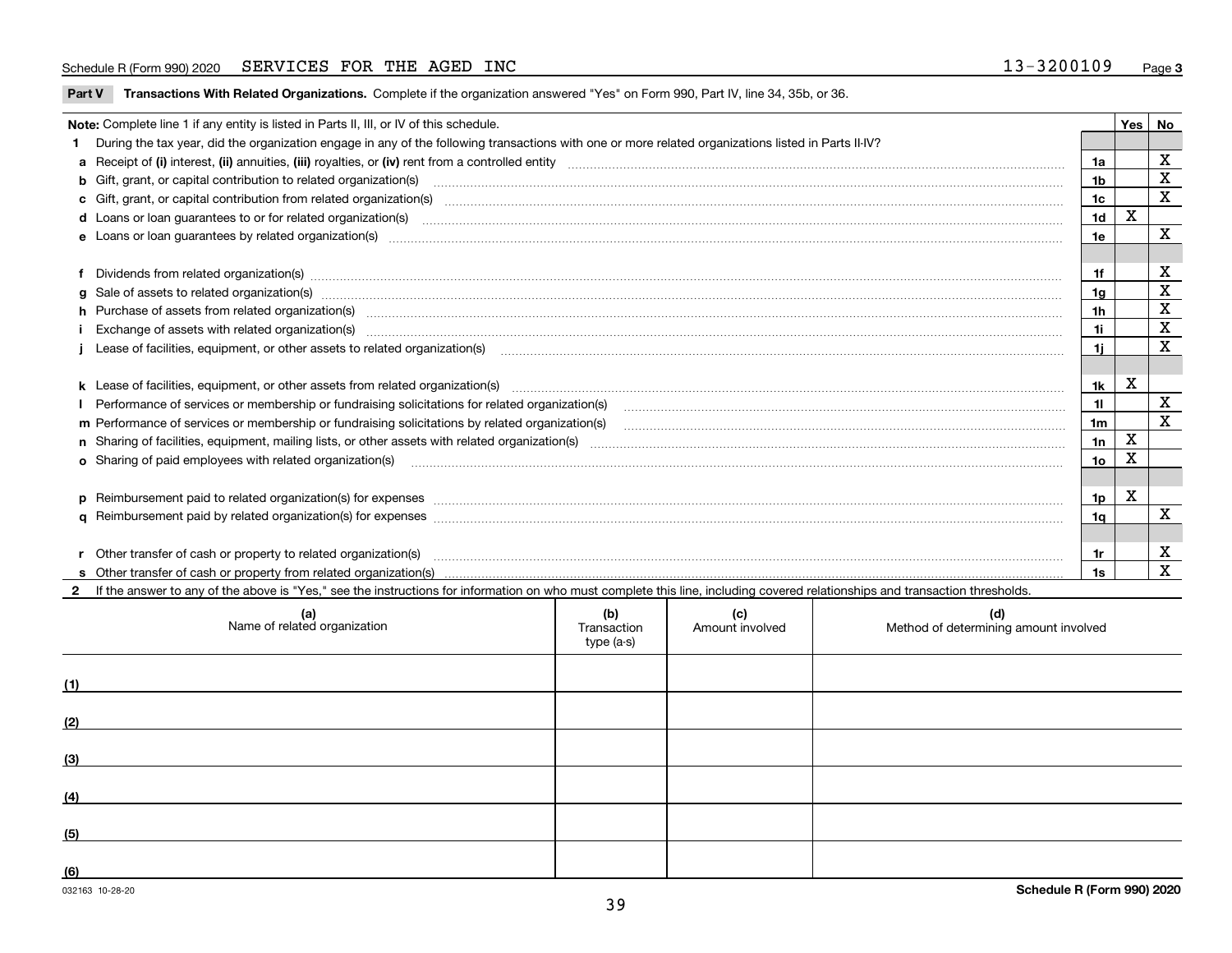### Schedule R (Form 990) 2020 Page SERVICES FOR THE AGED INC 13-3200109

**Part VI Unrelated Organizations Taxable as a Partnership. Complete if the organization answered "Yes" on Form 990, Part IV, line 37.** 

Provide the following information for each entity taxed as a partnership through which the organization conducted more than five percent of its activities (measured by total assets or gross revenue) that was not a related organization. See instructions regarding exclusion for certain investment partnerships.

| (a)<br>Name, address, and EIN<br>of entity | ໍ່ວ່<br>(b)<br>Primary activity | (c)<br>Legal domicile<br>(state or foreign<br>country) | (d)<br>Predominant income<br>(related, unrelated,<br>excluded from tax under<br>sections 512-514) | (e)<br>Are all<br>partners sec.<br>$501(c)(3)$<br>orgs.?<br>Yes No | (f)<br>Share of<br>total<br>income | (g)<br>Share of<br>end-of-year<br>assets | (h)<br>Dispropor-<br>tionate<br>allocations?<br>Yes No | (i)<br>Code V-UBI<br>amount in box 20 managing<br>of Schedule K-1<br>(Form 1065)<br>$\overline{Yes}$ No | (i)<br>Yes No | (k) |
|--------------------------------------------|---------------------------------|--------------------------------------------------------|---------------------------------------------------------------------------------------------------|--------------------------------------------------------------------|------------------------------------|------------------------------------------|--------------------------------------------------------|---------------------------------------------------------------------------------------------------------|---------------|-----|
|                                            |                                 |                                                        |                                                                                                   |                                                                    |                                    |                                          |                                                        |                                                                                                         |               |     |
|                                            |                                 |                                                        |                                                                                                   |                                                                    |                                    |                                          |                                                        |                                                                                                         |               |     |
|                                            |                                 |                                                        |                                                                                                   |                                                                    |                                    |                                          |                                                        |                                                                                                         |               |     |
|                                            |                                 |                                                        |                                                                                                   |                                                                    |                                    |                                          |                                                        |                                                                                                         |               |     |
|                                            |                                 |                                                        |                                                                                                   |                                                                    |                                    |                                          |                                                        |                                                                                                         |               |     |
|                                            |                                 |                                                        |                                                                                                   |                                                                    |                                    |                                          |                                                        |                                                                                                         |               |     |
|                                            |                                 |                                                        |                                                                                                   |                                                                    |                                    |                                          |                                                        |                                                                                                         |               |     |
|                                            |                                 |                                                        |                                                                                                   |                                                                    |                                    |                                          |                                                        |                                                                                                         |               |     |

**Schedule R (Form 990) 2020**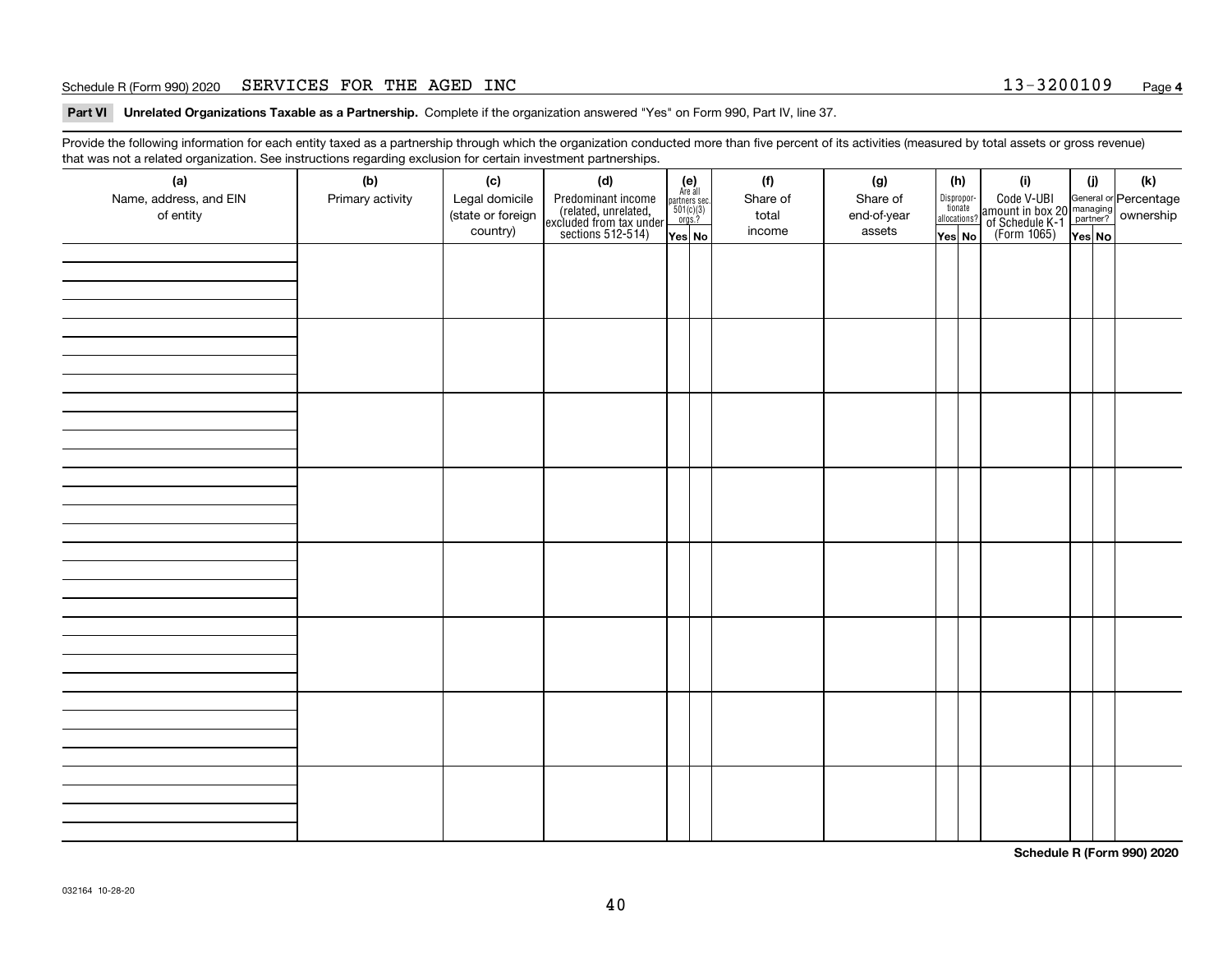**Part VII Supplemental Information**

Provide additional information for responses to questions on Schedule R. See instructions.

032165 10-28-20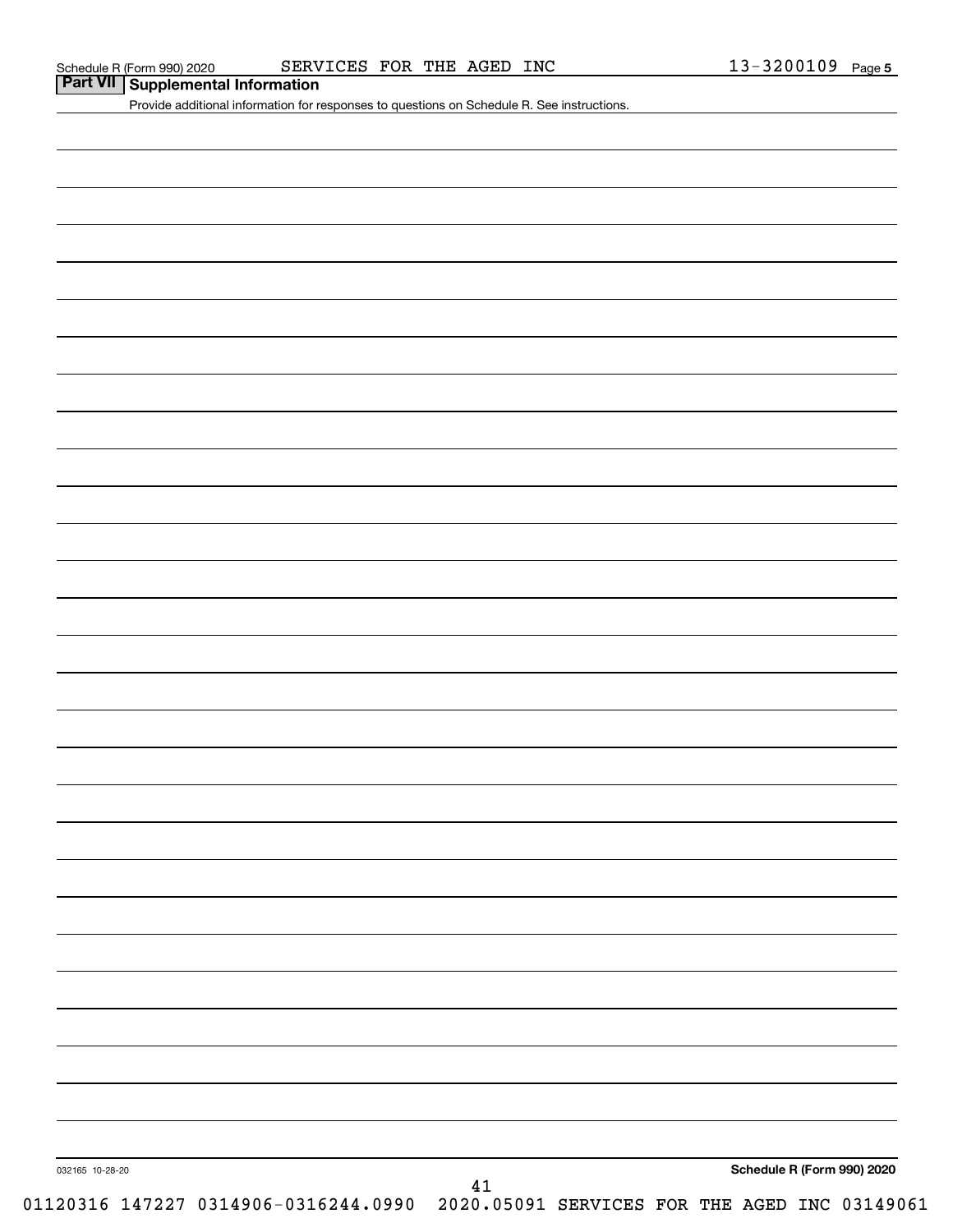(Rev. January 2020)

# **Application for Automatic Extension of Time To File an Exempt Organization Return**

Department of the Treasury Internal Revenue Service

**| File a separate application for each return.**

**| Go to www.irs.gov/Form8868 for the latest information.**

**Electronic filing (e-file).**  You can electronically file Form 8868 to request a 6-month automatic extension of time to file any of the filing of this form, visit www.irs.gov/e-file-providers/e-file-for-charities-and-non-profits. forms listed below with the exception of Form 8870, Information Return for Transfers Associated With Certain Personal Benefit Contracts, for which an extension request must be sent to the IRS in paper format (see instructions). For more details on the electronic

# **Automatic 6-Month Extension of Time.** Only submit original (no copies needed).

All corporations required to file an income tax return other than Form 990-T (including 1120-C filers), partnerships, REMICs, and trusts must use Form 7004 to request an extension of time to file income tax returns.

| Type or                                                                                                      | Name of exempt organization or other filer, see instructions.                                                                                                                                                                                                                                                                                                                                                                                                                                                                                                                                                                                                                                                                                                                                                                                                    |        |                                                                                                                                                                                                      | Taxpayer identification number (TIN) |    |                                              |
|--------------------------------------------------------------------------------------------------------------|------------------------------------------------------------------------------------------------------------------------------------------------------------------------------------------------------------------------------------------------------------------------------------------------------------------------------------------------------------------------------------------------------------------------------------------------------------------------------------------------------------------------------------------------------------------------------------------------------------------------------------------------------------------------------------------------------------------------------------------------------------------------------------------------------------------------------------------------------------------|--------|------------------------------------------------------------------------------------------------------------------------------------------------------------------------------------------------------|--------------------------------------|----|----------------------------------------------|
| print                                                                                                        |                                                                                                                                                                                                                                                                                                                                                                                                                                                                                                                                                                                                                                                                                                                                                                                                                                                                  |        |                                                                                                                                                                                                      |                                      |    |                                              |
| File by the                                                                                                  | SERVICES FOR THE AGED INC                                                                                                                                                                                                                                                                                                                                                                                                                                                                                                                                                                                                                                                                                                                                                                                                                                        |        |                                                                                                                                                                                                      |                                      |    | 13-3200109                                   |
| due date for<br>filing your<br>return. See                                                                   | Number, street, and room or suite no. If a P.O. box, see instructions.<br>247 WEST 37TH STREET, 4TH FL                                                                                                                                                                                                                                                                                                                                                                                                                                                                                                                                                                                                                                                                                                                                                           |        |                                                                                                                                                                                                      |                                      |    |                                              |
| instructions.                                                                                                | City, town or post office, state, and ZIP code. For a foreign address, see instructions.<br>NEW YORK, NY<br>10018                                                                                                                                                                                                                                                                                                                                                                                                                                                                                                                                                                                                                                                                                                                                                |        |                                                                                                                                                                                                      |                                      |    |                                              |
|                                                                                                              | Enter the Return Code for the return that this application is for (file a separate application for each return)                                                                                                                                                                                                                                                                                                                                                                                                                                                                                                                                                                                                                                                                                                                                                  |        |                                                                                                                                                                                                      |                                      |    | $\mathbf 0$<br>1                             |
| <b>Application</b>                                                                                           |                                                                                                                                                                                                                                                                                                                                                                                                                                                                                                                                                                                                                                                                                                                                                                                                                                                                  | Return | Application                                                                                                                                                                                          |                                      |    | Return                                       |
| Code<br>Is For<br>Is For                                                                                     |                                                                                                                                                                                                                                                                                                                                                                                                                                                                                                                                                                                                                                                                                                                                                                                                                                                                  |        |                                                                                                                                                                                                      |                                      |    | Code                                         |
|                                                                                                              | Form 990 or Form 990-EZ                                                                                                                                                                                                                                                                                                                                                                                                                                                                                                                                                                                                                                                                                                                                                                                                                                          | 01     | Form 990-T (corporation)                                                                                                                                                                             |                                      |    | 07                                           |
| Form 990-BL                                                                                                  |                                                                                                                                                                                                                                                                                                                                                                                                                                                                                                                                                                                                                                                                                                                                                                                                                                                                  | 02     | Form 1041-A                                                                                                                                                                                          |                                      |    | 08                                           |
|                                                                                                              | Form 4720 (individual)                                                                                                                                                                                                                                                                                                                                                                                                                                                                                                                                                                                                                                                                                                                                                                                                                                           | 03     | Form 4720 (other than individual)                                                                                                                                                                    |                                      |    | 09                                           |
| Form 990-PF                                                                                                  |                                                                                                                                                                                                                                                                                                                                                                                                                                                                                                                                                                                                                                                                                                                                                                                                                                                                  | 04     | Form 5227                                                                                                                                                                                            |                                      |    | 10                                           |
|                                                                                                              | 05<br>Form 990-T (sec. 401(a) or 408(a) trust)<br>Form 6069                                                                                                                                                                                                                                                                                                                                                                                                                                                                                                                                                                                                                                                                                                                                                                                                      |        |                                                                                                                                                                                                      |                                      |    | 11                                           |
|                                                                                                              | Form 990-T (trust other than above)                                                                                                                                                                                                                                                                                                                                                                                                                                                                                                                                                                                                                                                                                                                                                                                                                              | 06     | Form 8870                                                                                                                                                                                            |                                      |    | 12                                           |
| $box \blacktriangleright$<br>1.<br>2                                                                         | <b>KAREN TYREE</b><br>• The books are in the care of $\triangleright$ 247 WEST 37TH STREET, 4TH FL - NEW YORK, NY 10018<br>Telephone No. $\triangleright$ 646-343-9300<br>If this is for a Group Return, enter the organization's four digit Group Exemption Number (GEN) __________. If this is for the whole group, check this<br>. If it is for part of the group, check this box $\blacktriangleright$<br>$\sim$ 1<br>I request an automatic 6-month extension of time until<br>the organization named above. The extension is for the organization's return for:<br>calendar year ________ or<br>$\blacktriangleright$ $\lfloor \underline{X} \rfloor$ tax year beginning $\lfloor \underline{J} \underline{U} \underline{L} \rfloor$ 1, 2020<br>If the tax year entered in line 1 is for less than 12 months, check reason:<br>Change in accounting period |        | Fax No. $\blacktriangleright$<br>and attach a list with the names and TINs of all members the extension is for.<br>MAY 16, 2022<br>$\_\_\$ , and ending $\_\mathrm{JUN}$ 30 , 2021<br>Initial return | Final return                         |    | , to file the exempt organization return for |
| За                                                                                                           | If this application is for Forms 990-BL, 990-PF, 990-T, 4720, or 6069, enter the tentative tax, less<br>any nonrefundable credits. See instructions.                                                                                                                                                                                                                                                                                                                                                                                                                                                                                                                                                                                                                                                                                                             |        |                                                                                                                                                                                                      | За                                   | \$ | 0.                                           |
| b                                                                                                            | If this application is for Forms 990-PF, 990-T, 4720, or 6069, enter any refundable credits and                                                                                                                                                                                                                                                                                                                                                                                                                                                                                                                                                                                                                                                                                                                                                                  |        |                                                                                                                                                                                                      |                                      |    |                                              |
|                                                                                                              | 3 <sub>b</sub><br>\$<br>estimated tax payments made. Include any prior year overpayment allowed as a credit.                                                                                                                                                                                                                                                                                                                                                                                                                                                                                                                                                                                                                                                                                                                                                     |        |                                                                                                                                                                                                      |                                      |    |                                              |
| <b>Balance due.</b> Subtract line 3b from line 3a. Include your payment with this form, if required, by<br>c |                                                                                                                                                                                                                                                                                                                                                                                                                                                                                                                                                                                                                                                                                                                                                                                                                                                                  |        |                                                                                                                                                                                                      |                                      |    |                                              |
|                                                                                                              | using EFTPS (Electronic Federal Tax Payment System). See instructions.                                                                                                                                                                                                                                                                                                                                                                                                                                                                                                                                                                                                                                                                                                                                                                                           |        |                                                                                                                                                                                                      | 3c                                   | \$ | 0.                                           |
| instructions.<br>LHA                                                                                         | Caution: If you are going to make an electronic funds withdrawal (direct debit) with this Form 8868, see Form 8453-EO and Form 8879-EO for payment<br>For Privacy Act and Paperwork Reduction Act Notice, see instructions.                                                                                                                                                                                                                                                                                                                                                                                                                                                                                                                                                                                                                                      |        |                                                                                                                                                                                                      |                                      |    | Form 8868 (Rev. 1-2020)                      |

023841 04-01-20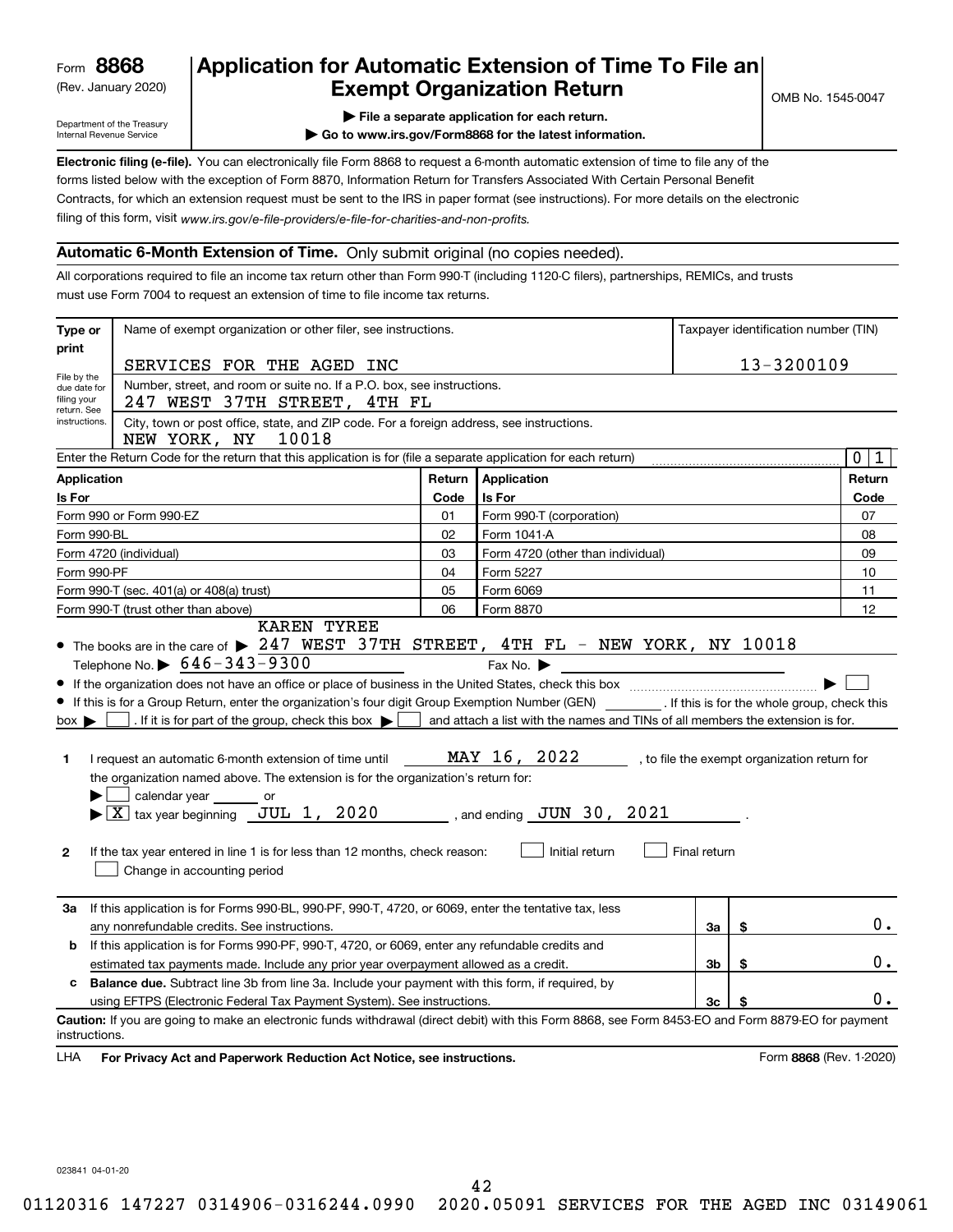# **TAX RETURN FILING INSTRUCTIONS**

NEW YORK FORM CHAR500

# **FOR THE YEAR ENDING**

JUNE 30, 2021

# **PREPARED FOR:**

SERVICES FOR THE AGED INC 247 WEST 37TH STREET, 4TH FL NEW YORK, NY 10018

# **PREPARED BY:**

COHNREZNICK LLP 14 SYLVAN WAY PARSIPPANY, NJ 07054-3801

# **AMOUNT OF TAX:**

BALANCE DUE OF \$250

# **MAKE CHECK PAYABLE TO:**

DEPARTMENT OF LAW

# **MAIL TAX RETURN TO:**

NYS OFFICE OF ATTORNEY GENERAL CHARITIES BUREAU REGISTRATION SECTION 28 LIBERTY STREET NEW YORK, NY 10005

# **RETURN MUST BE MAILED ON OR BEFORE:**

PLEASE MAIL AS SOON AS POSSIBLE.

# **SPECIAL INSTRUCTIONS:**

THE REPORT SHOULD BE SIGNED AND DATED BY AN AUTHORIZED INDIVIDUAL(S).

THE ATTACHED COPY OF THE FEDERAL FORM 990 MUST BE PROPERLY SIGNED AND DATED.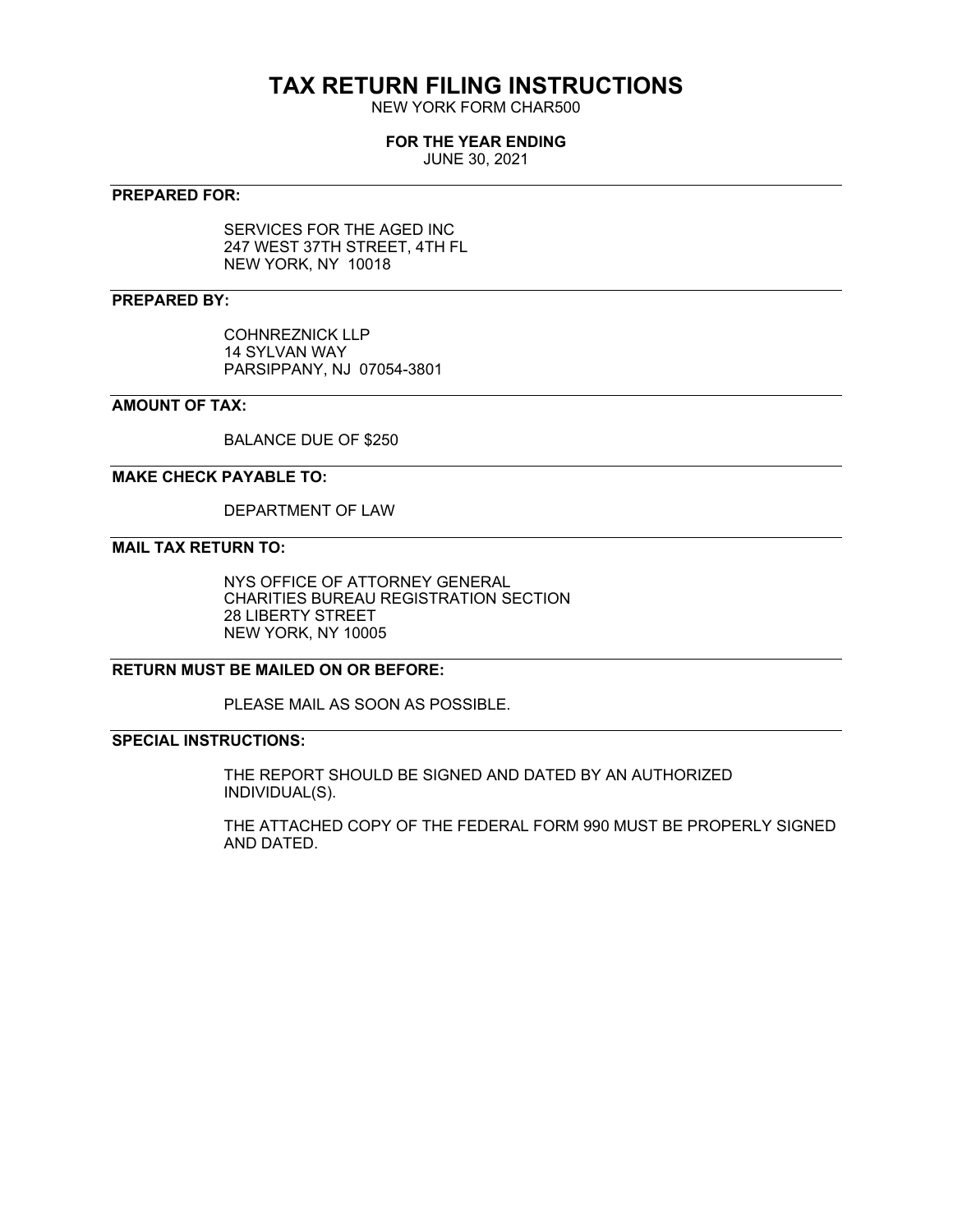NYS Annual Filing for Charitable Organizations www.CharitiesNYS.com

**Open to Public Inspection**

| <b>1.General Information</b>                                                                                                                                                                                                                                       |                                                                                                                                                               |                        |                                    |                                                                                                                                                            |  |  |  |  |  |
|--------------------------------------------------------------------------------------------------------------------------------------------------------------------------------------------------------------------------------------------------------------------|---------------------------------------------------------------------------------------------------------------------------------------------------------------|------------------------|------------------------------------|------------------------------------------------------------------------------------------------------------------------------------------------------------|--|--|--|--|--|
| For Fiscal Year Beginning (mm/dd/yyyy)                                                                                                                                                                                                                             | 07/01/2020                                                                                                                                                    |                        | and Ending (mm/dd/yyyy) 06/30/2021 |                                                                                                                                                            |  |  |  |  |  |
| Check if Applicable:<br>Address Change                                                                                                                                                                                                                             | Name of Organization:<br>SERVICES FOR THE AGED INC                                                                                                            |                        |                                    | Employer Identification Number (EIN):<br>13-3200109                                                                                                        |  |  |  |  |  |
| Name Change<br><b>Initial Filing</b>                                                                                                                                                                                                                               | Mailing Address:<br>247 WEST                                                                                                                                  | 37TH STREET,<br>4TH FL |                                    | NY Registration Number:<br>$03 - 63 - 32$                                                                                                                  |  |  |  |  |  |
| <b>Final Filing</b><br><b>Amended Filing</b>                                                                                                                                                                                                                       | City / State / ZIP:<br>NEW YORK,<br>ΝY                                                                                                                        | 10018                  |                                    | Telephone:<br>646 343-9300                                                                                                                                 |  |  |  |  |  |
| Reg ID Pending                                                                                                                                                                                                                                                     | Email:<br>Website:<br>WWW.JASA.ORG<br>KTYREE@JASA.ORG                                                                                                         |                        |                                    |                                                                                                                                                            |  |  |  |  |  |
| Check your organization's                                                                                                                                                                                                                                          |                                                                                                                                                               |                        |                                    |                                                                                                                                                            |  |  |  |  |  |
| registration category:                                                                                                                                                                                                                                             | $X$ EPTL only<br>7A only                                                                                                                                      | DUAL (7A & EPTL)       | EXEMPT*                            | Confirm your Registration Category in the<br>Charities Registry at www.CharitiesNYS.com.                                                                   |  |  |  |  |  |
| 2. Certification                                                                                                                                                                                                                                                   |                                                                                                                                                               |                        |                                    |                                                                                                                                                            |  |  |  |  |  |
| two signatories.                                                                                                                                                                                                                                                   |                                                                                                                                                               |                        |                                    | See instructions for certification requirements. Improper certification is a violation of law that may be subject to penalties. The certification requires |  |  |  |  |  |
| We certify under penalties of perjury that we reviewed this report, including all attachments, and to the best of our knowledge and belief,<br>they are true, correct and complete in accordance with the laws of the State of New York applicable to this report. |                                                                                                                                                               |                        |                                    |                                                                                                                                                            |  |  |  |  |  |
|                                                                                                                                                                                                                                                                    |                                                                                                                                                               |                        | KATHRYN HASLANGER                  |                                                                                                                                                            |  |  |  |  |  |
| President or Authorized Officer:                                                                                                                                                                                                                                   |                                                                                                                                                               |                        | <b>CEO</b>                         |                                                                                                                                                            |  |  |  |  |  |
|                                                                                                                                                                                                                                                                    | Signature                                                                                                                                                     |                        | Print Name and Title               | Date                                                                                                                                                       |  |  |  |  |  |
|                                                                                                                                                                                                                                                                    |                                                                                                                                                               |                        | <b>ANTHONY CARRELLA</b>            |                                                                                                                                                            |  |  |  |  |  |
| Chief Financial Officer or Treasurer:                                                                                                                                                                                                                              |                                                                                                                                                               |                        | INTERIM CFO                        |                                                                                                                                                            |  |  |  |  |  |
|                                                                                                                                                                                                                                                                    | Signature                                                                                                                                                     |                        | Print Name and Title               | Date                                                                                                                                                       |  |  |  |  |  |
|                                                                                                                                                                                                                                                                    |                                                                                                                                                               |                        |                                    |                                                                                                                                                            |  |  |  |  |  |
| 3. Annual Reporting Exemption                                                                                                                                                                                                                                      |                                                                                                                                                               |                        |                                    |                                                                                                                                                            |  |  |  |  |  |
|                                                                                                                                                                                                                                                                    |                                                                                                                                                               |                        |                                    | Check the exemption(s) that apply to your filing. If your organization is claiming an exemption under one category (7A or EPTL only filers) or both        |  |  |  |  |  |
|                                                                                                                                                                                                                                                                    |                                                                                                                                                               |                        |                                    | categories (DUAL filers) that apply to your registration, complete only parts 1, 2, and 3, and submit the certified Char500. No fee, schedules, or         |  |  |  |  |  |
|                                                                                                                                                                                                                                                                    |                                                                                                                                                               |                        |                                    | additional attachments are required. If you cannot claim an exemption or are a DUAL filer that claims only one exemption, you must file applicable         |  |  |  |  |  |
|                                                                                                                                                                                                                                                                    | schedules and attachments and pay applicable fees.                                                                                                            |                        |                                    |                                                                                                                                                            |  |  |  |  |  |
|                                                                                                                                                                                                                                                                    |                                                                                                                                                               |                        |                                    |                                                                                                                                                            |  |  |  |  |  |
|                                                                                                                                                                                                                                                                    | exceed \$25,000 and the organization did not engage a professional fund raiser (PFR) or fund raising counsel (FRC) to solicit                                 |                        |                                    | 3a. 7A filing exemption: Total contributions from NY State including residents, foundations, government agencies, etc. did not                             |  |  |  |  |  |
|                                                                                                                                                                                                                                                                    | contributions during the fiscal year.                                                                                                                         |                        |                                    |                                                                                                                                                            |  |  |  |  |  |
|                                                                                                                                                                                                                                                                    |                                                                                                                                                               |                        |                                    |                                                                                                                                                            |  |  |  |  |  |
|                                                                                                                                                                                                                                                                    |                                                                                                                                                               |                        |                                    |                                                                                                                                                            |  |  |  |  |  |
|                                                                                                                                                                                                                                                                    | during the fiscal year.                                                                                                                                       |                        |                                    | 3b. EPTL filing exemption: Gross receipts did not exceed \$25,000 and the market value of assets did not exceed \$25,000 at any time                       |  |  |  |  |  |
|                                                                                                                                                                                                                                                                    |                                                                                                                                                               |                        |                                    |                                                                                                                                                            |  |  |  |  |  |
| 4. Schedules and Attachments                                                                                                                                                                                                                                       |                                                                                                                                                               |                        |                                    |                                                                                                                                                            |  |  |  |  |  |
| See the following page                                                                                                                                                                                                                                             |                                                                                                                                                               |                        |                                    |                                                                                                                                                            |  |  |  |  |  |
|                                                                                                                                                                                                                                                                    |                                                                                                                                                               |                        |                                    |                                                                                                                                                            |  |  |  |  |  |
|                                                                                                                                                                                                                                                                    | $\boxed{\textbf{X}}$ No 4a. Did your organization use a professional fund raiser, fund raising counsel or commercial co-venturer<br>Yes<br>for a checklist of |                        |                                    |                                                                                                                                                            |  |  |  |  |  |
| for fund raising activity in NY State? If yes, complete Schedule 4a.<br>schedules and                                                                                                                                                                              |                                                                                                                                                               |                        |                                    |                                                                                                                                                            |  |  |  |  |  |
| attachments to<br>$\boxed{\mathbf{X}}$ Yes                                                                                                                                                                                                                         |                                                                                                                                                               |                        |                                    |                                                                                                                                                            |  |  |  |  |  |
| 4b. Did the organization receive government grants? If yes, complete Schedule 4b.<br>No<br>complete your filing.                                                                                                                                                   |                                                                                                                                                               |                        |                                    |                                                                                                                                                            |  |  |  |  |  |
| 5. Fee                                                                                                                                                                                                                                                             |                                                                                                                                                               |                        |                                    |                                                                                                                                                            |  |  |  |  |  |
| See the checklist on the                                                                                                                                                                                                                                           | 7A filing fee:                                                                                                                                                | EPTL filing fee:       | Total fee:                         |                                                                                                                                                            |  |  |  |  |  |
| next page to calculate your                                                                                                                                                                                                                                        |                                                                                                                                                               |                        |                                    | Make a single check or money order                                                                                                                         |  |  |  |  |  |
| fee(s). Indicate fee(s) you                                                                                                                                                                                                                                        |                                                                                                                                                               |                        |                                    | payable to:                                                                                                                                                |  |  |  |  |  |
| are submitting here:                                                                                                                                                                                                                                               | \$                                                                                                                                                            | \$<br>250.             | 250.<br>\$                         | "Department of Law"                                                                                                                                        |  |  |  |  |  |
|                                                                                                                                                                                                                                                                    |                                                                                                                                                               |                        |                                    |                                                                                                                                                            |  |  |  |  |  |
|                                                                                                                                                                                                                                                                    | CHAR500 Annual Filing for Charitable Organizations (Updated January 2021)                                                                                     |                        |                                    |                                                                                                                                                            |  |  |  |  |  |

\*The "Exempt" category refers to an organization's NYS registration status. It does not refer to its IRS tax designation.

1

068451 01-07-21 1019

Page 1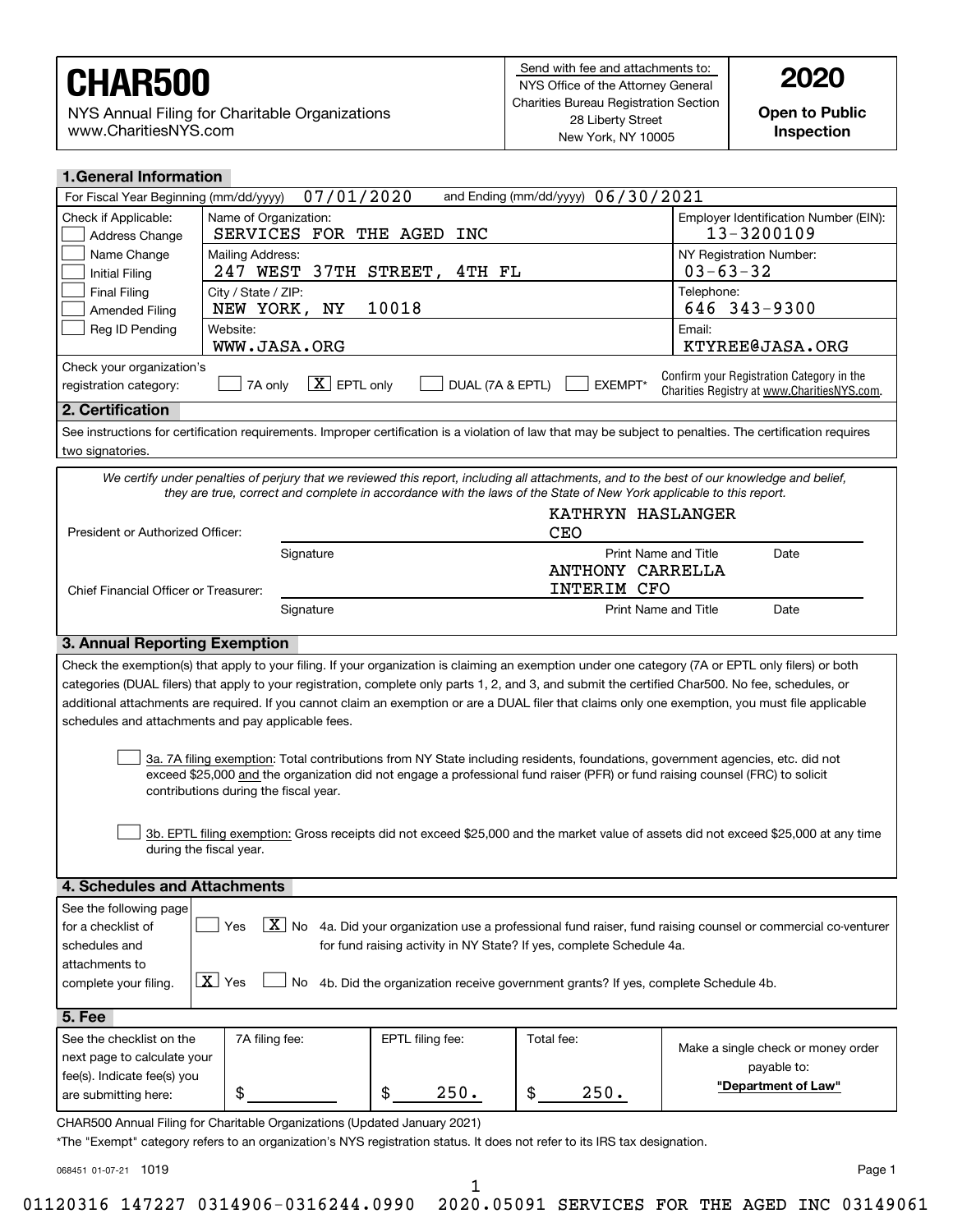# SERVICES FOR THE AGED INC

Annual Filing Checklist **CHAR500**

Simply submit the certified CHAR500 with no fee, schedule, or additional attachments IF: - Your organization is registered as 7A only and you marked the 7A filing exemption in Part 3.

- Your organization is registered as EPTL only and you marked the EPTL filing exemption in Part 3.

- Your organization is registered as DUAL and you marked both the 7A and EPTL filing exemption in Part 3.

## **Checklist of Schedules and Attachments**

Check the schedules you must submit with your CHAR500 as described in Part 4:

- If you answered "yes" in Part 4a, submit Schedule 4a: Professional Fund Raisers (PFR), Fund Raising Counsel (FRC), Commercial Co-Venturers (CCV)
- $\boxed{\textbf{X}}$  If you answered "yes" in Part 4b, submit Schedule 4b: Government Grants

Check the financial attachments you must submit with your CHAR500:

 $\boxed{\textbf{X}}$  IRS Form 990, 990-EZ, or 990-PF, and 990-T if applicable

 $\boxed{\textbf{X}}$  All additional IRS Form 990 Schedules, including Schedule B (Schedule of Contributors). Schedule B of public charities is exempt from disclosure and will not be available for public review.

Our organization was eligible for and filed an IRS 990-N e-postcard. Our revenue exceeded \$25,000 and/or our assets exceeded \$25,000 in the filing year. We have included an IRS Form 990-EZ for state purposes only.  $\mathcal{L}^{\text{max}}$ 

If you are a 7A only or DUAL filer, submit the applicable independent Certified Public Accountant's Review or Audit Report:

Review Report if you received total revenue and support greater than \$250,000 and up to \$750,000.  $\mathcal{L}^{\text{max}}$ 

Audit Report if you received total revenue and support greater than \$750,000  $\mathcal{L}^{\text{max}}$ 

No Review Report or Audit Report is required because total revenue and support is less than \$250,000  $\mathcal{L}^{\text{max}}$ 

We are a DUAL filer and checked box 3a, no Review Report or Audit Report is required  $\mathcal{L}^{\text{max}}$ 

# **Calculate Your Fee**

For 7A and DUAL filers, calculate the 7A fee:

\$0, if you checked the 7A exemption in Part 3a  $\mathcal{L}^{\text{max}}$ 

\$25, if you did not check the 7A exemption in Part 3a  $\mathcal{L}^{\text{max}}$ 

For EPTL and DUAL filers, calculate the EPTL fee:

| $\vert$ \$0, if you checked the EPTL exemption in Part 3b                                      | activities for charitable purposes in NY.                         |
|------------------------------------------------------------------------------------------------|-------------------------------------------------------------------|
| \$25, if the NET WORTH is less than \$50,000                                                   | <b>DUAL</b> filers are registered under both 7A and EPTL.         |
| \$50, if the NET WORTH is \$50,000 or more but less than \$250,000                             | <b>EXEMPT</b> filers have registered with the NY Charities Bureau |
| $\vert$ \$100, if the NET WORTH is \$250,000 or more but less than \$1,000,000                 | and meet conditions in Schedule E - Registration                  |
| $\boxed{\textbf{X}}$ \$250, if the NET WORTH is \$1,000,000 or more but less than \$10,000,000 | <b>Exemption for Charitable Organizations.</b> These              |
| \$750, if the NET WORTH is \$10,000,000 or more but less than \$50,000,000                     | organizations are not required to file annual financial reports   |
| \$1500, if the NET WORTH is \$50,000,000 or more                                               | but may do so voluntarily.                                        |

# **Send Your Filing**

Send your CHAR500, all schedules and attachments, and total fee to:

NYS Office of the Attorney General Charities Bureau Registration Section 28 Liberty Street New York, NY 10005

*Need Assistance?*

Visit:Call:Email:Charities.Bureau@ag.ny.gov www.CharitiesNYS.com(212) 416-8401

Organizations are assigned a Registration Category upon registration with the NY Charities Bureau: *Is my Registration Category 7A, EPTL, DUAL or EXEMPT?* 

**7A** filers are registered to solicit contributions in New York under Article 7-A of the Executive Law ("7A")

**EPTL** filers are registered under the Estates, Powers & Trusts Law ("EPTL") because they hold assets and/or conduct activities for charitable purposes in NY.

Confirm your Registration Category and learn more about NY law at www.CharitiesNYS.com.

NET WORTH for fee purposes is calculated on: *Where do I find my organization's NET WORTH?*

- IRS Form 990 Part I, line 22
- IRS Form 990 EZ Part I, line 21
- IRS Form 990 PF, calculate the difference between Total Assets at Fair Market Value (Part II, line 16(c)) and Total Liabilities (Part II, line 23(b)).

068461 01-07-21 1019 CHAR500 Annual Filing for Charitable Organizations (Updated January 2021) Page 2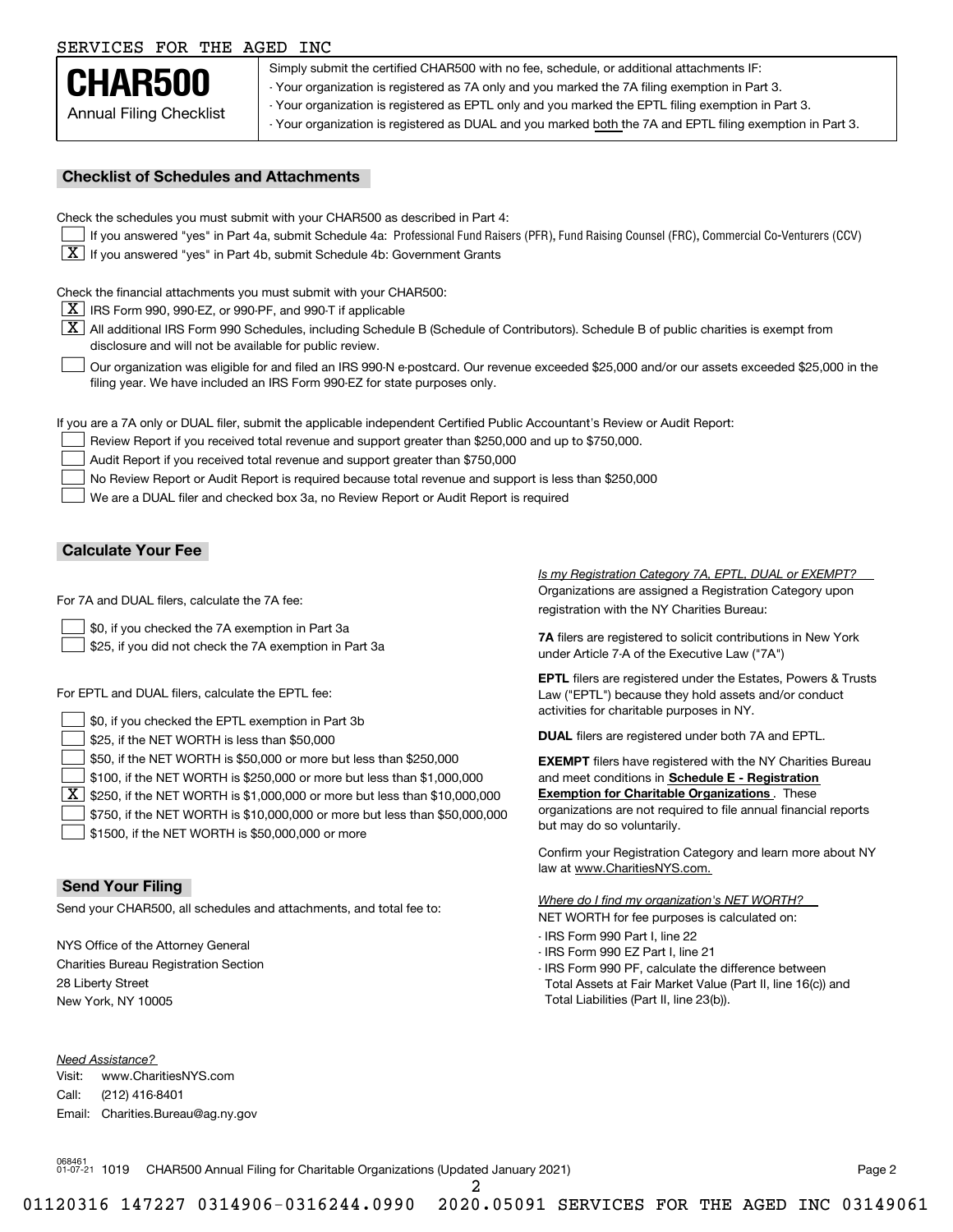# **CHAR500 2020**

**Open to Public Inspection**

-1

٦

**Use additional pages if necessary.** Include this schedule with your certified CHAR500 NYS Annual Filing for Charitable Organizations. If you checked the box in question 4b in Part 4, complete this schedule and list EACH government grant award by a domestic (federal, state or local) agency; interstate or intergovernmental agency (for example Port Authority of New York and New Jersey); and state or local authorities.

# Name of Organization: Number: Note that the state of Organization Number: NY Registration Number: **1. Organization Information**  $03 - 63 - 32$ SERVICES FOR THE AGED INC

# **2. Government Grants**

| Name of Government Agency                             |                | Amount of Grant |  |
|-------------------------------------------------------|----------------|-----------------|--|
| $\vert$ 1. U.S. DEPARTMENT OF HEALTH & HUMAN SERVICES | $\mathbf{1}$ . | 585,239.        |  |
| 2.                                                    | 2.             |                 |  |
| 3.                                                    | 3.             |                 |  |
| $\overline{4}$ .                                      | 4.             |                 |  |
| 5.                                                    | 5.             |                 |  |
| 6.                                                    | 6.             |                 |  |
| 7.                                                    | 7.             |                 |  |
| 8.                                                    | 8.             |                 |  |
| 9.                                                    | 9.             |                 |  |
| 10.                                                   | 10.            |                 |  |
| 11.                                                   | 11.            |                 |  |
| 12.                                                   | 12.            |                 |  |
| 13.                                                   | 13.            |                 |  |
| 14.                                                   | 14.            |                 |  |
| 15.                                                   | 15.            |                 |  |
| Total Government Grants:                              | Total:         | 585,239.        |  |

068481 01-07-21 1019 CHAR500 Schedule 4b: Government Grants (Updated January 2021) Nage 1